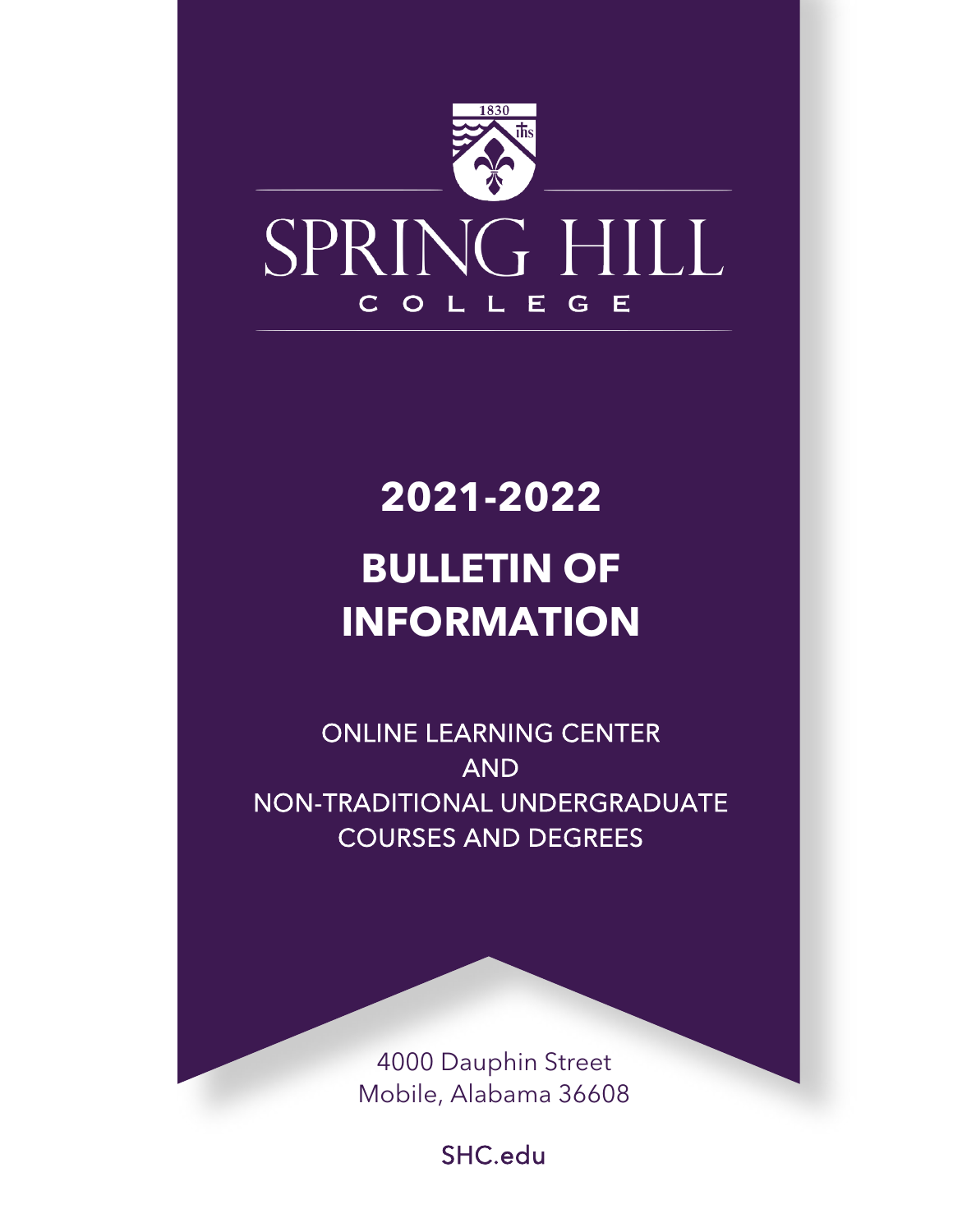# CONTENTS | 2

# **CONTENTS**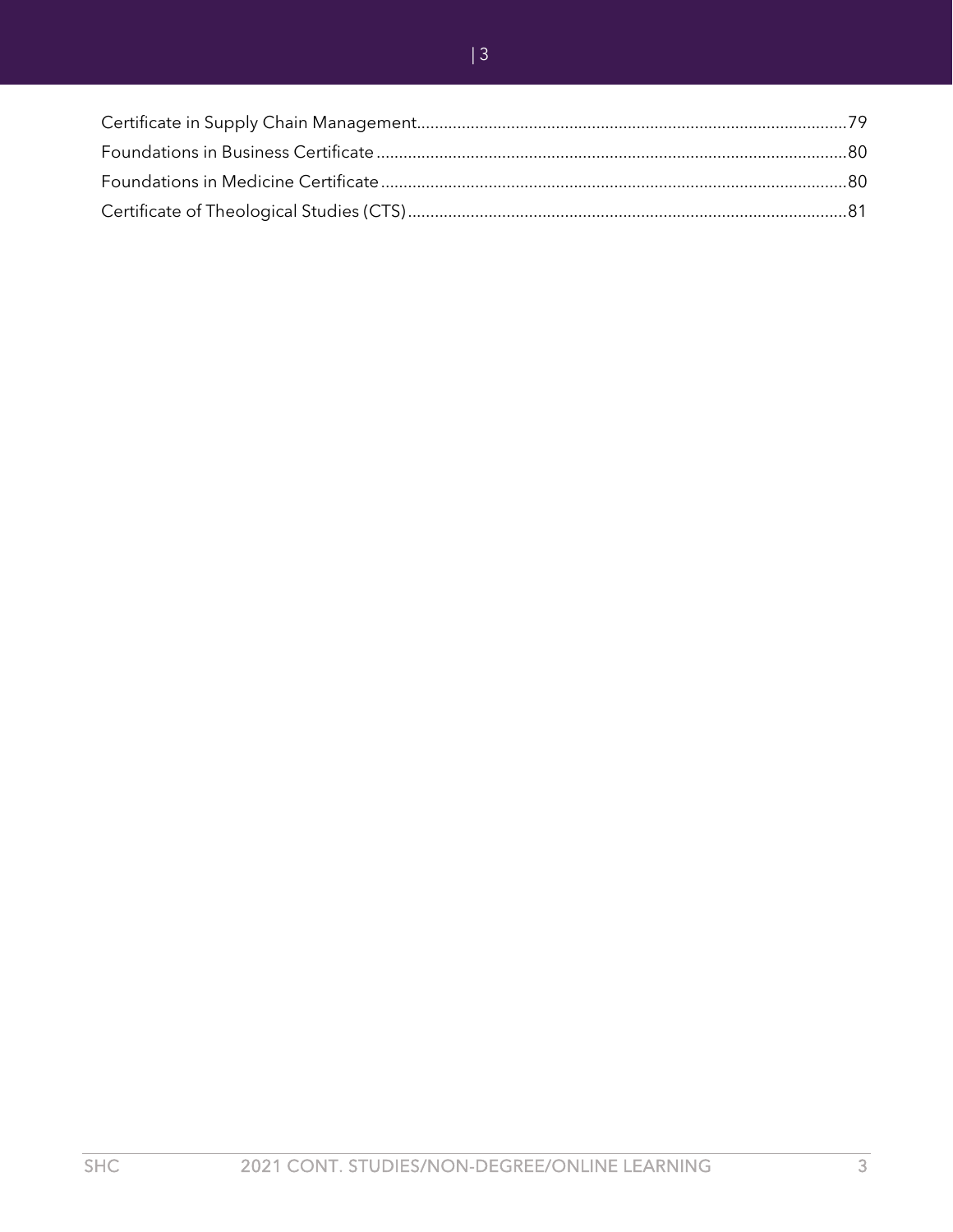# <span id="page-3-0"></span>**ACADEMIC CALENDAR**

The academic calendar is based on the semester system. It is divided into three semesters which begin in the Fall.

| Semester | Part of Semester                |
|----------|---------------------------------|
| Fall     | Fall A (F2) August to October   |
|          | Fall B (F3) October to December |
| Spring   | Spring A (F2) January to March  |
|          | Spring B (F3) March to May      |
| Summer   | Summer A (F2) June to July      |
|          | Summer B (F3) July to August    |

|                                                      | Fall $(F1)$             | Fall (F2)               | Fall (F3)                | Spring (F1)              | Spring (F2)             | Spring (F3)              |
|------------------------------------------------------|-------------------------|-------------------------|--------------------------|--------------------------|-------------------------|--------------------------|
|                                                      | Full<br>Semester        | First seven<br>weeks    | Second<br>seven weeks    | Full<br>Semester         | First seven<br>weeks    | Second<br>seven weeks    |
| <b>Classes Begin</b>                                 | 08/23/21                | 08/23/21                | 10/18/21                 | 01/10/22                 | 01/10/22                | 03/02/22                 |
| <b>Last Add Date</b>                                 | 08/27/21                | 08/27/21                | 10/22/21                 | 01/14/22                 | 01/14/22                | 03/08/22                 |
| Last Day to Drop with<br><b>No Financial Penalty</b> | 08/27/21                | 08/27/21                | 10/22/21                 | 01/14/22                 | 01/14/22                | 03/08/22                 |
| Last Day to Withdraw                                 | 10/26/21                | 09/23/21                | 11/17/21                 | 03/15/22                 | 02/04/22                | 04/04/22                 |
| <b>Last Day of Classes</b>                           | 12/03/21                | 10/05/21                | 12/03/21                 | 04/27/22                 | 02/25/22                | 04/27/22                 |
| <b>Final Exams</b>                                   | 12/06/21<br>$-12/10/21$ | 10/06/21<br>$-10/08/21$ | $12/06/21 -$<br>12/10/21 | $04/29/22 -$<br>05/04/22 | 02/28/22<br>$-03/01/22$ | $04/29/22 -$<br>05/04/22 |

## 2021-2022

Visit current calendars on [BadgerWeb](https://badgerweb.shc.edu/ICS/Registrar/Registrar%27s_Office.jnz?portlet=Handouts_2014-11-21T12-08-26-996) (in the Academic Calendars portlet):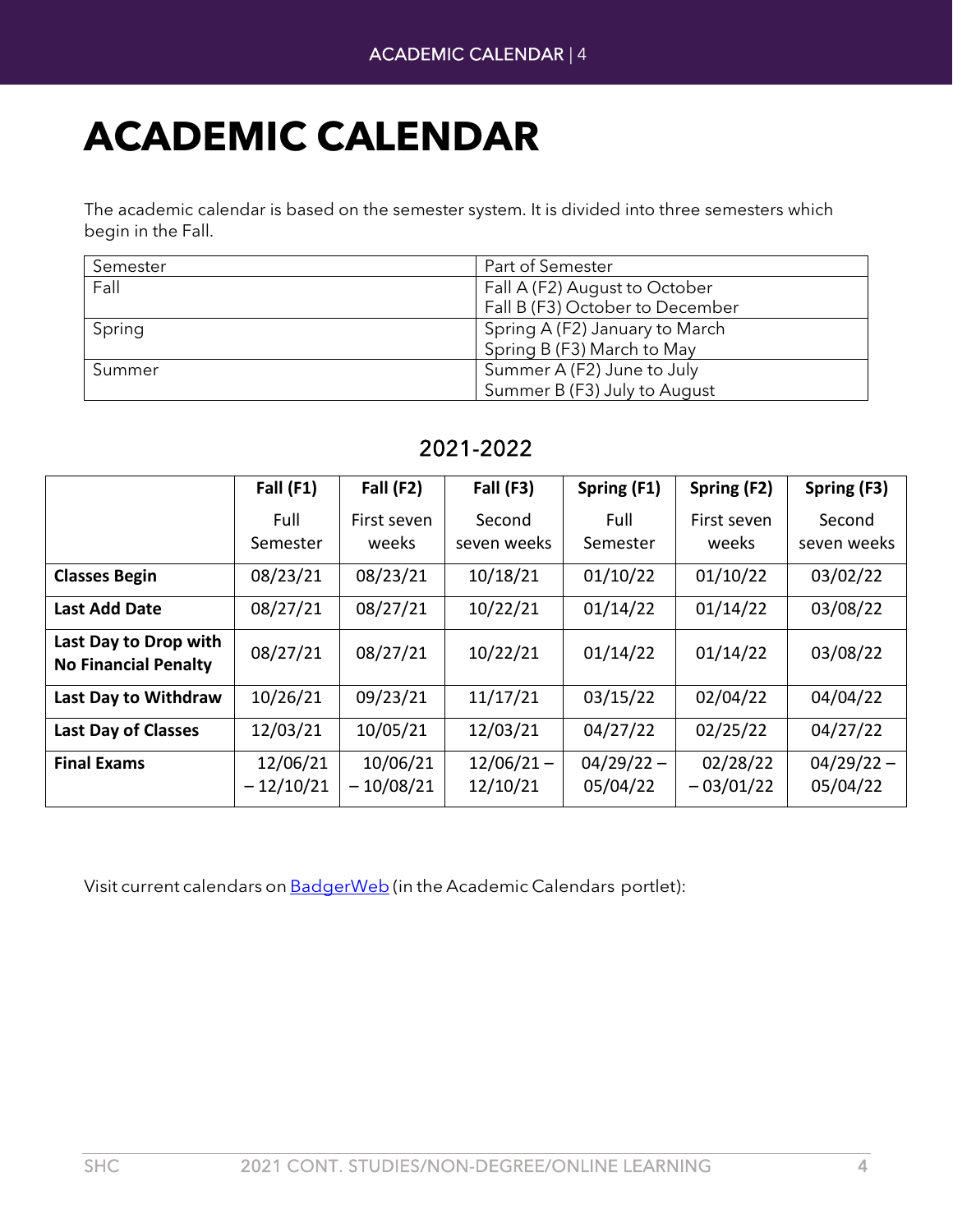# <span id="page-4-0"></span>**CONTINUING STUDIES & NON-DEGREE PROGRAMS**

#### Program Director: TBA

The Continuing Studies and non-degree student programs extends Spring Hill College's educational vision to the regional community through programs that respond to the needs of the growing number of adult students. Since its beginning in 1975, the division has provided programs to help working adults meet their educational goals. Courses are offered in both face-to-face and fully online settings.

The division offers a bachelor degree in Integrative Studies, a certificate in Pre-Medical Studies, and an Easy Listening option (auditing).

<span id="page-4-1"></span>GENERAL ACADEMIC POLICIES The section on "General Academic Policies" in the [General Information section](https://badgerweb.shc.edu/ICS/Portlets/ICS/Handoutportlet/viewhandler.ashx?handout_id=e2b44e6c-eea0-4535-89c2-3a1bd363f40c) of the Bulletin contains several policies and procedures that apply to all Spring Hill students, including the grading system, academic honors, the College's academic dishonesty policy and policies concerning study at other institutions. These general policies apply to both traditional and continuing studies students, unless specifically overridden within the current section of this Bulletin.

# <span id="page-4-2"></span>CONTINUING STUDIES ADMISSIONS POLICIES Admission to degree and certificate programs in Continuing Studies and is open to an

academically qualified student without regard to race, color, sex or creed. Applicants to the Continuing Studies program who completed high school or a GED within the five years prior to application for admission must meet the admission criteria presented in Section II of this Bulletin. Applicants to the Continuing Studies program who completed high school or a GED more than five years from the point of application for admission or who already hold a baccalaureate degree and are seeking additional undergraduate study must meet the admission requirements below.

# <span id="page-4-3"></span>ADMISSIONS REQUIREMENTS

#### Unconditional Admission

Unconditional admission may be granted to an applicant who has completed 12 or more credit hours with a cumulative grade point average of at least 2.5 on a 4-point scale and has a status of good standing from the previous institution of higher education.

#### Conditional Admission

Conditional admission may be granted to an applicant who has either:

• Completed 12 or more credit hours with a cumulative grade point average of at least 2.0 and less than 2.5 on a 4-point scale and has a status of good standing from a previous institution of higher education;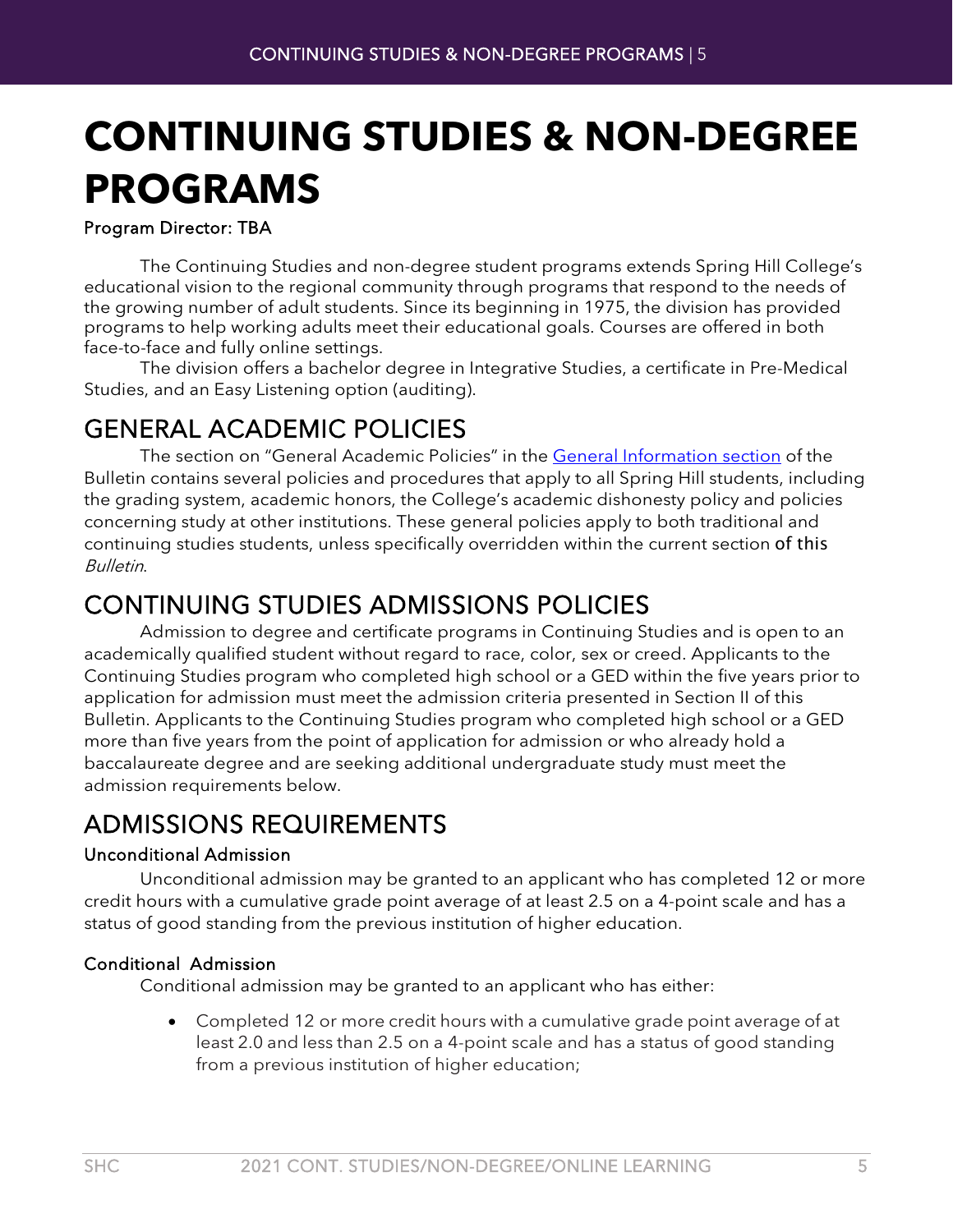- Completed fewer than 12 credit hours from a previous institution of higher learning with a cumulative grade point average of at least 2.0 and has a high school diploma with at least a 2.0 grade point average on a 4-point scale
- Or has a General Education Diploma (GED) with a minimum standard score of 410 or more on each of the five GED tests, a passing score on the full GED test and a score of two or higher on the essay exam.

#### Provisional Admission

Provisional admission may be granted with a completed application and an unofficial transcript from the last college attended showing good standing. Failure to complete the admission file with all required documentation within 90 days following initial registration will result in withholding future registration until the file is complete. Financial aid is not available with provisional status.

#### Probationary Admission

For those not meeting unconditional or conditional admission requirements, the Admission Committee may grant probationary admission. Additional documentation may be submitted to strengthen the application.

# INTERNATIONAL STUDENT ADMISSION

Students applying as international students are required to submit additional documents, as outlined below:

- 1. Letter of recommendation from the Dean of Students at last attended institution.
- 2. List of current courses.
- 3. Transcripts from all colleges and universities attended or currently attending. These records must be official school records — sent directly to Spring Hill College by the school — and must bear the official stamp or seal of the school. Certified copies, if sent by the school and bearing the stamp or seal of the school, are acceptable. All college and university courses taken at institutions outside the United States must be evaluated by an approved evaluation service (recommended: The International Credential Advantage Package by World Education Services [–www.wes.org\)](http://www.wes.org/).
- 4. Secondary school academic records, both in the original language and certified English translation, are necessary if student has less than 20 credit hours and/or a cumulative GPA below 2.5.
- 5. Proof of financial resources showing the student's ability to cover expenses for the first academic year at Spring Hill College. Proof of financial resources includes one of the following:
	- a. An affidavit of support and a confidential bank statement from the student's parents, a relative or personal sponsor showing that sufficient funds are availableor
	- b. A sponsorship letter from a government agency, organization, institution or school.

## SPECIAL STATUS ADMISSION

A student meeting the classification requirements for continuing studies who wishes to apply as a transient (visiting) student must supply proof of academic good standing from the home institution. All transient and non-degree applicants should apply through the Office of Admissions.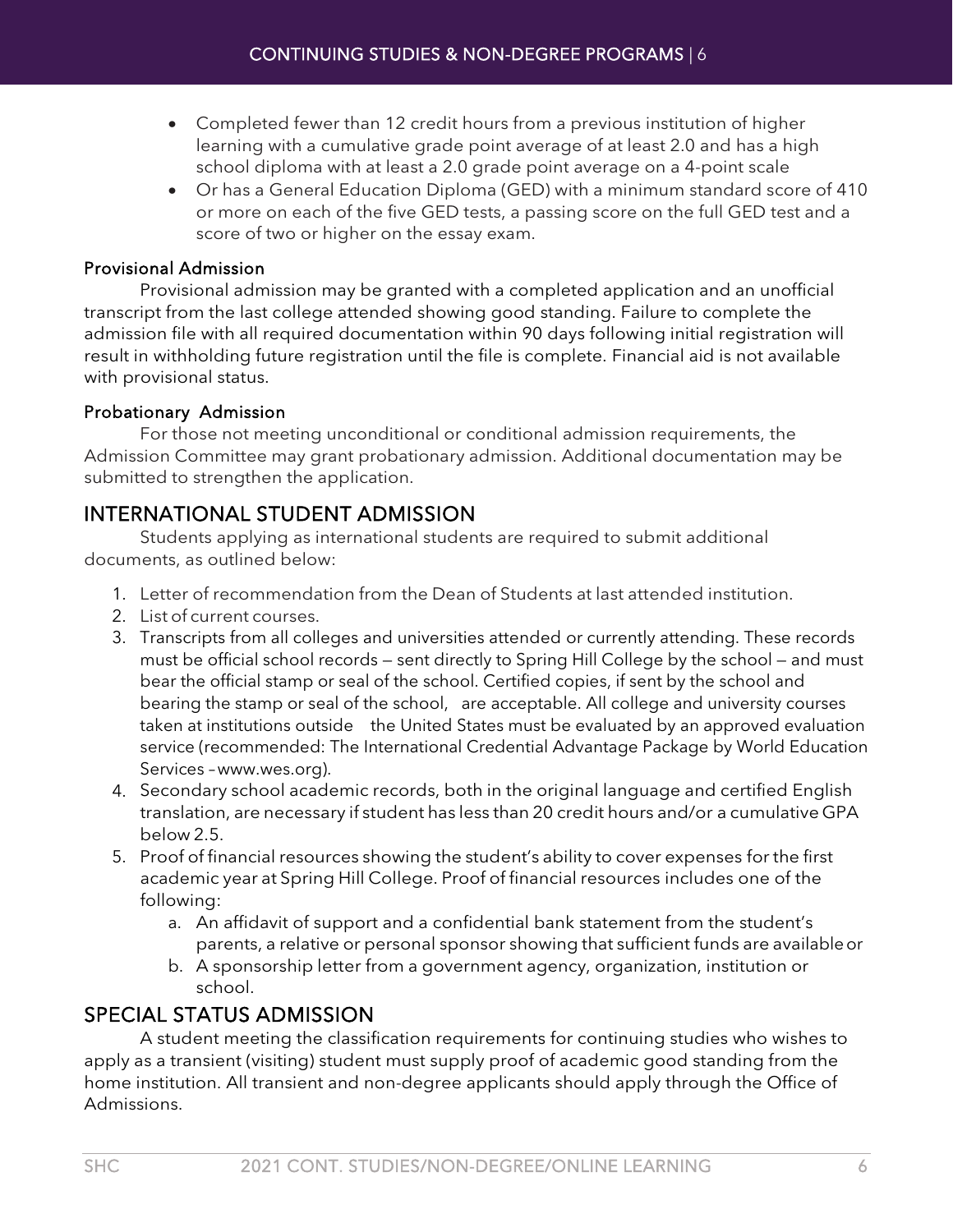Students transferring credit into Spring Hill from other programs must complete at least 25% of their overall degree requirements and 50% of the courses in their majors at Spring Hill. Generally, students may receive transfer credit for courses taken at regionally accredited degree-granting institutions in which they earned a "C-" or higher. For other restrictions on transfer credits, see the section on "Transfer, Portfolio, and CLEP credit."

## APPLICATION PROCEDURES

As part of the application process, an applicant must supply the following documents:

- A completed application form.
- A letter of intent that specifies the student's intended major and discusses the student's personal, professional, or educational goals. (Not required of non-degree applicants.)
- Copies of transcripts from all colleges attended. Unofficial copies are acceptable but official transcripts will need to be provided after the initial acceptance offer.
- Applicants who have fewer than 12 college credits must submit an official high school transcript or official GED scores.

#### READMISSION

Continuing studies students who have been absent from the College for one or more years must make formal application for readmission through the Office of Admissions and must also submit a transcript of any credits earned since leaving Spring Hill.

## CURRENCY OF COURSE WORK

Continuing studies students who are readmitted to Spring Hill after ten years absence are required to complete at least twenty-four hours of additional course work to be granted a degree.

# FINANCIAL AID AND TUITION

#### Application

Students who submit a complete financial aid application are considered for the various federal, state and institutional aid programs for which they qualify. Please refer to the Student Financial Services section of the Bulletin for additional information. Current tuition and fees for Continuing Studies can be found at [http://www.shc.edu/admissions/tuition-and-aid/.](http://www.shc.edu/admissions/tuition-and-aid/)

## REGISTRATION PROCEDURES

Registration for each term will take place in BadgerWeb. Students should follow registration instructions published on the College's website and provided by the Office of the Registrar.

Advising for all students is required in person or by phone, fax or mail prior to registration for each term. Before late registration ends, it is the student's responsibility to make certain that his/her official registration accurately reflects only those courses for which he/she plans to enroll for the term. Students not finalizing registration within the designated dates are subject to a late registration fee. Failure to make payment by the specified date will result in cancellation of the registration and will necessitate re-registering during the late registration period. Visit the current Academic Calendar at <https://badgerweb.shc.edu/ICS/Registrar/>(in the Academic Calendars portlet).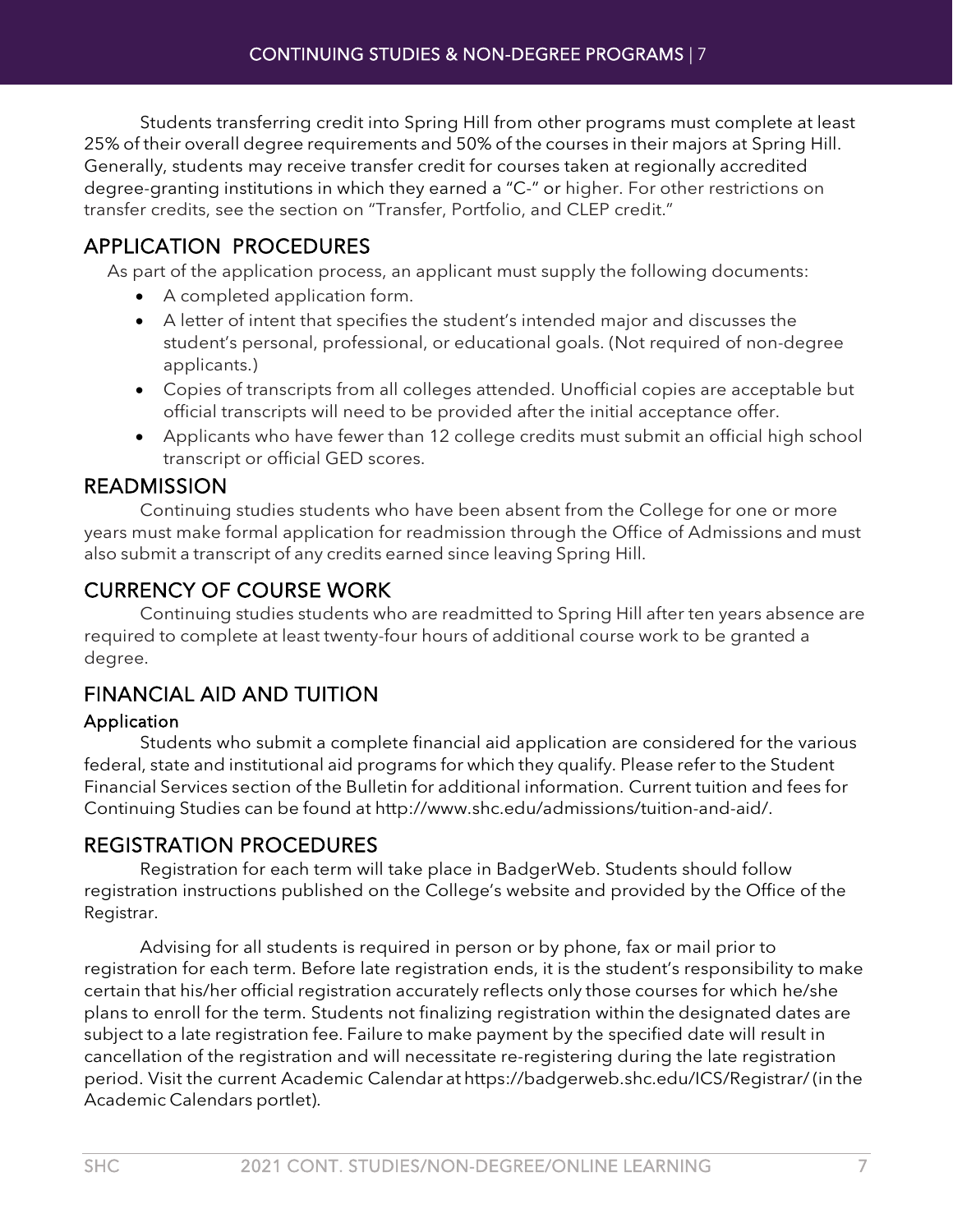#### PROGRAMS OF STUDY

Requirements for the various degrees and certificate programs available through Continuing Studies are given in the following section.

Checklists of degree and certificate requirements as presented are to be considered generally binding but not totally inflexible. A student may request modifications in requirements according to particular plans and interests, but such variations must be approved by the appropriate departments and the Provost.

From time to time it is necessary to change requirements in various curricula. New requirements become effective at the time of their publication in the *Bulletin of Information* and are not retroactive. A student may voluntarily follow the changed curricula but is then committed to all related changes.

It is the responsibility of the student to know and satisfy the degree requirements of the academic program. The General Academic Policy section of the College *Bulletin* applies to all continuing studies students. Students should familiarize themselves with these policies.

#### TRANSFER, PORTFOLIO, AND CLEP CREDIT

Up to 96 semester hours can be transferred for coursework completed at four-year colleges or universities. Transfer credit from an accredited junior or community college is limited to a maximum of 64 semester hours. The College reserves the right to accept or reject as direct transfer credit those courses taken at a junior or community college that are upperdivision courses at Spring Hill, although such coursework may be considered for general elective credit. Up to 30 semester hours (may vary by program or degree) can be earned through College Level Examination Program (CLEP) or DANTES Subject Standardized Tests (DSST).

Regardless of the amount of credit transferred to Spring Hill College from other institutions, at least 25 percent of the coursework applied toward meeting the minimum graduation requirement must be taken at Spring Hill College and taught by Spring Hill College faculty. (See sections on Residency Requirement and Currency of Course Work.)

After completing 12 semester hours of coursework at Spring Hill, a student may submit a portfolio which documents college-level learning acquired through life experience. A student can receive up to 30 semester hours of credit for prior experiential learning. (Detailed information about this process can be found in the Prior Learning Assessment Student Handbook.)

Credit is awarded for length of military service (see the Veterans subsection, in the Admissions section of this *Bulletin*). In addition, credit can be given for specific courses and training taken in the military at the discretion of the College using the recommendations of the American Council of Education as set forth in its Guide to the Evaluation of Educational Experiences in the Armed Services.

Credit can be given for appropriate formal non-collegiate educational training at the discretion of the College using the recommendations of the American Council of Education as set forth in its National Guide to Credit Recommendations for Non-Collegiate Learning.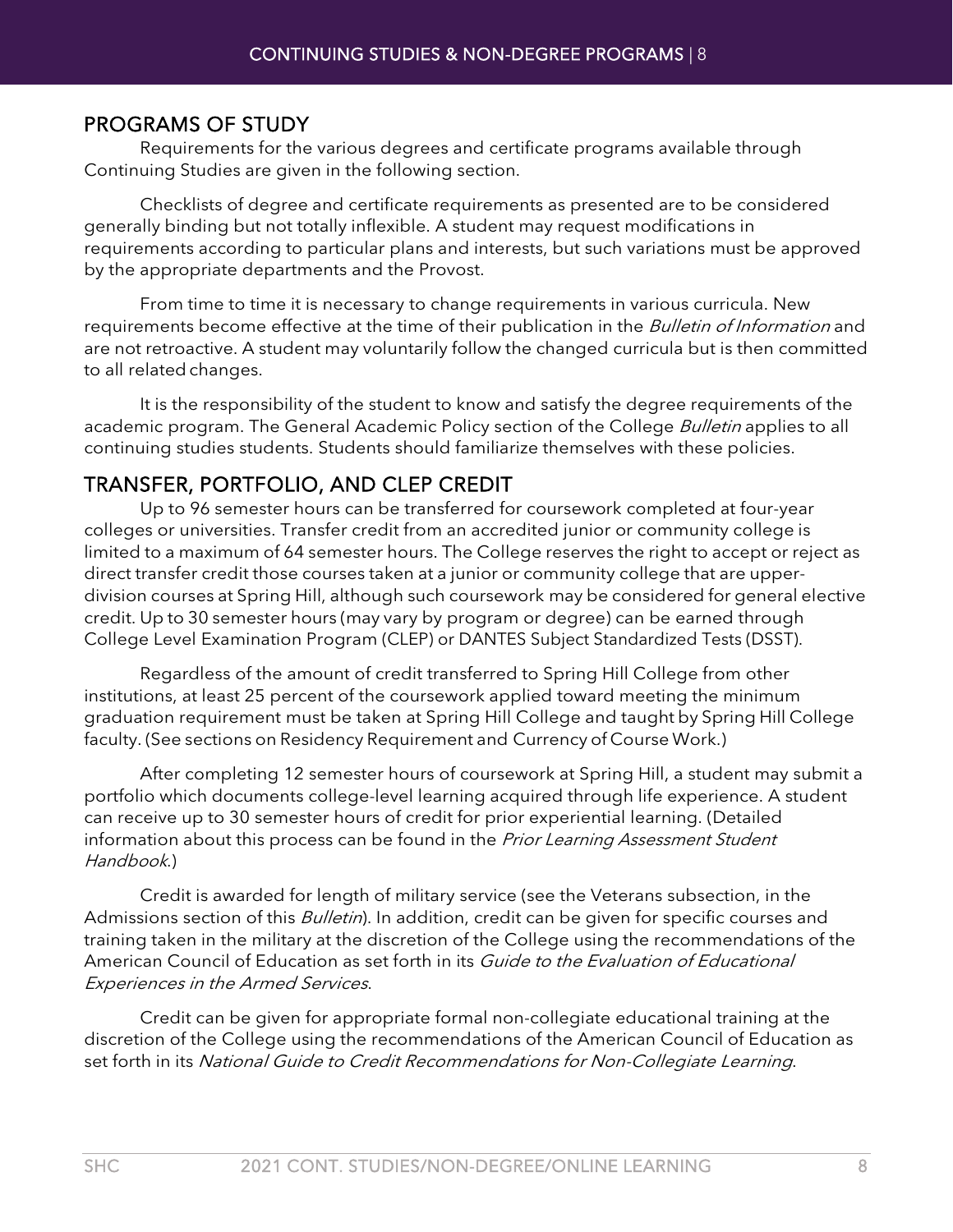The maximum credit awarded from all sources other than transfer credit from another institution of higher education will be 45 semester hours.

# <span id="page-8-0"></span>COLLEGE LEVEL EXAMINATION PROGRAM (CLEP) Subject examination scores will be accepted as follows:

- a) General examination scores will be accepted for up to 30 semester hours of academic credit, with scores of 50 or above being accepted automatically, except for History of the U.S. I and II and Western Civilization I and II.
- b) Subject examination scores will be accepted for credit in specific subjects corresponding to semester or full-year courses.

The following chart outlines the basic acceptance guidelines for CLEP examinations:

#### CLEP GENERAL EXAMINATIONS

| <b>CLEP General Exam</b>   | <b>Minimum Score</b> | <b>SHC Equivalent</b>   | <b>Semester Hours</b> |
|----------------------------|----------------------|-------------------------|-----------------------|
| <b>English Composition</b> | 50                   | <b>General Elective</b> |                       |
| English Comp with Essay    | 50                   | <b>General Elective</b> |                       |
| <b>Humanities</b>          | 50                   | ART                     |                       |
| <b>Natural Sciences</b>    | 50                   | <b>Science Course</b>   |                       |
| Social Sciences & History  | 50                   | <b>General Elective</b> |                       |

#### CLEP SUBJECT EXAMINATIONS

| <b>CLEP Subject Exam</b>       | <b>Minimum Score</b> | <b>SHC Equivalent</b>   | <b>Semester Hours</b> |  |
|--------------------------------|----------------------|-------------------------|-----------------------|--|
| Algebra, College               | 50                   | <b>MTH 010</b>          | 3                     |  |
| American Government            | 50                   | <b>POL 112</b>          | 3                     |  |
| American Literature            | 50                   | ENG 24X                 | 3                     |  |
| Analyzing & Interpreting Lit   | 50                   | ENG 24X                 | 3                     |  |
| Biology                        | 50                   | <b>BIO 101</b>          | 3                     |  |
| Business Law, Introductory     | 50                   | <b>BUS 301</b>          | 3                     |  |
| Calculus                       | 50                   | <b>MTH 121</b>          | 4                     |  |
| Chemistry                      | 50                   | <b>Science Course</b>   | 3                     |  |
| <b>College Composition</b>     | 50                   | <b>ENG 121</b>          | 3                     |  |
| Educational Psycho, Intro to   | 50                   | <b>General Elective</b> | 3                     |  |
| English Literature             | 50                   | ENG 24X                 | 3                     |  |
| French Language, College-Level | 50                   | FRE 101-102             | 6                     |  |
| German Language, Levels 1 & 2  | 50                   | GER 101 & 102           | 6                     |  |
| History of U.S. I              | 65                   | <b>HIS 103</b>          | 3                     |  |
| History of U.S. II             | 65                   | <b>HIS 104</b>          | 3                     |  |
| Human Growth & Development     | 50                   | <b>PSY 204</b>          | 3                     |  |
| Information Systems &          |                      |                         |                       |  |
| <b>Computer Applications</b>   | 50                   | <b>CIS 381</b>          | 3                     |  |
| Macroeconomics, Principles of  | 50                   | <b>ECO 101</b>          | 3                     |  |
| Management, Principles of      | 50                   | <b>MGT 301</b>          | 3                     |  |
| Marketing, Principles of       | 50                   | <b>MKT 311</b>          | 3                     |  |
| Mathematics, College           | 50                   | <b>MTH 113</b>          | 3                     |  |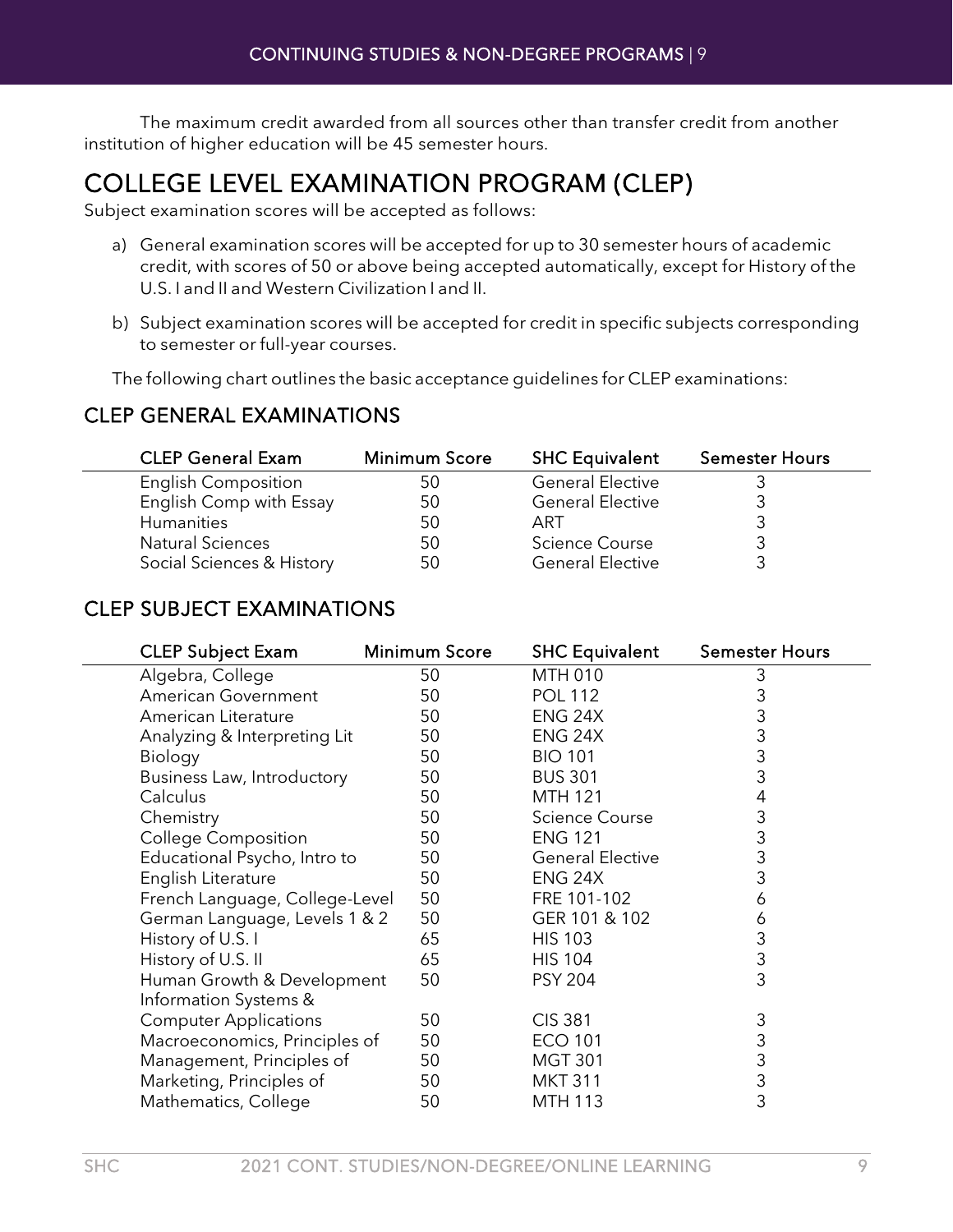| <b>CLEP Subject Exam</b>       | <b>Minimum Score</b> | <b>SHC Equivalent</b> | <b>Semester Hours</b> |
|--------------------------------|----------------------|-----------------------|-----------------------|
| Microeconomics, Principles of  | 50                   | <b>ECO 102</b>        |                       |
| Precalculus                    | 50                   | <b>MTH 111</b>        |                       |
| Psychology, Introductory       | 50                   | <b>PSY 101</b>        |                       |
| Sociology, Introductory        | 50                   | SOC 101               |                       |
| Spanish Language, Levels 1 & 2 | 50                   | SPA 101,102           |                       |
| Western Civilization I         | 65                   | <b>HIS 101</b>        |                       |
| Western Civilization II        |                      | <b>HIS 102</b>        |                       |

#### DSST

The following standardized DSST tests will be accepted for credit at Spring Hill College for continuing studies students only. The name of the test, the minimum score required to earn credits, and the credits given are listed below.

| <b>Test Title</b>                   | Minimum<br>Score | Semester<br>Hours                     | Substitutes For                    |
|-------------------------------------|------------------|---------------------------------------|------------------------------------|
| Art of the Western World            | 48               | 3                                     | ARH 299 or Core or Gen Elective    |
| Astronomy                           | 48               | 3                                     | PHY 115 or Core or Gen Elective    |
| Business, Introduction to           | 400              | 3                                     | General Elective only              |
| <b>Business Law II</b>              | 44               | 3                                     | <b>BUS 302 or General Elective</b> |
| Civil War and Reconstruction        | 47               | 3                                     | HIS 344 or General Elective        |
| Computing, Introduction to          | 400              | 3                                     | General Elective only              |
| Counseling, Fundamentals of         | 45               | 3                                     | General Elective only              |
| <b>Criminal Justice</b>             | 400              | 3                                     | General Elective only              |
| Education, Foundations of           | 46               | 3                                     | General Elective only              |
| Environment & Humanity, the         | 400              | 3                                     | BIO 110 or Core or Gen Elective    |
| Race to Save the Planet             |                  |                                       |                                    |
| <b>Ethics in America</b>            | 400              | 3                                     | PHL 210 or Core or Gen Elective    |
| Finance, Principles of              | 400              | 3                                     | FIN 301 or General Elective        |
| Financial Accounting, Principles of | 47               | 3                                     | ACC 201 or Program/Gen Elective    |
| Geography, Human/Cultural           | 48               | 3                                     | General Elective only              |
| Geology, Physical                   | 46               | 3                                     | General Elective only              |
| History of the Vietnam War          | 44               | 3                                     | HIS 497 or General Elective        |
| Human Resources Management          | 46               | $\frac{3}{3}$                         | <b>MGT 421 or General Elective</b> |
| Management Information System       | 400              |                                       | CIS 381 or Program/Gen Elective    |
| Modern Middle East, Intro to        | 47               | $\begin{array}{c} 3 \\ 3 \end{array}$ | Program or General Elective        |
| Money & Banking                     | 48               |                                       | General Elective only              |
| Organizational Banking              | 48               |                                       | MGT 320 or General Elective        |
| <b>Personal Finance</b>             | 400              |                                       | Program or General Elective        |
| Physical Science I, Principles of   | 47               | $\begin{array}{c} 3 \\ 3 \end{array}$ | PHY 114 or General Elective        |
| Psychology, Lifespan Develop.       | 46               |                                       | Core or General Elective           |
| Rise and Fall of the Soviet Union   | 45               | 3                                     | <b>HIS 497 or General Elective</b> |
| Supervision, Principles of          | 400              | $\frac{3}{3}$                         | MGT 301 or Program/Gen Elective    |
| <b>Technical Writing</b>            | 46               |                                       | General Elective only              |
| Western Europe Since 1945           | 45               | 3                                     | HIS 322 or General Elective        |
| World Religions, Introduction to    | 400              | 3                                     | THL 261 or Core or Gen Elective    |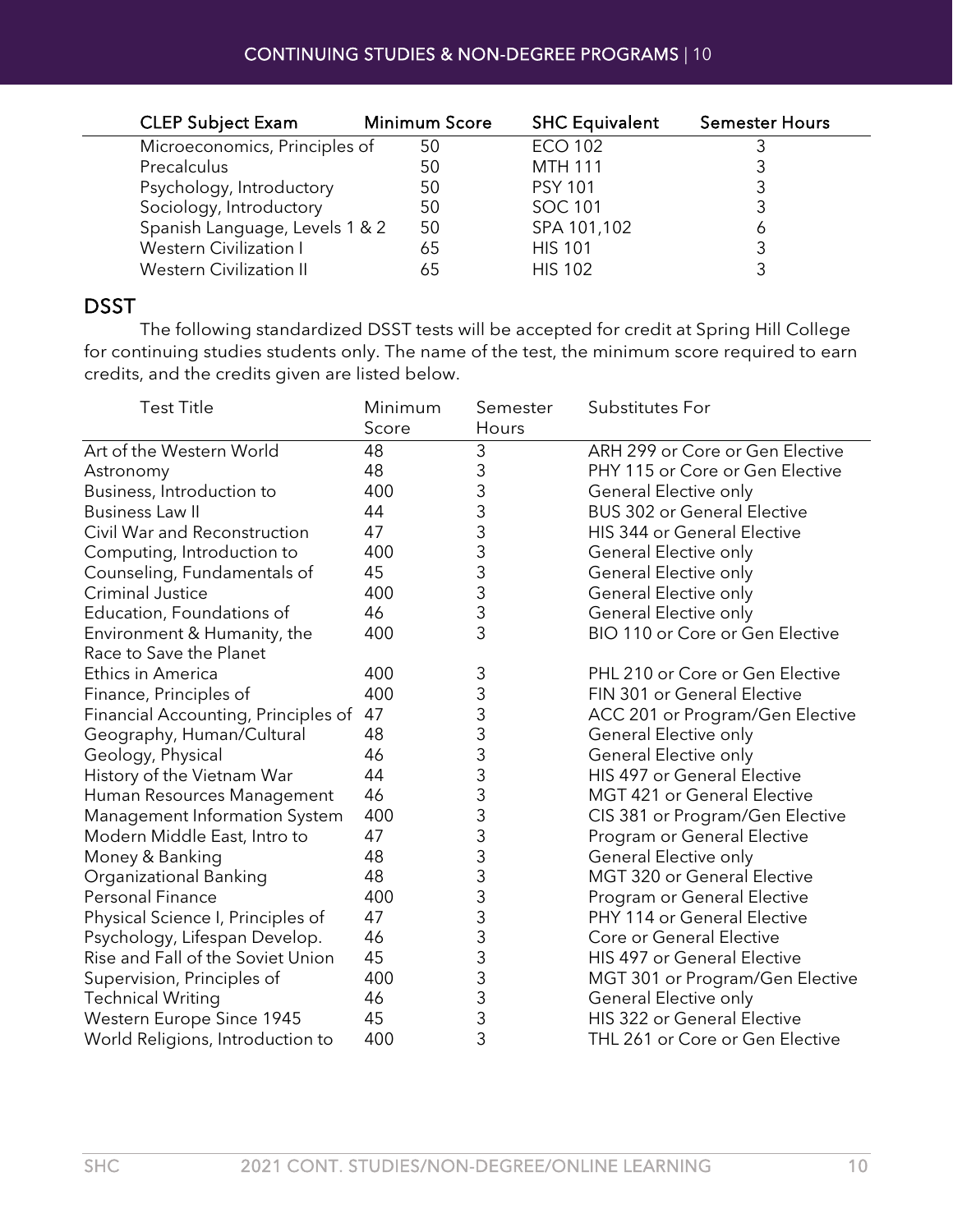#### NON-DEGREE ADMISSIONS

Non-degree applicants who wish to register for courses for personal enrichment or professional development must meet continuing studies admission criteria and supply an official copy of the transcript for the last school attended. Non-degree students may register through continuing studies or, on space available basis, in the traditional day program. The nondegree student who wishes to change to degree status must apply for a continuing studies degree program, petition the Provost for a change of status and submit official transcripts for all schools attended. Non-degree students who are not in a specific program are not eligible for financial aid.

# <span id="page-10-0"></span>BACHELOR OF SCIENCE IN INTEGRATIVE STUDIES

#### Program Director: Daniel Massey, PhD

The Integrative Studies curriculum is a flexible, individualized program of studies. Its basic advantage is that the adult learner has the opportunity to design a course of study that is best suited to individual needs and interests.

 The program is divided into two parts of roughly equal credit-hour requirements. The first part of the program consists of sixty hours of basic core requirements. The second part of the Integrative Studies degree consists of 60 semester hours of electives of which at least 33 semester hours must be taken at the upper-level with a grade of C- or higher; a minimum of half of this 33 hour requirement must be completed at Spring Hill. While a C- in one of these courses will be accepted as a passing grade, all students must attain a cumulative GPA of 2.0, both overall and in the major, in order to graduate. Integrative Studies students must fulfill a comprehensive experience requirement by completing IDS 460, GST 499 or an acceptable and approved substitution.

Although the Integrative Studies degree is characterized by a great deal of flexibility, this degree is intended to have a focus which will be displayed in the comprehensive experience. Students must consult with the advisor in selecting coursework for the Bachelor of Science in Integrative Studies in order to achieve as much curricular coherence and consistency as possible. Such coherence is typically obtained by either designed a course of study that integrates two subjects or by completing two certificate programs (in additional to meeting all other degree requirements).

<span id="page-10-1"></span>EASY LISTENING "Easy Listening" allows participants to attend a regularly scheduled lecture course through Continuing Studies as a first-time experience, for professional development or for personal enrichment. Enrollment is on a space-available basis. The fee is \$50 per semester credit. No transcript record will be kept.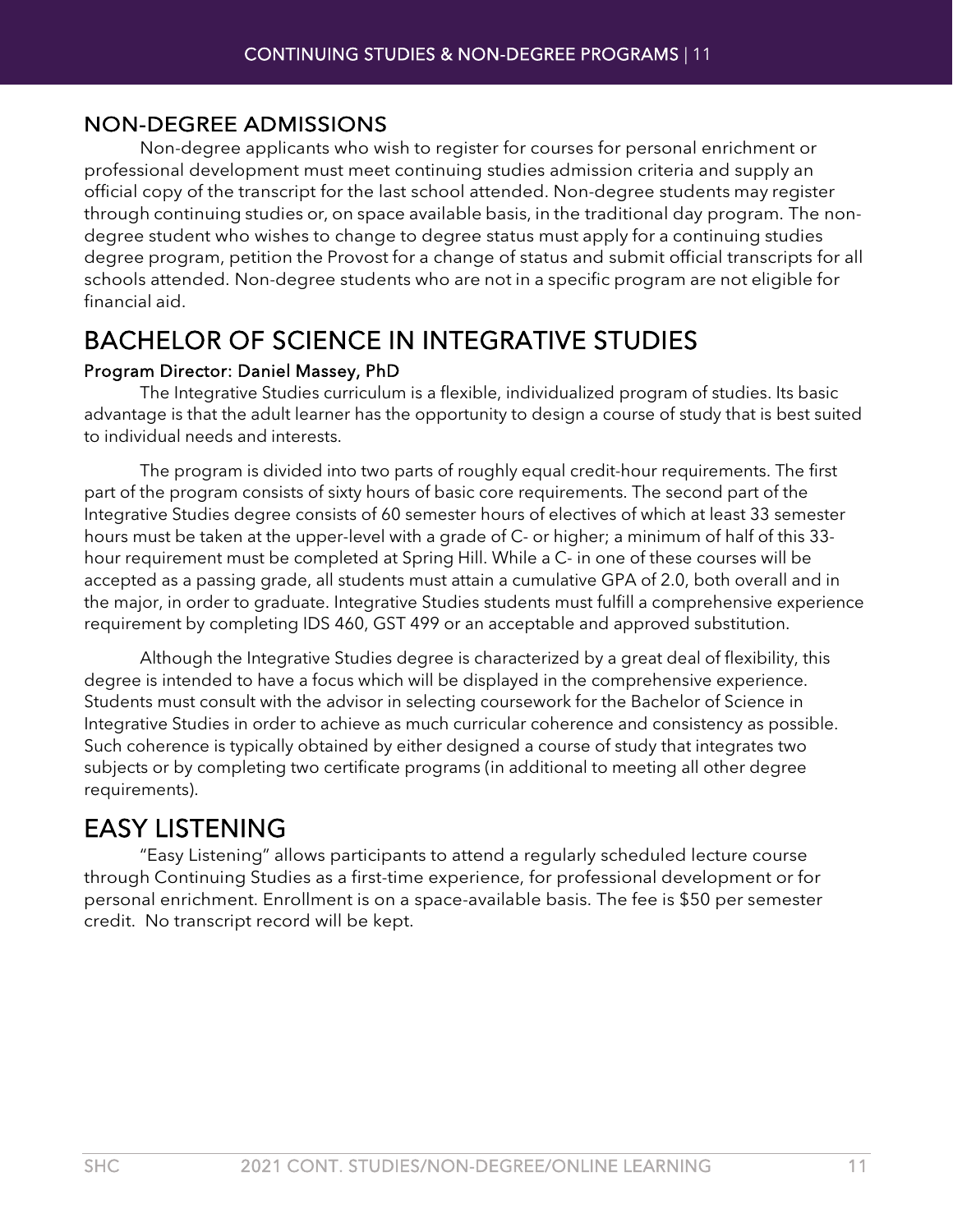# <span id="page-11-0"></span>**VETERANS AND ACTIVE MILITARY PERSONNEL**

### SPRING HILL COLLEGE WELCOMES VETERANS AND ACTIVE MILITARY PERSONNEL

Spring Hill College extends a special welcome to all who have served our country. Let us help you create an educational opportunity that will assist you in meeting your personal and professionalgoals.

Spring Hill operates under many of the core values that you have come to expect from being service men and women: we treat everyone with respect and dignity; our educational philosophy dictates that we provide enrichment for the mind, body and spirit; our environment has been carefully developed to foster a true sense of community; and we have a long tradition of academic excellence.

The College has a staff trained to assist you with your Veterans Administration and/or other service-related benefits pertaining to education. Spring Hill accepts many forms of active military and veterans education benefits and is proud to be an approved participant in the VA's Yellow Ribbon Program for those electing to use the Post-9/11 GI Bill benefit.

Spring Hill is pleased to offer "rolling admission" for all of our programs, which means that students are accepted for each term, rather than at the beginning of a school year, giving students the flexibility to be admitted year-around.

Spring Hill College is a member of Servicemembers Opportunity Colleges (SOC) and agrees to uphold the principles and criteria for membership. SOC principles and criteria ensure that quality academic programs are available to military students, their family members, the Coast Guard and veterans.

## PROGRAMS OF STUDY

Academically qualified veterans are eligible for the full range of programs offered at Spring Hill College: graduate and undergraduate, traditional and non-traditional. A complete listing of programs may be found in the Summary Listing of Academic Programs section of this Bulletin.

# UNDERGRADUATE PROGRAMS

#### VETERANS

The College is approved for the education of veterans under Public Law 89-358, Veterans Readjustment Benefits Act of 1966: Chapters 31, 34, 35, of title 38. Accordingly, it is the policy of the school to afford veterans and, where applicable, their dependents, every opportunity for study compatible with their educational background and the scope of the institution.

Service of at least one year and less than two years will be awarded two semester hours of credit, the equivalent of the freshman-level military science credit. Service of two years or more will be awarded four semester hours of credit, the equivalent of the freshman- and sophomore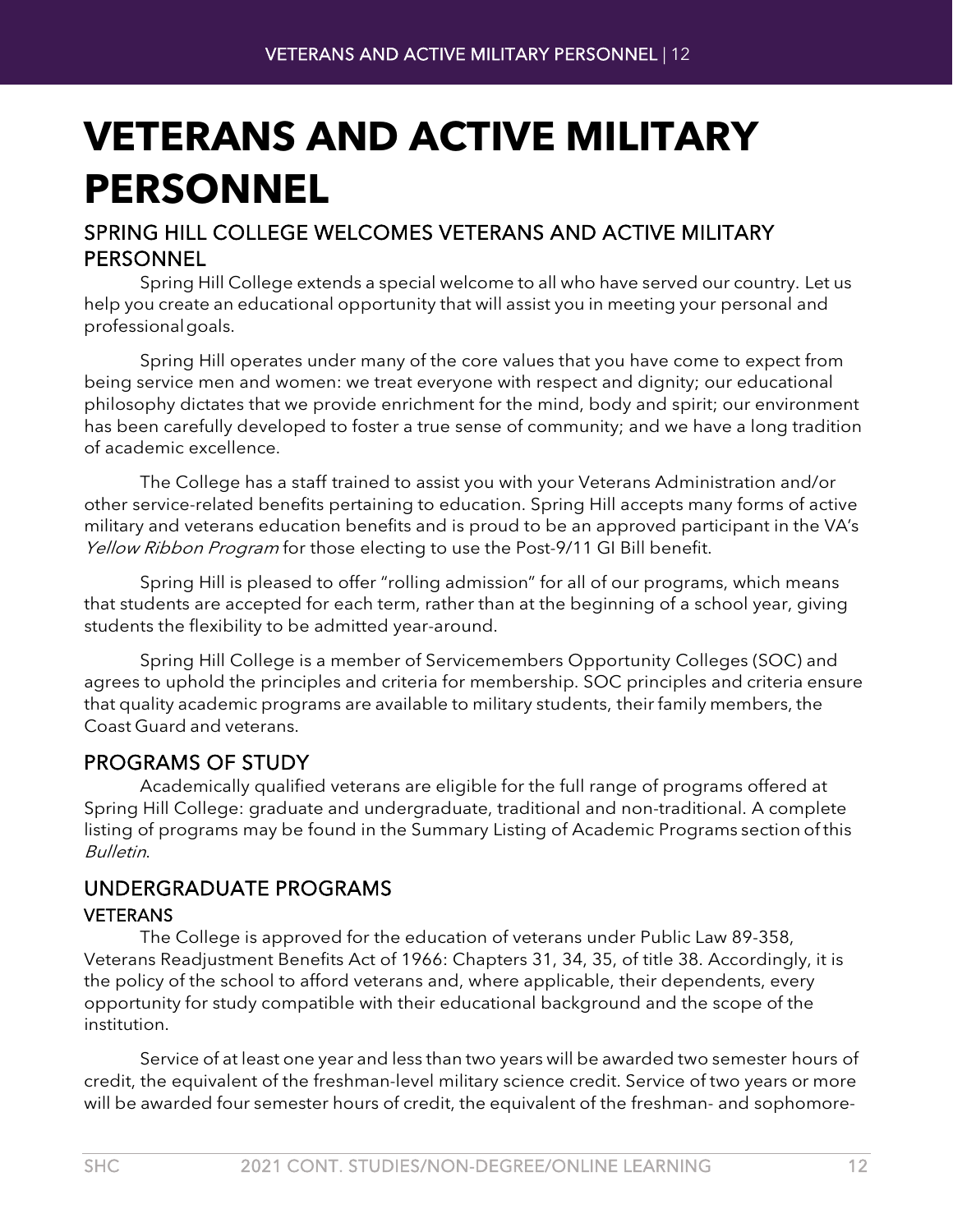level military science credit. Credit will also be given for courses and training completed in military service if the veteran is qualified according to the norm set down by the American Council of Education in its publication entitled Guide to the Evaluation of Educational Experiences in the Armed Services.

### ADMISSION REQUIREMENTS

Applicants with fewer than 20 semester-hour credits from a regionally accredited institution of higher learning and/or military transfer credits must have earned a high school diploma with a minimum 2.0 GPA or General Education Diploma (GED) with an average of not less than 450 on the test battery and 410 on area tests.

Applicants with 20 or more semester credits from a regionally accredited institution of higher education must be in good standing or eligible to return to the last institution of higher education.

Unconditional Admission: Unconditional admission usually will be granted to an applicant with a cumulative grade point average of at least 2.5 on a 4-point scale and in good standing from the previous institution of higher education.

Conditional Admission: Conditional admission usually will be granted to an applicant with a cumulative grade point average of at least 2.0 and less than 2.5 on a 4-point scale.

Provisional Admission: Provisional admission may be granted with a completed application and an unofficial transcript from the last college attended showing good standing. Failure to complete the admission file with all required documentation within 90 days following initial registration will result in withholding future registration until the file is complete. Financial aid is not available with provisional status.

Probationary Admission: For those not meeting unconditional or conditional admission requirements, an admission committee may grant probationary admission. Additional documentation may be submitted to strengthen the application.

## APPLICATION PROCEDURES

As part of the application process, an applicant must supply a completed application form with the non-refundable application fee (waived for online applications), a personal statement (not required of non-degree applicants), military service transcript and official copies of transcripts from all colleges attended (official high school transcript or GED scores for those who have less than 20 college credits).

Order official copies of transcripts from all previously attended institutions of higher education and have them sent to Spring Hill College at the address below. Rememberto include all military transcripts such as AARTS, SMART, CCAF or Joint Services Transcript documents. If Spring Hill is the first college or university you will be attending, order official copies of your high school transcripts or GED to be sent to: Spring Hill College Office of Admissions, 4000 Dauphin Street, Mobile, AL 36608.

## VETERAN'S BENEFITS AND RESOURCES

Spring Hill College is approved for the education of veterans under Public Law 89-358, Veterans Readjustment Benefits Act of 1966; Chapters 31, 34, 35, of title 38; and the Post–9/11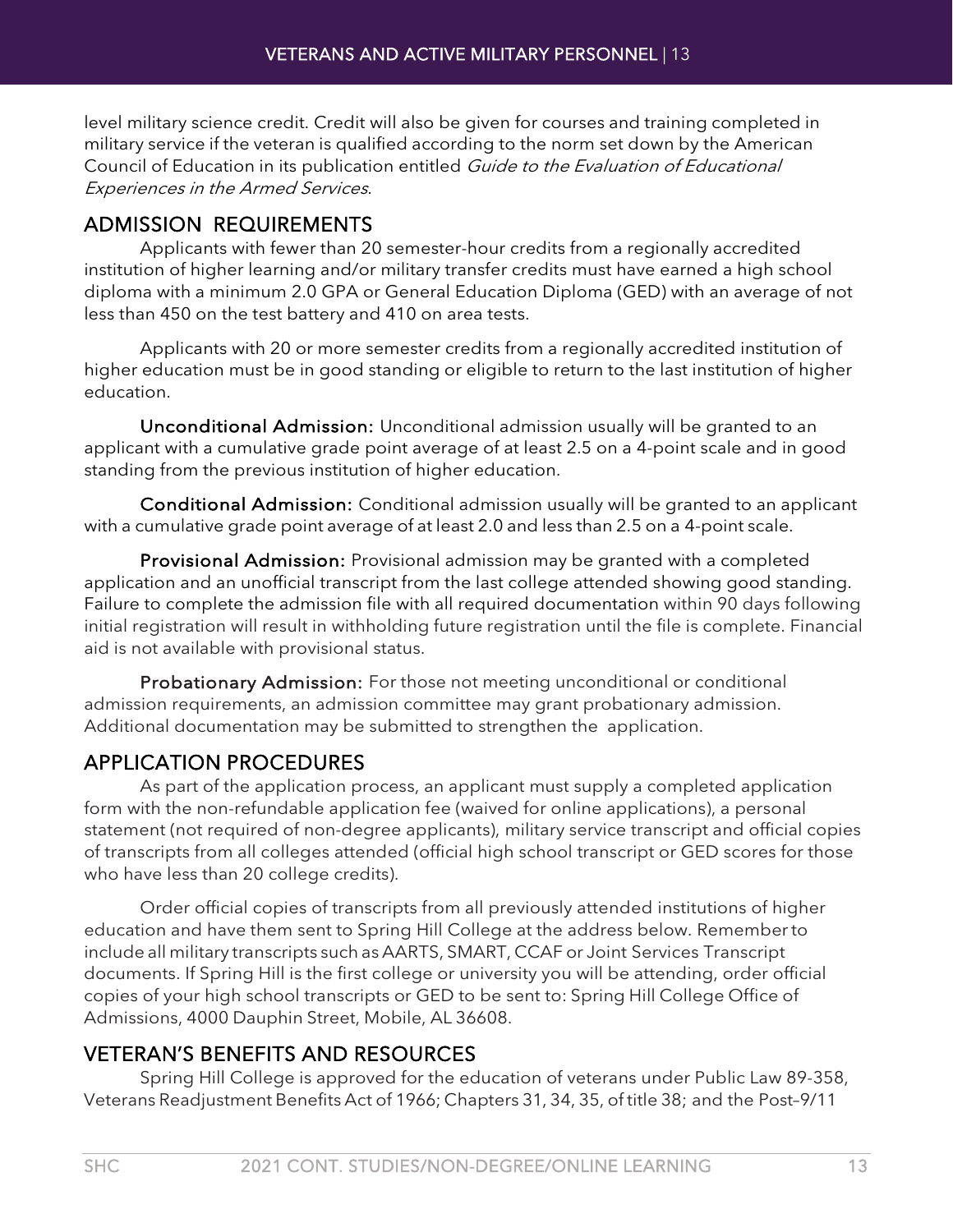Veterans Educational Assistance Act of 2008. Accordingly, it is the policy of the school to afford veterans and, where applicable, their dependents, every opportunity for study compatible with their educational background and the scope of the institution.

Equally as important as applying for admission to the College is applying for your VA benefits. Please use the following web address to access the Veterans Online Application (VONAPP) [www.vabenefits.vba.va.gov.](http://www.vabenefits.vba.va.gov/) If you are unable to apply online, please call 1 (888) GI BILL-1 (1-888- 442-4551) to have a form mailed to you.

Once approved by the VA, veterans and their dependents should submit their Certificate of Eligibility (COE) to the College's certifying official to receive benefits. Note that VA benefits are subject to Satisfactory Academic Progress requirements. Institutional aid may be affected by use of VA benefits. Additional resources for veterans can be found at Alabama Department of Veterans Affairs [www.va.state.al.us/.](http://www.va.state.al.us/)

> Mobile County Veterans Service Office Bay Haas Building 1150 Government Street Mobile, AL 36604 Phone: (251) 574-8578

For students receiving VA education benefits, any complaint against the school should be routed through the VA GI Bill Feedback System by going to the following site: [http://www.benefits.va.gov/GIBILL/Feedback.asp.](http://www.benefits.va.gov/GIBILL/Feedback.asp) The VA will then follow up through the appropriate channels to investigate the complaint and resolve it satisfactorily.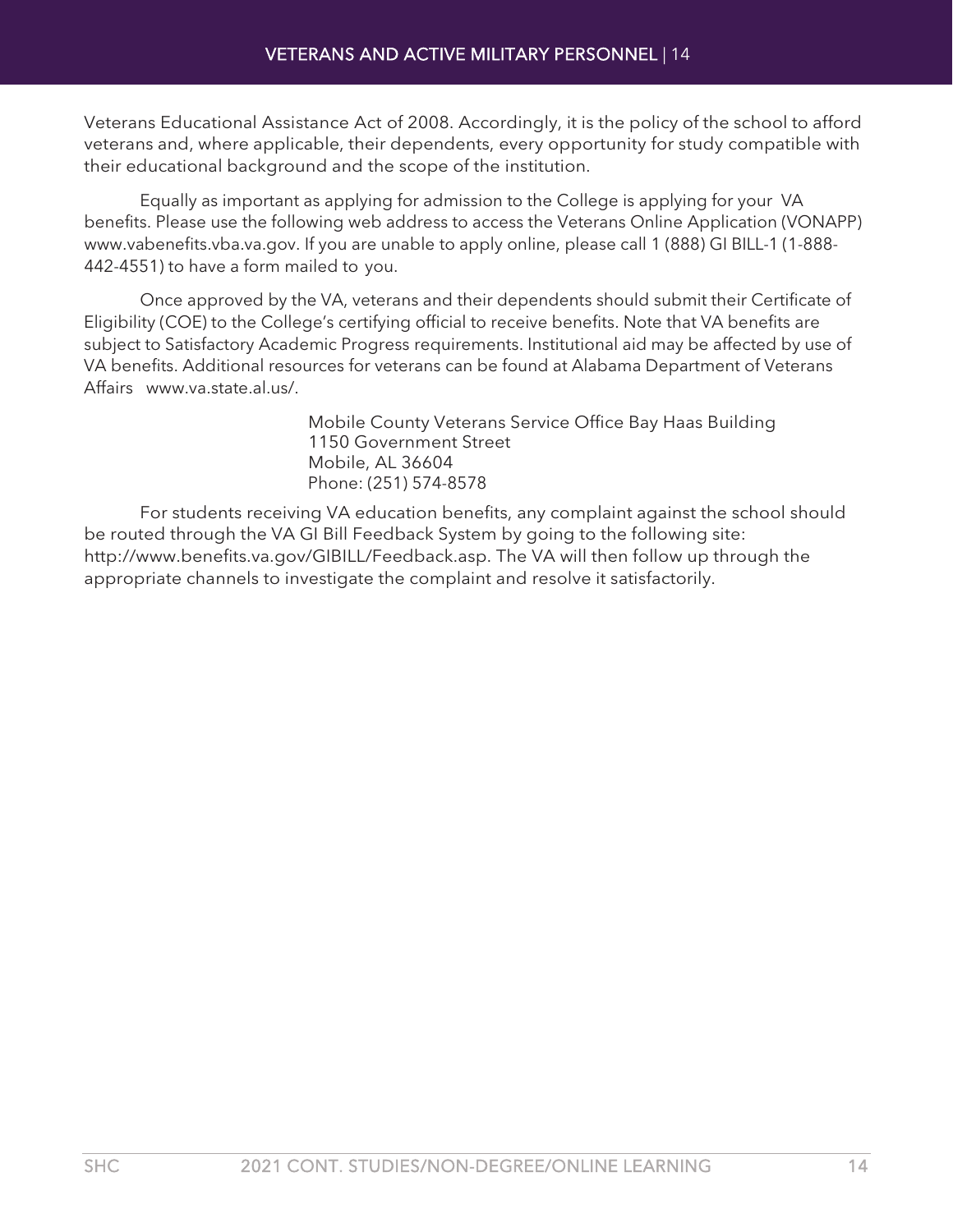# <span id="page-14-0"></span>**COAST GUARD AVIATION TRAINING CENTER COLLABORATION**

Students from the Coast Guard Aviation Training have enrolled in a variety of tracks through Spring Hill College. The following tracks are available:

One-credit hour professional development workshops: These courses, taught at the Coast Guard Aviation Training Center, are scheduled in collaboration with and through approval of Coast Guard personnel. Enrollment in these courses requires application, a copy of a current Coast Guard transcript and minimum requirements as defined under Undergraduate Programs, Admissions Requirements.

Undergraduate Degrees: Students may enroll in an undergraduate degree program offered on campus. Admissions requirements for Veterans and Active Military Personnel should be referenced for conditions of acceptance. In addition to a current Coast Guard transcript, all official transcripts from institutions of higher education will be required for consideration.

Additional documents and materials may be requested.

Graduate Certificates in Leadership and Ethics and Logistics and Supply Chain Management: Graduate students may apply to a four-course sequence that qualifies them for a graduate Certificate in Leadership and Ethics or Logistics and Supply Chain Management. Nondegree seeking students must carry an undergraduate GPA of 3.0 to qualify for this program. Students lacking the specified 3.0 may be considered for Admissions through committee approval. Additional documents and materials may be requested. Students are expected to submit a Certificate Completion Form, available on BadgerWeb, after completing all four courses in the sequences.

Graduate Studies: Graduate degree programs, as defined in the Bulletin under Graduate Studies,provide anadditionaloption for students in the CoastGuard seeking advancedhighereducation.Graduateprogrampoliciesandinformation aredelineatedinthe GraduateStudiesPolicy sectionoftheBulletin.Completed applicationpackets are forwarded to the appropriate division for final decision of acceptance.

## TRANSFER OF MILITARY CREDIT OR CREDIT FROM OTHER INSTITUTIONS

Military transcripts will be evaluated and transfer credit will be given for equivalent coursework identified on the military transcript.

Generally, no transfer credit will be given for coursework already counted for a previous degree. Specific exceptions to the transfer of credits may be found in the policies for the individual programs.

## TUITION, FEES, AND FINANCIAL AID

Tuition and other expenses for Traditional Undergraduate Program Expenses and the Continuing Studies Program Expenses at [http://www.shc.edu/admissions/tuition-and-aid/.](http://www.shc.edu/admissions/tuition-and-aid/)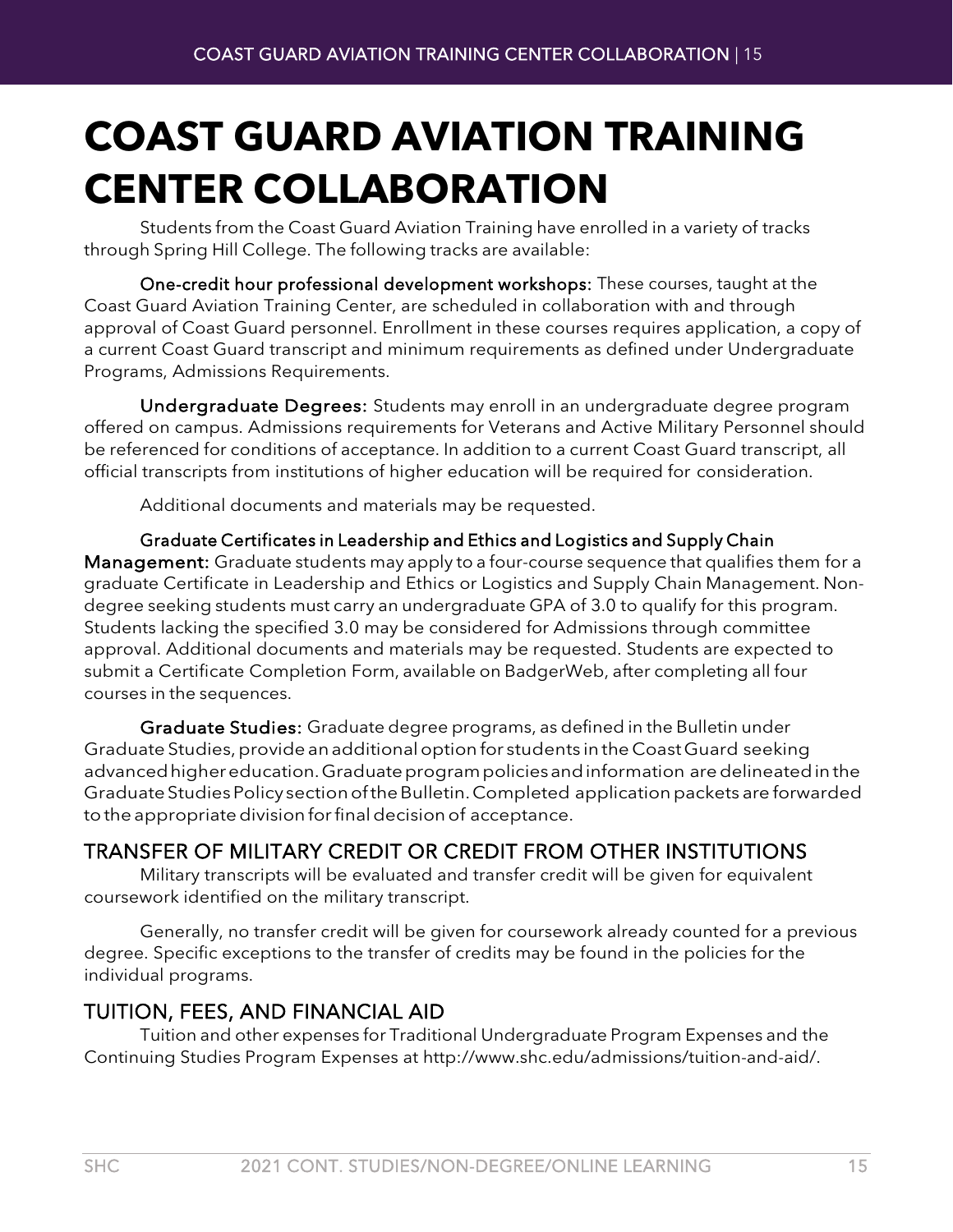Through a combination of external and internal scholarships, grants and tuition waivers, Spring Hill seeks to make its education financially accessible to veterans. Please review the Student Financial Services section of the Bulletin for additional information regarding Financial Aid.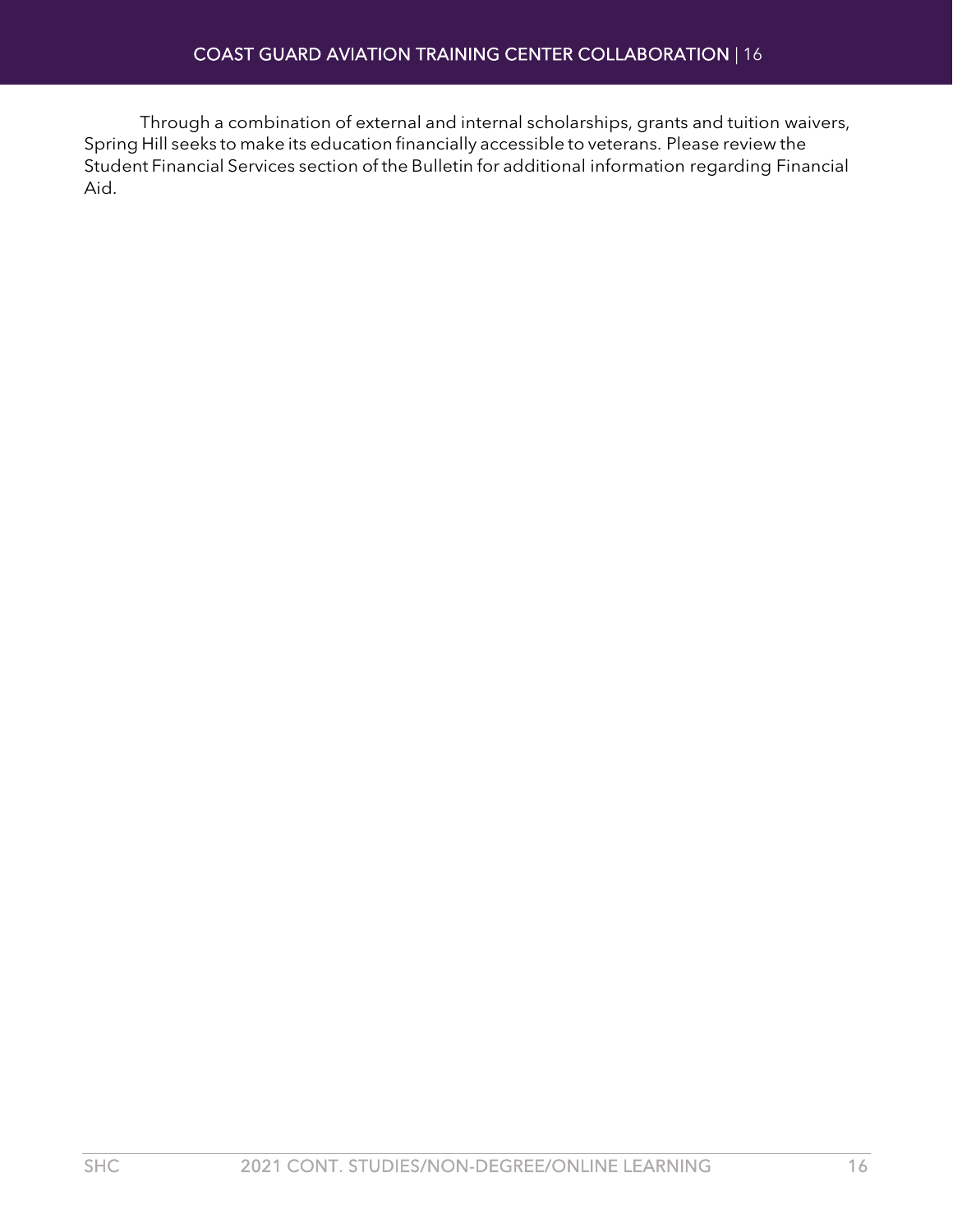# <span id="page-16-0"></span>**ONLINE LEARNING CENTER PROGRAMS**

#### Program Director: Geri Genovese

The online learning center program is oriented toward the non-traditional student, usually working adults or students who need the flexibility to balance work and study. The online program operates on six semester starts at an accelerated pace (7weeks) fall (A & B) and spring (A&B) and summer (A &B) sessions. In terms of academic standards and quality, the programs are parallel.

SHC offers a number of undergraduate programs that can be completed entirely with online courses. These programs are available to students who are interested in taking online courses exclusively. Newly admitted students who choose this option may not enroll in classes with scheduled face-to-face meetings.

Online students have access to all academic and support services such as financial aid, advising, library services, and career services. Online students also have the support of a dedicated staff of success coaches specifically trained and enabled to meet the needs of students without regular access to the physical campus. Online students are restricted from corresponding campus-based services such as the and Wellness Center and Student Health Services.

<span id="page-16-1"></span>GENERAL ACADEMIC POLICIES The section on "General Academic Policies" in the General Information section of the Bulletin contains several policies and procedures that apply to all Spring Hill students, including the grading system, academic honors, the College's academic dishonesty policy and policies concerning study at other institutions. These general policies apply to both traditional and Online students, unless specifically overridden within the current section of this Bulletin.

#### UNDERGRADUATE BACCALAUREATE PROGRAMS

- **Business Administration/Computer Information Systems**
- **Business Administration/Management and Marketing**
- **Business Administration/Sport Management**
- **Business Administration/Supply Chain Management**
- **Digital Marketing**
- **Entrepreneurship**
- **Interdisciplinary Studies**
- **•** Organizational Leadership
- **Philosophy, Politics, and Economics**
- **Sport Management**
- **Logistics and Supply Chain Management**
- RN to BSN
- **Theology**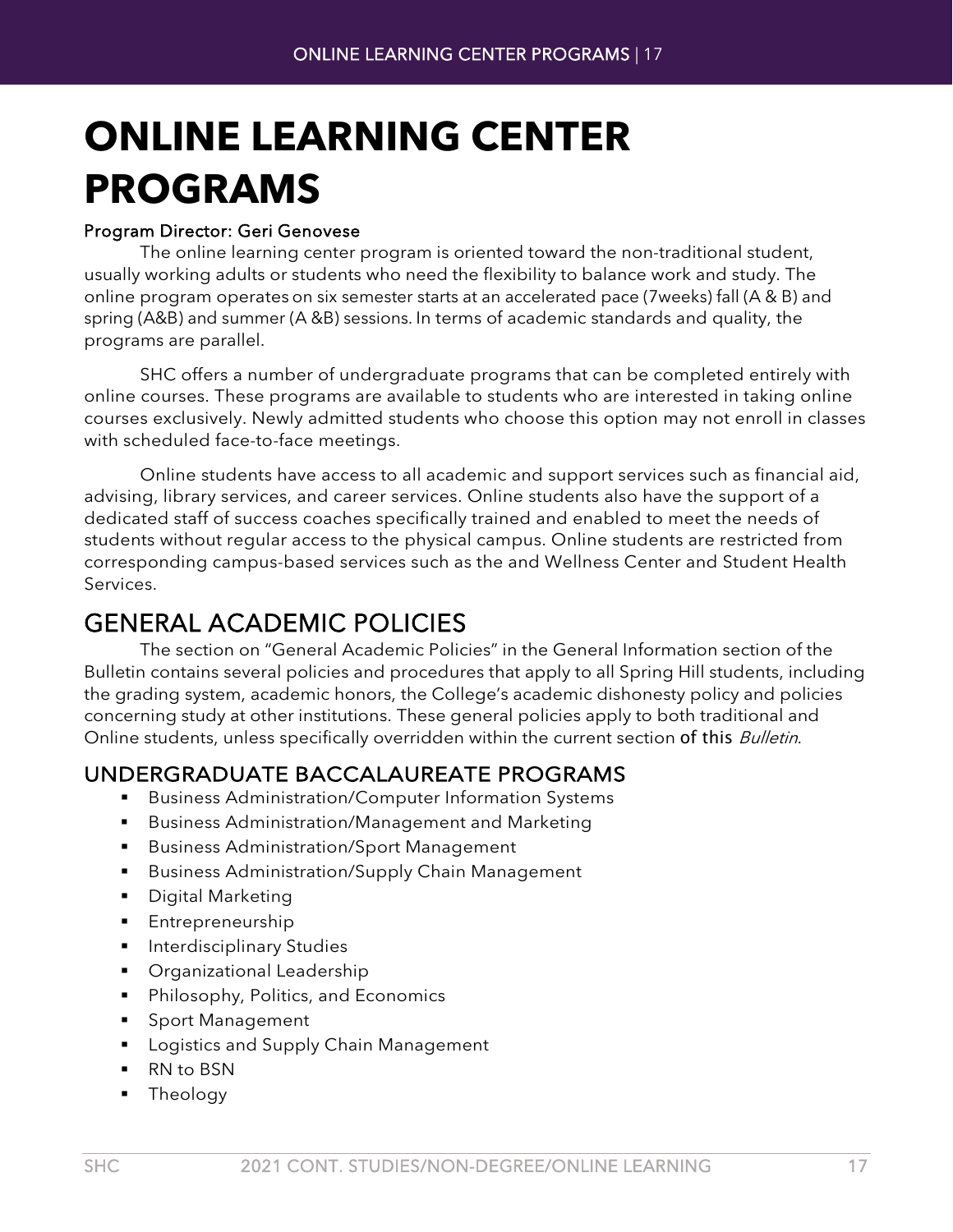## UNDERGRADUATE CERTFICATE PROGRAMS

- 
- **Computer Information**
- 
- **Foundations in Medicine FILM** Spiritual Direction
- 
- **Example 2** Leadership and Ethics **COV Example 2** Theological Studies
- Business Administration **In Management and Marketing** 
	- Professional Writing
- Foundations in Business Sport Management
	-
- **If Ignatian Spirituality If Supply Chain Management** 
	-

# <span id="page-17-0"></span>BACCALAUREATE PROGRAMS - CORE CURRICULUM Through the Core Curriculum, adapted from the values-oriented program of studies of

the Jesuit tradition, students explore artistic, historical, scientific, philosophical, and religious approaches to reality. Methods and principles are stressed and an emphasis is placed on the quest for understanding. These studies are designed to assist students in developing breadth and variety of knowledge as well as skills in analysis, synthesis, and judgment. Combined with specialized studies in major areas, which prepare students directly for careers or graduate school, the liberal arts and sciences provide the context for both integrations of knowledge and clarification of values.

Through such knowledge and skills, the College aims at fostering the intellectual growth of men and women who are free from ignorance, narrowness of interest, and bigotry. True to its heritage, the College recognizes its responsibility to transmit Christian values and to challenge students to the highest ideals.

All Undergraduate online degrees require 60-61hours of Core requirements

## CORE CURRICULUM FOR BACHELOR OF ARTS DEGREE

This curriculum organizes foundational studies in the core by the modes of understanding in which we would like our students to be grounded as well as by the core curriculum learning outcomes. It scaffolds the core toward an integrative experience at the end and includes overlays that allow students to develop skills and perspectives in a broad range of academic disciplines.

Skills: (Courses to be taken in first year) Credit Hours Credit Hours

| ENG 121/190 | Composition I/Honors Comp & Literature*            | 3         |
|-------------|----------------------------------------------------|-----------|
| ENG 123/290 | Composition II/Honors Literature*                  | 3         |
|             | (1st & 2nd Semester)*                              |           |
| PHL 101/190 | Introductory Logic/Honors Logic                    | 3         |
| THL 101/190 | Introduction to Christian Theology/                |           |
|             | Honors Theology I                                  | 3         |
| MTH         |                                                    | 3         |
|             | Foreign Language (may be delayed to second year)** | 0-6       |
|             | <b>Total Skills Hours:</b>                         | $16 - 22$ |
|             |                                                    |           |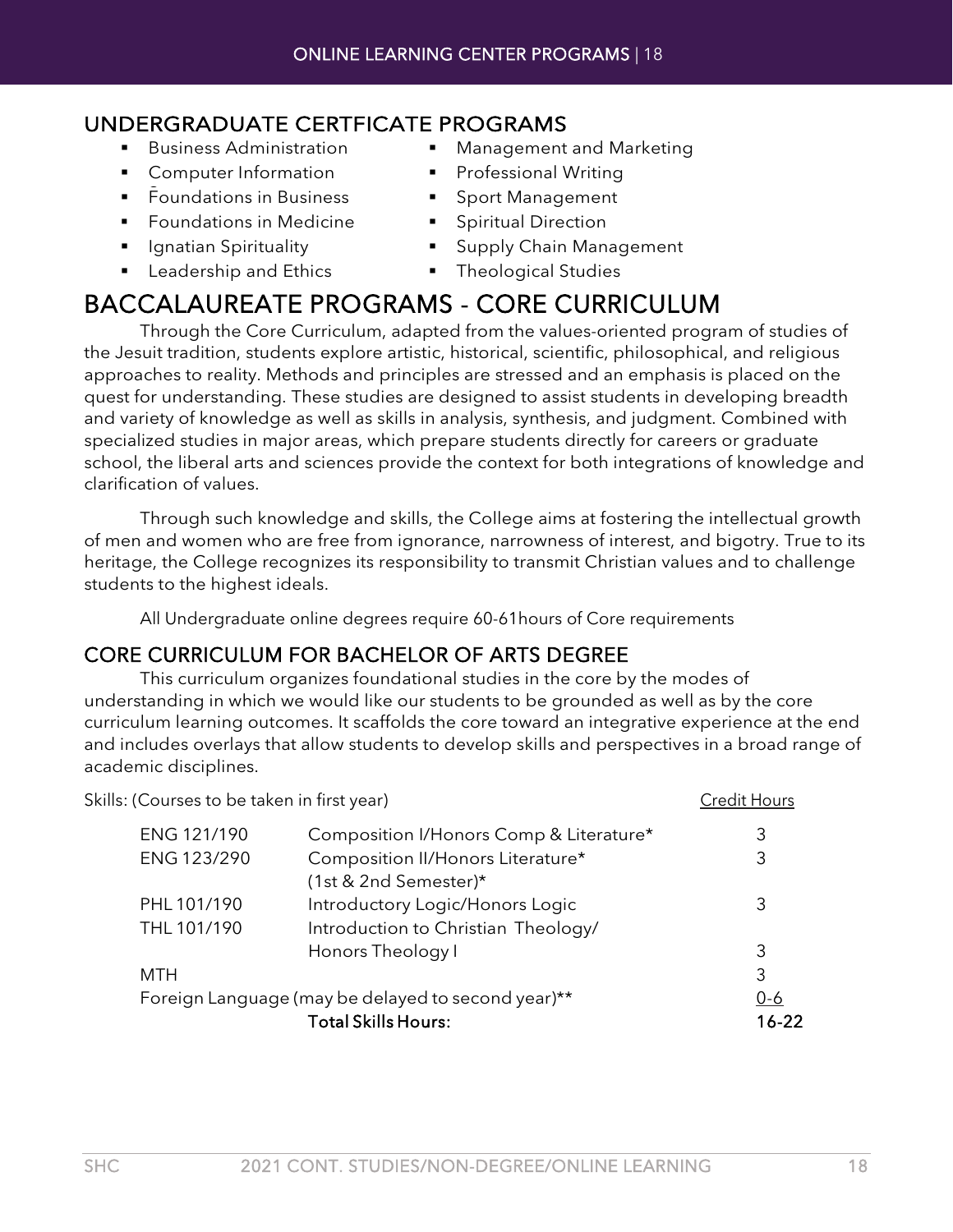| Foundations I: Understanding the national and global human communities |  |  |  |
|------------------------------------------------------------------------|--|--|--|
|------------------------------------------------------------------------|--|--|--|

| or 290                  | HIS 110, 211, 212, The Global Human Community |   |
|-------------------------|-----------------------------------------------|---|
|                         | and                                           |   |
| HIS 120, 213,<br>or 214 | The American National Community               | 3 |
|                         | <b>Total Foundation I Hours:</b>              |   |

Foundations II: Understanding nature and the human being through the applications and methodologies of modern science

| Natural Science: BIO, CHM or PHY (choose one)     |                |
|---------------------------------------------------|----------------|
| Social Science: ECO, POL, SOC or PSY (choose two) | $\overline{a}$ |
| Mathematics, Science, CIS, or CSC (choose one)    | 3              |
| <b>Total Foundations II Hours:</b>                | 12             |

Foundations III: Understanding human reality through the creative imagination

| Visual and Performing Arts (visual arts, music or theater) |  |
|------------------------------------------------------------|--|
| ENG 200 level/WRI 276 (choose two)***                      |  |
| <b>Total Foundations III Hours:</b>                        |  |

Foundations IV: Engagement with philosophical and theological reflection in the Ignatian tradition

| PHL 200/300 level (choose two)    | 6        |
|-----------------------------------|----------|
| THL 200/300 level (choose two)    | <u>6</u> |
| <b>Total Foundation IV Hours:</b> | 12       |
| <b>Total Foundation Hours:</b>    | -39      |
| <b>Total Core Hours:</b>          | 55-61    |

Overlay Requirements:

Cultural Diversity (D): 1 course

Writing Across the Curriculum (W): 5 courses, at least one in the major

Ethics (E)/Social Justice (J): 1 course

Oral Communication (O): 2 courses or CMM 150

Integrations (I): 1 course

Community-Based Learning (C):

to be satisfied by a CLIMB course or co-curricular experience

\*ENG 121, 123, and 190 are graded A, B, C or NC (no credit) the first time the student takes this course. A student receiving an NC must retake the course, and in this event, the grading system is A, B, C, D and F, but a student must still earn a C- or higher to move on to the next level English course. Students must receive credit for ENG 121 before attempting ENG 123 and must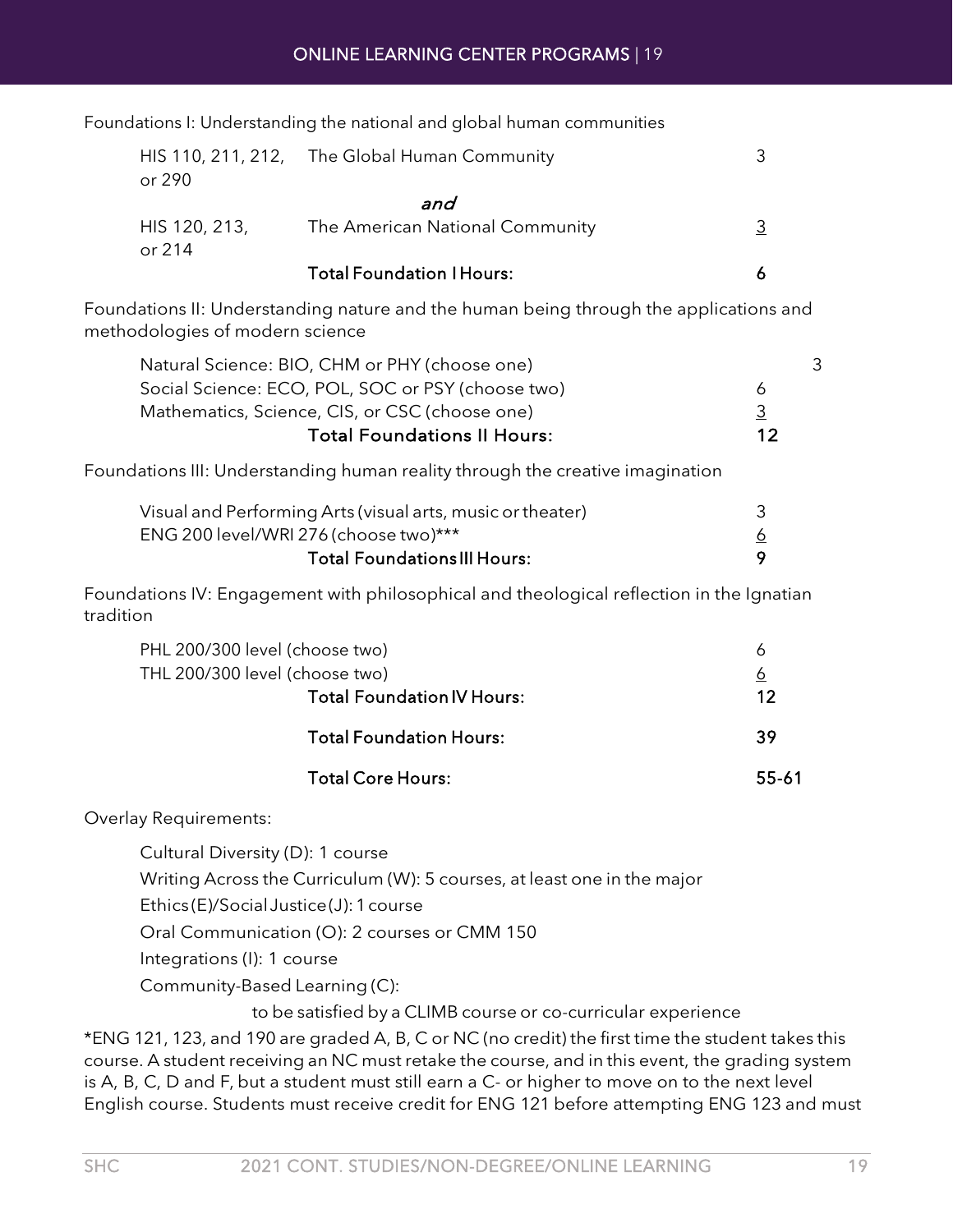pass both these courses before taking a sophomore-level course. Once students matriculate, they may not take a freshman-level English course at another institution. If students have an A or B in ENG 121 and ENG 123 (or in ENG 190 for honors students) and in their first 200 level course, they are eligible to take upper-division courses for any additional ENG course work.

\*\*Students may fulfill this requirement in any one of the following ways:

- 1. A satisfactory score on the foreign language proficiency/placement test at the intermediate level (202).
- 2. The successful completion of one course at the low intermediate level (201).
- 3. The successful completion of one elementary course and one course at the low intermediate level (102-201) in the same language.
- 4. The successful completion of the two courses at the elementary level (101-102) in the samelanguage.

\*\*\*Honors options for English core described in this section of the Bulletin.

## CORE CURRICULUM FOR BACHELOR OF SCIENCE DEGREE

This curriculum organizes foundational studies in the core by the modes of understanding in which we would like our students to be grounded as well as by the core curriculum learning outcomes. It scaffolds the core toward an integrative experience at the end and includes overlays that allow students to develop skills and perspectives in a broad range of academic disciplines.

| Skills: (Courses to be taken in first year) |                                                    | <b>Credit Hours</b> |
|---------------------------------------------|----------------------------------------------------|---------------------|
| ENG 121/190                                 | Composition I/Honors Comp & Literature*            | 3                   |
| ENG 123/290                                 | Composition II/Honors Literature*                  | 3                   |
|                                             | (1st & 2nd Semester)*                              |                     |
| PHL 101/190                                 | Introductory Logic/Honors Logic                    | 3                   |
| THL 101/190                                 | Introduction to Christian Theology/                |                     |
|                                             | Honors Theology I                                  | 3                   |
| <b>MTH</b>                                  |                                                    | 3                   |
|                                             | Foreign Language (may be delayed to second year)** | $0 - 6$             |
|                                             | <b>Total Skills Hours:</b>                         | $16 - 22$           |

Foundations I: Understanding the national and global human communities (one course must be taken in history)

|                     | HIS 110, 211, 212, The Global Community           |  |
|---------------------|---------------------------------------------------|--|
| 290 or POL 151, 161 |                                                   |  |
|                     | and                                               |  |
| or POL 112          | HIS 120, 213, 214 The American National Community |  |
|                     | <b>Total Foundation I Hours:</b>                  |  |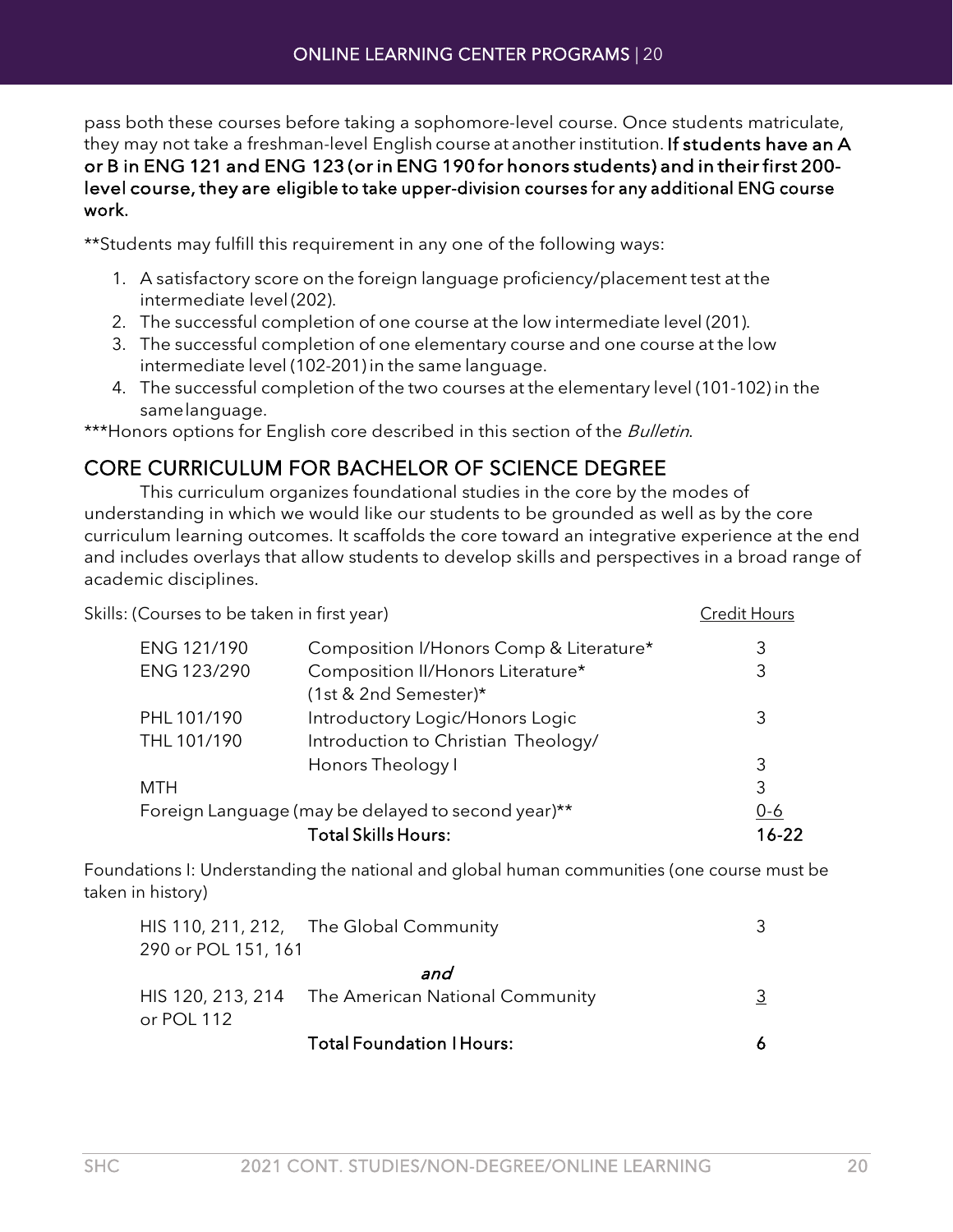Foundations II: Understanding nature and the human being through the applications and methodologies of modern science

| Natural Science: BIO, CHM or PHY (choose one)     | 3        |
|---------------------------------------------------|----------|
| Social Science: ECO, POL, SOC or PSY (choose one) | २        |
| Mathematics, Science, CIS, or CSC (choose one)    | <u>3</u> |
| <b>Total Foundations II Hours:</b>                | O        |
|                                                   |          |

Foundations III: Understanding human reality through the creative imagination

| Visual and Performing Arts (visual arts, music or theater) |  |
|------------------------------------------------------------|--|
| ENG 200 level or WRI 276                                   |  |
| <b>Total Foundations III Hours:</b>                        |  |

Foundations IV: Engagement with philosophical and theological reflection in the Ignatian tradition

| PHL 200/300 level (choose one)<br>THL 200/300 level (choose one)<br><b>Total Foundation IV Hours:</b> | 3<br>$\overline{3}$<br>6 |
|-------------------------------------------------------------------------------------------------------|--------------------------|
| <b>Total Foundation Hours:</b>                                                                        | 27                       |
| Explorations: four to five free electives <sup>1</sup>                                                | 12                       |
| <b>Total Core Hours:</b>                                                                              | 55-61                    |

Overlay Requirements:

| Cultural Diversity (D): 1 course                                        |
|-------------------------------------------------------------------------|
| Writing Across the Curriculum (W): 5 courses, at least one in the major |
| Ethics(E)/Social Justice(J): 1 course                                   |
| Oral Communication (O): 2 courses or CMM 150                            |
| Integrations (I): 1 course                                              |
| Community-Based Learning (C):                                           |
|                                                                         |

to be satisfied by a CLIMB course or co-curricular experience

\*ENG 121, 123, and 190 are graded A, B, C, or NC (no credit) the first time the student takes this course. A student receiving an NC must retake the course, and in this event, the grading system is A, B, C, D and F, but a student must still earn a C- or higher to move on to the next level English course. Students must receive credit for ENG 121 before attempting ENG 123 and must pass both these courses before taking a sophomore-level course. Once students matriculate, they may not take a freshman-level English course at another institution. If students have an A or B in ENG 121 and ENG 123 (or in ENG 190 for honors students) and in their first 200 level course, they are eligible to take upper-division courses for any additional ENG course work.

\*\*Students may fulfill this requirement in any one of the following ways: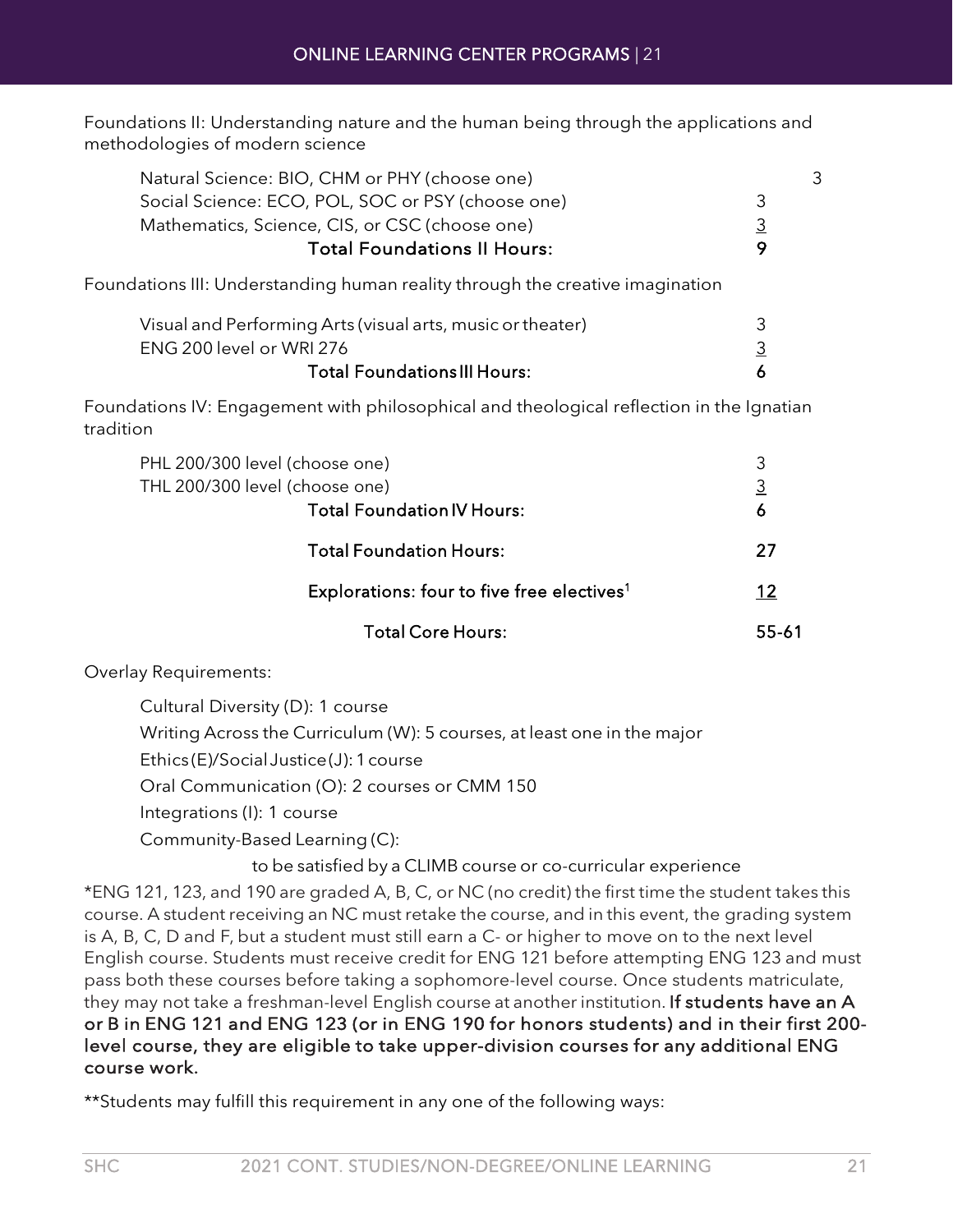- 1. A satisfactory score on the foreign language proficiency/placement test at the intermediate level (202).
- 2. The successful completion of one course at the low intermediate level (201).
- 3. The successful completion of one elementary course and one course at the low intermediate level (102-201) in the same language.
- 4. The successful completion of the two courses at the elementary level (101-102) in the samelanguage.

## CORE CURRICULUM FOR BACHELOR OF SCIENCE DEGREE IN NURSING

This model retains the emphasis on the liberal arts in the Jesuit tradition while recognizing the strict course requirements for a student in the nursing program to attain proficiency in the profession in a period of eight semesters of study. It includes required overlays that allow students to develop skills and perspectives in a broad range of academic disciplines.

| Skills: (Courses to be taken in first year)        |                                                                        | <b>Credit Hours</b> |
|----------------------------------------------------|------------------------------------------------------------------------|---------------------|
| ENG 121/190                                        | Composition I/Honors Comp & Literature*                                | 3                   |
| ENG 123/290                                        | Composition II/Honors Literature*                                      | 3                   |
|                                                    | (1st & 2nd Semester)*                                                  |                     |
| PHL 101/190                                        | Introductory Logic/Honors Logic                                        | 3                   |
| THL 101/190                                        | Introduction to Christian Theology/                                    |                     |
|                                                    | Honors Theology I                                                      | 3                   |
| <b>MTH 163</b>                                     | <b>Basic Statistics for the Sciences</b>                               | 3                   |
| Foreign Language (may be delayed to second year)** |                                                                        | $0 - 6$             |
|                                                    | <b>Total Skills Hours:</b>                                             | $16 - 22$           |
|                                                    | Foundations I: Understanding the national and global human communities |                     |
| Any HIS 100 level, HIS 211-214 or HIS 290          |                                                                        |                     |

| Total Foundations I Hours: |  |
|----------------------------|--|
|                            |  |

Foundations II: Understanding nature and the human being through the applications and methodologies of modern science

|                                        | Credit Hours   |
|----------------------------------------|----------------|
| Microbiology with Laboratory           | 4              |
| Anatomy and Physiology I w/Laboratory  | 4              |
| Anatomy and Physiology II w/Laboratory | 4              |
| Chemistry and Life Processes           | 3              |
| General Psychology                     | 3              |
| Developmental Psychology               | 3              |
| Abnormal Psychology                    | 3              |
| Introduction to Sociology              | $\overline{3}$ |
| <b>Total Foundation II Hours:</b>      |                |
|                                        |                |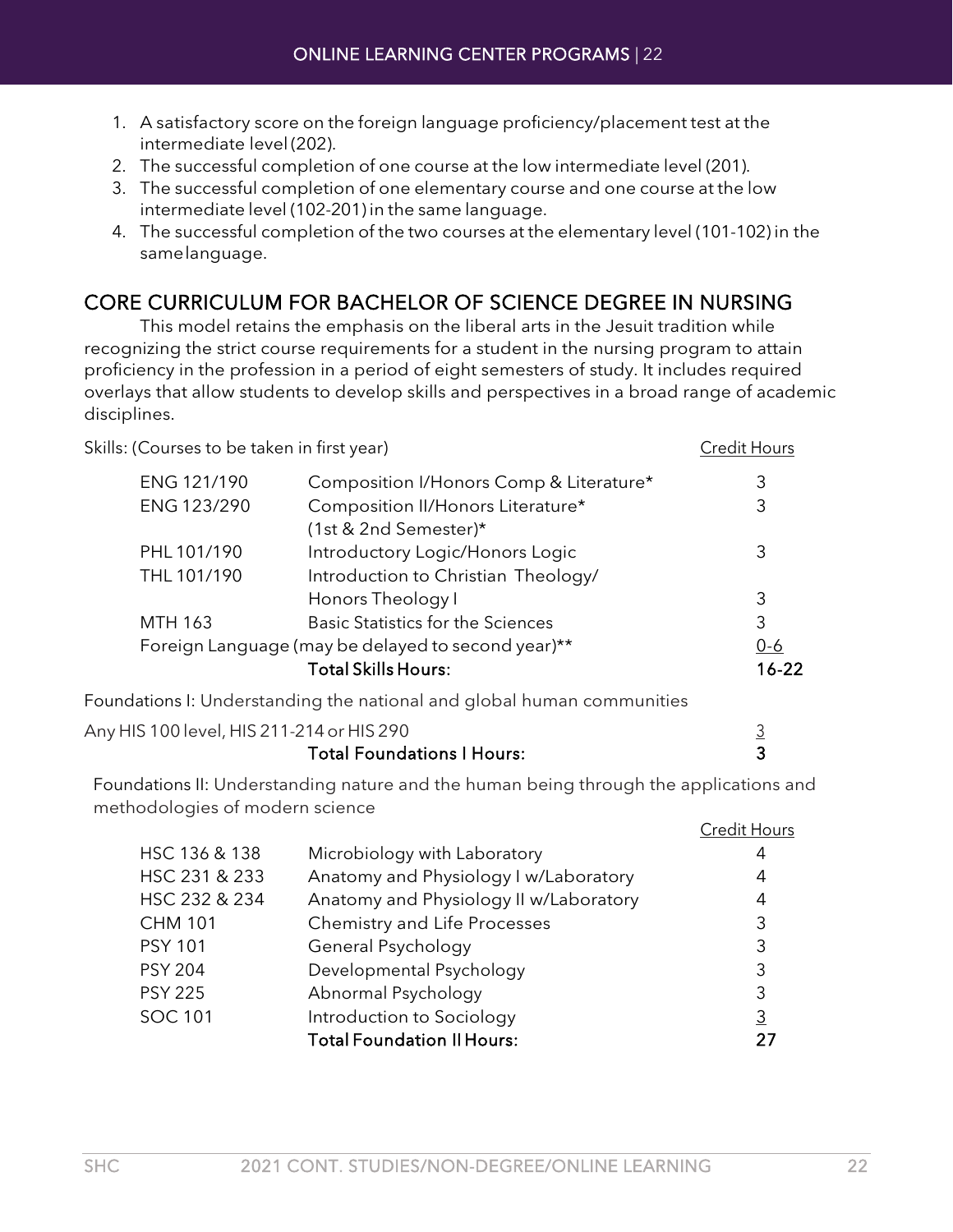Foundations III: Understanding human reality through the creative imagination Visual and Performing Arts (visual arts, music or theater)

| Visual and Performing Arts            |                                                                                          | 3              |
|---------------------------------------|------------------------------------------------------------------------------------------|----------------|
| ENG 200 or WRI 276                    |                                                                                          | $\overline{3}$ |
|                                       | <b>Total Foundations III Hours:</b>                                                      | 6              |
| tradition                             | Foundations IV: Engagement with philosophical and theological reflection in the Ignatian |                |
| <b>PHL 318</b>                        | <b>Christian Medical Ethics</b>                                                          | 3              |
| THL 200/300 level                     |                                                                                          | $\overline{3}$ |
|                                       | <b>Total Foundations IV Hours:</b>                                                       | 6              |
|                                       | <b>Total Prerequisites and</b><br><b>Core Curriculum Credit Hours</b>                    | 58-64          |
| <b>Overlay Requirements:</b>          |                                                                                          |                |
| Cultural Diversity (D): 1 course      |                                                                                          |                |
|                                       | Writing Across the Curriculum (W): 4 courses, at least one in the major                  |                |
| Ethics(E)/Social Justice(J): 1 course |                                                                                          |                |
|                                       | Oral Communication (O): 2 courses or CMM 150                                             |                |
| Integrations (I): 1 course            |                                                                                          |                |
| Community-Based Learning (C):         |                                                                                          |                |

to be satisfied by a CLIMB course or co-curricular experience

\*ENG 121, 123, and 190 are graded A, B, C, or NC (no credit) the first time the student takes this course. A student receiving an NC must retake the course, and in this event, the grading system is A, B, C, D and F, but a student must still earn a C- or higher to move on to the next level English course. Students must receive credit for ENG 121 before attempting ENG 123 and must pass both these courses before taking a sophomore-level course. Once students matriculate, they may not take a freshman-level English course at another institution. If students have an A or B in ENG 121 and ENG 123 (or in ENG 190 for honors students) and in their first 200 level course, they are eligible to take upper-division courses for any additional ENG course work.

\*\*Students may fulfill this requirement in any one of the following ways:

- 1. A satisfactory score on the foreign language proficiency/placement test at the intermediate level (202).
- 2. The successful completion of one course at the low intermediate level (201).
- 3. The successful completion of one elementary course and one course at the low intermediate level (102-201 in the same language.
- 4. The successful completion of the two courses at the elementary level (101-102 or 107-108) in the samelanguage.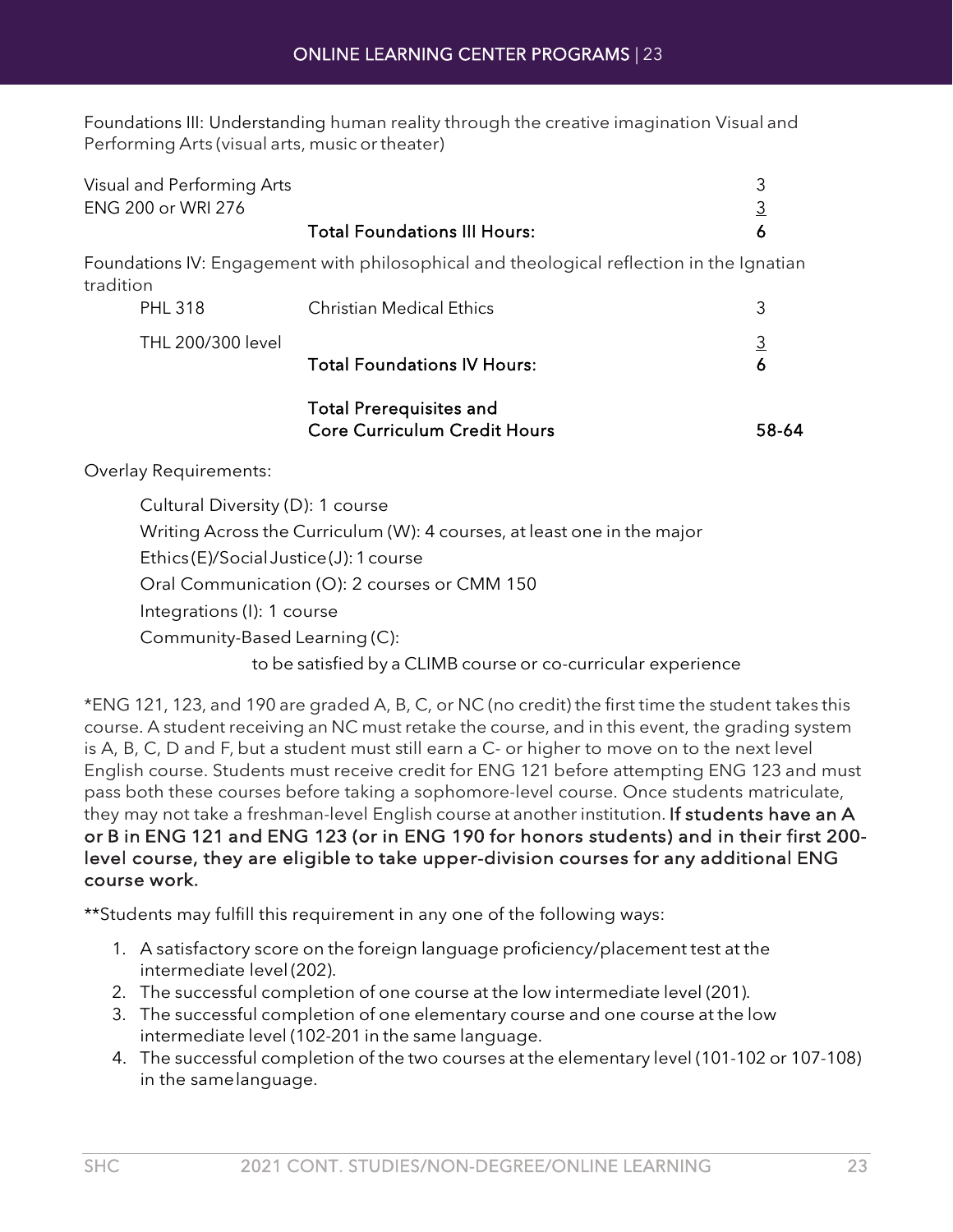#### CORE CURRICULUM REQUIREMENTS FOR TRANSFER STUDENTS

Transfer students seeking a bachelor's degree are expected to fulfill all core curriculum and cross-curricular requirements, with the following exceptions:

- 1. For every year as a full-time student at Spring Hill College, there is a requirement of one philosophy and one theology course with a minimum of two (maximum of three courses) in each department;
- 2. Transfer students who begin their studies at Spring Hill as sophomores must pass three writing-enriched courses and four out of five additional overlay courses.
- 3. Transfer students who begin their studies at Spring Hill as juniors must pass two writingenriched courses and three out of five additional overlay courses.
- 4. Transfer students who begin their studies at Spring Hill as seniors must take one writingenriched course and two out of five additional overlaycourses.

This policy applies only to students transferring to Spring Hill College from another college or university. It does not apply to newly matriculating freshmen or to students who have previously been enrolled, withdrawn, and subsequently been readmitted to Spring Hill, regardless of whether they attended another institution in the interim.

## CORE CURRICULUM COURSES

CIS 115. Applications in Computer Information Systems (3) An introduction to the Windowsbased applications used for solving business and non-business problems. Emphasis is placed on spreadsheets using Excel, word processing using Word, presentation design using PowerPoint and database design using Access. Substantial Windows lab work will be required. Ethical issues in computer applications are addressed.

ENG 121. Composition I (3) This course cultivates the intensive reading and analytical writing skills necessary for college-level work. Texts are drawn from across the disciplines to cultivate wideranging vocabularies and varied analytical approaches. Placement in this course is normally restricted to students scoring at or above the 50th percentile on a standardized test. A C- or above is required to pass the course; otherwise, an NC (no credit) is assigned and students must retake the class and receive a letter grade (A-F).

ENG 123. Composition II (Writing with Research) (3) This course expands on skills cultivated in ENG 121 by training students to place their ideas within a larger intellectual context by locating, evaluating, and integrating outside research into their writing with appropriate documentation. Course readings on a theme are drawn from literature in any literary period. A C- or above is required to pass the course; otherwise, an NC (no credit) is assigned and students must retake the class and receive a letter grade (A-F). Successful completion of the research component of the course is necessary to receive credit for the course.

ENG 190. Honors Composition and Literature (3) A writing course, at an advanced level, that focuses on the research process in relation to readings from the Classical period through the 18th century. Works might include Homer, Virgil, Sophocles, Aeschylus, Dante, Beowulf, Chaucer, Shakespeare, Donne, Milton and Aphra Behn. Prerequisite: Honors Standing.

ENG 290. Honors Literature (3) A study, at an advanced level, of major works of British, American, and world literature from the 19th century to the present. Representative works might include Jane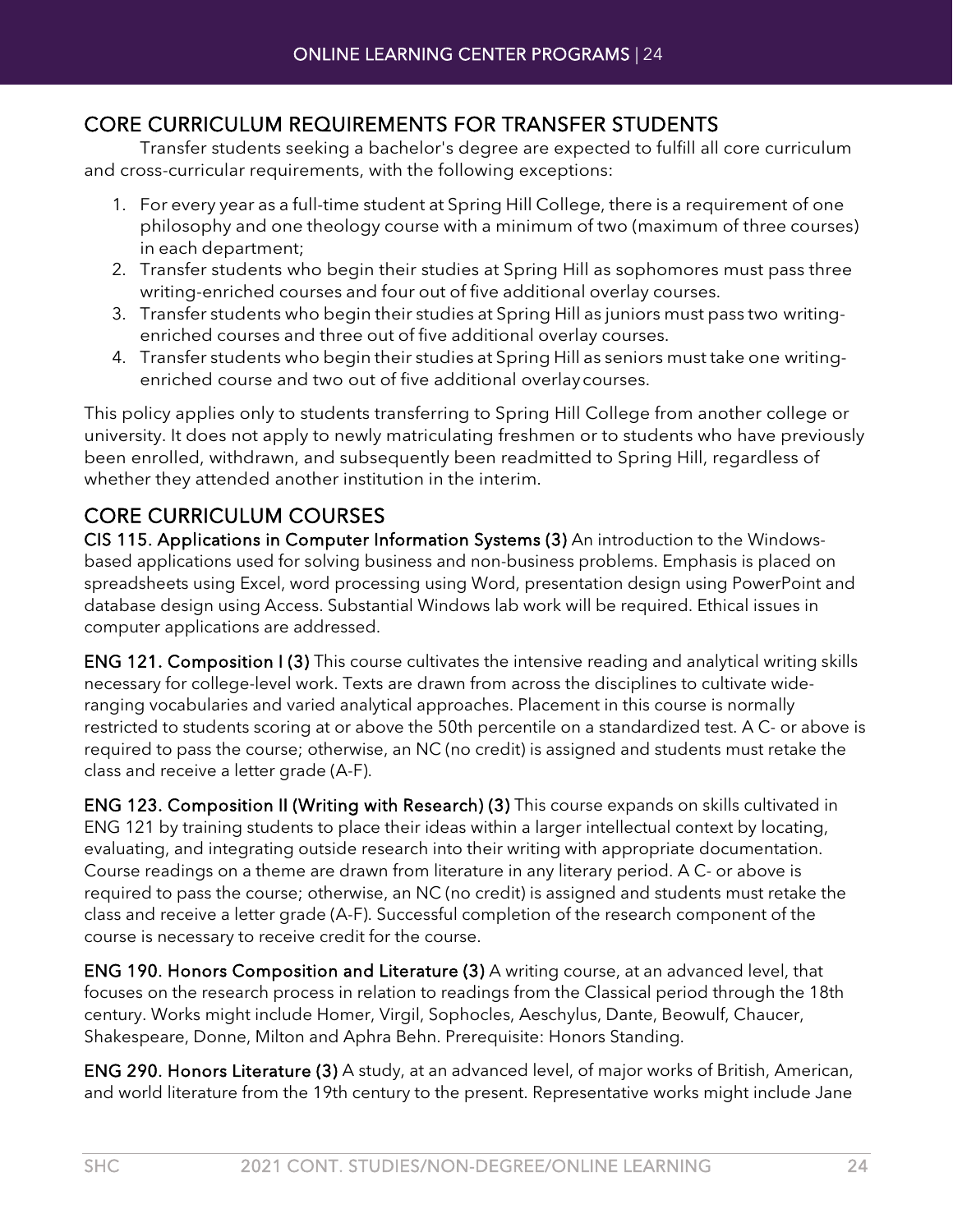Austen, the Romantic and Victorian poets, Dickens, Hardy, T. S. Eliot, Hawthorne, Melville, Twain, Achebe, Conrad, Fugard, Dostoevsky, Robert Frost, Jamaica Kincaid, Toni Morrison, August Wilson and others. Prerequisites: Honors Standing and ENG 190.

HIS 110. Introduction to Global Historical Studies (3) An introductory course on historical skills, including: critical reading, writing and thinking, thesis statements, geographical awareness, oral communication and distinguishing between primary and secondary sources. Each course will have a subtitle which would indicate the subject content of the course. This course fulfills one-half of a student's oral communication overlay requirement.

HIS 120. Introduction to American Historical Studies (3) An introductory course on historical skills, including critical reading, writing and thinking, thesis statements, geographical awareness, oral communication and distinguishing between primary and secondary sources. Each course will have a subtitle which would indicate the subject content of the course, which will focus on an American history topic. This course fulfills one-half of a student's oral communication overlay requirement.

HIS 211. Western Civilization to 1648 (3) A survey of Western civilization from the Classical Period to the mid-1600s. Emphasis is given to Classical Greece, the Hellenistic Age, Roman History, the Middle Ages, the Renaissance, the Reformation and the rise of the nation states. Political, social and economic relationships are integrated and analyzed.

HIS 212. Western Civilization Since 1648 (3) A survey of Western civilization from the Scientific Revolution to the present. Emphasis is given to the Scientific Revolution; the Enlightenment; the French Revolution; industrialization; political, social, and intellectual changes in the nineteenth century; the Russian Revolution; the World Wars; the Cold War and the collapse of Communism. Political, social and economic relationships are integrated and analyzed.

HIS 213. America to 1876 (3) An inquiry into the development of American society through the Civil War and Reconstruction.

HIS 214. The United States Since 1876 (3) An inquiry into America's development since 1876 including the Gilded Age, Progressivism, the Great Depression, both world wars, Vietnam and the many diverse social and political developments from the 1950s into the 1990s.

PHL 101. Introductory Logic (3) This course provides sound methods for distinguishing good from bad reasoning through the study of the basic methods of formal or symbolic logic. Techniques covered include: symbolization, truth tables and method of deduction for sentential logic. Possible additional topics include: classical syllogistic logic, Venn diagrams for predicate logic, issues of logic embedded in language. A C- or above is required to pass this course; otherwise, an NC (no credit) is assigned and students must retake the class and receive a letter grade (A-F).

PHL 190. Honors Logic (3) This is an accelerated course in investigating sound methods for distinguishing good from bad reasoning through the study of the basic methods of formal or symbolic logic. Techniques covered include: symbolization, truth tables, and natural deduction proof methods for sentential logic. Possible additional topics for this honors course may include: predicate logic, modal logic, issues in the philosophy of logic, mathematics and language, the application of the techniques of logic to the analysis of difficult philosophical problems. A C- or above is required to pass this course; otherwise, an NC (no credit) is assigned and students must retake the class and receive a letter grade (A-F). Prerequisite: Honors Standing.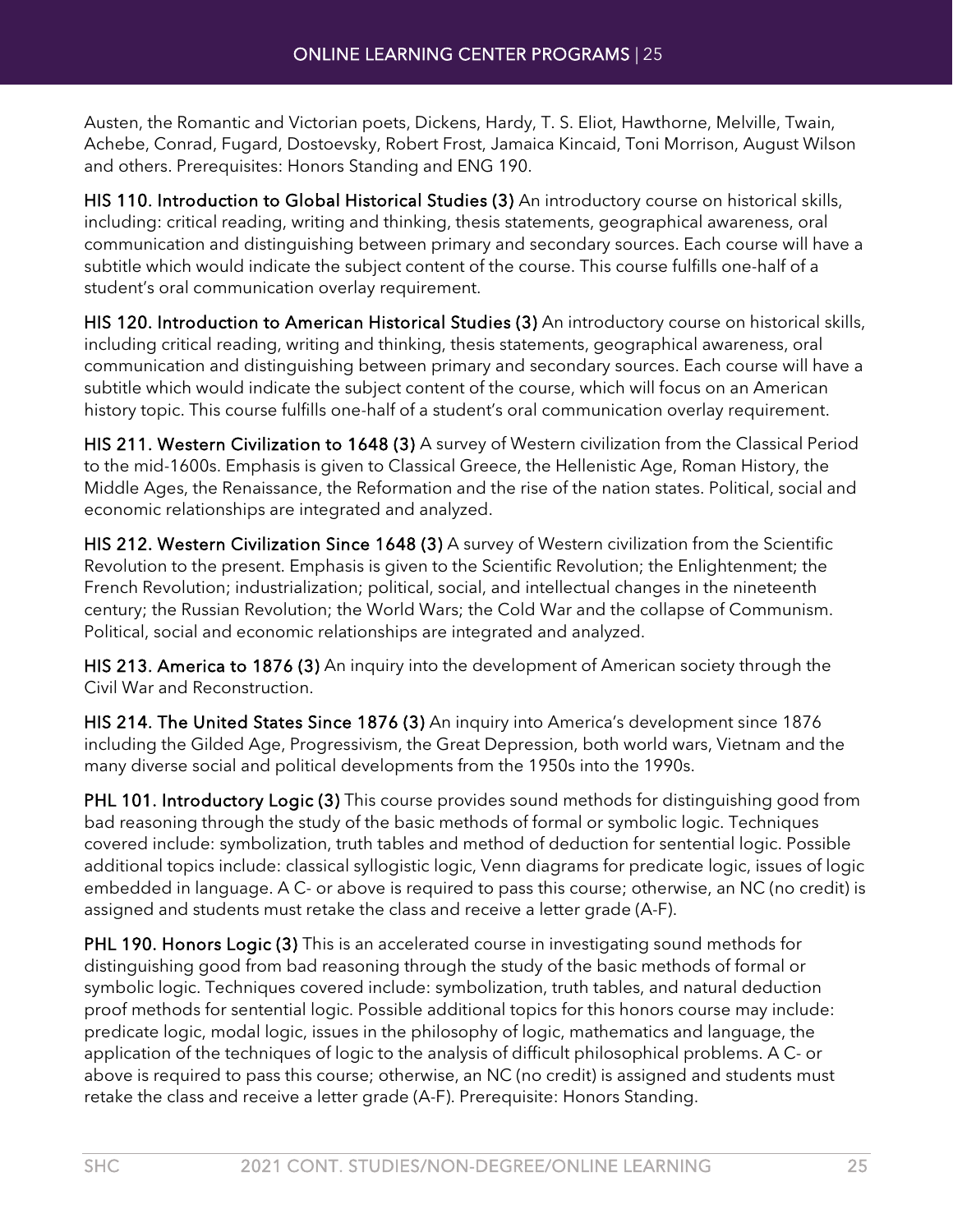POL 112. Introduction to American Politics (3) A comprehensive survey of the basic elements of American political life, national government and the rights and responsibilities of citizenship.

POL 151. Introduction to Comparative Politics (3) An introductory-level survey that compares states, political regimes and patterns of violence across several diverse countries in the world. The empirical emphasis is on contemporary issues and problems.

POL 161. Introduction to International Relations (3) Introduction to principles of international relationships and major contemporary global issues. Topics covered focus on issues that are important for understanding the common good of the global community, including the growth of the state system, human rights, globalization, conflict and war, trade and money, North-South relations and environmental problems.

THL 101. Introduction to Christian Theology (3) An introduction to the theological study of the Christian tradition of faith. The course is divided into two components: biblical and doctrinal. Both components will investigate the historical development and contemporary understandings of Bible and Tradition, the two fundamental expressions of Christianity.

THL 190. Honors Theology I: Introduction to Christian Theology (3) An introduction to the theological study of the Christian tradition designed especially for Honors students. The course has two components: the study of Scripture in the light of contemporary biblical scholarship and the study of leading figures and turning points in the history of doctrine.

WRI 276. Introduction to Creative Writing (3) A multi-genre introduction to creative writing covering poetry, drama, and fiction. Prerequisite: ENG 123.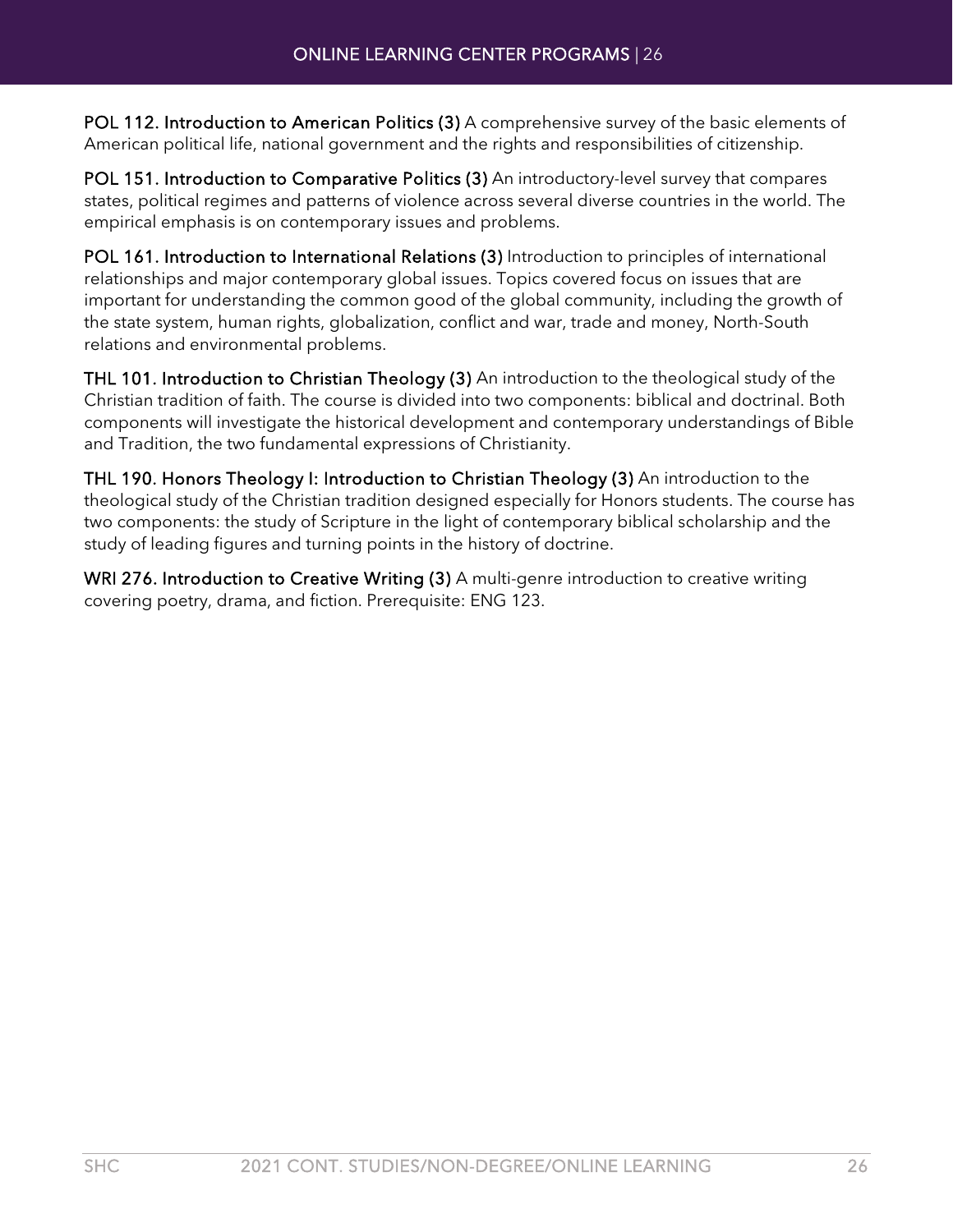# <span id="page-26-0"></span>BACHELOR OF SCIENCE IN BUSINESS ADMINISTRATION (BBA)

#### Program Director: Samir Khoury, PhD

The Bachelor of Science in Business Administration is a fully online degree program for non-traditional and degree completion students. The program requires completion of the Business Administration concentration and at least one other business concentration as described below. Additionally, students must complete an approved capstone project or course under the supervision of qualified faculty.

# <span id="page-26-1"></span>BUSINESS ADMINISTRATION CONCENTRATION<br>The Business administration concentration is designed to provide knowledge in each of the

functional areas of business administration and is required for all baccalaureate business administration concentrations. Students will gain practical skills in a variety of business areas that will give them the skills they need to be successful in today's agile business environment. Whether students are interested in starting their own business or want to move into senior management roles, the business administration concentration will give them the solid foundation they need. In addition, it is designed to include the prerequisite courses normally required for admission to most Master of Business Administration (MBA) programs.

#### Courses in the Business Administration Concentration:

- ACC 201 Principles of Accounting I
- ACC 202 Principles of Accounting II
- CIS 115 Applications in Computer Information Systems (Core Class)
- CIS 381 Information Systems
- ECO 101 Principles of Macroeconomics (Core Class)
- FIN 301 Financial Management
- MGT 301 Management Principles
- MKT 311 Marketing Principles
- PHL 313 Business Ethics (Core Class)

## REQUIRED COURSES

ACC 201. Principles of Accounting I (3) A study of accounting principles and concepts related to the preparation of financial statements and communication of economic information to management and other interested parties.

ACC 202. Principles of Accounting II (3) A continuation of the study of financial accounting emphasizing corporate accounting. Payroll accounting, cash flow management and financial statement analysis will be covered for all forms of the business organization. In addition, management accounting and management's use of accounting data will be studied. Prerequisite ACC 201.

CIS 115. Applications in Computer Information Systems (3) An introduction to the Windowsbased applications used for solving business and non-business problems. Emphasis is placed on spreadsheets using Excel, word processing using Word, presentation design using PowerPoint and database design using Access. Substantial Windows lab work will be required. Ethical issues in computer applications are addressed.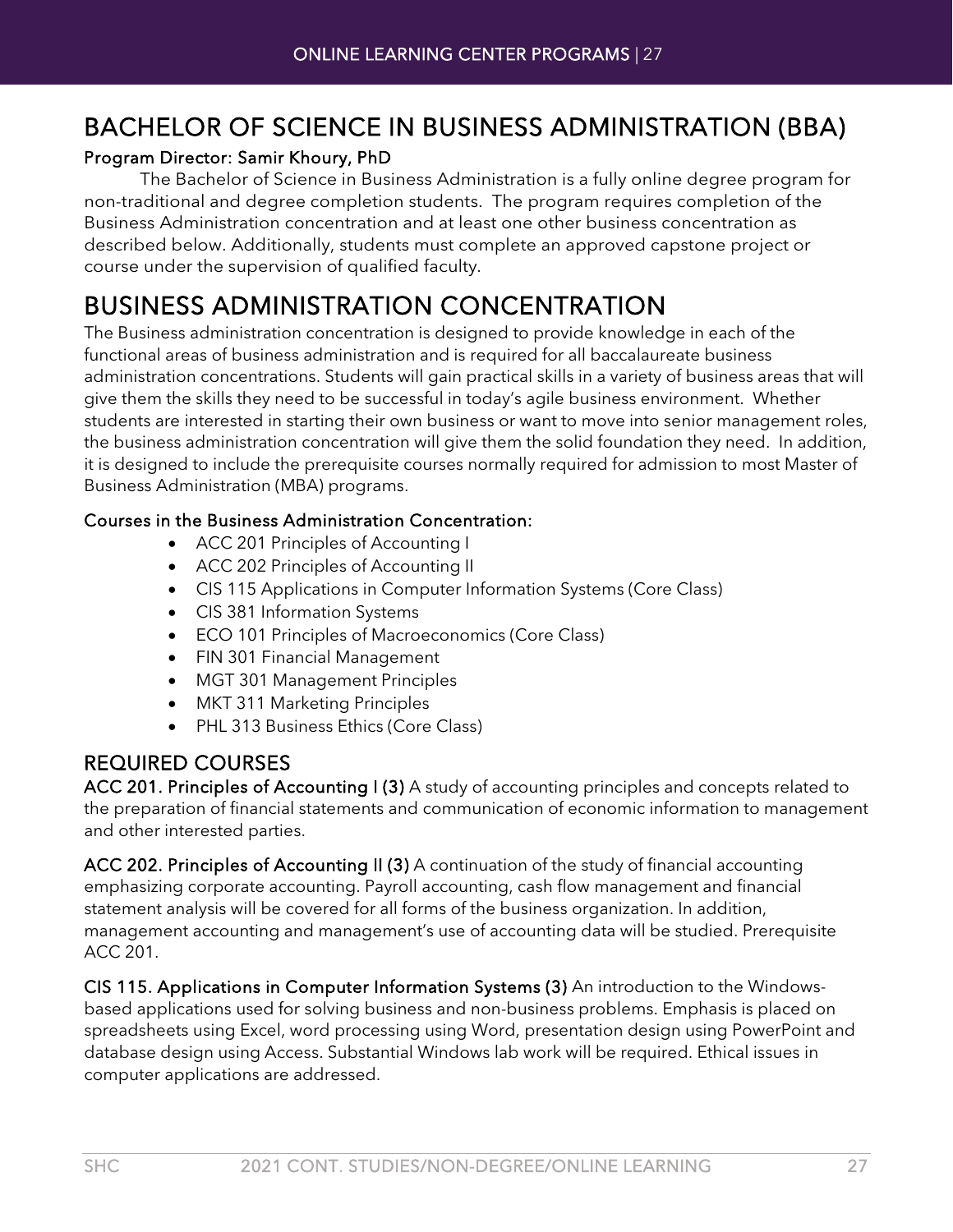CIS 381. Information Systems (3) An intensive study of the effective application of database design, development and management functions in businesses. Database projects in Access database software and investigation of e-commerce techniques will be covered. Ethical and policy issues related to database development and e-commerce (data mining, data retrieval, World Wide Web, privacy issues, etc.) will be discussed. Prerequisites: CIS 115and junior standing.

ECO 101. Principles of Macroeconomics (3) An introduction to the nature and scope of economics. Emphasis is placed upon macroeconomic aspects of the study of economics. Topics include: supply and demand analysis, inflation, unemployment, aggregate output, economic growth and money and banking. Monetary and fiscal policy options are emphasized.

FIN 301. Financial Management (3) Introduction to the concepts and techniques of financial management within a business organization. Topics include the financial marketplace in which business decisions are made, valuation, forecasting, capital budgeting, financing decisions, and working capital management. Prerequisites: ACC 202, BUS 263, ECO 101, and ECO 102.

MGT 301. Management Principles (3) A study of the nature and principles of management. An integrated approach to the study of principles is taken through consideration of the functional, behavioral and management science schools of thought. Prerequisites: ECO 101 and 102, and ACC 201, or permission of instructor.

MKT 311. Marketing Principles (3) A basic study of principles and policy for marketing decisions concerning the distribution of goods and services in both the profit and not-for-profit sectors. Special attention is given to formulation of policies and strategies as they relate to products, price, promotion, and distribution channels within the internal and external environment of the business. Prerequisites: ECO 101 and 102, and ACC 201, or permission of instructor.

PHL 313. Business Ethics (3) (E) An examination of major ethical theories and their application to the professional problems and conduct of persons engaged in business and management. Prerequisites: PHL 101/190.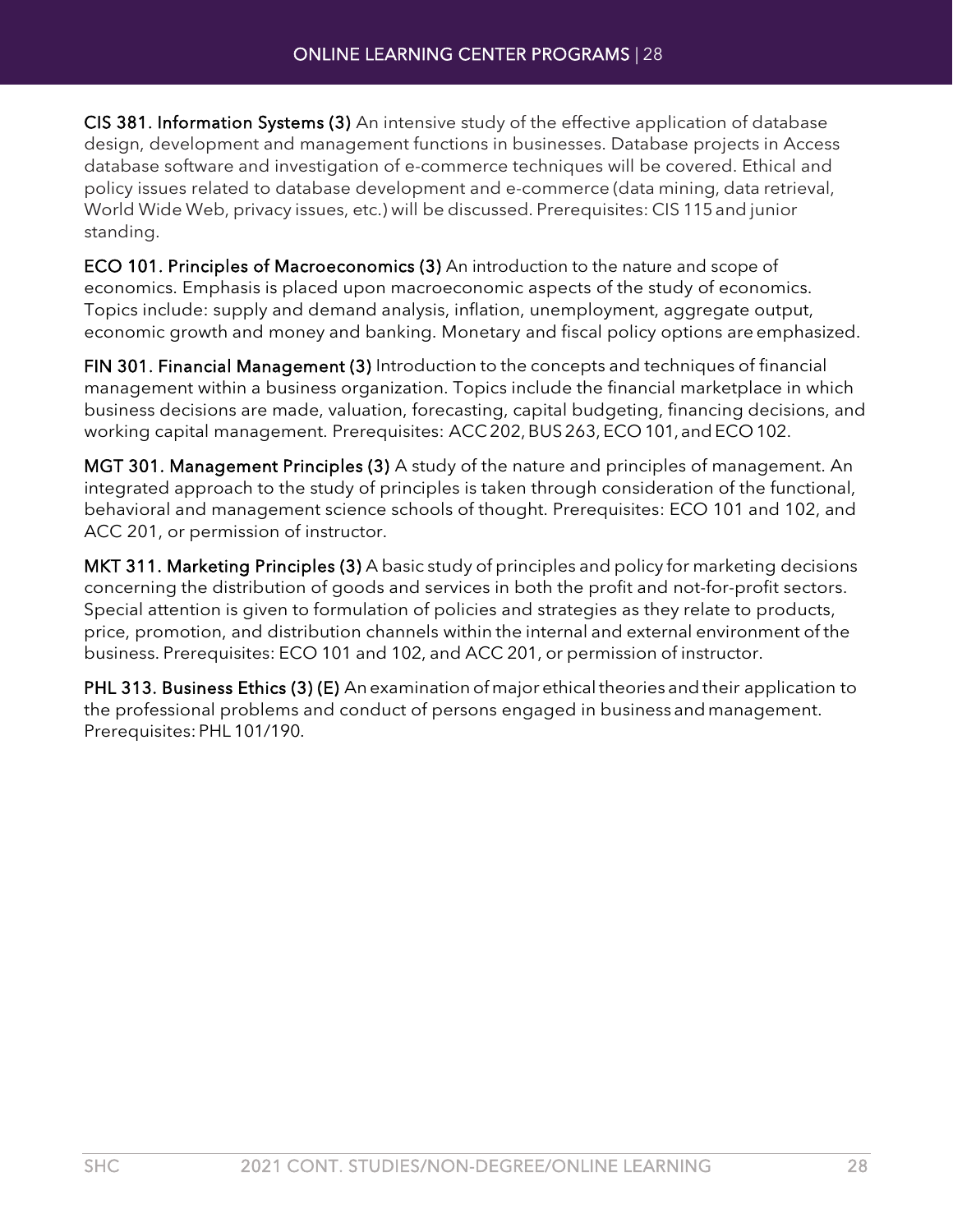# <span id="page-28-0"></span>COMPUTER INFORMATION SYSTEMS CONCENTRATION The computer information systems concentration equips students with the skills and

knowledge needed to allow them to work in organizations that have diverse information processing needs or to develop businesses of their own, utilizing the knowledge gained in the concentration and in the overall Business curriculum. After completing the foundational courses in the business administration concentration, students choosing CIS will study database tools and concepts, programming, website development, and other key information processing areas. The CIS concentration is particularly designed to prepare students for careers in computer and management information departments of firms and for additional graduate study in information systems or business.

#### Courses in the CIS Concentration:

- CIS 221 Introduction to Object-Oriented Programming
- CIS 371 Website Development
- CIS 382 Database Management Systems
- CIS 403 Operating Systems

#### Select 2 of the following:

- CIS 322 Advanced Object-Oriented Programming
- CIS 470 E-Commerce
- CIS 484 Systems Analysis and Design
- CIS 486 Digital Communications and Networks
- CIS 495 Special Topics in Computer Information Systems

## REQUIRED CIS COURSES

CIS 221. Introduction to Object-Oriented Programming (3) An introduction to the design and implementation of algorithmic solutions to problems using an object-oriented programming language such as JAVA. Problem solving methods include: modularity, reliability, testing strategies, documentation standards, encapsulation and abstraction. Prerequisite: MTH 111 or equivalent.

CIS 322. Advanced Object-Oriented Programming (3) The course introduces the student to programming and complex data structures in an object-oriented paradigm. Topics include event-driven programming, advanced data structures and problem-solving techniques using an object-oriented approach in a language such as JAVA or C++. Prerequisites: MTH 111or equivalent and CIS 221.

CIS 371. Website Development (3) A course designed to introduce the student to website development incorporating data technology. Technologies used to create dynamicdata-driven web pages will include Dreamweaver, PHP,MySQL,XHTML and CSS. In addition, the student will learn to interact with and manage a website on a remote server. Substantial lab work will be expected. Cross-listed as ART 371.

CIS 382. Database Management Systems (3) Structure, management and design of databases including hierarchical, network and relational database models. Students will utilize Microsoft Access to develop a complex and complete database application. Prerequisite: CIS 381 or consent of the instructor.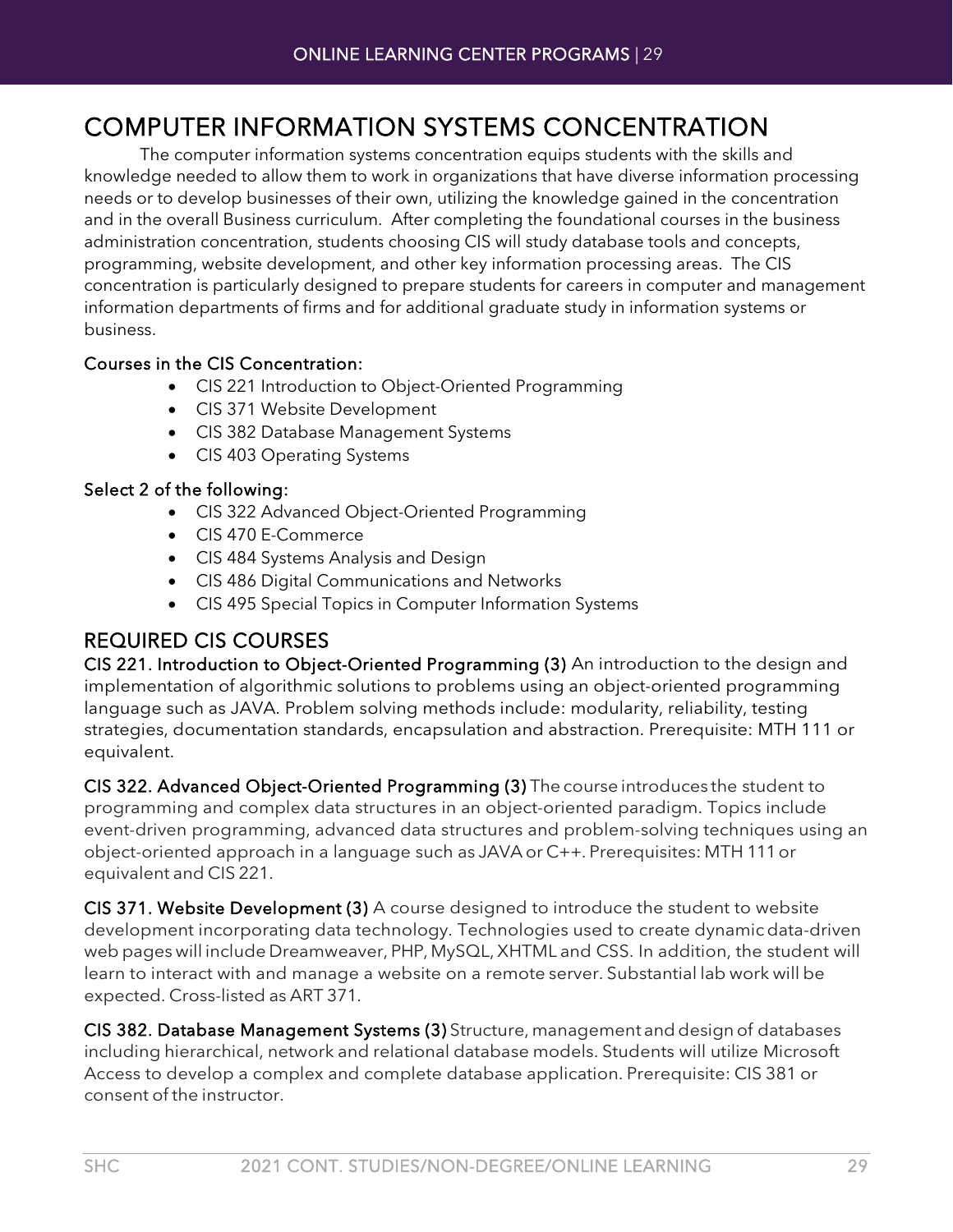CIS 403. Operating Systems (3) (W) An introduction to computer architecture concepts and an in-depth study of the fundamentals of operating systems. Topics include memory management, CPU scheduling, concurrency, and security issues. Students will be required to demonstrate mastery of operating systems concepts by researching and presenting how the topics studied are implemented in a specific operating system. Prerequisite: CIS 221.

CIS 470. e-Commerce (3) The course covers the business and technological aspects of business-tobusiness and business-to-consumer commerce on the Internet. The student will design, construct and present a web business using one of several web page design packages available. Prerequisites: CIS 115 and CIS 381. MKT 311 highly recommended.

CIS 484. Systems Analysis and Design (3) Designated as the senior integrating course within the CIS concentration. Students will be expected to have completed most of their CIS requirements prior to taking this course. The course will involve a study of the methods of analysis, design and implementation of computer-based information systems. Design of files, user interface, database operation and the organizational structure of a system will be emphasized. A major project involving all the primary components of CIS will be a significant portion of the course. Prerequisites: CIS 381 and senior standing.

CIS 486. Digital Communications and Networks (3) Design of communication systems and components, including modems, multiplexers, switching and routing equipment, transmission protocols and network topologies. Students will consider different networking technologies from the vantage point of business policy and technical implications. Prerequisite: CIS 381.

CIS 495. Special Topics in Computer Information Systems (3) Acoursedesigned to address topics of special interest to CIS students. Possible areas include neural networks, Oracle database programming and modeling and simulation. Permission of discipline director.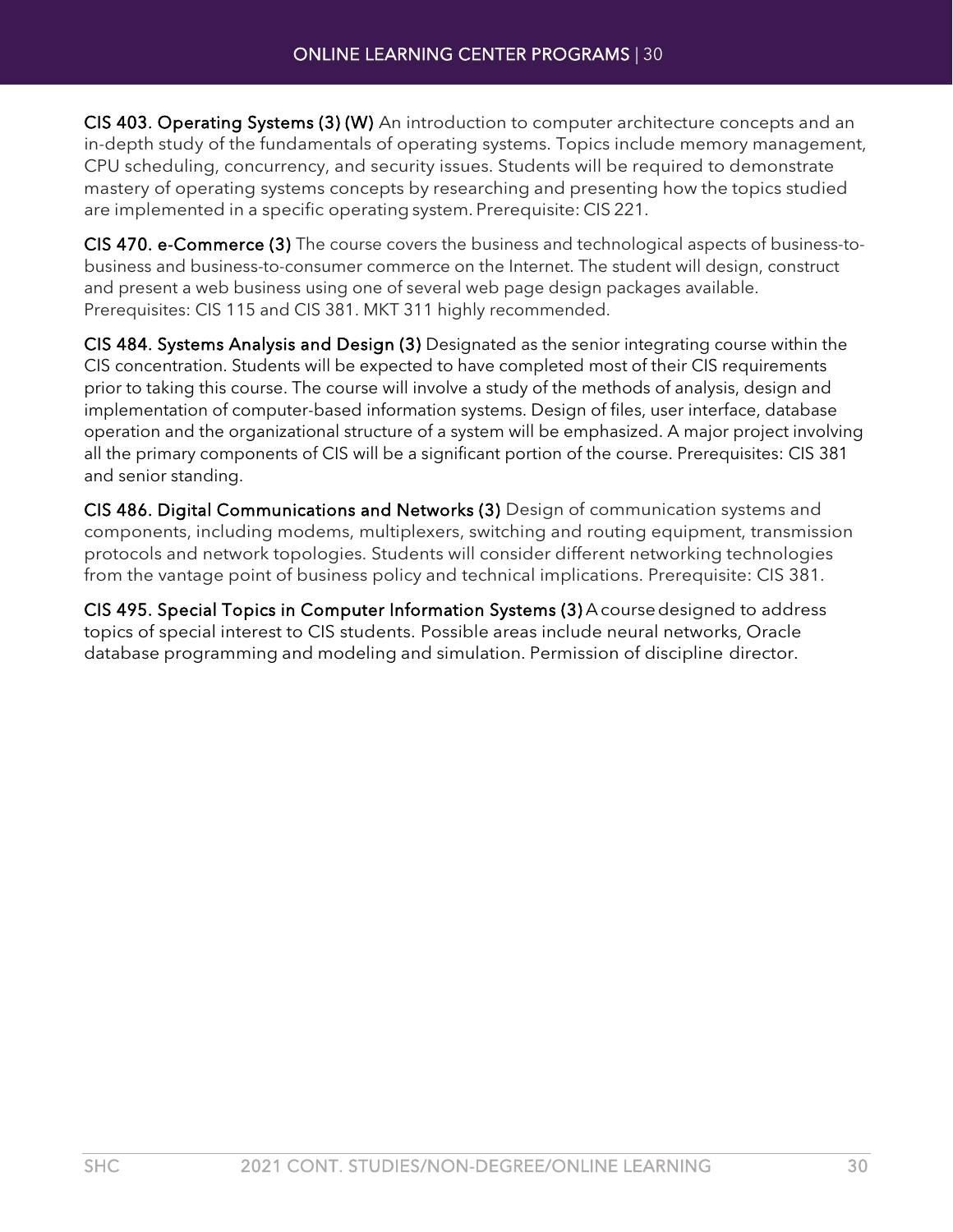# <span id="page-30-0"></span>MANAGEMENT AND MARKETING CONCENTRATION The objective of the management and marketing concentration is to provide the student with

an understanding of many of the various aspects of modern organization management and marketing practices. Specific knowledge is taught in the areas of organizational behavior, principles of logistics and supply chain management, marketing research, and marketing management. Students completing this program can reasonably expect to find employment in businesses or organizations where they will apply and expand the skills developed in the classroom or continue study at the graduate level.

#### Courses in the Management and Marketing Concentration:

- BUS 320 International Business or MKT 495 Special Topics in Marketing
- MGT 320 Organizational Behavior
- MKT 422 Marketing Research
- SCM 401 Principles of Logistics and SCM
- Select 2 more upper level BUS or approved courses.

## REQUIRED MARKETING/MANAGEMENT COURSES

BUS 320. International Business (3) (D) An overview of business in an international environment, incorporating economic, management, marketing and financial implications of international transactions. Topics include exchange rates, trade policy, international institutions, global theory and cultural aspects of business.

MGT 320. Organizational Behavior (3) This course involves the study of individual and group behavior within organizations including motivation, leadership and communication theory. Prerequisite: MGT 301.

MKT 422. Marketing Research (3) A study of the application of statistical and other research techniques to the solution of marketing problems. Prerequisites: MKT 311 andBUS263.

SCM 401. Principles of Logistics and Supply Chain Management (3) Principles of contemporary approaches to logistics and supply chain management. Topics discussed include inventory control, forecasting, vendor management, procurement, transportation, warehousing, global logistics, lean logistics, reverse logistics, and supply chain integration techniques.

See the Business Division Course Listing in the Traditional section of the Bulletin for additional BUS courses.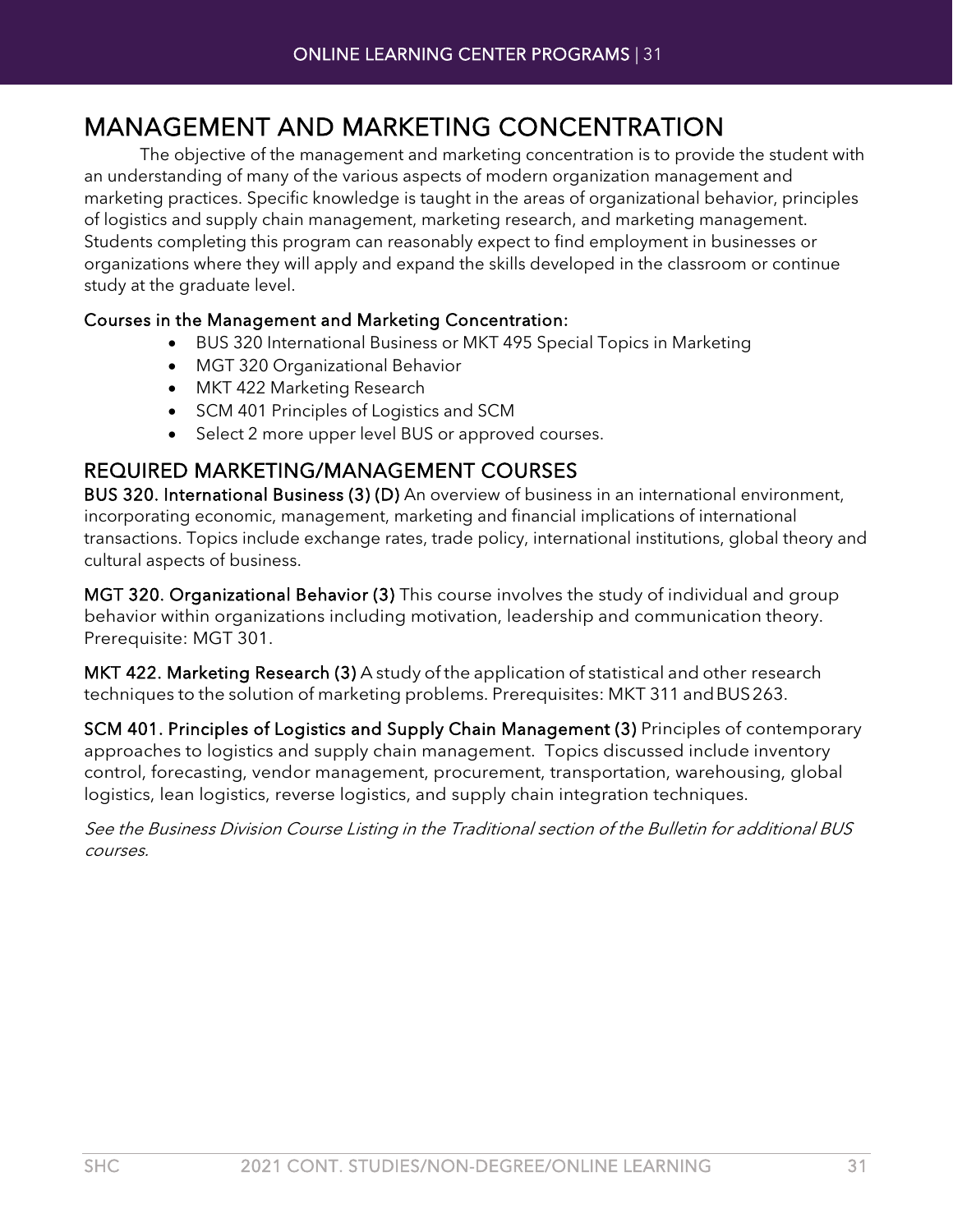# <span id="page-31-0"></span>SPORT MANAGEMENT CONCENTRATION The Sport Management concentration combines business management foundations with the

ever-growing field of sport. A comprehensive curriculum, combined with a practical approach to learning and experienced faculty in the field of sport, can help prepare graduates to thrive in this fast-paced, competitive career field. The Sport Management concentration covers the areas of sport marketing, facilities management, fundraising, law, and governance. This concentration, coupled with the business core of the academic program, is designed to prepare students for positions in professional sport, interscholastic and intercollegiate athletics, sport media relations, Sport information and promotions, sport coaching, sport facility management/operations, sport marketing, sport consulting, and sport administration. In addition, the curriculum prepares students to enter a graduate program after course completion, if desired.

#### Courses in the Sport Management Concentration:

- SPM 401 Sport Law
- SPM 410 Sport Facilities Management
- SPM 420 Sport Marketing and Promotion
- SPM 495 Special Topics in Sport Management

#### Select 1 of the following:

- SCM 401 Principles of Logistics and SCM
- SCM 410 Transportation Management
- BUS 496 Business Internship

# REQUIRED COURSES

SPM 401. Sport Law (3) This course covers the core areas of law relevant to the business of sport. It is intended to introduce students to significant legal issues in sport. Prerequisites: 300 level courses in Business Administration curriculum, or permission of program director.

SPM 410. Sport Facilities Management (3) This course examines the fundamental theories, standards, and recommendations for developing, planning, constructing, and managing various venues in sport. Prerequisites: 300 level courses in Business Administration curriculum, or permission of program director.

SPM 420. Sport Marketing and Promotion (3) This course emphasizes marketing and public relations by addressing the importance of a sport-related organization maintaining a favorable public image through consistent media outreach. Prerequisites: 300 level courses in Business Administration curriculum, or permission of program director.

SPM 495. Special Topics in Sport Management (3) A course designed to address topics of special interest to students interested in the Sport management field. Prerequisites: permission of program director.

SCM 401. Principles of Logistics and Supply Chain Management (3) Principles of contemporary approaches to logistics and supply chain management. Topics discussed include inventory control, forecasting, vendor management, procurement, transportation, warehousing, global logistics, lean logistics, reverse logistics, and supply chain integration techniques.

SCM 410. Transportation Management (3) An analysis of domestic and international transportation in support of logistics and supply chain management operations. Topics include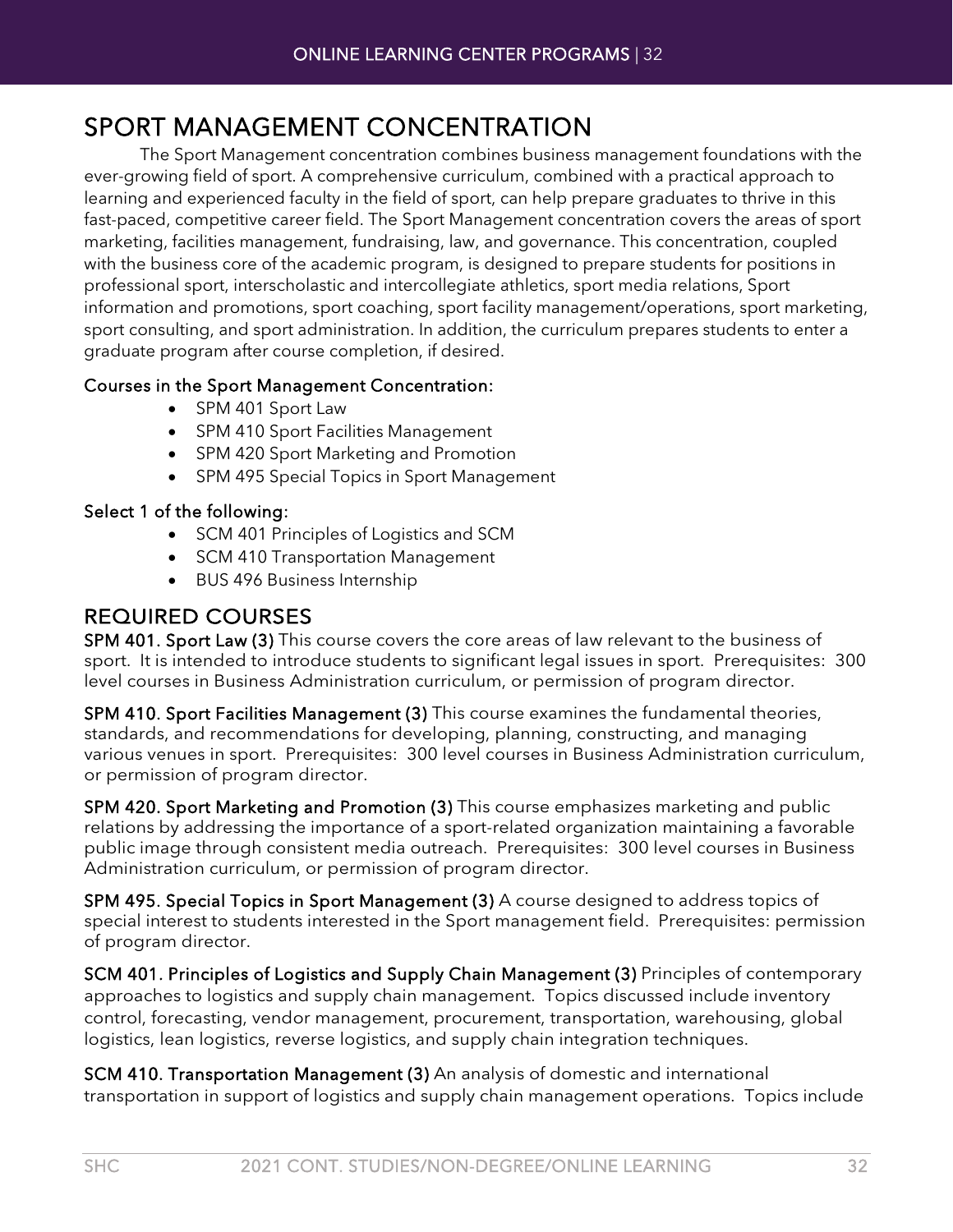third party evaluation and selection, transportation mode selection, logistics network design, transportation regulations, and routing and scheduling.

BUS 496. Business Internship (1-3) Under the supervision of the Division of Business Internship Coordinator and an experienced business professional (Internship Site Supervisor). The internship is a pre-arranged, credit-bearing work experience that allows a student to achieve learning objectives that are aligned with the goals of a supervising professional or organization. Internships provide opportunities to explore career options, test career choices and encourage the development of skills within a chosen field. An internship allows students to relate classroom theory and concepts with practical job experience as well as develop new skills that will be transferable to future employers. Variable credit (up to 3 hours per semester); may be repeated for up to six credit hours. Fee: \$10.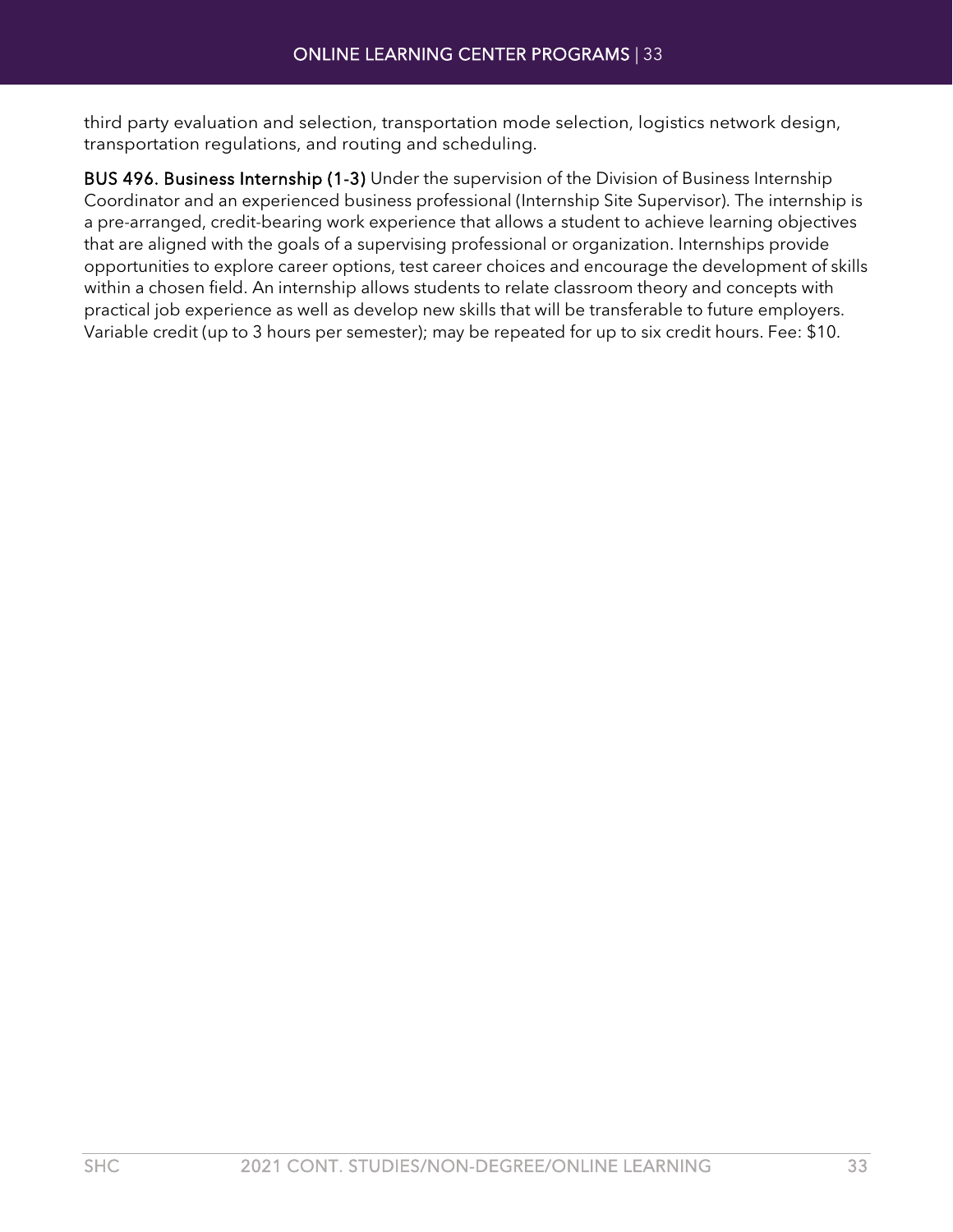# <span id="page-33-0"></span>SUPPLY CHAIN MANAGEMENT CONCENTRATION The objective of the concentration in Supply Chain Management (SCM) is to equip students

with the management skills need to be able to manage the flow of goods and services within industries. The movement and storage of raw materials, work-in-process, and finished goods all the way from the point of origin to the point of consumption falls within the scope of SCM. Any organization that deals with goods or services is in some way part of this process and therefore part of a supply chain. Since organizations are part of supply chains, they employ supply Chain management professionals that strive to reduce materials and transportation costs, while optimizing efficiency through distribution channels. The knowledge gained from this concentration and the overall business curriculum will prepare students for careers as logistics analysts, transportation managers, purchasing professionals, and other logistics and SCM related positions. In addition to completing the common core of business classes, students will complete courses in logistics, transportation, warehousing and distribution and database management systems.

#### Courses in the SCM Concentration:

- SCM 401 Principles of Logistics and SC
- SCM 410 Transportation Management
- SCM 420 Warehouse and Inventory Management
- CIS 382 Database Management Systems

#### Select 2 of the following or approved courses:

- BUS 496 Business/Logistics Internship
- BAN 363 Essentials of Business Analytics
- MKT 495 International Marketing
- SCM 495 Special Topics
- CIS 495 Special Topics (Decision Support System with Access and Excel)
- MTH 470 Mathematical Modeling

## REQUIRED COURSES

BAN 363. Essentials of Business Analytics (3) This course provides coverage over the full range of business analytics — descriptive, predictive and prescriptive.

BUS 496. Business Internship (1-3) Under the supervision of the Division of Business Internship Coordinator and an experienced business professional (Internship Site Supervisor). The internship is a pre-arranged, credit-bearing work experience that allows a student to achieve learning objectives that are aligned with the goals of a supervising professional or organization. Internships provide opportunities to explore career options, test career choices and encourage the development of skills within a chosen field. An internship allows students to relate classroom theory and concepts with practical job experience as well as develop new skills that will be transferable to future employers. Variable credit (up to 3 hours per semester); may be repeated for up to six credit hours. Fee: \$10.

CIS 382. Database Management Systems (3) Structure, management and design of databases including hierarchical, network and relational database models. Students will utilize Microsoft Access to develop a complex and complete database application. Prerequisite: CIS 381 or consent of the instructor.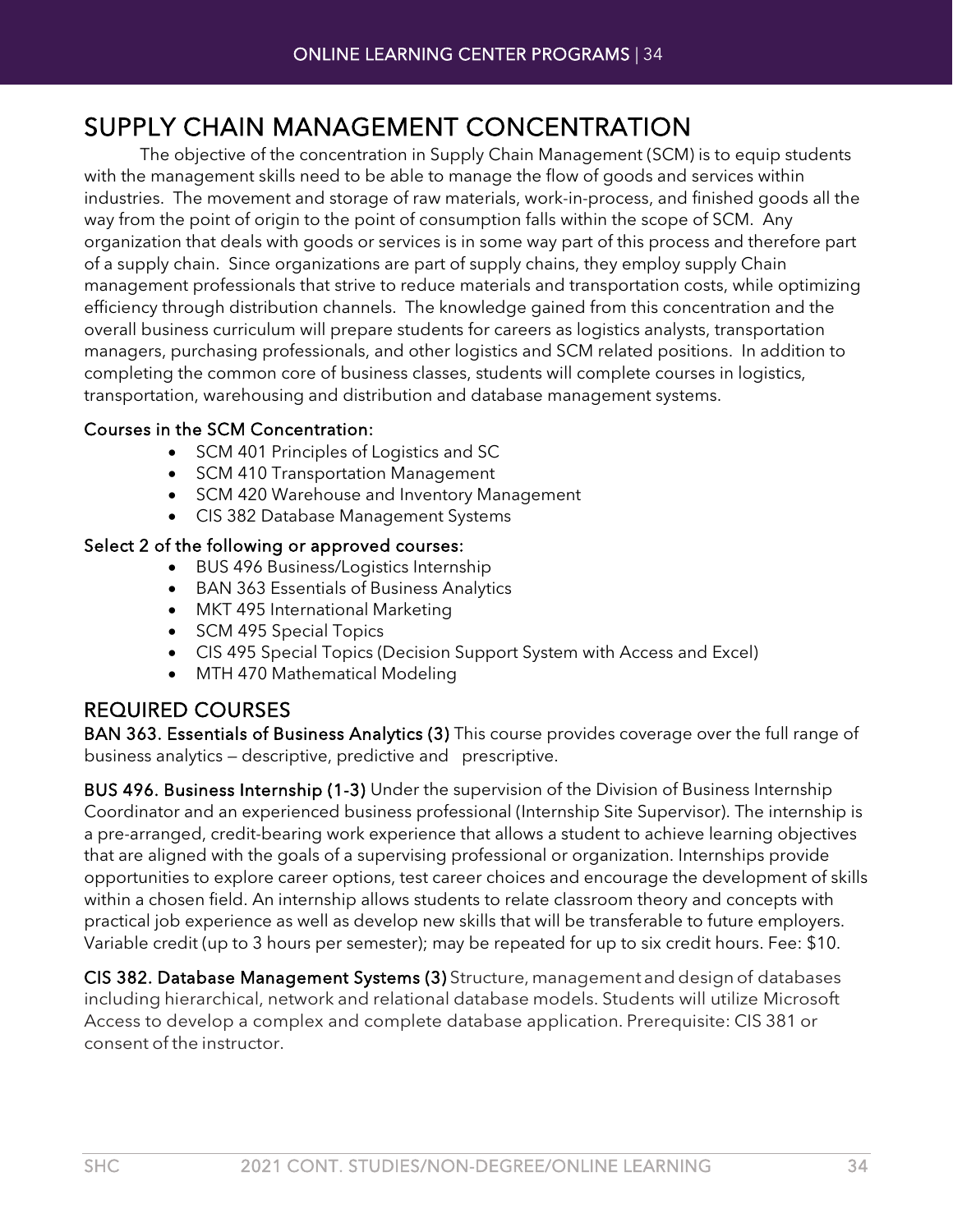CIS 495. Special Topics in Computer Information Systems (3) Acoursedesigned to address topics of special interest to CIS students. Possible areas include neural networks, Oracle database programming and modeling and simulation. Permission of discipline director.

MKT 495. Special Topics in Marketing (3) A course designed to address topics of special interest to marketing students. Possible areas include international marketing, personal selling and retail management. Prerequisites: MKT 311 and permission of instructor.

MTH 470. Mathematical Modeling (3) (W) Deterministic and probabilistic mathematical methods applied to various disciplines featuring diverse applications which are not usually treated in other upper-division mathematics courses. Prerequisites: One 300 or 400 level MTH course.

SCM 401. Principles of Logistics and Supply Chain Management (3) Principles of contemporary approaches to logistics and supply chain management. Topics discussed include inventory control, forecasting, vendor management, procurement, transportation, warehousing, global logistics, lean logistics, reverse logistics, and supply chain integration techniques.

SCM 410. Transportation Management (3) An analysis of domestic and international transportation in support of logistics and supply chain management operations. Topics include third party evaluation and selection, transportation mode selection, logistics network design, transportation regulations, and routing and scheduling.

SCM 420. Warehousing and Inventory Management (W) (3) This writing intensive course is an evaluation of warehousing operations and management practices. Topics explored include warehouse design, material handling equipment and techniques, inventory control best practices, productivity improvement, warehouse safety, and an analysis of tools and techniques used in warehouse and inventory management.

SCM 495. Special Topics (3) Course designed to address topics of special interest in supply chain management and logistics. Prerequisites: SCM 401 or permission of instructor.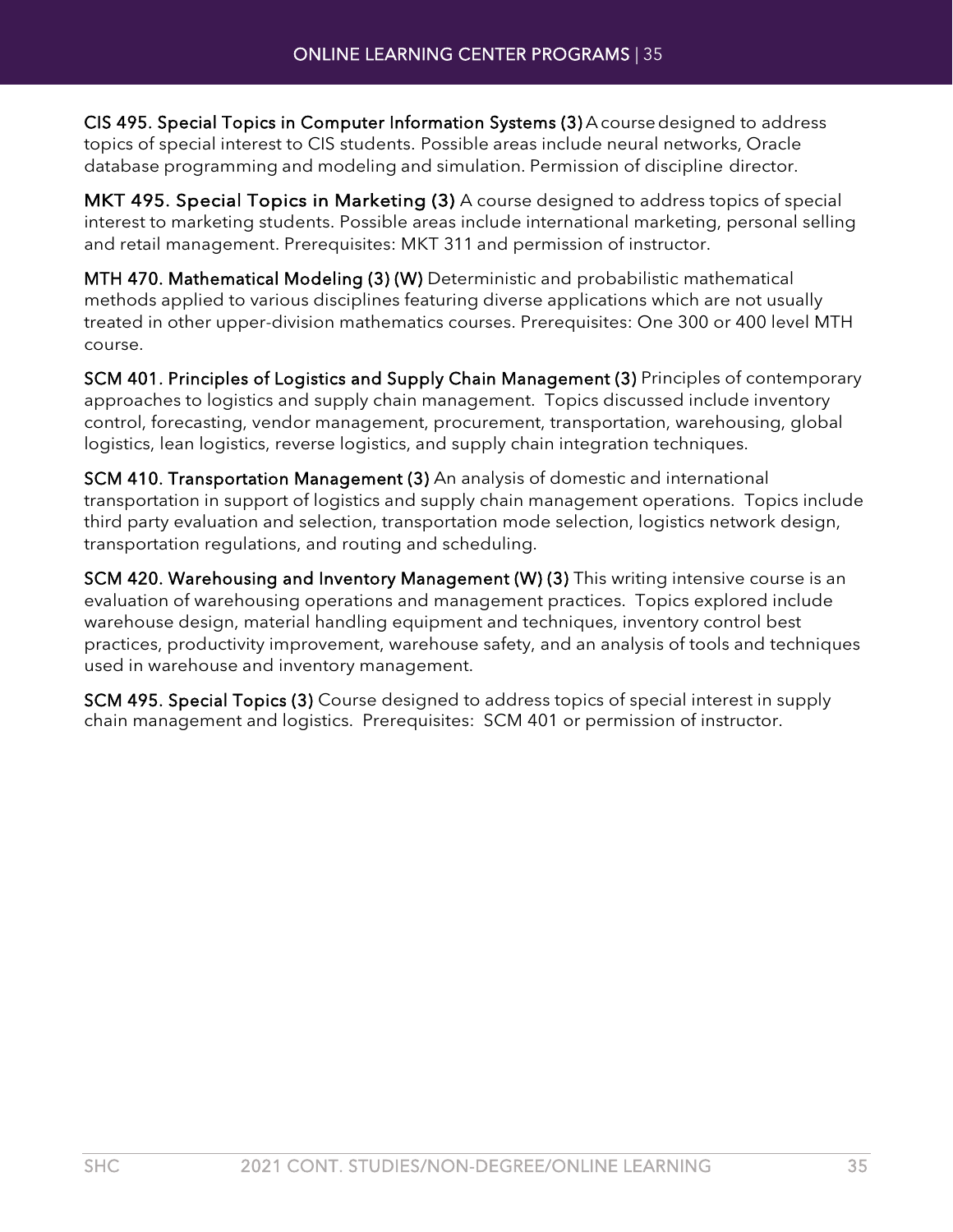# <span id="page-35-0"></span>BACHELOR OF SCIENCE IN DIGITAL MARKETING Program Director, Sam Khoury, PhD.

The Bachelor of Science in Digital Marketing program will offer students a foundational understanding of marketing and digital media strategy. Students will develop a foundation of research and analysis that will inform marketing strategy. Students will gain practical experience by working with clients to develop a comprehensive, integrated marketing plan and through completion of industry supported digital certifications. The program will encourage a strategic mindset and data-driven skillset setting the student up for success in many fields. Students who complete the BS Digital Marketing will graduate with a thorough understanding of marketing principles, conducting market research, developing strategic content, defining target audiences and managing a client project.

#### LOWER-DIVISION

| Course         | Title                                             | <b>Credit Hours</b> |
|----------------|---------------------------------------------------|---------------------|
| ACC 201 & 202  | Principles of Accounting I and II                 | 6                   |
| <b>BUS 210</b> | <b>Business Communication</b>                     | 3                   |
| <b>BUS 220</b> | Business, Society and Sustainability              | 3                   |
| BUS 263 & 264  | <b>Business Statistics and Management Science</b> | 6                   |
| <b>CIS 115</b> | Applications in Computer Information Systems      | 3                   |
| ECO 101 & 102  | Principles of Macroeconomics and Microeconomics   | 6                   |
| MTH 111 or 121 | Pre-calculus or Calculus I                        | 3-4                 |
|                |                                                   |                     |

#### UPPER DIVISION

| Course         | Title                               | <b>Credit Hours</b> |
|----------------|-------------------------------------|---------------------|
| <b>BUS 301</b> | Business Law I                      | 3                   |
| <b>BUS 320</b> | International Business or           | 3                   |
| <b>CIS 381</b> | Information Systems                 | 3                   |
| <b>FIN 301</b> | <b>Financial Management</b>         | 3                   |
| <b>MGT 301</b> | <b>Management Principles</b>        | 3                   |
| <b>MKT 311</b> | <b>Marketing Principles</b>         | 3                   |
| <b>PHL 313</b> | <b>Business Ethics</b>              | 3                   |
| <b>BUS 499</b> | <b>Business Strategy and Policy</b> | 3                   |
|                | (Comprehensive Experience)          |                     |

#### DIGITAL MARKETING

| Course         | Title                                 | Credit Hours |
|----------------|---------------------------------------|--------------|
| <b>MKT 220</b> | Principles of Strategic Communication |              |
| <b>MKT 365</b> | Strategic Writing                     |              |
| <b>MKT 370</b> | Brand & Digital Experience Management |              |
| <b>MKT 375</b> | <b>Marketing Analytics</b>            |              |
| <b>MKT 422</b> | Marketing Research                    |              |
| <b>MKT 450</b> | <b>Marketing Management</b>           |              |
| <b>MKT 472</b> | <b>Student Agency</b>                 |              |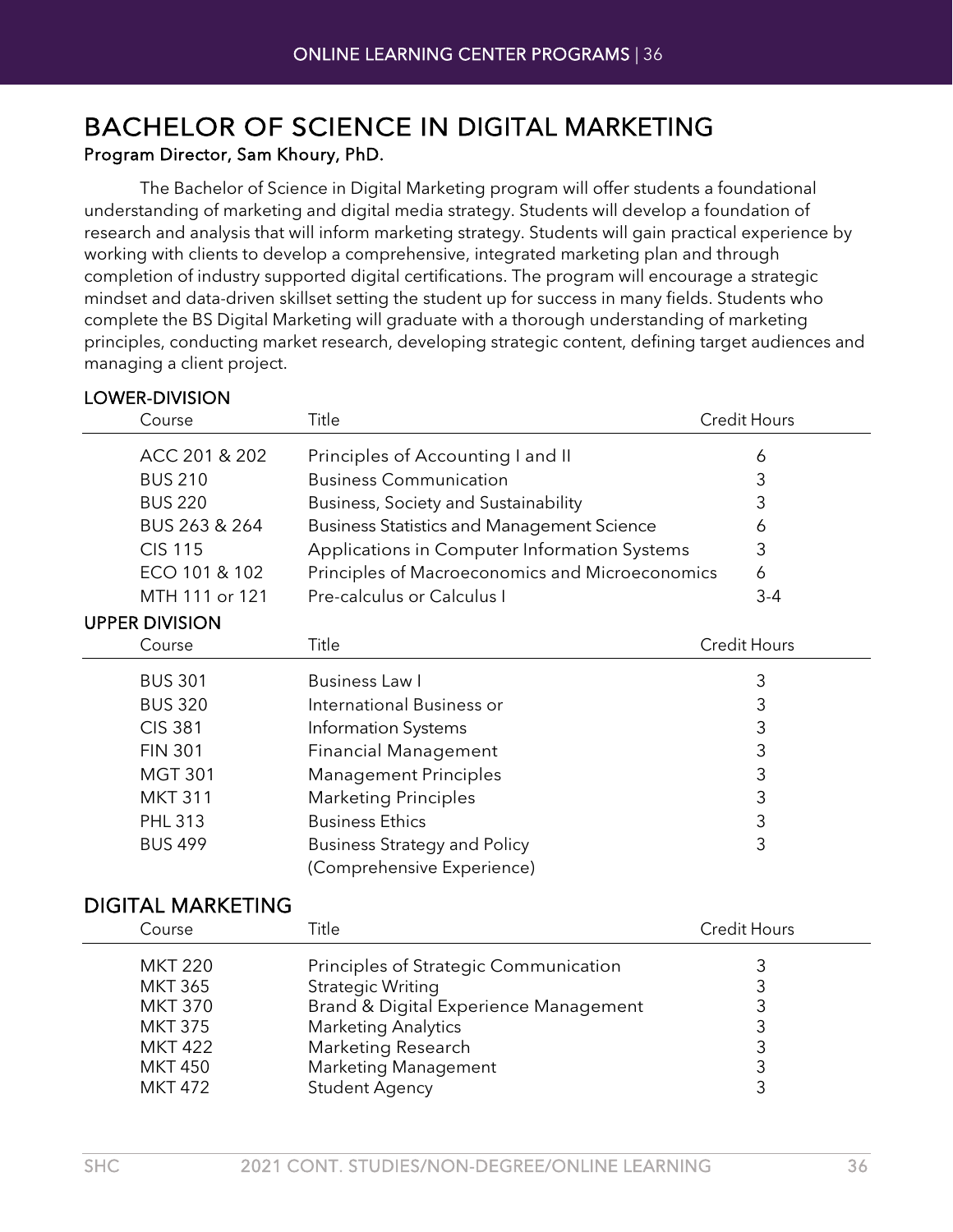| Course                         | Title                                                         | <b>Credit Hours</b> |
|--------------------------------|---------------------------------------------------------------|---------------------|
| <b>MKT 475</b>                 | <b>Digital Marketing Certifications</b>                       | 3                   |
| Choose two from the following: |                                                               | 6                   |
| <b>CIS 371</b>                 | Web Development (3)                                           |                     |
| <b>CIS 470</b>                 | eCommerce (3)                                                 |                     |
| <b>MGT 351</b>                 | Entrepreneurship & Small Business Management (3)              |                     |
| <b>MKT 364</b>                 | Media Planning & Measurement (3)                              |                     |
| <b>MKT 443</b>                 | Promotional Strategy (3)                                      |                     |
| <b>MKT 495</b>                 | Special Topics: International Marketing (3)                   |                     |
| <b>MKT 495</b>                 | Special Topics: Business to Business Marketing Strategies (3) |                     |

#### REQUIRED COURSES

ACC 201. Principles of Accounting I (3) A study of accounting principles and concepts related to the preparation of financial statements and communication of economic information to management and other interested parties.

ACC 202. Principles of Accounting II (3) A continuation of the study of financial accounting emphasizing corporate accounting. Payroll accounting, cash flow management and financial statement analysis will be covered for all forms of the business organization. In addition, management accounting and management's use of accounting data will be studied. Prerequisite ACC 201.

BUS 210. Business Communication (3) (W) This course will develop and enhance written and oral communication skills with particular attention to the skills required for successful communication in the business firm. The course is designed to assist students in developing their skills in interpersonal communication, public speaking, and effective business writing. (Bibliographic instruction course. Writing enhanced course.) Prerequisites: ENG 123 and at least one sophomore-level English course.

BUS 220. Business, Society, and Sustainability (3) An introduction to the role of business in society highlighting the importance of Ignatian business and leadership principles and global business citizenship. Students will also study the traditional business disciplines of accounting, finance, economics, information technology, marketing, management and business ethics and strategy. Moreover, this course will have a service-learning component.

BUS 263. Business Statistics (3) An analysis of organizing and summarizing data, probability concepts, probability distributions, statistical inference (estimation and hypothesis testing), Chisquare analysis, regression and non-parametric analysis. Prerequisite: MTH 111 and CIS 115.

BUS 264. Management Science (3) An introduction to a broad range of topics in the field of management science including: decision theory, linear programming, non-linear and dynamic programming, transportation and assignment models, network models (PERT-CPM), Markov chains, game theory, inventory models, queuing theory and simulation models. Prerequisite: BUS 263.

BUS 301. Business Law I (3) This course will give an introduction into many areas of the law, including contracts, torts, criminal law, civil procedure, corporate law, property, the court system and all areas of employment law. Practical application of such law will be heavily emphasized.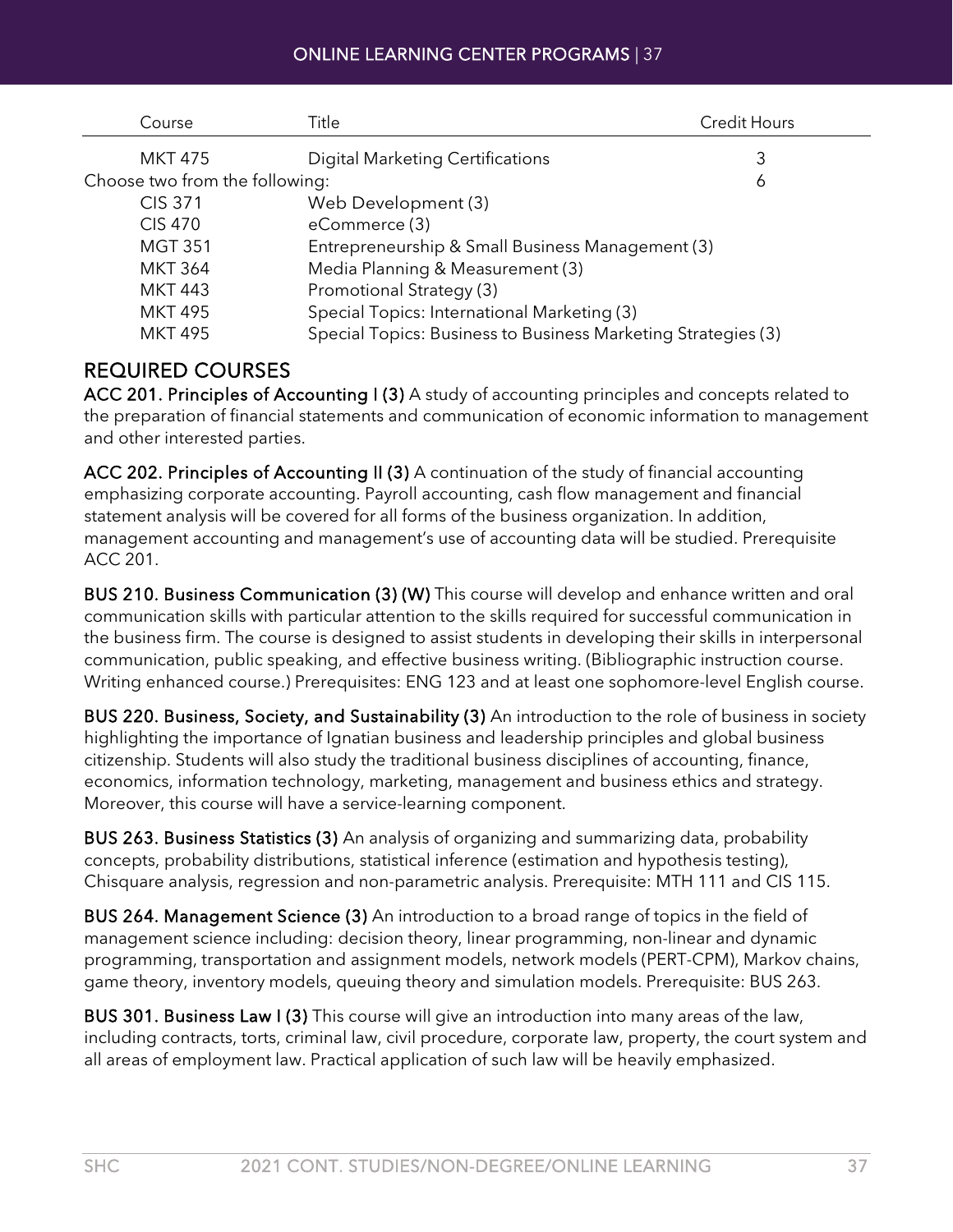BUS 320. International Business (3) (D) An overview of business in an international environment, incorporating economic, management, marketing and financial implications of international transactions. Topics include exchange rates, trade policy, international institutions, global theory and cultural aspects of business.

BUS 499. Business Strategy and Policy (3) (W) A capstone course in top management strategy and policy formulation. Actual cases are used as a basis for discussions and preparation of reports which call for executive decision-making. The course builds upon and integrates the core subjects in the business curriculum, including the topic of sustainability. This is the comprehensive experience for all business majors and must be taken in the senior year of study. (Writing enhanced course.)

CIS 115. Applications in Computer Information Systems (3) An introduction tothe Windowsbased applications used for solving business and non-business problems. Emphasis is placed on spreadsheets using Excel, word processing using Word, presentation design using PowerPoint and database design using Access. Substantial Windows lab work will be required. Ethical issues in computer applications are addressed.

CIS 371. Website Development (3) A course designed to introduce the student to website development incorporating data technology. Technologies used to create dynamicdata-driven web pages will include Dreamweaver, PHP,MySQL,XHTML and CSS. In addition, the student will learn to interact with and manage a website on a remote server. Substantial lab work will be expected. Cross-listed as ART 371.

CIS 381. Information Systems (3) An intensive study of the effective application of database design, development and management functions in businesses. Database projects in Access database software and investigation of e-commerce techniques will be covered. Ethical and policy issues related to database development and e-commerce (data mining, data retrieval, World Wide Web, privacy issues, etc.) will be discussed. Prerequisites: CIS 115and junior standing.

CIS 470. e-Commerce (3) The course covers the business and technological aspects of business-tobusiness and business-to-consumer commerce on the Internet. The student will design, construct and present a web business using one of several web page design packages available. Prerequisites: CIS 115 and CIS 381. MKT 311 highly recommended.

ECO 101. Principles of Macroeconomics (3) An introduction to the nature and scope of economics. Emphasis is placed upon macroeconomic aspects of the study of economics. Topics include: supply and demand analysis, inflation, unemployment, aggregate output, economic growth and money and banking. Monetary and fiscal policy options are emphasized.

ECO 102. Principles of Microeconomics (3) An introduction to economics with primary emphasis on microeconomic aspects of the United States economy, such as: supply and demand, profit maximization, market structure, factor markets, public policies toward business and some current economic problems.

FIN 301. Financial Management (3) Introduction to the concepts and techniques of financial management within a business organization. Topics include the financial marketplace in which business decisions are made, valuation, forecasting, capital budgeting, financing decisions, and working capital management. Prerequisites: ACC 202, BUS 263, ECO 101, and ECO 102.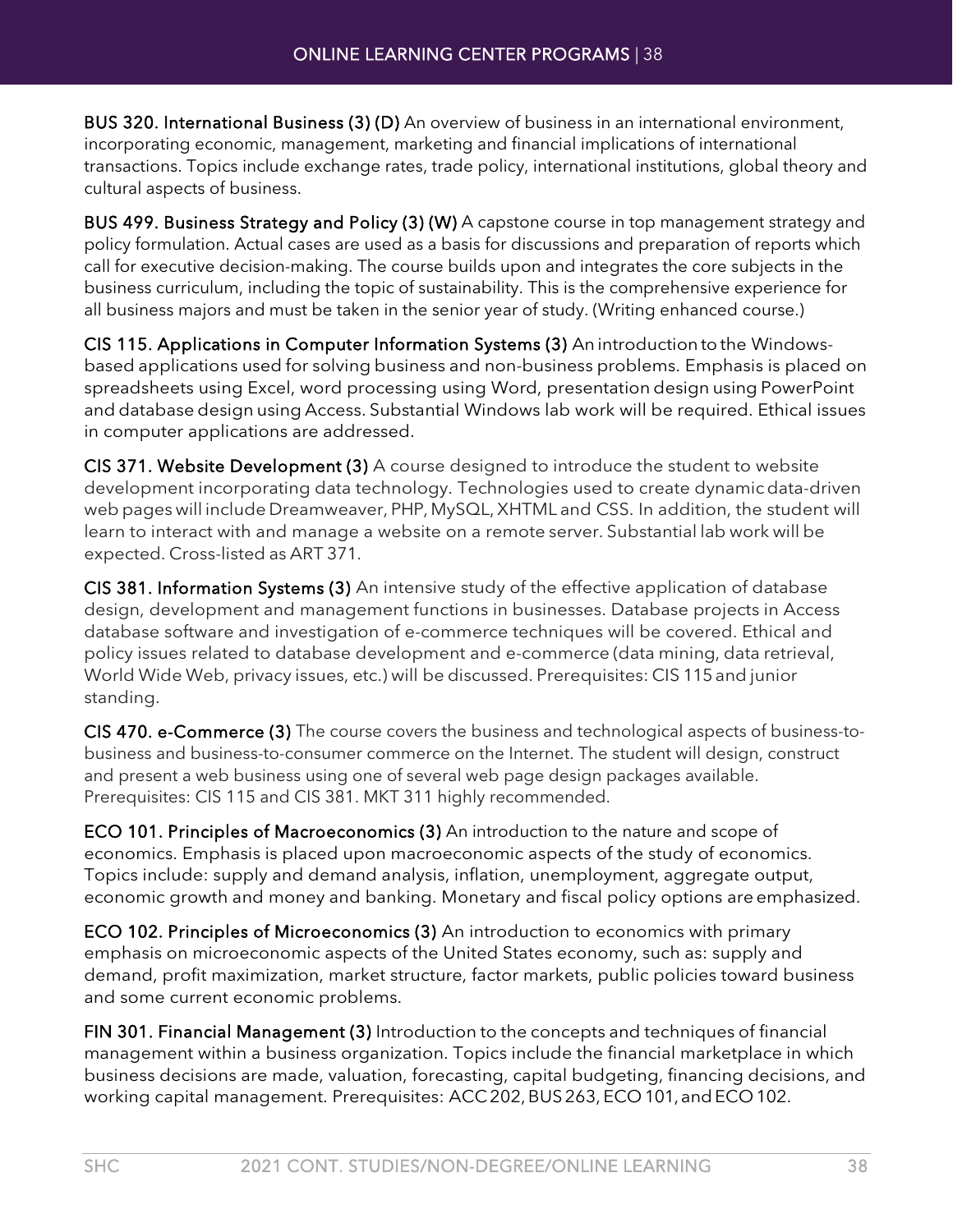MGT 301. Management Principles (3) A study of the nature and principles of management. An integrated approach to the study of principles is taken through consideration of the functional, behavioral and management science schools of thought. Prerequisites: ECO 101 and 102, and ACC 201, or permission of instructor.

MGT 351. Entrepreneurship and Small Business Management (3) A coursein the opportunities and challenges associated with starting, owning and managing "new" and "small" businesses. Emphasis will be placed on entrepreneurial activities; legal constraints and advantages for small businesses; and the particular marketing, management, administrative and financial issues related to small businesses. The intent is to provide students the information they need to turn inspiration and dedication into successful businesses. Prerequisite: MGT 301 or permission of instructor.

MKT 220. Principles of Strategic Communication (3) (W) Principles, history, theory and practice of public relations and advertising, including elements of integrated marketing communication and persuasion. Lab Fee: Curriculum.

MKT 311. Marketing Principles (3) A basic study of principles and policy for marketing decisions concerning the distribution of goods and services in both the profit and not-for-profit sectors. Special attention is given to formulation of policies and strategies as they relate to products, price, promotion, and distribution channels within the internal and external environment of the business. Prerequisites: ECO 101 and 102, and ACC 201, or permission of instructor.

MKT 364. Media Planning and Measurement (3) Study of the selection and evaluation of media to meet the goals, objectives, strategies and tactics of a promotional plan. A survey of media planning principles, scheduling and buying as well as measurement principles and evaluation, including web analytics. Prerequisite: MKT 311 or CMM 220 or permission of instructor. Crosslisted as CMM 364. Lab Fee: Curriculum.

MKT 365. Strategic Writing (3) (W) A comprehensive writing course which builds upon CMM 251 and is designed to develop professional writing skills for advertising and public relations practitioners including the mechanics, form and style of public relations and business writing as well as advertising copywriting. Students produce written materials for a local nonprofit client. Prerequisite: CMM 251 or BUS 210 or permission of instructor. Also cross-listed as CMM and WRI 365.

MKT 422. Marketing Research (3) A study of the application of statistical and other research techniques to the solution of marketing problems. Prerequisites: MKT 311 andBUS263.

MKT 443. Promotional Strategy (3) Nature, scope and contribution of advertising, personal selling, sales promotion and publicity to the firm's problems of demand stimulation. Emphasis is placed on those principles and concepts that relate to the integration and organization of the promotional effort in achieving optimal allocation of the effort to facilitate movement of goods. Prerequisite: MKT 311.

MKT 450. Marketing Management (3) Strategies and techniques in marketing management. This course focuses on opportunity analysis and problem solving in the context of marketing decision-making in the areas of product, pricing, distribution, and integrated communication strategies. The usual pedagogy will be case analysis. Prerequisite: MKT 311.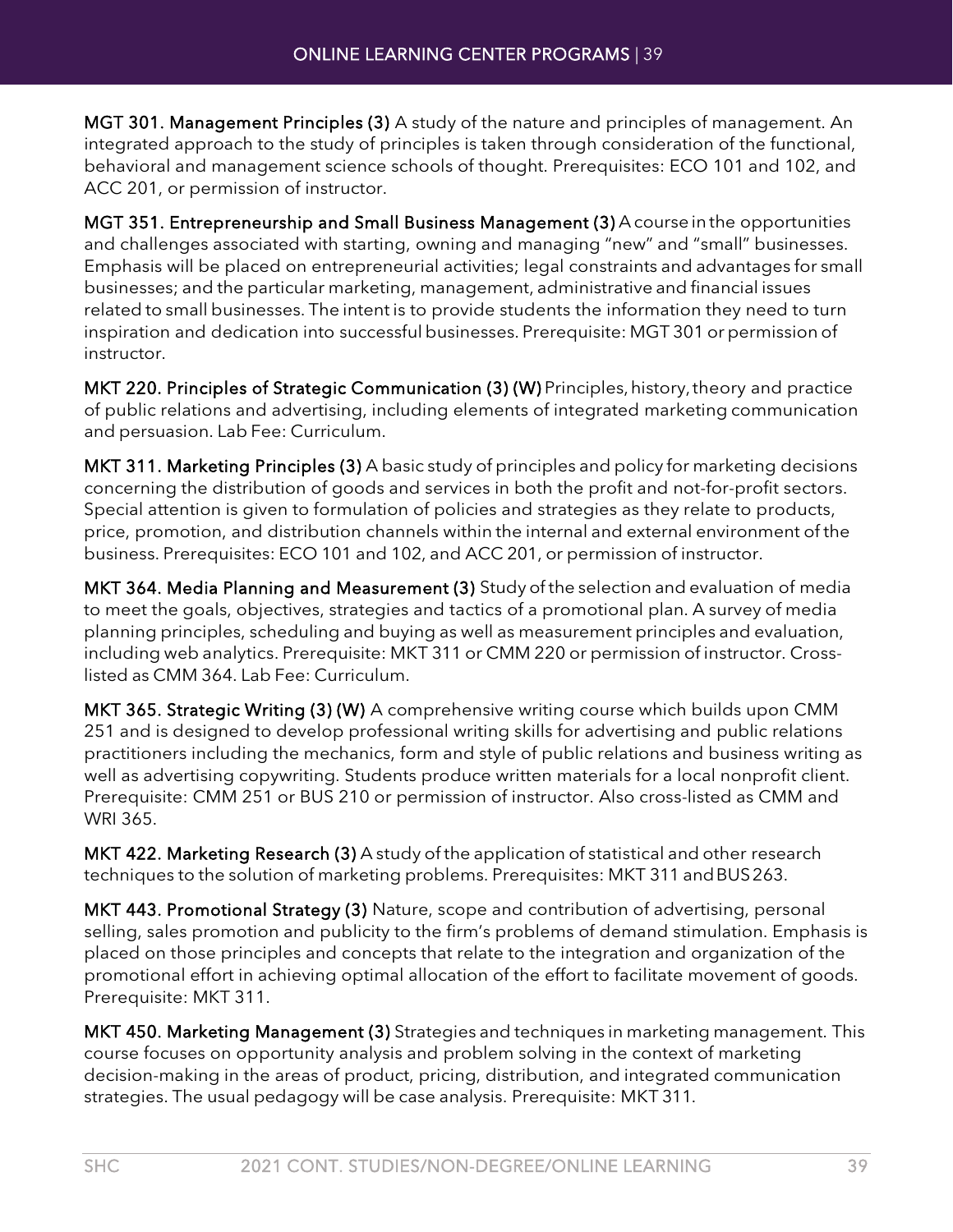MKT 472. Student Agency (3) A course in which students, working in teams, act as a full-service agency to prepare a comprehensive campaign for a real-world client, including research, planning and materials production using all KSAs (knowledge/skills/abilities) expected of an entry-level professional. Industry professionals, the client and the instructor critique student campaigns. Prerequisite: CMM 366 or permission of instructor. Cross-listed as CMM 472.

MKT 495. Special Topics in Marketing (3) A course designed to address topics of special interest to marketing students. Possible areas include international marketing, personal selling and retail management. Prerequisites: MKT 311 and permission of instructor.

MTH 111. Precalculus with Trigonometry (3) Analyticgeometry; the concept of function with analysis of polynomial, rational, exponential, logarithmic, and trigonometric functions, their properties, graphs, and use in applied problems. This course is intended for students planning to take MTH 121 or MTH 140. Prerequisite: MTH 010, satisfaction of placement criteria (based on high school mathematics background and College Board test scores), or equivalent demonstrated proficiency. A grade of C- or above is required to pass the course; otherwise, a NC (no credit) is assigned. Subsequent retakes will result in the student receiving a letter grade of (A-F).

MTH 121. Calculus I (4) Analytic geometry, functions, limits, continuity, the derivative and its applications, the integral and its applications. Prerequisite: MTH 111, satisfaction of placement criteria (based on high school mathematics background and College Board test scores), or equivalent demonstrated proficiency.

PHL 313. Business Ethics (3) An examination of major ethical theories and their application to the professional problems and conduct of persons engaged in business and management. Prerequisites: PHL 101/190.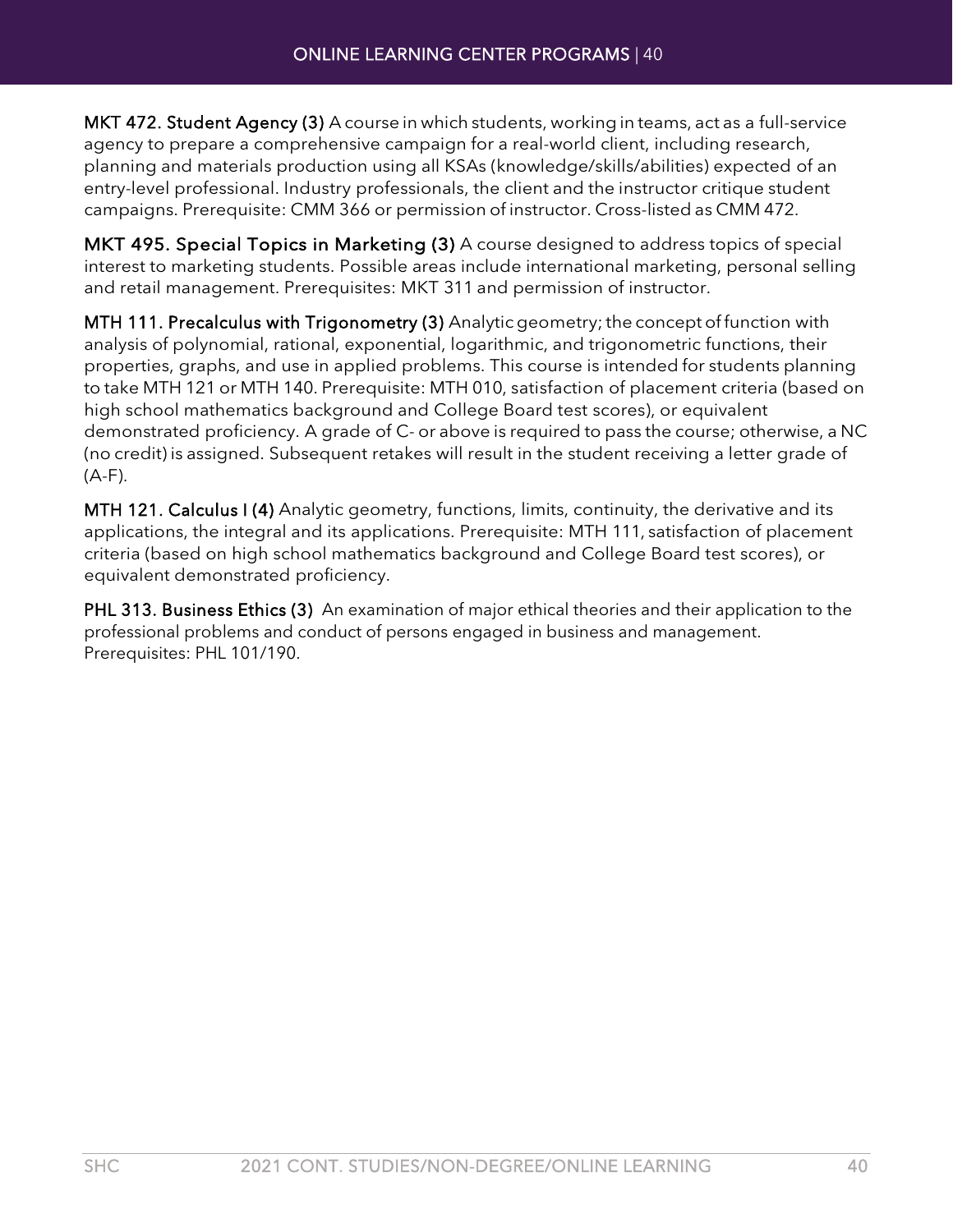# BACHELOR OF SCIENCE IN ENTREPRENEURSHIP<br>Program Director, Sam Khoury, PhD

The Bachelor of Science in Entrepreneurship will offer students a foundational understanding of entrepreneurship and small business management along with practical experience including small business management consulting and entrepreneurial venture development from business idea to business model. The program will encourage entrepreneurship mindset and skills development while considering Ignatian principles of impact to society. Students who complete the BS Entrepreneurship will graduate with a thorough understanding of identifying new market opportunities, conducting market research, developing financial models and managing new ventures and small businesses. Students will complete their education having real world experience doing customer discovery, working with small business owners and pitching a new business idea to potential investors

| LUWER-DIVIJIUN          |                                                   |                     |
|-------------------------|---------------------------------------------------|---------------------|
| Course                  | Title                                             | <b>Credit Hours</b> |
| ACC 201 & 202           | Principles of Accounting I and II                 | 6                   |
| <b>BUS 210</b>          | <b>Business Communication</b>                     | 3                   |
| <b>BUS 220</b>          | Business, Society and Sustainability              | 3                   |
| BUS 263 & 264           | <b>Business Statistics and Management Science</b> | 6                   |
| <b>CIS 115</b>          | Applications in Computer Information Systems      | 3                   |
| ECO 101 & 102           | Principles of Macroeconomics and Microeconomics   | 6                   |
| MTH 111 or 121          | Pre-calculus or Calculus I                        | $3 - 4$             |
| <b>UPPER DIVISION</b>   |                                                   |                     |
| Course                  | Title                                             | Credit Hours        |
| <b>BUS 301</b>          | Business Law I                                    | 3                   |
| <b>BUS 320</b>          | International Business or                         | 3                   |
| <b>CIS 381</b>          | Information Systems                               | 3                   |
| <b>FIN 301</b>          | <b>Financial Management</b>                       | 3                   |
| <b>MGT 301</b>          | <b>Management Principles</b>                      | 3                   |
| <b>MKT 311</b>          | <b>Marketing Principles</b>                       | $\mathsf 3$         |
| <b>PHL 313</b>          | <b>Business Ethics</b>                            | 3                   |
| <b>BUS 499</b>          | <b>Business Strategy and Policy</b>               | 3                   |
|                         | (Comprehensive Experience)                        |                     |
| <b>ENTREPRENEURSHIP</b> |                                                   |                     |
| Course                  | Title                                             | <b>Credit Hours</b> |
| <b>ENT 101</b>          | Foundations in Entrepreneurship                   | 3                   |
|                         |                                                   |                     |

#### LOWER-DIVISION

| <b>ENT 101</b> | Foundations in Entrepreneurship          | 3 |
|----------------|------------------------------------------|---|
| <b>ENT 201</b> | Entrepreneurial Markets & Opportunities  | 3 |
| <b>ENT 301</b> | <b>Entrepreneurial Strategy</b>          | 3 |
| <b>ENT 345</b> | <b>Entrepreneurial Economics/Finance</b> | 3 |
| <b>MGT 351</b> | Entrepreneurship & Small Business Mgmt.  | 3 |
| <b>CIS 470</b> | eCommerce                                | ാ |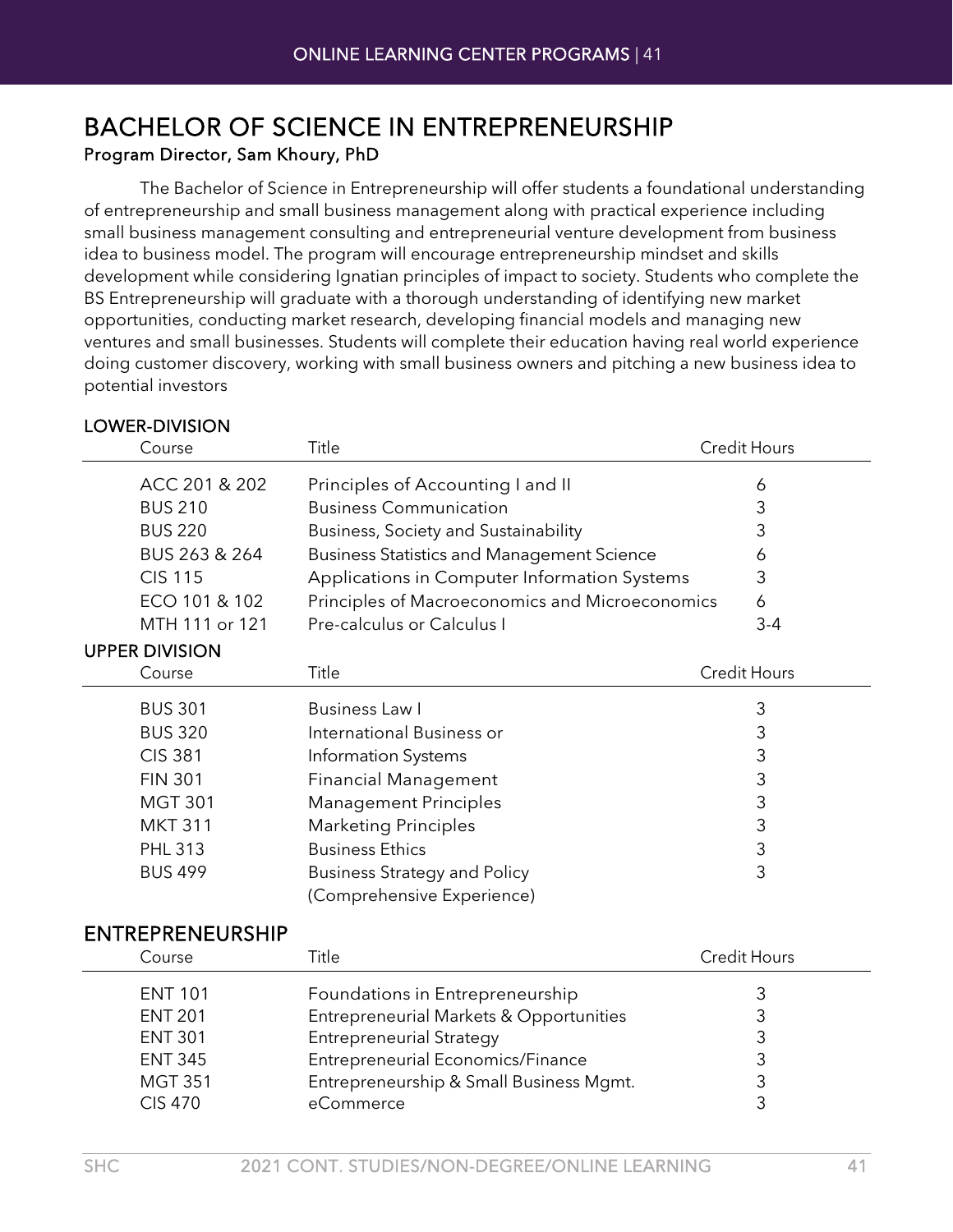| <b>MGT 495</b><br>Course       | Social Entrepreneurship<br>Title                 | 3<br><b>Credit Hours</b> |
|--------------------------------|--------------------------------------------------|--------------------------|
| <b>BUS 496</b>                 | Business Internship                              | 3                        |
| Choose two from the following: |                                                  | 6                        |
| <b>CIS 371</b>                 | Web Development (3)                              |                          |
| <b>MKT 450</b>                 | Marketing Management (3)                         |                          |
| <b>MKT 472</b>                 | Student Agency (3)                               |                          |
| <b>PHL 355</b>                 | Markets & Morality (3)                           |                          |
| <b>POL 389</b>                 | Foundations of Free Markets & Free Societies (3) |                          |

### REQUIRED COURSES

ACC 201. Principles of Accounting I (3) A study of accounting principles and concepts related to the preparation of financial statements and communication of economic information to management and other interested parties.

ACC 202. Principles of Accounting II (3) A continuation of the study of financial accounting emphasizing corporate accounting. Payroll accounting, cash flow management and financial statement analysis will be covered for all forms of the business organization. In addition, management accounting and management's use of accounting data will be studied. Prerequisite ACC 201.

BUS 210. Business Communication (3) (W) This course will develop and enhance written and oral communication skills with particular attention to the skills required for successful communication in the business firm. The course is designed to assist students in developing their skills in interpersonal communication, public speaking, and effective business writing. (Bibliographic instruction course. Writing enhanced course.) Prerequisites: ENG 123 and at least one sophomore-level English course.

BUS 220. Business, Society, and Sustainability (3) An introduction to the role of business in society highlighting the importance of Ignatian business and leadership principles and global business citizenship. Students will also study the traditional business disciplines of accounting, finance, economics, information technology, marketing, management and business ethics and strategy. Moreover, this course will have a service-learning component.

BUS 263. Business Statistics (3) An analysis of organizing and summarizing data, probability concepts, probability distributions, statistical inference (estimation and hypothesis testing), Chisquare analysis, regression and non-parametric analysis. Prerequisite: MTH 111 and CIS 115.

BUS 264. Management Science (3) An introduction to a broad range of topics in the field of management science including: decision theory, linear programming, non-linear and dynamic programming, transportation and assignment models, network models (PERT-CPM), Markov chains, game theory, inventory models, queuing theory and simulation models. Prerequisite: BUS 263.

BUS 301. Business Law I (3) This course will give an introduction into many areas of the law, including contracts, torts, criminal law, civil procedure, corporate law, property, the court system and all areas of employment law. Practical application of such law will be heavily emphasized.

BUS 320. International Business (3) (D) An overview of business in an international environment, incorporating economic, management, marketing and financial implications of international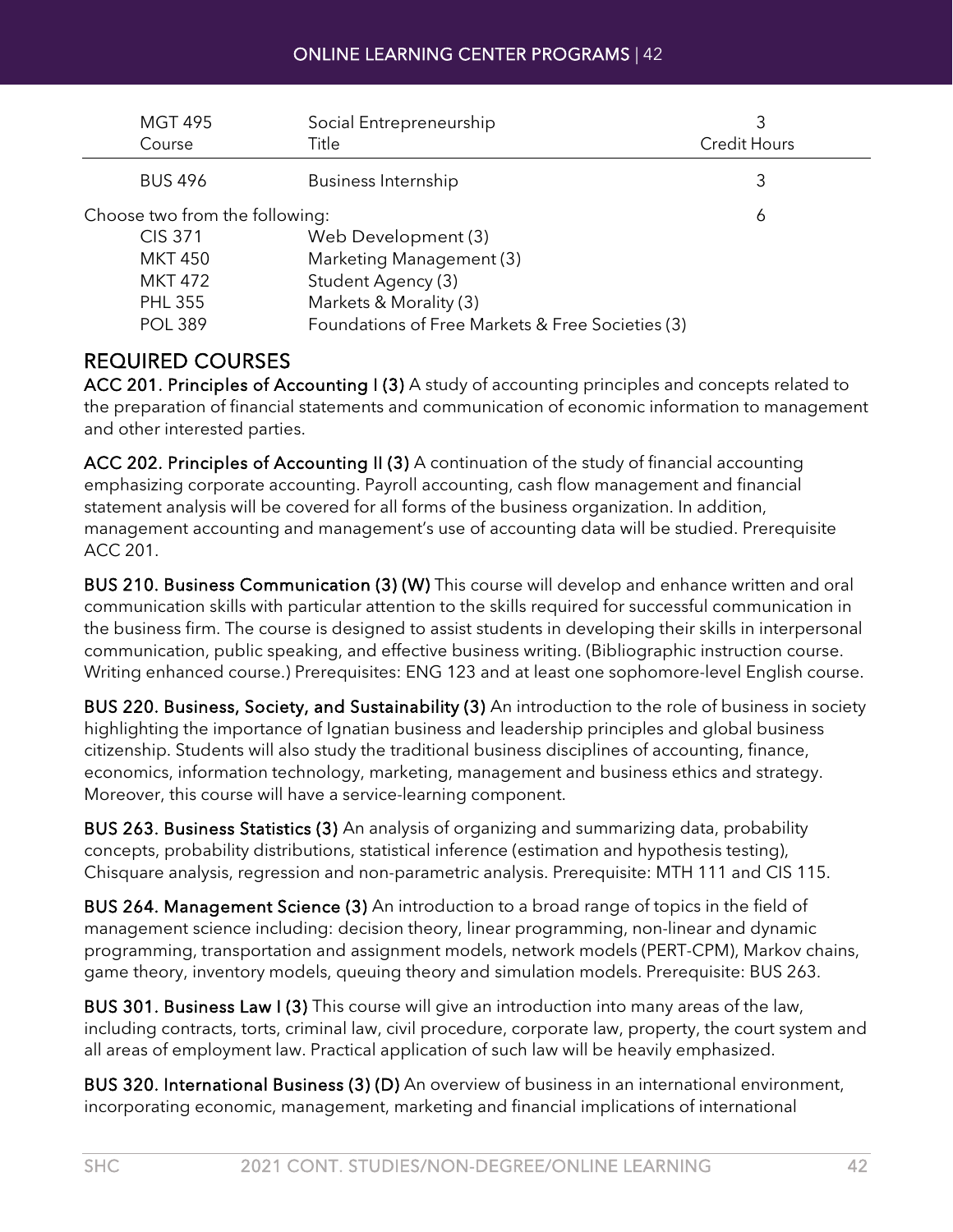transactions. Topics include exchange rates, trade policy, international institutions, global theory and cultural aspects of business.

BUS 496. Business Internship (1-3) Under the supervision of the Division of Business Internship Coordinator and an experienced business professional (Internship Site Supervisor). The internship is a pre-arranged, credit-bearing work experience that allows a student to achieve learning objectives that are aligned with the goals of a supervising professional or organization. Internships provide opportunities to explore career options, test career choices and encourage the development of skills within a chosen field. An internship allows students to relate classroom theory and concepts with practical job experience as well as develop new skills that will be transferable to future employers. Variable credit (up to 3 hours per semester); may be repeated for up to six credit hours. Fee: \$10.

BUS 499. Business Strategy and Policy (3) (W) A capstone course in top management strategy and policy formulation. Actual cases are used as a basis for discussions and preparation of reports which call for executive decision-making. The course builds upon and integrates the core subjects in the business curriculum, including the topic of sustainability. This is the comprehensive experience for all business majors and must be taken in the senior year of study. (Writing enhanced course.)

CIS 115. Applications in Computer Information Systems (3) An introduction tothe Windowsbased applications used for solving business and non-business problems. Emphasis is placed on spreadsheets using Excel, word processing using Word, presentation design using PowerPoint and database design using Access. Substantial Windows lab work will be required. Ethical issues in computer applications are addressed.

CIS 371. Website Development (3) A course designed to introduce the student to website development incorporating data technology. Technologies used to create dynamic data-driven web pages will include Dreamweaver, PHP, MySQL, XHTML and CSS. In addition, the student will learn to interact with and manage a website on a remote server. Substantial lab work will be expected. Crosslisted as ART 371.

CIS 470. e-Commerce (3) The course covers the business and technological aspects of business-tobusiness and business-to-consumer commerce on the Internet. The student will design, construct and present a web business using one of several web page design packages available. Prerequisites: CIS 115 and CIS 381. MKT 311 highly recommended.

ECO 101. Principles of Macroeconomics (3) An introduction to the nature and scope of economics. Emphasis is placed upon macroeconomic aspects of the study of economics. Topics include: supply and demand analysis, inflation, unemployment, aggregate output, economic growth and money and banking. Monetary and fiscal policy options are emphasized.

ECO 102. Principles of Microeconomics (3) An introduction to economics with primary emphasis on microeconomic aspects of the United States economy, such as: supply and demand, profit maximization, market structure, factor markets, public policies toward business and some current economic problems.

FIN 301. Financial Management (3) Introduction to the concepts and techniques of financial management within a business organization. Topics include the financial marketplace in which business decisions are made, valuation, forecasting, capital budgeting, financing decisions, and working capital management. Prerequisites: ACC 202, BUS 263, ECO 101, and ECO 102.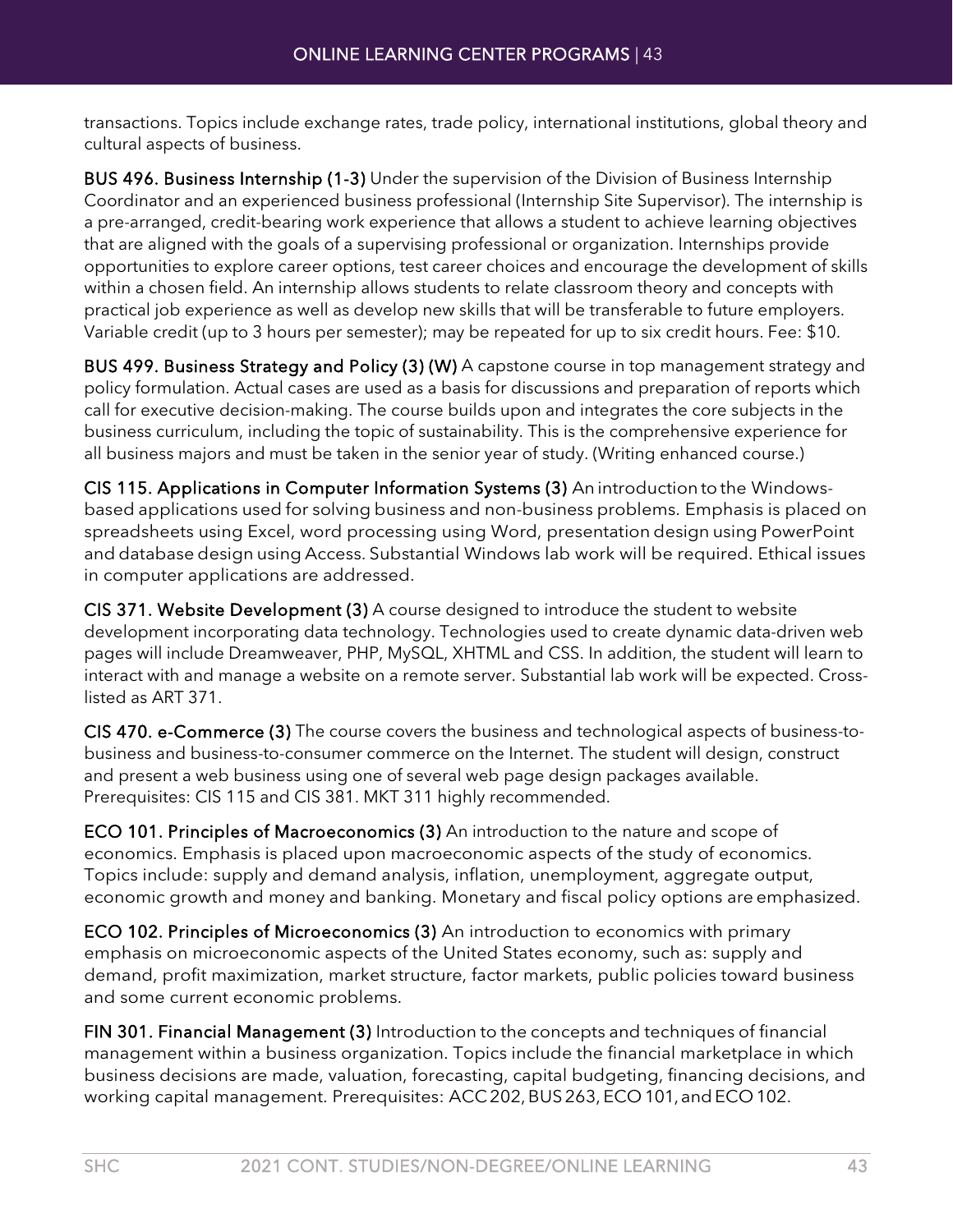MKT 311. Marketing Principles (3) A basic study of principles and policy for marketing decisions concerning the distribution of goods and services in both the profit and not-for-profit sectors. Special attention is given to formulation of policies and strategies as they relate to products, price, promotion, and distribution channels within the internal and external environment of the business. Prerequisites: ECO 101 and 102, and ACC 201, or permission of instructor.

MGT 301. Management Principles (3) A study of the nature and principles of management. An integrated approach to the study of principles is taken through consideration of the functional, behavioral and management science schools of thought. Prerequisites: ECO 101 and 102, and ACC 201, or permission of instructor.

MGT 351. Entrepreneurship and Small Business Management (3) A course in the opportunities and challenges associated with starting, owning and managing "new" and "small" businesses. Emphasis will be placed on entrepreneurial activities; legal constraints and advantages for small businesses; and the particular marketing, management, administrative and financial issues related to small businesses. The intent is to provide students the information they need to turn inspiration and dedication into successful businesses. Prerequisite: MGT 301 or permission of instructor.

MGT 495. Special Topics in Management (3) A course designed to address topics of special interest to management students. Possible areas include labor relations, leadership and research methods. Prerequisites: MGT 301 and permission of instructor.

MKT 450. Marketing Management (3) Strategies and techniques in marketing management. This course focuses on opportunity analysis and problem solving in the context of marketing decisionmaking in the areas of product, pricing, distribution, and integrated communication strategies. The usual pedagogy will be case analysis. Prerequisite: MKT 311.

MKT 472. Student Agency (3) A course in which students, working in teams, act as a full-service agency to prepare a comprehensive campaign for a real-world client, including research, planning and materials production using all KSAs (knowledge/skills/abilities) expected of an entry-level professional. Industry professionals, the client and the instructor critique student campaigns. Prerequisite: CMM 366 or permission of instructor. Cross-listed as CMM 472.

MTH 111. Precalculus with Trigonometry (3) Analyticgeometry; the concept of function with analysis of polynomial, rational, exponential, logarithmic, and trigonometric functions, their properties, graphs, and use in applied problems. This course is intended for students planning to take MTH 121 or MTH 140. Prerequisite: MTH 010, satisfaction of placement criteria (based on high school mathematics background and College Board test scores), or equivalent demonstrated proficiency. A grade of C- or above is required to pass the course; otherwise, a NC (no credit) is assigned. Subsequent retakes will result in the student receiving a letter grade of (A-F).

MTH 121. Calculus I (4) Analytic geometry, functions, limits, continuity, the derivative and its applications, the integral and its applications. Prerequisite: MTH 111, satisfaction of placement criteria (based on high school mathematics background and College Board test scores), or equivalent demonstrated proficiency.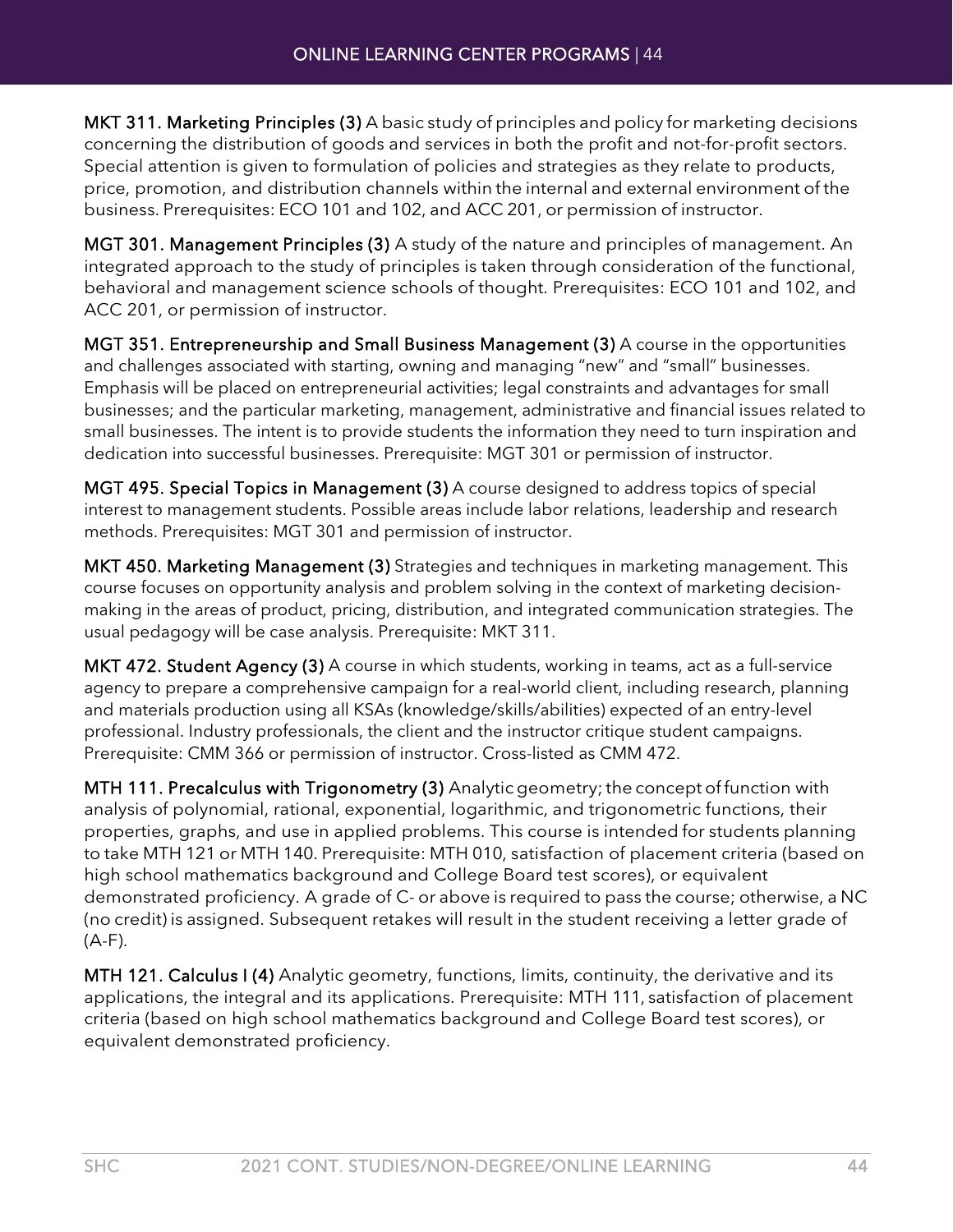PHL 313. Business Ethics (3) An examination of major ethical theories and their application to the professional problems and conduct of persons engaged in business and management. Prerequisites: PHL 101/190.

PHL 355. Markets and Morality (3) This course involves an extensive discussion of capitalism and socialism, including the various permutations and sub-types of each theory. Students will explore which economic system best promotes social justice, possible moral limitations of free markets, and potential for synthesizing the productivity and efficiency of capitalism with the Jesuit and Catholic commitment to serve others. PHL 101/190 and a lower-division course.

POL 389. Foundations of Free Markets and Free Societies (3) (E) This course begins with a close look at the Scottish Enlightenment of the 18th Century, when thinkers such as David Hume and Adam Smith first systematically discussed "commercial society" (nowadays termed "capitalism" or "liberal democracy"). The course then traces the key political and economic developments of the subsequent 250 years, as free-market ideas extended in influence well beyond their Anglo-American roots. Among themes explored: the philosophical justifications for and against government regulation; the evolution of key constitutional and legal institutions related to private property and contracts; the social effects of trade, consumption and competition. Prerequisite: Junior standing and POL 112 or POL 283.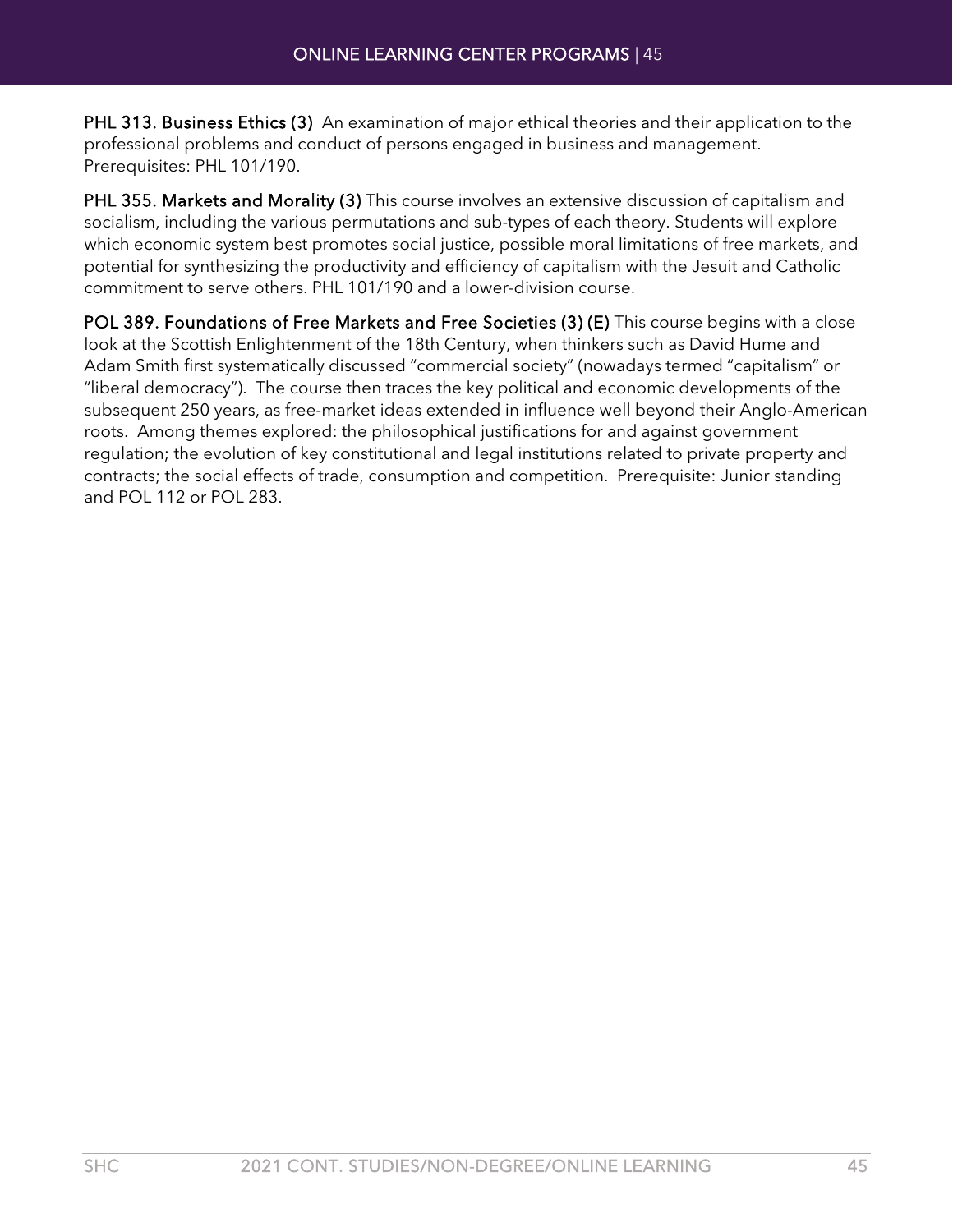### BACHELOR OF ARTS/SCIENCE IN INTERDISCIPLINARY STUDIES

#### Program Director: Victor DiFate, PhD

The Interdisciplinary Studies Program allows capable and highly-motivated students to construct an interdisciplinary course of study that meets their educational and vocational needs in a fashion that cannot be achieved by a more traditional major. Examples of interdisciplinary courses of study include Bioethics, Cognitive Science and Interdisciplinary Humanities.

#### Degree Requirements

Interdisciplinary Studies offers both a Bachelor of Arts and Bachelor of Science in Interdisciplinary Studies as appropriate to the student's chosen plan of study. All students must complete the following requirements in order to graduate with a degree in Interdisciplinary Studies:

- 1. All core curriculum requirements must be met in accordance with the requirements of the relevant degree type (Bachelor of Arts or Bachelor of Science).
- 2. The student must have at least a cumulative GPA of 2.75.
- 3. The student must complete his or her proposed course of study with at least a C in every course that counts towards that course of study. Additionally, the student must maintain a 2.75 GPA within the courses in that course of study.
- 4. The student must complete at least 12 hours of 300/400 level courses in one of the disciplines he or she integrates and at least 6 hours of 300/400 level courses in a second discipline he or she integrates. (Students may integrate more than two disciplines.)
- 5. If a student is unable to enroll in a course in his or her course of study due to vagaries of college scheduling, any substituted course must be approved by the Interdisciplinary Studies Committee before the student enrolls in the course.
- 6. The student must complete a capstone experience (including a final presentation before the Interdisciplinary Studies Committee) evaluated as passing by his or her advisory committee.
- 7. During his or her final semester, the student will enroll in either IDS 495 (Interdisciplinary Synthesis Capstone Paper) or IDS 496 (Capstone Project) in order to complete the student's capstone experience and prepare for the presentation to the Interdisciplinary Studies Committee.

#### The Course of Study Proposal Process

- 1. All proposals must be approved before the first semester of the student's junior year. In order to meet this requirement, a student must submit his or her application no later than his or her second semester as a sophomore. Proposals are accepted only during the fall and spring semesters.
- 2. A proposal must actively integrate two or three disciplines into a coherent plan of study in a way that in the judgement of the IDS committee cannot be accomplished by simply majoring in two or more disciplines.
- 3. A proposal must include the following: Two letters of support from faculty, a proposed course of study, a proposed capstone experience, and a proposal letter from the student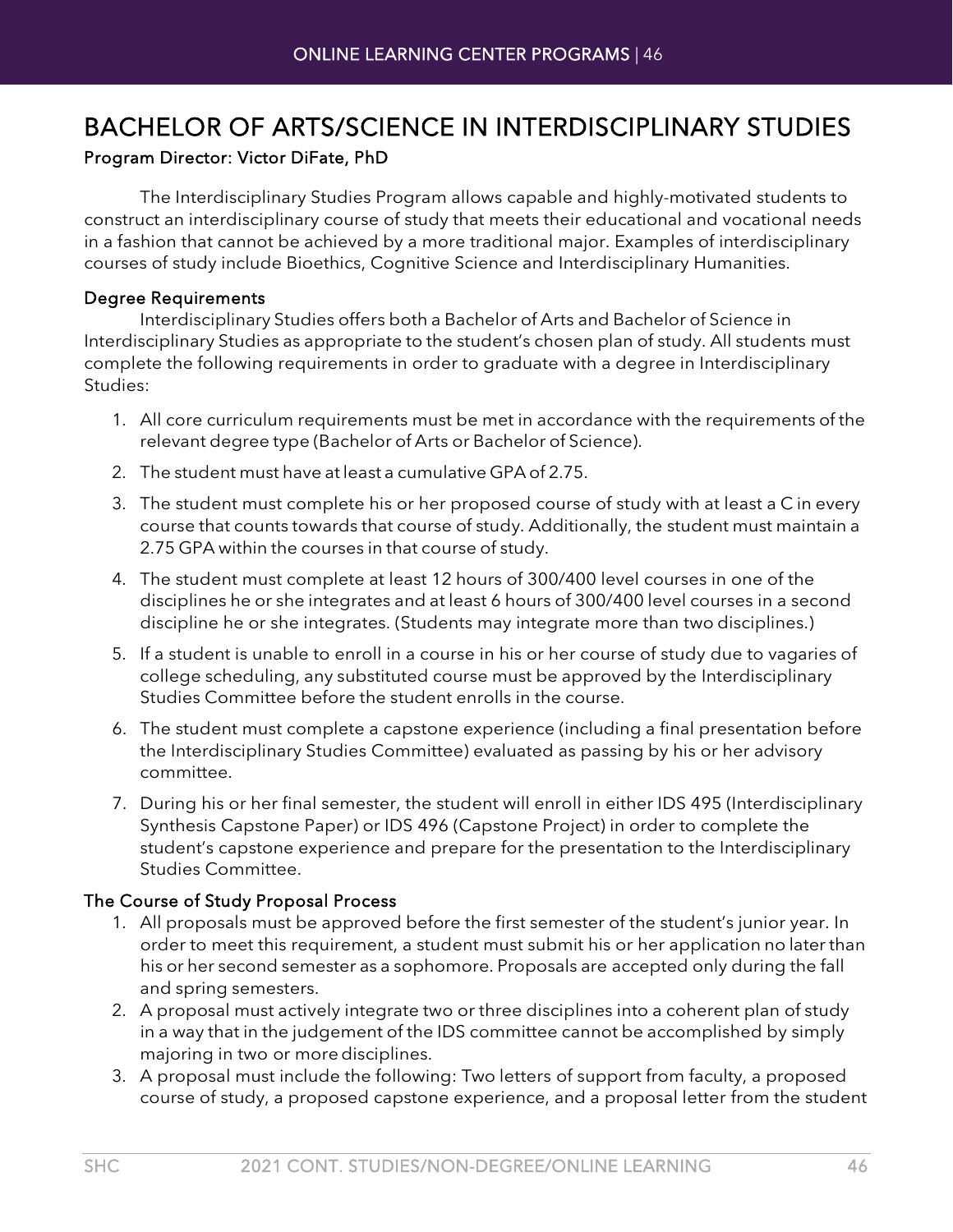along with a copy of the student's most recent transcript from Spring Hill College and all other universities and colleges attended. (Unofficial copies are acceptable.)

- a. The proposal must be accompanied by two letters of recommendation from faculty drawn from at least two of the disciplines that will be integrated in the proposed course of study.
	- i. One of the recommending faculty will also commit to acting as the student's adviser and closely supervising the student's studies and capstone experience.
	- ii. The other recommending faculty will commit to joining the student's advisory committee.
	- iii. Letters from faculty are to be unread by the student and should frankly (to the best of the faculty member's knowledge) address the need for the student to pursue an interdisciplinary degree (rather than a traditional major or double major), the merit of the proposed project and the student's ability to complete the proposed project.
- 4. A proposal must also include a proposed course of study consisting of at least 30 hours of 300- and 400-level courses in the disciplines to be integrated, or IDS courses integrating those disciplines. Students are encouraged to think carefully about future course offerings and prerequisites to create a planned course of study that is feasible as well as conducive to his or her aims.
	- a. The proposed course of study should be organized so as to indicate which classes will be taken in what semester, when the capstone experience will be completed, the timing and content of any independent studies and/or internships or other projects offcampus and a projected graduation date.
		- i. Students may not double major in IDS and another field. Minors are however encouraged and any planned minor should be included in the proposal.
		- ii. A student may submit or alter one of the IDS template courses of study rather than creating his or her own.
	- b. A detailed description of a capstone experience to be supervised by the student's adviser that indicates clearly how the proposal will integrate the
	- c. The proposal letter from the student will describe all aspects of the student's proposal, detailing the disciplines to be integrated, why the student wants to pursue an interdisciplinary studies degree rather than a traditional major, and the student's plans for life and work after graduation. The student should aim to demonstrate that his or her proposed degree and plans are uniquely valuable in achieving his or her long-term goals.

#### STUDENT ADVISORY COMMITTEES

The student will organize an advisory committee to advise his or her work until graduation and to evaluate his or her capstone experience.

- a. The advisory committee will normally comprise three full-time, tenure track or tenured faculty members at Spring Hill College.
	- i. The first member must be the student's advisor.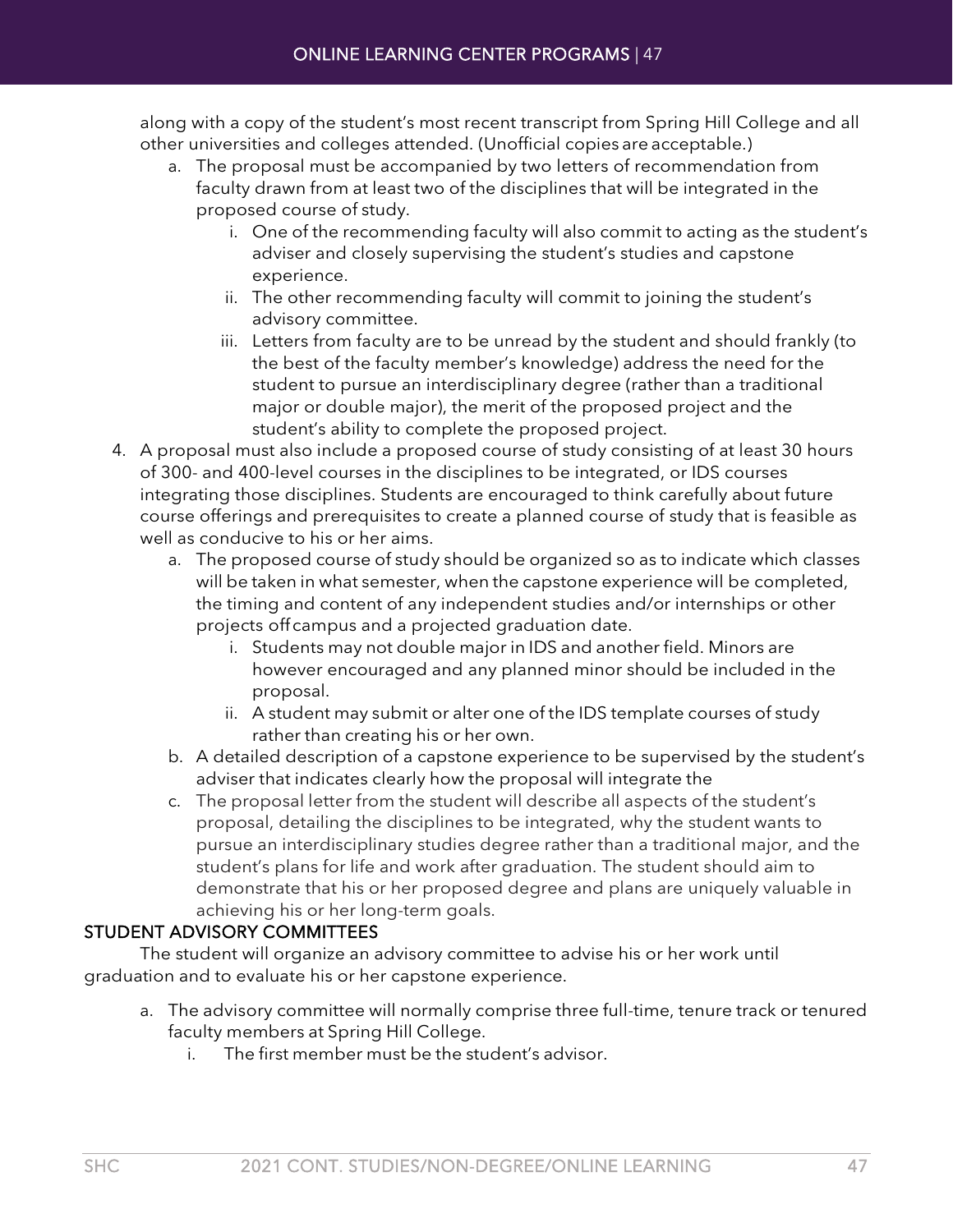- ii. The second member will normally be the student's second faculty recommender from the proposal process though it may a different Spring Hill College full-time tenure track or tenured faculty member.
- iii. The third member may be drawn from faculty or appropriate experts outside of Spring Hill College.
- iv. Any such outside member must be approved by the student's advisor and second advisory committee member.
- b. The advisory committee will be responsible for evaluating the student's capstone experience (including presentation of that experience) as passing, passing with honors or failing.
	- i. A passing result can only be given if no advisory committee members give the student a failing result.
	- ii. A passing with honors result can only be given if all of the advisory committee members give the student a passing with honors result.

LOWER-DIVISION COURSES – These courses will be taught as either tutorials or seminars. IDS 290. Special Topics (1-3) Interdisciplinary special topics.

IDS 291. Special Topics (3) (W) Interdisciplinary special topics.

IDS 292. Special Topics (3) (D) Interdisciplinary special topics.

#### UPPER-DIVISION COURSES

IDS 390. Special Topics (1- 3) Interdisciplinary special topics. The course will be taught either on a tutorial or seminar basis.

IDS 391. Special Topics (3) (W) Interdisciplinary special topics. The course will be taught either on a tutorial or seminar basis.

IDS 392. Special Topics (3) (D) Interdisciplinary special topics. The course will be taught either on a tutorial or seminar basis.

IDS 393. Special Topics (3) (D/W) Interdisciplinary special topics. The course will be taught either on a tutorial or seminar basis.

IDS 394. Special Topics (3) (I) Interdisciplinary special topics. The course will be taught either on a tutorial or seminar basis.

IDS 397. Topics in Gender Studies (3) (W/D) Same course as GDR 397.

IDS 460. Multicultural Environments (3) (W/D) Students are introduced to the role culture plays in forming the ways people think, identify themselves, interact and make decisions. Various culture groups are compared and contrasted in order to understand their different values, social behaviors, and traditions. The relationship between culture and language is also examined.

IDS 490. Interdisciplinary Internship (3-6) Professionalexperiencethroughasemester of directed part-time employment. Enrollment restricted to juniors and seniors.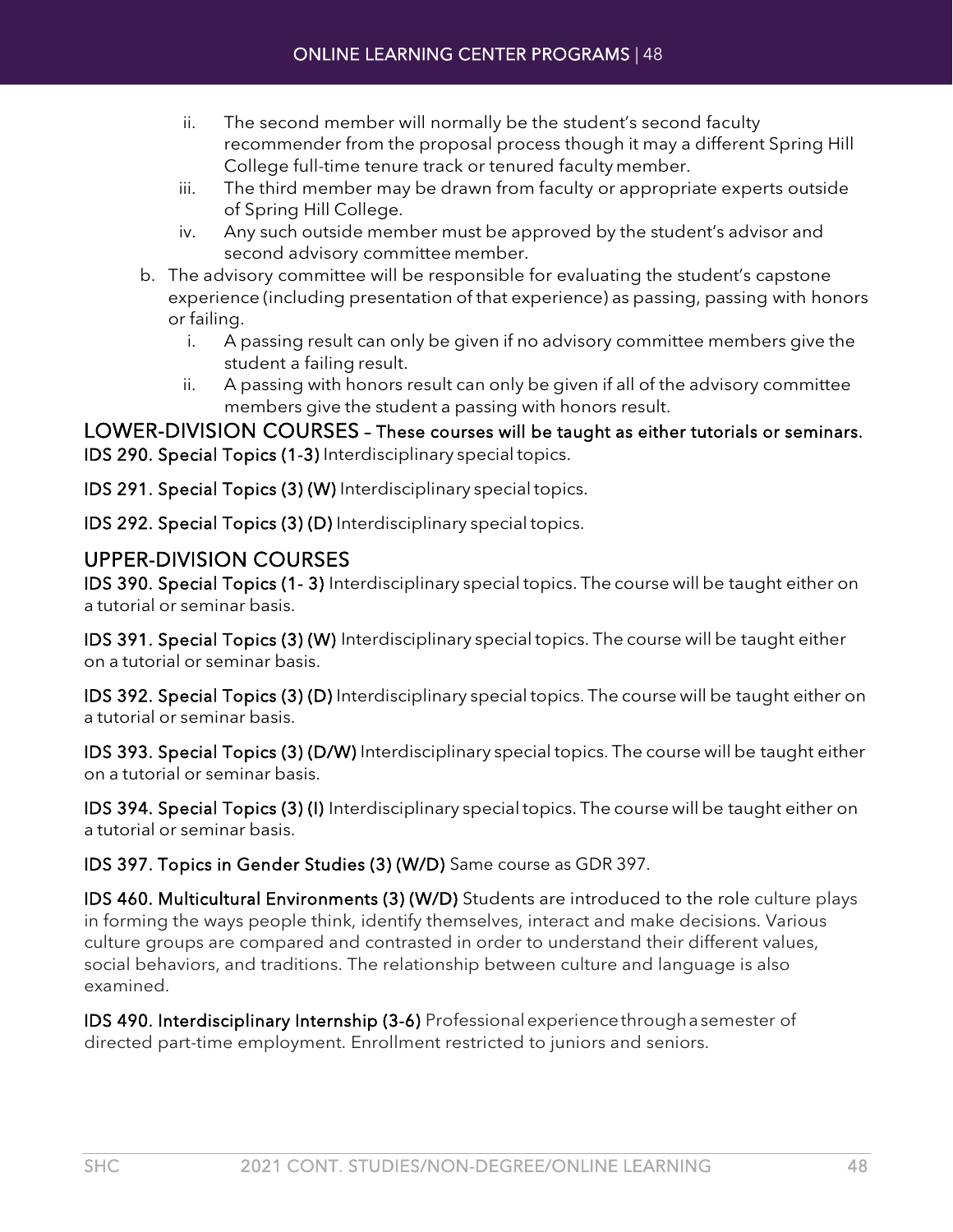IDS 495. Interdisciplinary Synthesis Paper (3) (W) An integrating course intended primarily for interdisciplinary studies majors at the end of their program. The course will be taught either on a tutorial or seminar basis.

IDS 496. Interdisciplinary Synthesis Project (3) An integrating course intended primarily for interdisciplinary studies majors at the end of their program. The course will be taught either on a tutorial or seminar basis.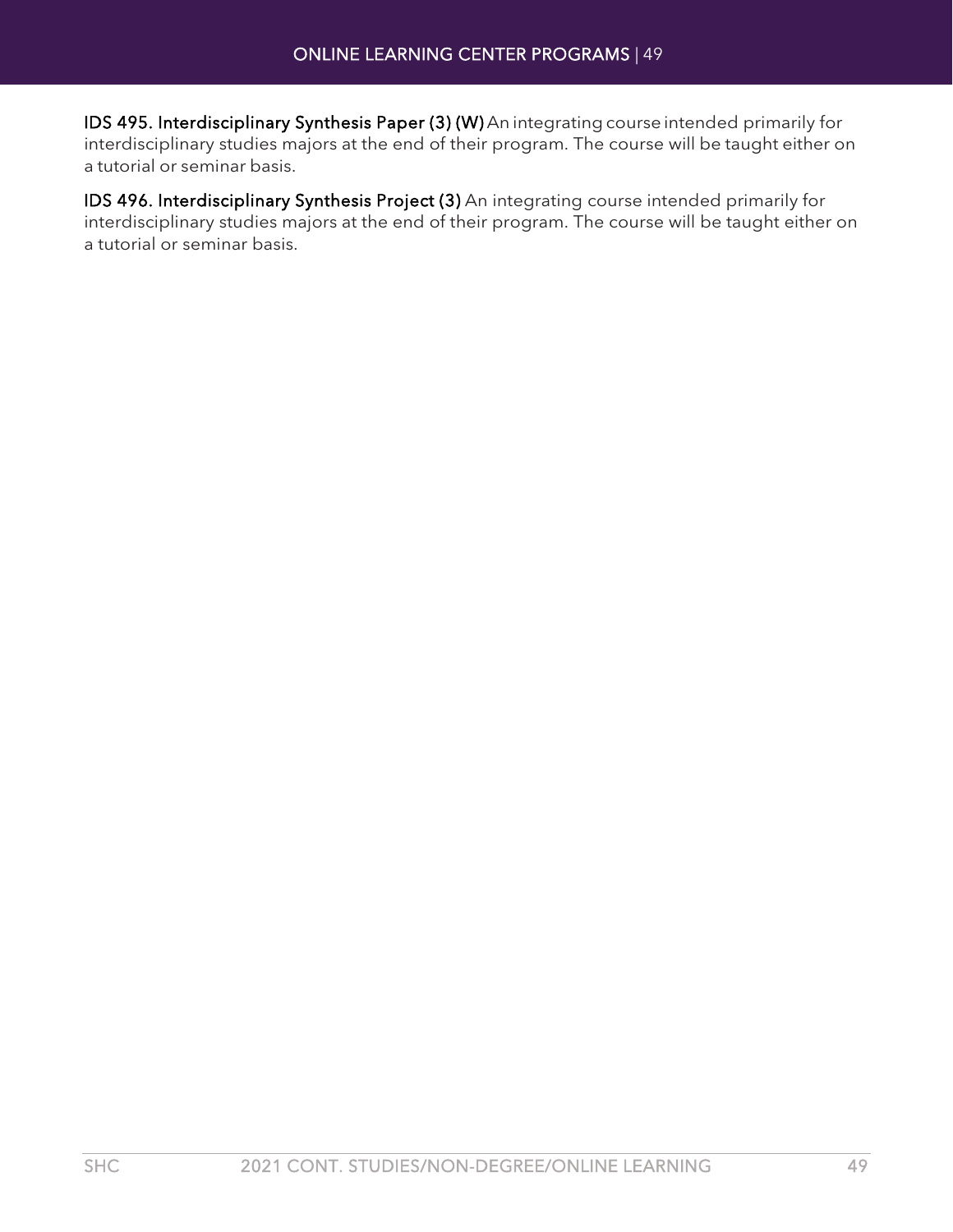### BACHELOR OF SCIENCE IN ORGANIZATIONAL LEADERSHIP

#### Program Director: Stephanie Gapud, PhD

The Organizational Leadership major integrates the SHC liberal arts foundation with courses in management, leadership, organizational analysis and decision making to aid graduates in becoming more effective members of their respective organizations.

#### CORE SKILLS:

- Effective written presentation: develop clear, concise, expository style and master practical forms used in professional situations.
- Effective oral presentation: deliver informative and persuasive presentations and make effective use of media.
- Analytic thinking and creative problem solving: apply analytic and creative thinking skills to recognize, define and solve personal, professional and social problems.
- Interpersonal communication and group leadership: master active listening, assertiveness and conflict resolution skills to function in one-on-one and group problem-solving situations.

#### CAREER SKILLS

- Understand basic principles and typical patterns of human and group behavior to provide decision-making leadership in an organizational setting.
- Ability to apply qualitative and quantitative data-gathering and analysis skills to appropriately define the problem and plan solutions.
- Ability to consider and utilize ethical dimensions involved in solving organizational and social problems.
- Demonstrated aptitude with organizational theories and management skills and ability to apply appropriately.
- Demonstrated understanding of contingency-based theories of leadership.
- Demonstrated understanding of social skills required to function in an organization and a global society (including but not limited to etiquette, emotional intelligence, organizational culture, cross-cultural knowledge).
- Demonstrated understanding of key concepts about managing/leading in a diverse environment, conflict resolution and negotiation.
- Self-awareness of nonnegotiable values and strategies to maintain maximum flexibility within that framework.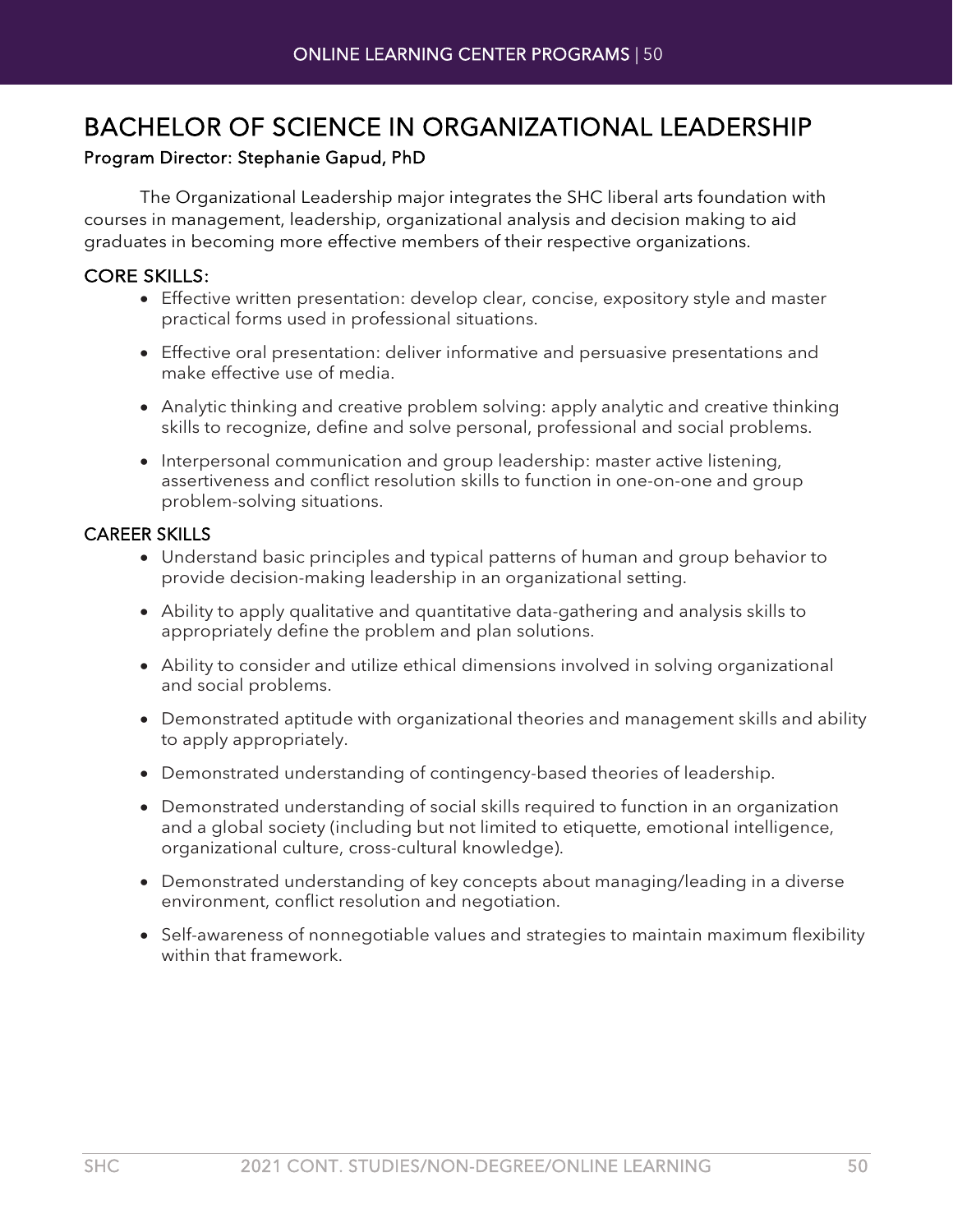| <b>LOWER-DIVISION</b>                                                                                                                                                                                                |                                                                                                                                                                                                                                                                                                                                                                                                                                                       |                     |
|----------------------------------------------------------------------------------------------------------------------------------------------------------------------------------------------------------------------|-------------------------------------------------------------------------------------------------------------------------------------------------------------------------------------------------------------------------------------------------------------------------------------------------------------------------------------------------------------------------------------------------------------------------------------------------------|---------------------|
| Course                                                                                                                                                                                                               | Title                                                                                                                                                                                                                                                                                                                                                                                                                                                 | <b>Credit Hours</b> |
| <b>BUS 220</b><br><b>CIS 115</b><br><b>CMM 150</b><br><b>CMM 220</b><br><b>ECO 101</b><br><b>PSY 101</b><br><b>PSY200</b><br><b>UPPER-DIVISION</b>                                                                   | Business, Society, and Sustainability<br>Applications in Computer Information Systems<br>Introduction to Public Speaking<br>Principles of Strategic Communication<br>Principles of Macroeconomics<br>General Psychology<br>Social Psychology                                                                                                                                                                                                          | 3<br>333333         |
| Course                                                                                                                                                                                                               | Title                                                                                                                                                                                                                                                                                                                                                                                                                                                 | <b>Credit Hours</b> |
| BUS 376/CMM376<br><b>PHL 313</b><br><b>MGT 301</b><br><b>MGT 320</b><br><b>LDR 310</b><br><b>LDR 410</b><br><b>LDR 420</b><br><b>LDR 490</b>                                                                         | Intercultural Communication<br><b>Business Ethics</b><br><b>Management Principles</b><br>Organizational Behavior<br>Work, Motivation & Leadership in the New Workplace<br>Managing Diversity in the Workplace<br><b>Conflict Management &amp; Resolution</b><br>Senior Seminar/Capstone                                                                                                                                                               | 333333333           |
| <b>CMM 375</b><br><b>ENG 244</b><br><b>ENG 245</b><br><b>ENG 246</b><br><b>ENG 248</b><br><b>HIS 324</b><br><b>HIS 325</b><br><b>HIS 326</b><br><b>HIS 330</b><br><b>PSY 310</b><br><b>SOC 355</b><br><b>SOC 375</b> | Choose one of the following:<br><b>Gender Communication (3)</b><br>Asian Literature (3)<br>Introduction to African American Literature (3)<br>Introduction to Hispanic American Literature (3)<br>Introduction to American Indian Literature (3)<br>Women in American History (3)<br>Women's History (3)<br>African-American History (3)<br>World Cultures (3)<br>Psychology of Gender (3)<br>Race and Ethnic Relations (3)<br>Gender and Society (3) | $\mathcal{S}$       |
| ART/CIS 371<br><b>BUS 301</b><br><b>BUS 320</b><br><b>BUS 395</b><br><b>CMM 225</b><br><b>CMM 370</b><br><b>BUS 201</b><br><b>HCM 450</b><br><b>PHL 350</b><br><b>PSY 330</b><br><b>POL 377</b><br><b>POL 379</b>    | Choose three of the following:<br>Website Development (3)<br>Business Law (3)<br>International Business (3)<br>Pre-Professional Development (3)<br>Communication for Non-Profits (3)<br>Communication Theory (3)<br>Personal Financial Literacy (3)<br>Healthcare: Strategy and Management (3)<br>Philosophy of Law (3)<br>Industrial/Organizational Psychology (3)<br>Global Health Governance (3)<br>International Political Economy (3)            | 9                   |

#### ORGANIZATIONAL LEADERSHIP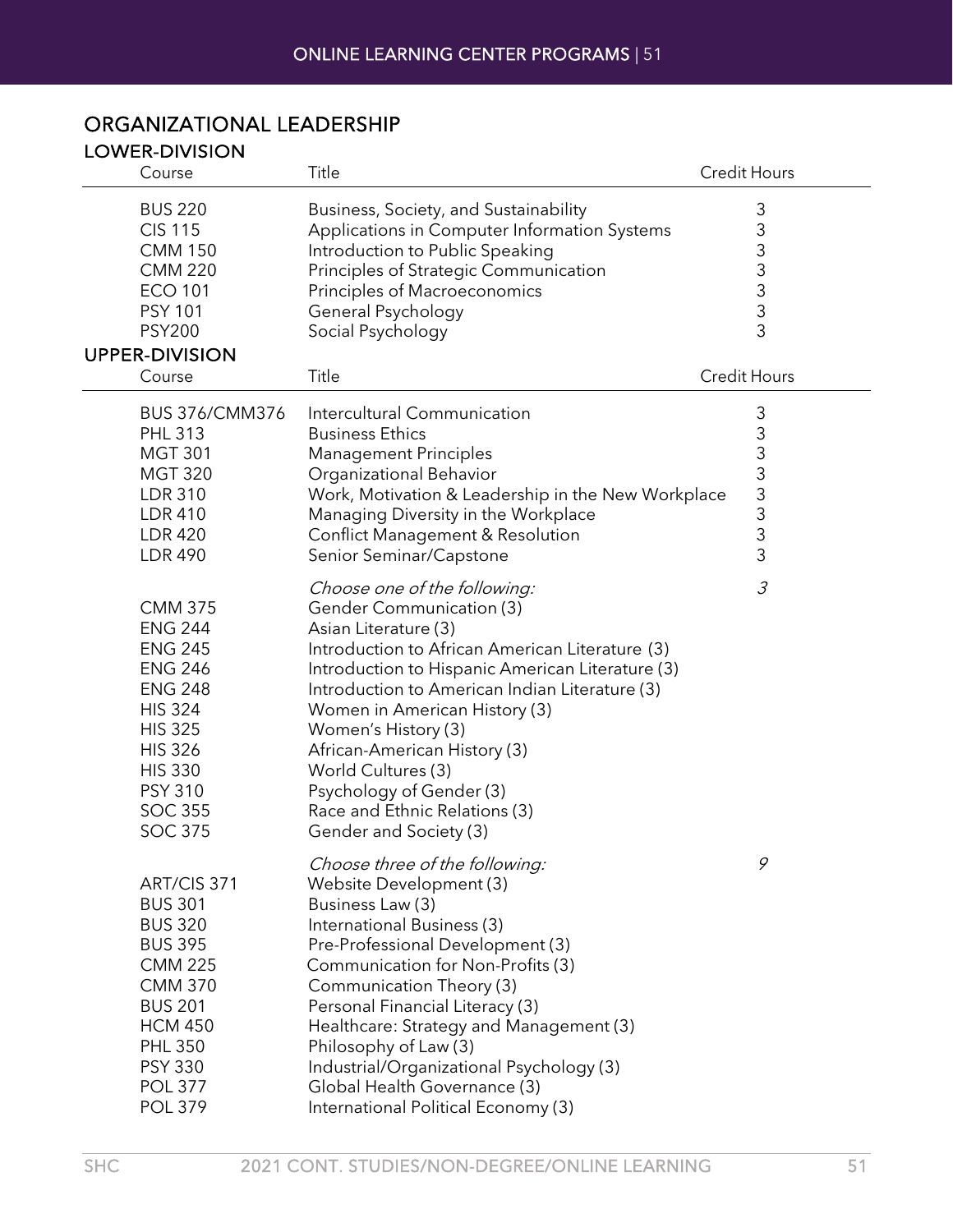| <b>MGT351</b>  | Entrepreneurship and Small Business Management (3) |
|----------------|----------------------------------------------------|
| <b>MKT 311</b> | Marketing Principles (3)                           |
| MKT/CMM364     | Media Planning and Measurement (3)                 |
| <b>SPM 410</b> | Sports Facilities Management (3)                   |
| <b>SCM 401</b> | Principles and Logistics of Supply Chain (3)       |
| $IDR***$       | (Any 3 of the 1-credit LDR classes) (3)            |

#### PROGRAM COURSES

ART 371. Website Development (3) A course designed to introduce the student to website development incorporating data technology. Technologies used to create dynamic data-driven web pages will include Dreamweaver, PHP, MySQL, XHTML and CSS. In addition, the student will learn to interact with and manage a website on a remote server. Substantial lab work will be expected. Crosslisted as CIS 371.

BUS 201. Personal Financial Literacy (3) This course provides a comprehensive examination of the entire financial planning process. Specific areas covered include the budget process, managing money, managing credit, tax planning, insurance, risk management, personal investing, investment planning, retirement planning and estate planning.

BUS 220. Business, Society, and Sustainability (3) An introduction to the role of business in society highlighting the importance of Ignatian business and leadership principles and global business citizenship. Students will also study the traditional business disciplines of accounting, finance, economics, information technology, marketing, management and business ethics and strategy. Moreover, this course will have a service-learning component.

BUS 301. Business Law I (3) This course will give an introduction into many areas of the law, including contracts, torts, criminal law, civil procedure, corporate law, property, the court system and all areas of employment law. Practical application of such law will be heavily emphasized.

BUS 320. International Business (3) An overview of business in an international environment, incorporating economic, management, marketing and financial implications of international transactions. Topics include exchange rates, trade policy, international institutions, global theory and cultural aspects of business.

BUS 376. Intercultural Communication (3) Develops an understanding of the communication process in the context of cultural plurality. Students explore how meaning is formed within cultural frameworks and examine contemporary social phenomena, such as diversity, multiculturalism, transnational media and worldwide popular culture. Cross-listed as CMM 376.

BUS 395. Pre-Professional Development (1) Introduction to professions within business. Course includes internship preparation, resume development, networking fundamentals and featured presentations from business professionals. Permission of instructor recommended to complete this course prior to enrollment in BUS 496 Fee: \$10

CIS 115. Applications in Computer Information Systems (3) An introduction to the Windowsbased applications used for solving business and non-business problems. Emphasis is placed on spreadsheets using Excel, word processing using Word, presentation design using PowerPoint and database design using Access. Substantial Windows lab work will be required. Ethical issues in computer applications are addressed.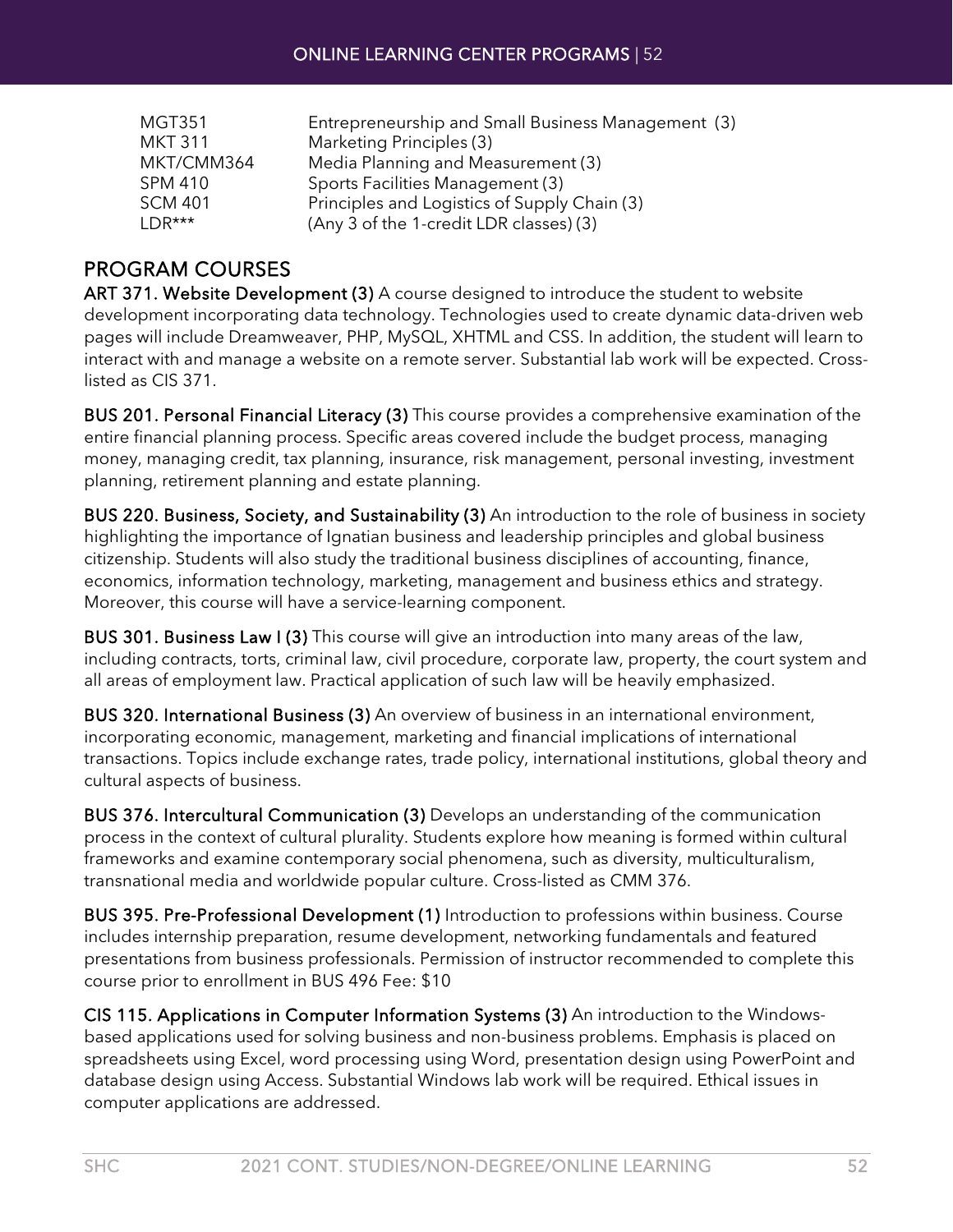CIS 371. Website Development (3) A course designed to introduce the student to website development incorporating data technology. Technologies used to create dynamic data-driven web pages will include Dreamweaver, PHP, MySQL, XHTML and CSS. In addition, the student will learn to interact with and manage a website on a remote server. Substantial lab work will be expected. Crosslisted as ART 371.

CMM 150. Introduction to Public Speaking (3) Introduction to the fundamentals of oral communication including how to research, organize, prepare and deliver oral presentations in a one-to-many communication setting. Lab Fees: Curriculum and Equipment.

CMM 220. Principles of Strategic Communication (3) Principles, history, theory and practice of public relations and advertising, including elements of integrated marketing communication and persuasion. Lab Fee: Curriculum.

CMM 225. Communication for Non-Profits (3) An introduction to mission-based communication and fund development for students interested in pursuing professional or volunteer service in the non-profit sector. Lab Fee: Curriculum.

CMM 364. Media Planning and Measurement (3) Study of the selection and evaluation of media to meet the goals, objectives, strategies, and tactics of a promotional plan. A survey of media planning principles, scheduling and buying as well as measurement principles and evaluation, including web analytics. Prerequisite: MKT 311 or CMM 220 or permission of instructor. Cross-listed as MKT 364. Lab Fee: Curriculum.

CMM 370. Communication Theory (3) This course examines major theories of human communication pertaining to media messages, media production and media consumption. Students use various conceptual frameworks to understand the communication process and engage in critical analysis of media applying the theories. Prerequisites: completion of Communication Arts lowerdivision departmental requirements or permission of instructor. Lab Fee: Curriculum.

CMM 375. Gender Communication (3) Explores the relationship between gender and communication, particularly in the context of our media-saturated culture. Students examine how gender is created through communication by analyzing verbal and nonverbal gendered patterns and media constructions of gender. The course aims to empower students to transcend potential limitations of gender identity and gender barriers in communication. Also offered as CMM 502. Lab Fee: Curriculum.

CMM 376. Intercultural Communication (3) Develops an understanding of the communication processes in the context of cultural plurality. Students explore how meaning is formed within cultural frameworks and examine contemporary social phenomena, such as diversity, multiculturalism, transnational media and worldwide popular culture. Cross-listed as BUS 376. Also offered as CMM 503. Lab Fee: Curriculum.

ECO 101. Principles of Macroeconomics (3) An introduction to the nature and scope of economics. Emphasis is placed upon macroeconomic aspects of the study of economics. Topics include: supply and demand analysis, inflation, unemployment, aggregate output, economic growth and money and banking. Monetary and fiscal policy options are emphasized.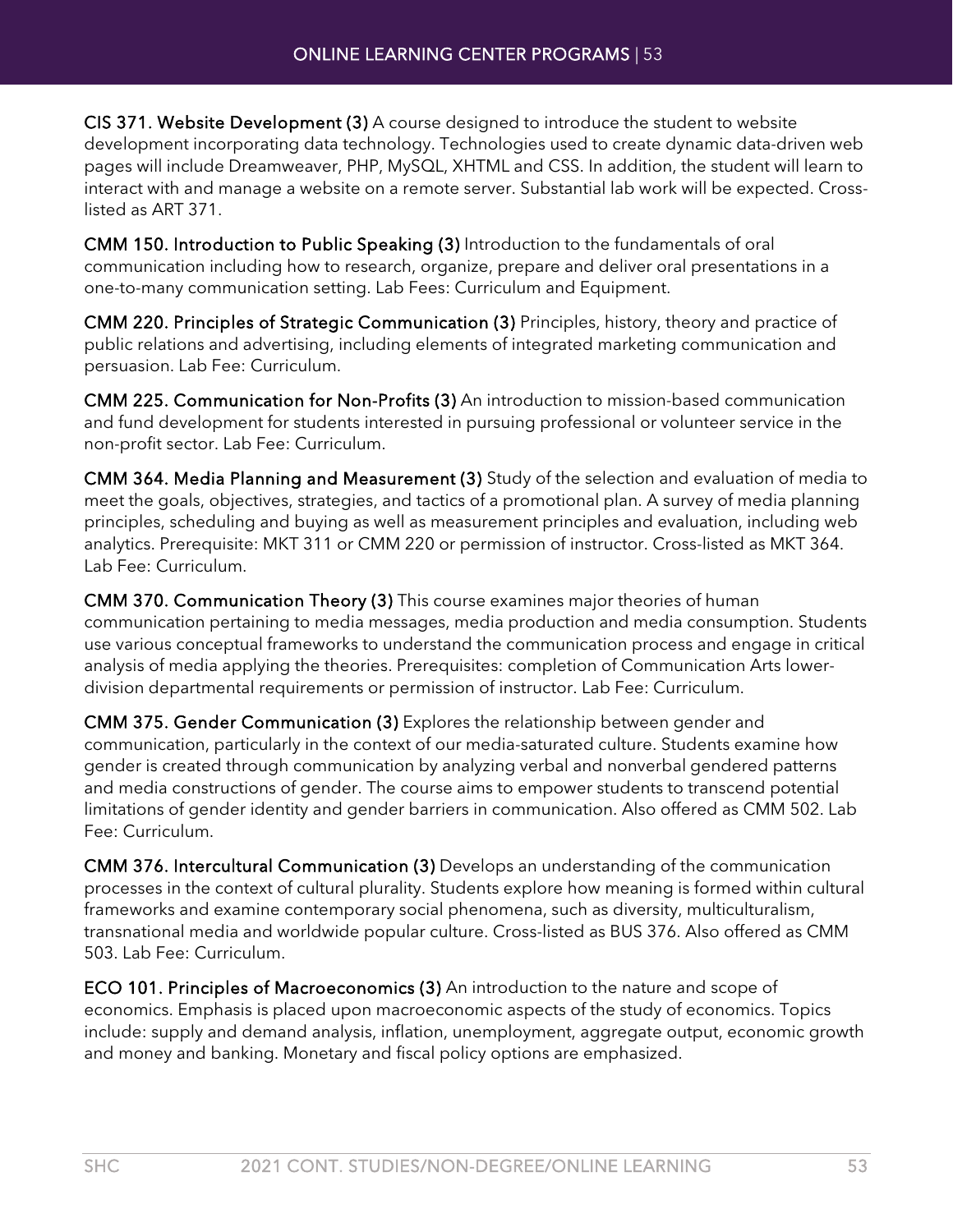ENG 244. Asian Literature (3) An introduction to the literature in translation of Asian writers. Readings are usually in 20th-century fiction and might include the work of Yukio Mishima (Japan), Pramoedya Ananta Toer (Indonesia), Duong Thu Huong (Vietnam), and Mo Yan (China).

ENG 245. Introduction to African American Literature (3) A multi-genre exploration of the rich literary contributions of African American writers, primarily focusing on the 20th century from the Harlem Renaissance through the Black Arts Movement and contemporary fiction. May include some 19th-century texts, such as slave narratives and early poetic works. Readings might include works from such writers as Frederick Douglass, W. E. B. Du Bois, Langston Hughes, Zora Neale Hurston, James Baldwin, Malcolm X, Toni Morrison, August Wilson and Gwendolyn Brooks.

ENG 246. Introduction to Hispanic American Literature (3) An introduction to literature written by Hispanic Americans living in the US and writing in English. Texts can be essays by Gloria Anzaldúa, novels and short stories by authors such as Junot Díaz, Rudolfo Anaya, Piri Thomas, Cristina García, Julia Alvarez and poetry by assorted authors. The course may offer an opportunity to meet Hispanic American immigrants and hear their stories.

ENG 248. Introduction to American Indian Literature (3) An exploration of myths and legends, fiction, poetry, autobiography and other nonfiction by American Indians spanning from pre-colonial times through the late 20th-century Renaissance in native writing. Readings may include such writers as Zitkala-Sa, Leslie Marmon Silko, Sherman Alexie, Peter Blue Cloud and John (Fire) Lame Deer.

HCM 450. The Business of HealthCare: Strategy and Management (3) An overview of the business of health, emphasis on evaluating the challenges facing healthcare organizations using competitive analysis, identify their past responses, and explore the current strategies they are using to manage these challenges (and emerging ones) more effectively. Prerequisites: MGT 301, MKT 311, FIN 301.

HIS 324. Women in American History (3) A study of the experiences of American women from the colonial era to the present, focusing on the major historical issues and historiographical debates surrounding American women's history. Topics will include: the legal status of women; class, ethnic, racial and regional differences amongst American women; women's education; the suffrage movement; the female economy and feminism. Prerequisite: HIS 110 or HIS 120.

HIS 325. Women's History (3) A study of the cultural, social, legal and political situation of women. Attention is given to the effects of tradition, class, race, education, vocational and professional opportunities and government policies regarding women. Specific topics include women in American history, women in European history and women in the nineteenth and twentieth centuries. Prerequisite: HIS 110 or HIS 120.

HIS 326. African-American History (3) A study of the major issues in African-American history, with a focus on the study of primary documents. Topics include the slave trade, slavery, slave resistance, emancipation, the Jim Crow. Prerequisite: HIS 110 or HIS 120.

HIS 330. World Cultures (3) A historical study of the principal cultures of the world from prehistory to the modern period. Prerequisite: HIS 110 or HIS 120.

LDR 310. Work, Motivation and Leadership in the New Workplace (3) This highly interdisciplinary course deals with the problems, purpose and function of work in our daily lives, especially as they affect our character development and define us as human beings. Given the profound effects of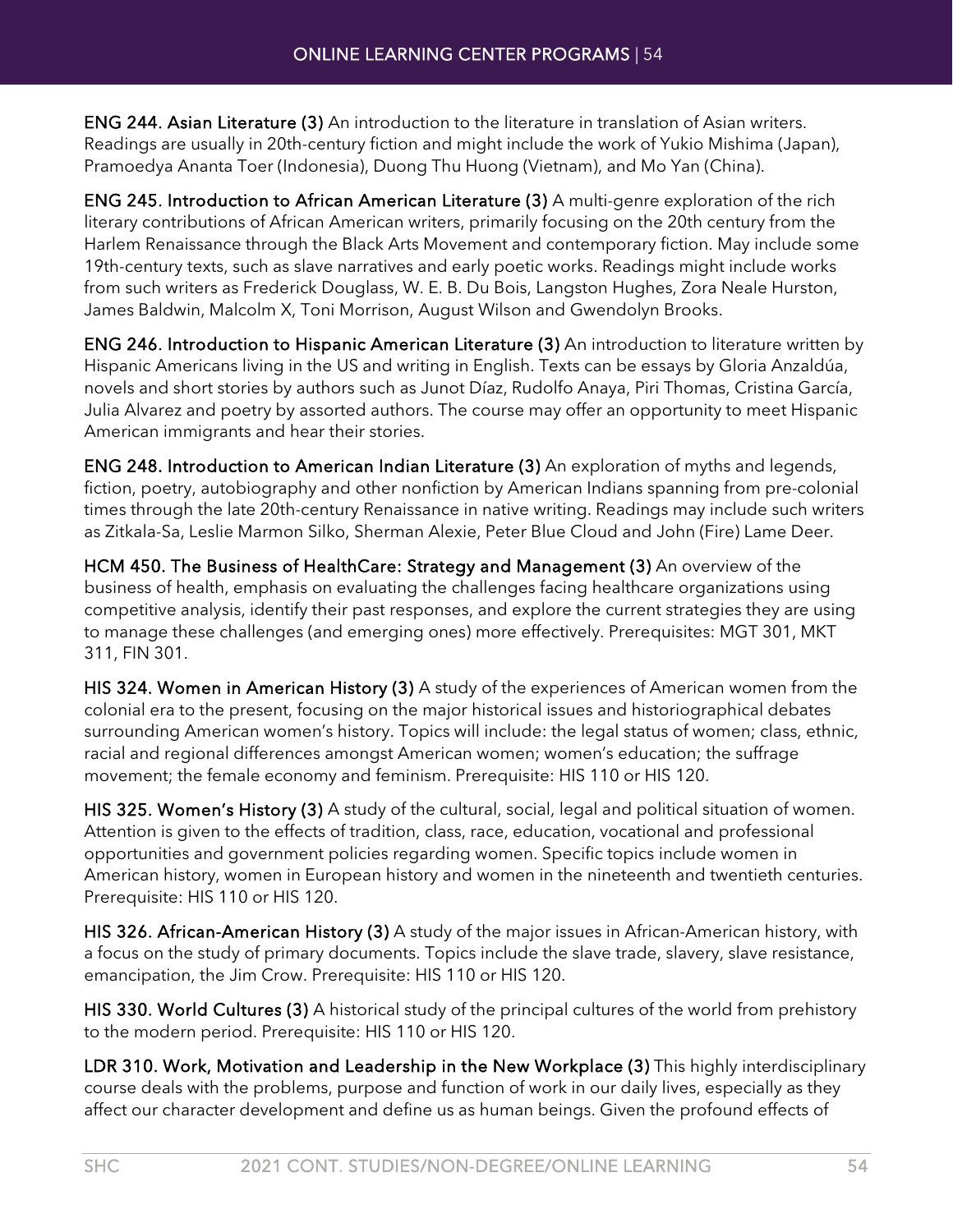work on our total development and happiness, it is crucial to examine critically what we choose to do and, therefore, become.

LDR 410. Managing Diversity in the Workplace (3) This course examines management and leadership issues arising from both demographic and legal trends in increasing workplace diversity. Students examine the implications of workplaces characterized by differences in gender, ethnicity, cultural heritage and lifestyle.

LDR 420. Conflict Management and Resolution (3) A study of various methods of conflict resolution at different organizational levels. The course deals with causes of conflict and the process of conflict management and resolution. Different negotiating techniques and approaches to bargaining will be explored through a series of case studies.

MGT 301. Management Principles (3) A study of the nature and principles of management. An integrated approach to the study of principles is taken through consideration of the functional, behavioral and management science schools of thought. Prerequisites: ECO 101 and 102, and ACC 201, or permission of instructor.

MGT 320. Organizational Behavior (3) This course involves the study of individual and group behavior within organizations including motivation, leadership and communication theory. Prerequisite: MGT 301.

MGT 351. Entrepreneurship and Small Business Management (3) A course in the opportunities and challenges associated with starting, owning and managing "new" and "small" businesses. Emphasis will be placed on entrepreneurial activities; legal constraints and advantages for small businesses; and the particular marketing, management, administrative and financial issues related to small businesses. The intent is to provide students the information they need to turn inspiration and dedication into successful businesses. Prerequisite: MGT 301 or permission of instructor.

MKT 311. Marketing Principles (3) A basic study of principles and policy for marketing decisions concerning the distribution of goods and services in both the profit and not-for-profit sectors. Special attention is given to formulation of policies and strategies as they relate to products, price, promotion, and distribution channels within the internal and external environment of the business. Prerequisites: ECO 101 and 102, and ACC 201, or permission of instructor.

MKT 364. Media Planning and Measurement (3) Study of the selection and evaluation of media to meet the goals, objectives, strategies and tactics of a promotional plan. A survey of media planning principles, scheduling and buying as well as measurement principles and evaluation, including web analytics. Prerequisite: MKT 311 or CMM 220 or permission of instructor. Cross-listed as CMM 364. Lab Fee: Curriculum.

PHL 313. Business Ethics (3) An examination of major ethical theories and their application to the professional problems and conduct of persons engaged in business and management. Prerequisites: PHL 101/190.

PHL 350. Philosophy of Law (3) An examination of the nature of law and morality, liberty, justice, equality and punishment. Contemporary social issues such as the right to privacy, obscenity and pornography, capital punishment, equality between the sexes are also discussed. Prerequisites: PHL 101/190 and a lower-division course.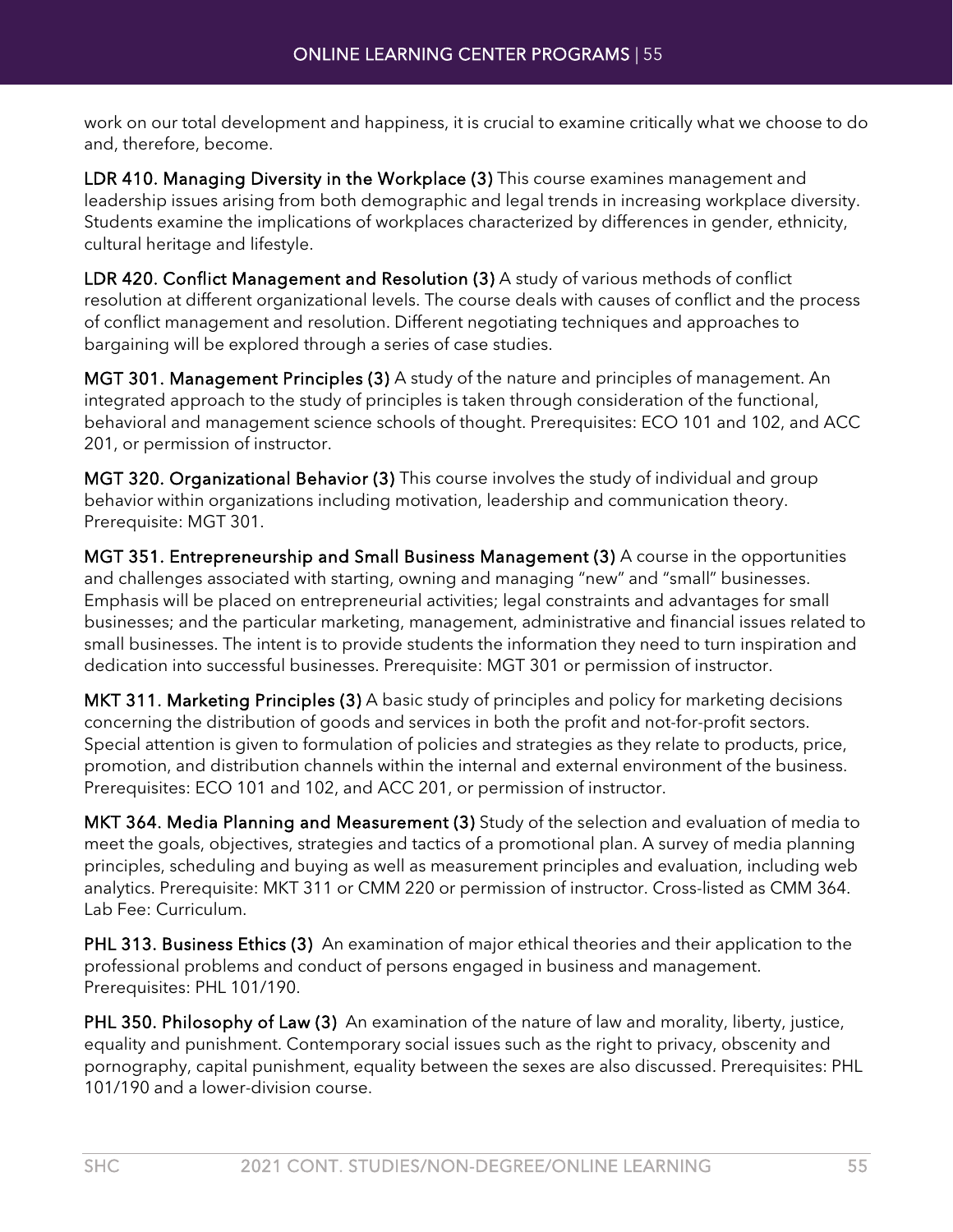POL 377. Global Health Governance (3) A writing-intensive seminar that probes major themes and issues in the study of public health with attention to international cooperation and human rights. Prerequisite: Sophomore standing.

POL 379. International Political Economy (3) An analysis of international relations in combination with political economy. The course explores the development of a world economic system and the complex synergy among political and economic forces in the world. Prerequisite: POL 151 or POL 161.

PSY 101. General Psychology (3) This course will provide students with a broad introduction to the field of psychology and help them develop a more comprehensive and accurate understanding of human behavior. Among the topics covered are the history of psychology, biological causes of behavior, learning, memory, development, personality and psychological disorders. Required of Psychology, Health Sciences and Nursing majors.

PSY 200. Social Psychology (3) Psychological and group influences on perception; attitude formation and change; the development of social relations, i.e., affiliation, attraction and affective bonds; group processes, especially leadership, group problem-solving, status and role differentiation; group influences on aggression, mob and panic behavior; escalation and resolution of interpersonal, intergroup and international conflict. Prerequisite: PSY 101.

PSY 310. Psychology of Gender (3) This course examines the roots, nature and social construction of gender. It will focus on psychological issues related to the roles assumed by males and females in contemporary society. Prerequisites: PSY 101 and one 200-level course.

PSY 330. Industrial/Organizational Psychology (3) This course offers an introduction to the application of psychological principles and theories to the workplace. Topics include worker attitudes, stress in the workplace, job analysis, training, selection and performance, as well as organizational development, structure and culture. There will be a strong application/experiential learning component to this class. Prerequisites: PSY 101 and one 200-level course. Cross-listed as MGT 330.

SCM 401. Principles of Logistics and Supply Chain Management (3) Principles of contemporary approaches to logistics and supply chain management. Topics discussed include inventory control, forecasting, vendor management, procurement, transportation, warehousing, global logistics, lean logistics, reverse logistics, and supply chain integration techniques.

SOC 355. Race and Ethnic Relations (3) A scientific study of the relationships and problems of the major cultural, ethnic, racial and religious minorities in American society. This course examines ethnic, racial and other minority groups from both a historical and a contemporary perspective. Includes a review of theories concerning prejudice and discrimination, patterns of minority relations and future race relationship patterns in the United States. Requires 20 hours of service to the community. Prerequisites: SOC 101 and any 200 level SOC class, Junior or Senior standing

SOC 375. Gender and Society (3) An examination of the nature and consequences of social differentiation and stratification on the basis of sex and gender. An inquiry into the institutional bases of gender roles and gender inequality, cultural perspectives on gender, gender socialization, feminism and gender-role change. Analysis of social position of women and men in society, focusing on their positions in institutional areas such as the family, politics, work and education. Evaluation of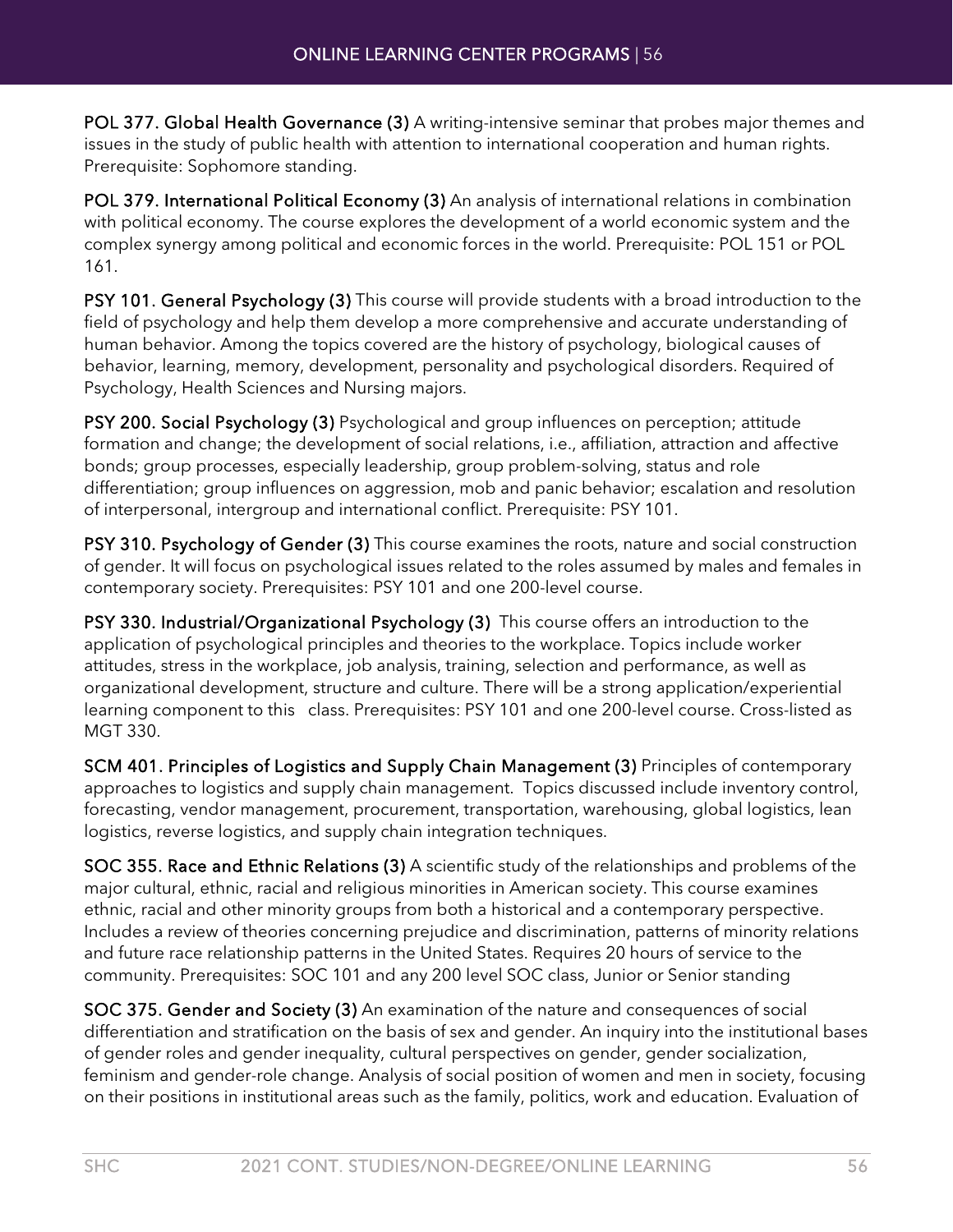theories of biological, psychological and sociological bases for the behavior and characteristics of women and men. Emphasis on contemporary American society. Prerequisite: SOC 101 or consent of the instructor.

SPM 410. Sports Facilities Management (3) This course examines the fundamental theories, standards, and recommendations for developing, planning, constructing, and managing various venues in sport.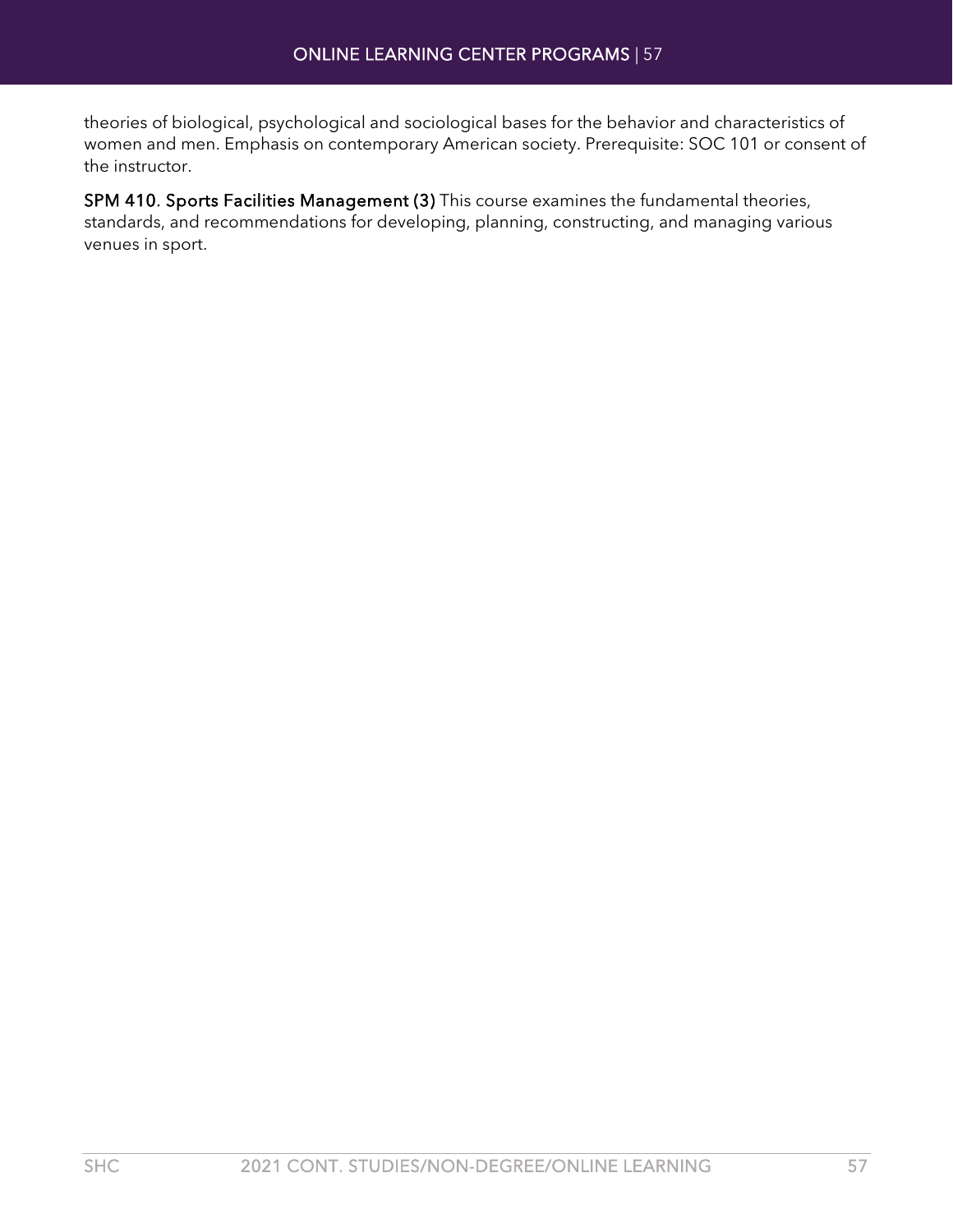### BACHELOR OF SCIENCE IN PHILOSOPHY, POLITICS, AND ECONOMICS

#### Program Director: Thomas Metcalf, PhD

Philosophy, Politics, and Economics is an interdisciplinary program designed with two goals: (1) to prepare students for careers or graduate study in public policy, social or political philosophy, law, applied economics, public service, or social or political nonprofit organizations; and (2) to produce careful, conscientious, informed, and morally perceptive citizens, voters, advocates, and leaders.

#### Requirements

Bachelor's degree candidates must complete PHL498 or POL491 during their senior year. All majors must show competency in oral communication, which is normally demonstrated by satisfying the speech requirement in PHL498 or POL491. The major requires 48 credit-hours; the minor requires 27 credit-hours. For the purpose of satisfying "free electives," the student's major division will be counted as comprising all and only the courses listed in the bulletin as PHL or POL courses.

#### PHILOSOPHY, POLITICS, AND ECONOMICS LOWER-DIVISION

| Course                                                                                             | Title                                                                                                                                                           | <b>Credit Hours</b> |
|----------------------------------------------------------------------------------------------------|-----------------------------------------------------------------------------------------------------------------------------------------------------------------|---------------------|
| PHL 101/190<br>PHL 210/291<br><b>ECO 101</b><br><b>ECO 102</b><br><b>POL 112</b><br><b>POL 283</b> | Introductory Logic<br>Ethics<br>Principles of Macroeconomics<br>Principles of Microeconomics<br>Introduction to American Politics<br>American Political Thought | 3333333             |
| <b>MTH 163</b><br><b>PSY 263</b><br><b>BUS 263</b>                                                 | Choose one of the following<br>Basic Statistics for the Sciences (3)<br>Statistics for the Social Sciences (3)<br>Business Statistics (3)                       | 3                   |
| <b>UPPER-DIVISION</b>                                                                              |                                                                                                                                                                 |                     |
| Course                                                                                             | Title                                                                                                                                                           | <b>Credit Hours</b> |
| <b>FIN 321</b>                                                                                     | Money and Capital Markets                                                                                                                                       | 3                   |
|                                                                                                    |                                                                                                                                                                 |                     |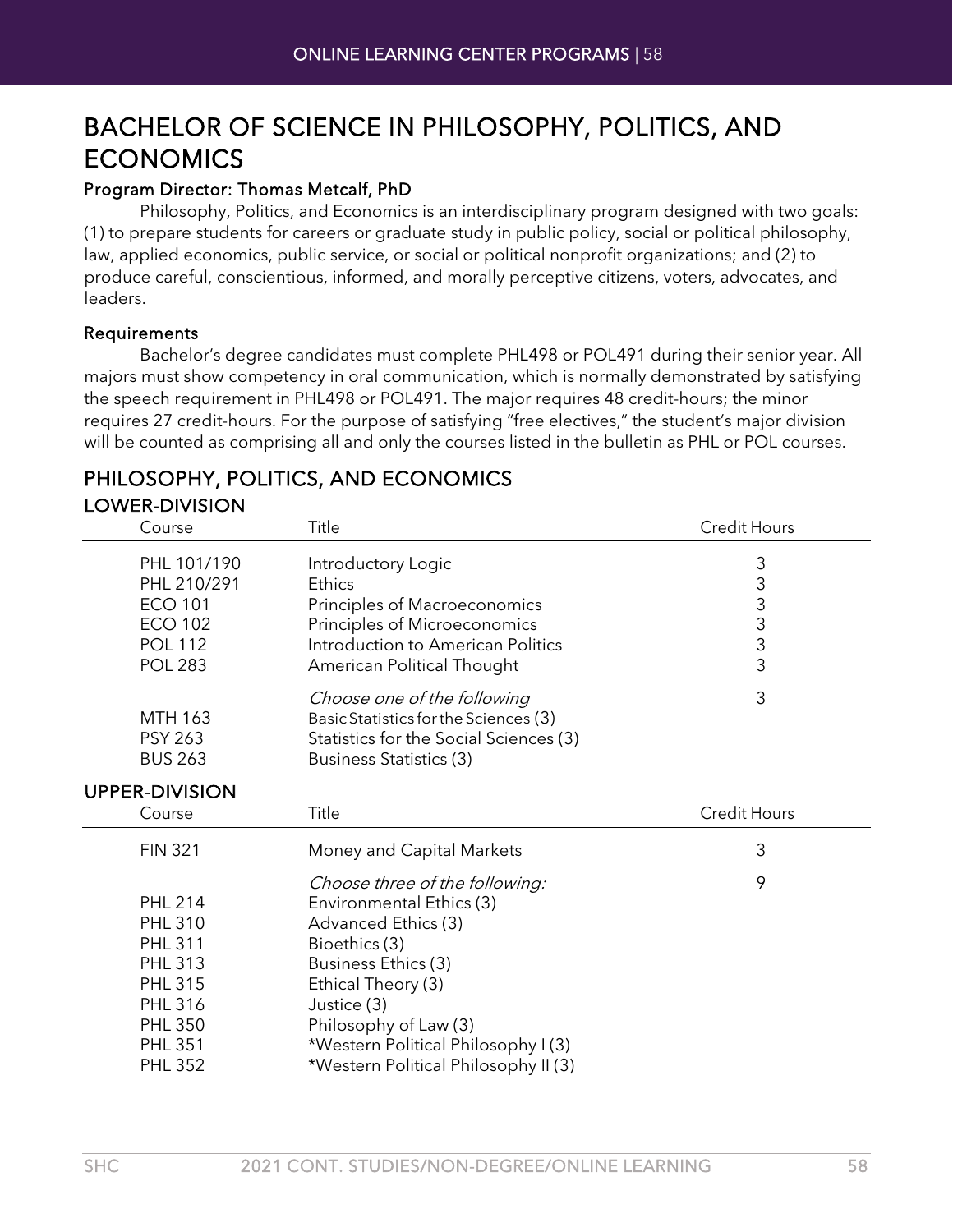| Choose two of the following:                   |                                                             | 6 |
|------------------------------------------------|-------------------------------------------------------------|---|
| <b>POL 321</b>                                 | Political Parties and Interest Groups (3)                   |   |
| <b>POL 323</b>                                 | American Foreign Policy (3)                                 |   |
| <b>POL 324</b>                                 | Public Policy (3)                                           |   |
| <b>POL 325</b>                                 | Public Administration (3)                                   |   |
| <b>POL 377</b>                                 | Global Health Governance (3)                                |   |
| <b>POL 379</b>                                 | International Political Economy (3)                         |   |
| <b>POL 381</b>                                 | *Western Political Philosophy I (3)                         |   |
| <b>POL 382</b>                                 | *Western Political Philosophy II (3)                        |   |
| <b>POL 383</b>                                 | Catholic Social Thought (3)                                 |   |
| <b>POL 385</b>                                 | Marxism and 20 <sup>th</sup> Century Political Thought (3)  |   |
| <b>POL 386</b>                                 | Political Ideologies and Public Opinion (3)                 |   |
| Choose one of the following:                   |                                                             | 3 |
| <b>POL 340</b>                                 | Constitutional Law (3)                                      |   |
| <b>POL 341</b>                                 | Judicial Processes and Procedures (3)                       |   |
| <b>POL 342</b>                                 | Civil Liberties and Civil Rights (3)                        |   |
|                                                |                                                             | 3 |
| Choose one of the following:<br><b>PHL 355</b> |                                                             |   |
| <b>POL 389</b>                                 | Markets and Morality (3)<br>Foundations of Free Markets (3) |   |
| <b>ECO 301</b>                                 | Managerial Economics (3)                                    |   |
| <b>ECO 434</b>                                 | International Trade and Finance (3)                         |   |
|                                                |                                                             |   |
| Choose one of the following:                   |                                                             | 3 |
| <b>PHL 498</b>                                 | Senior Seminar (3)                                          |   |
| <b>POL 491</b>                                 | Seminar in American Government and Politics (3)             |   |
|                                                |                                                             |   |

† Internship or study-abroad experience of at least 90 days in duration; 0-3

#### Choose one of the following:

Italy Center or other study-abroad experience

Internship arranged through Division of Business (e.g. BUS 496), through Career Services, or through the Foley Center.

\* Normally, PHL351-352 are cross-listed with POL381-382. Students may not use PHL351 to count also as POL381, nor use PHL352 to count as POL352, nor vice-versa, for the purposes of satisfying the program requirements. For example, students who take PHL351 and PHL352 still need two courses from among POL321, 323, 324, 325, 377, 379, 383, and 386, and may not use POL381 nor POL382 to satisfy this requirement.

†This experience or internship must be of at least 90 days' duration with significant engagement in issues of justice, economics, or development. Other than the Italy Center as an experience, approval decided by program director.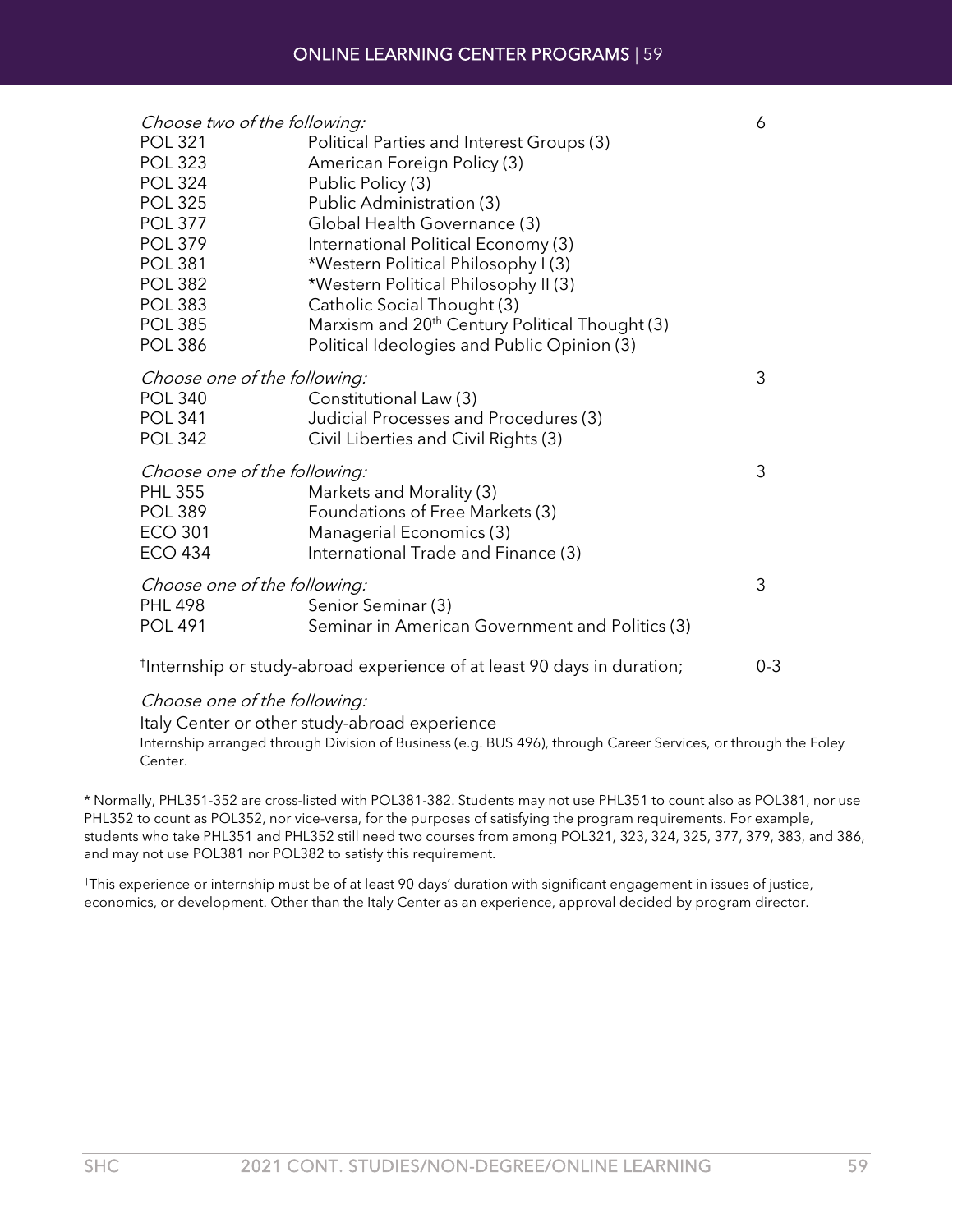#### PROGRAM COURSES

PHL 101. Introductory Logic (3) This course provides sound methods for distinguishing good from bad reasoning through the study of the basic methods of formal or symbolic logic. Techniques covered include: symbolization, truth tables and method of deduction for sentential logic. Possible additional topics include: classical syllogistic logic, Venn diagrams for predicate logic, issues of logic embedded in language. A C- or above is required to pass this course; otherwise, an NC (no credit) is assigned and students must retake the class and receive a letter grade (A-F).

#### or

PHL 190. Honors Logic (3) This is an accelerated course in investigating sound methods for distinguishing good from bad reasoning through the study of the basic methods of formal or symbolic logic. Techniques covered include: symbolization, truth tables, and natural deduction proof methods for sentential logic. Possible additional topics for this honors course may include: predicate logic, modal logic, issues in the philosophy of logic, mathematics and language, the application of the techniques of logic to the analysis of difficult philosophical problems. A C- or above is required to pass this course; otherwise, an NC (no credit) is assigned and students must retake the class and receive a letter grade (A-F). Prerequisite: Honors Standing.

PHL 210. Ethics (3) (E) A study of values and the nature of morality, natural and positive law, and conscience. The ethical frameworks studied are applied to contemporary moral problems. Prerequisite: PHL 101.

PHL 214. Environmental Ethics (3) (E) A multidisciplinary approach to the following questions: The competing paradigms of environmental science; historical roots of the environmental predicament, animal rights, preservation of species, obligations to future generations, population issues, pollution issues, regulatory issues and the ideal of a sustainable society. Students who have taken PHL 314 may not enroll in PHL 214 and vice-versa. Prerequisite: PHL 101; corequisite: BIO 110(or designated semester).

PHL 301. Intermediate Logic (1-3) Review of the sentential calculus. The study of quantified predicate logic. (Bibliographic instruction course) Prerequisites: PHL 101/190.

PHL 310. Advanced Ethics (3) (W) (E) An intensive consideration of some major problems in ethics or an in-depth study of some figure(s) in the history of ethics. Prerequisites: PHL 101/190 and a lower-division course.

PHL 311. Bioethics (3) (W) (E) The consideration and application of moral principles to the problems and conduct of medical professionals. Topics include professional relationships, management of medical information, reproductive technologies, abortion, end-of-life decisions, AIDS, human genetics and justice in the distribution of heath care. Preference is given to pre-medical students. Prerequisites: PHL 101/190 and a lower-division course.

PHL 313. Business Ethics (3) (E) An examination of major ethical theories and their application to the professional problems and conduct of persons engaged in business and management. Prerequisites:PHL 101/190.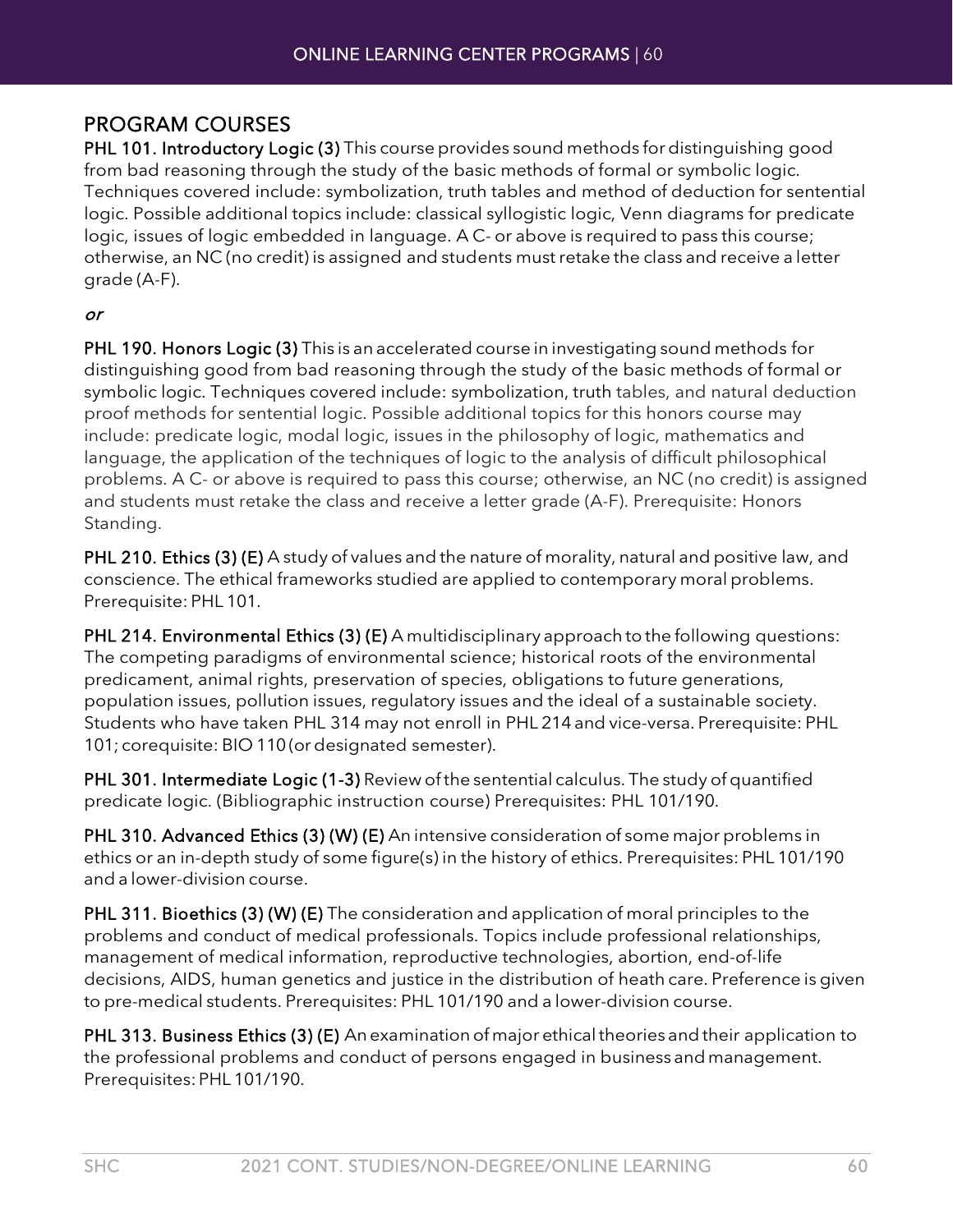PHL 315. Ethical Theory (3) A study of classical and contemporary ethical theories. Topics may include ethical relativism, ethical egoism, utilitarianism, deontology, virtue ethics, feminism, moral realism, natural rights and justice. Prerequisites: PHL 101/190 and a lower-division course.

PHL 316. Justice (3) (W) (E) An examination of the nature of justice from a number of classic and contemporary philosophical perspectives. Readings drawn from Aristotle, Marx, Darwin, Rawls, Nozick and contemporary philosophers. Prerequisites: PHL 101/190 and a lower-divisioncourse.

PHL 350. Philosophy of Law (3) (W) An examination of the nature of law and morality, liberty, justice, equality and punishment. Contemporary social issues such as the right to privacy, obscenity and pornography, capital punishment, equality between the sexes are also discussed. Prerequisites: PHL 101/190and a lower-division course.

PHL 498. Senior Seminar (1-4) (O) (W) The content of the seminar will rotate each year among the following areas: philosophical anthropology, ethical theory, metaphysics, epistemology, philosophy of God, philosophy of science, philosophy of language, philosophy of law. Prerequisite: philosophy major; non-majors with consent of the instructor.

PHL 351-352. Western Political Philosophy I, II (3/3) Same courseas POL 381-382 (see Political Science for course description). Either the first or the second part of this course may be taken for three hours credit in philosophy. Prerequisites: PHL 101/190 and a lower-division course.

PHL 355. Markets and Morality (3) This course involves an extensive discussion of capitalism and socialism, including the various permutations and sub-types of each theory. Students will explore which economic system best promotes social justice, possible moral limitations of free markets, and potential for synthesizing the productivity and efficiency of capitalism with the Jesuit and Catholic commitment to serve others. PHL 101/190 and a lower-division course.

ECO 101. Principles of Macroeconomics (3) An introduction to the nature and scope of economics. Emphasis is placed upon macroeconomic aspects of the study of economics. Topics include: supply and demand analysis, inflation, unemployment, aggregate output, economic growth and money and banking. Monetary and fiscal policy options are emphasized.

ECO 102. Principles of Microeconomics (3) An introduction to economics with primary emphasis on microeconomic aspects of the United States economy, such as: supply and demand, profit maximization, market structure, factor markets, public policies toward business and some current economic problems.

MTH 163. Basic Statistics for the Sciences (3) Organization and analysis of data; basic probability techniques and distributions; experimental design; hypothesis testing and statistical inference; linear regression, applications to engineering and the natural sciences. Prerequisite: MTH 010, satisfaction of placement criteria (based on high school mathematics background and College Board test scores), or equivalent demonstrated proficiency.

BUS 263. Business Statistics (3) An analysis of organizing and summarizing data, probability concepts, probability distributions, statistical inference (estimation and hypothesis testing), Chisquare analysis, regression and non-parametric analysis. Prerequisite: MTH 111 and CIS 115.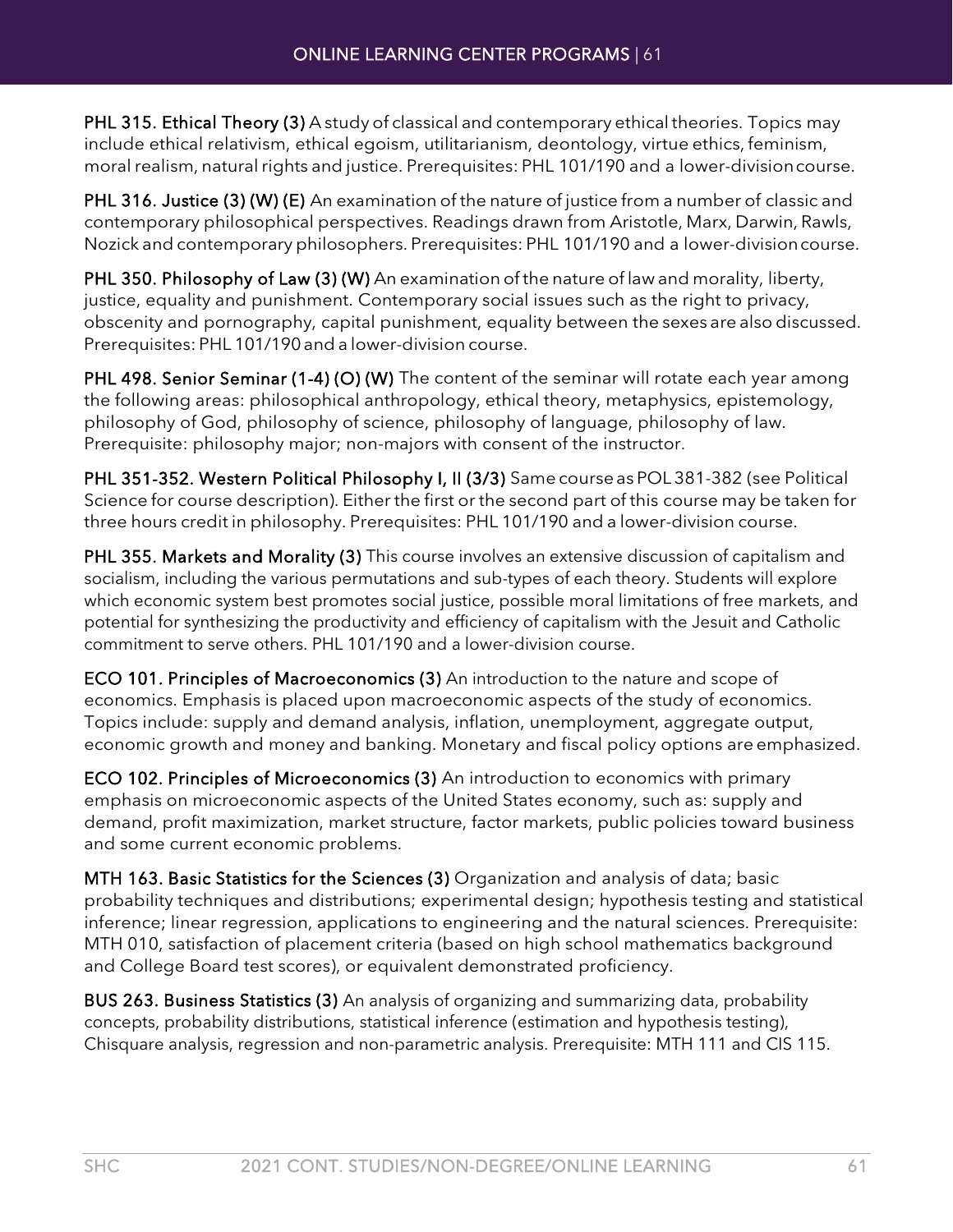PSY 263. Statistics for the Social Sciences (3) Anintroductiontotheuseof statistics as a decisionmaking process. Probability theory, descriptive and inferential statistics will be covered. Prerequisite: MTH 111or MTH163 (must pass with a C- or higher).

ECO 301. Managerial Economics (3) Theory of demand and value, pricing, production, resource allocation and general equilibrium. Prerequisites: ECO 101, 102, and BUS263.

ECO 434. International Trade and Finance (3) A study of theories andissues underlying international trade and finance. Topics include sources of comparative advantage, tariff and nontariff barriers and multilateral institutions. Students will also study balance of payments, exchange rates and the impact of government policy. Prerequisites: ECO 101 and 102, FIN 301 andBUS 320.

FIN 321. Money and Capital Markets (3) (W) A study of the operations and roles of the major participants in the financial system and the factors influencing them. Topics include: financial institutions, central banking, monetary policy, interest rates, financial markets, financial innovation and regulatory reform. Prerequisites: ECO 101 and 102.

POL 112. Introduction to American Politics (3) A comprehensive survey of the basic elements of American political life, national government and the rights and responsibilities of citizenship.

POL 283. American Political Thought (3) The development of American political ideas, examined in the context of the Western tradition of politicaltheory.

POL 321. Political Parties and Interest Groups (3) An analysis of the development, organization, role and influence of political parties and pressure groups in the United States; summary of recent work on public opinion, attitudes and voting behavior, relation of parties and elections to policy outcomes. Prerequisite: POL 112.

POL 323. American Foreign Policy (3) An overview ofthe U.S. foreign policy process and its role in multi-lateral institutions. Experiential learning includes participation in a simulation of a foreign policy crisis and the writing of a briefing paper. Prerequisite: POL 112 or POL 161.

POL 324. Public Policy (3) A survey of major public policy issues such as health care, education, crime, immigration, welfare reform and economic problems in the United States.Prerequisite: POL112.

POL 325. Public Administration (3) A study of the characteristics of public administration, its political context and policy-making role and the problems and techniques of public-sector leadership. Prerequisite: POL 112.

POL 340. Constitutional Law (3) Nature and scope of American constitutional principles developed by the Supreme Court: federalism, separation of powers, taxing and commerce powers and the presidency. Case method. Prerequisite: POL 112 or POL 283.

POL 341. Judicial Process and Procedures (3) An examination of the organization, procedures and judicial decision-making process in the United States federal court system.Prerequisite:POL 112.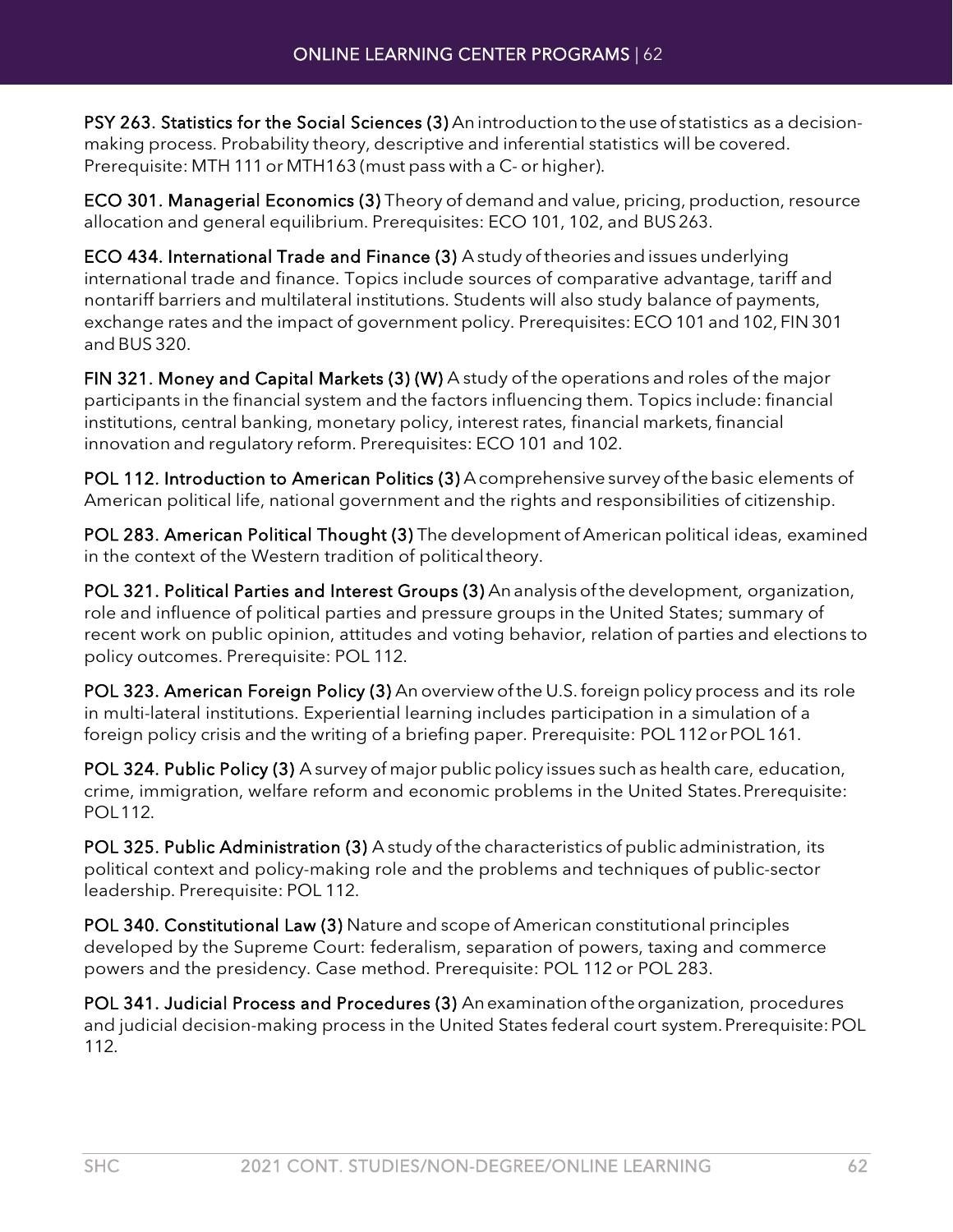POL 342. Civil Liberties and Civil Rights (3) Nature and scope of American civil liberties and civil rights as developed by the Supreme Court: particular attention to freedom of speech and religion, due process and equal protection. Case method. Prerequisite: POL 112 or POL 283.

POL 377. Global Health Governance (3) (W) (D) (O) (SJ) A writing-intensive seminar that probes major themes and issues in the study of public health with attention to international cooperation and human rights. Prerequisite: Sophomore standing.

POL 379. International Political Economy (3) (W) An analysis of international relations in combination with political economy. The course explores the development of a world economic system and the complex synergy among political and economic forces in the world. Prerequisite: POL 151 or POL 161.

POL 381-382. Western Political Philosophy I-II (6) (E) The Western tradition of philosophic discourse on politics is explored in its major moments — classical, medieval and modern — through an intensive study of selected classics in the field. Works studied in the first semester include Plato's Republic, Aristotle's Politics and St. Thomas' Treatise on Law. The second semester is devoted to the classics of modern political philosophy, including Machiavelli's Prince, Rousseau's Social Contract and Mills' On Liberty. Same course as PHL 351 and 352. Prerequisite: Sophomore standing.

POL 383. Catholic Social Thought (3) (W/D) Contemporary Christians face complex social realities increasingly hostile to human flourishing, owing to the industrial and technological revolutions, capitalism, consumerism and globalization. This course explores some of the pivotal documents in the Catholic response to these developments, the social problems underlying these documents, and the stories of persons whose lives were informed by this tradition. Same course as THL 350. Prerequisite: THL 101.

POL 385. Marxism and Twentieth Century Political Thought (3) Astudy of Marx and other major figures who have shaped twentieth century political thought: Freud, Marcuse and writers on Liberation Theology. Prerequisite: Sophomore standing.

POL 386. Political Ideologies and Public Opinion (3) Study of political ideologies, with an emphasis on the major ideologies of the contemporary US, including modern liberalism, conservatism, libertarianism and populism. Historical development of ideologies and their relationship to public opinion and political psychology are also be explored. Prerequisite: Sophomore standing.

POL 389. Foundations of Free Markets and Free Societies (3) (E) This course begins with a close look at the Scottish Enlightenment of the 18<sup>th</sup> Century, when thinkers such as David Hume and Adam Smith first systematically discussed "commercial society" (nowadays termed "capitalism" or "liberal democracy"). The course then traces the key political and economic developments of the subsequent 250 years, as free-market ideas extended in influence well beyond their Anglo-American roots. Among themes explored: the philosophical justifications for and against government regulation; the evolution of key constitutional and legal institutions related to private property and contracts; the social effects of trade, consumption and competition. Prerequisite: Junior standing and POL 112 or POL 283.

POL 491. Seminar in American Government and Politics (3) (W) Study of American politics at an advanced level; the senior seminar in political science. Prerequisite: Senior standing.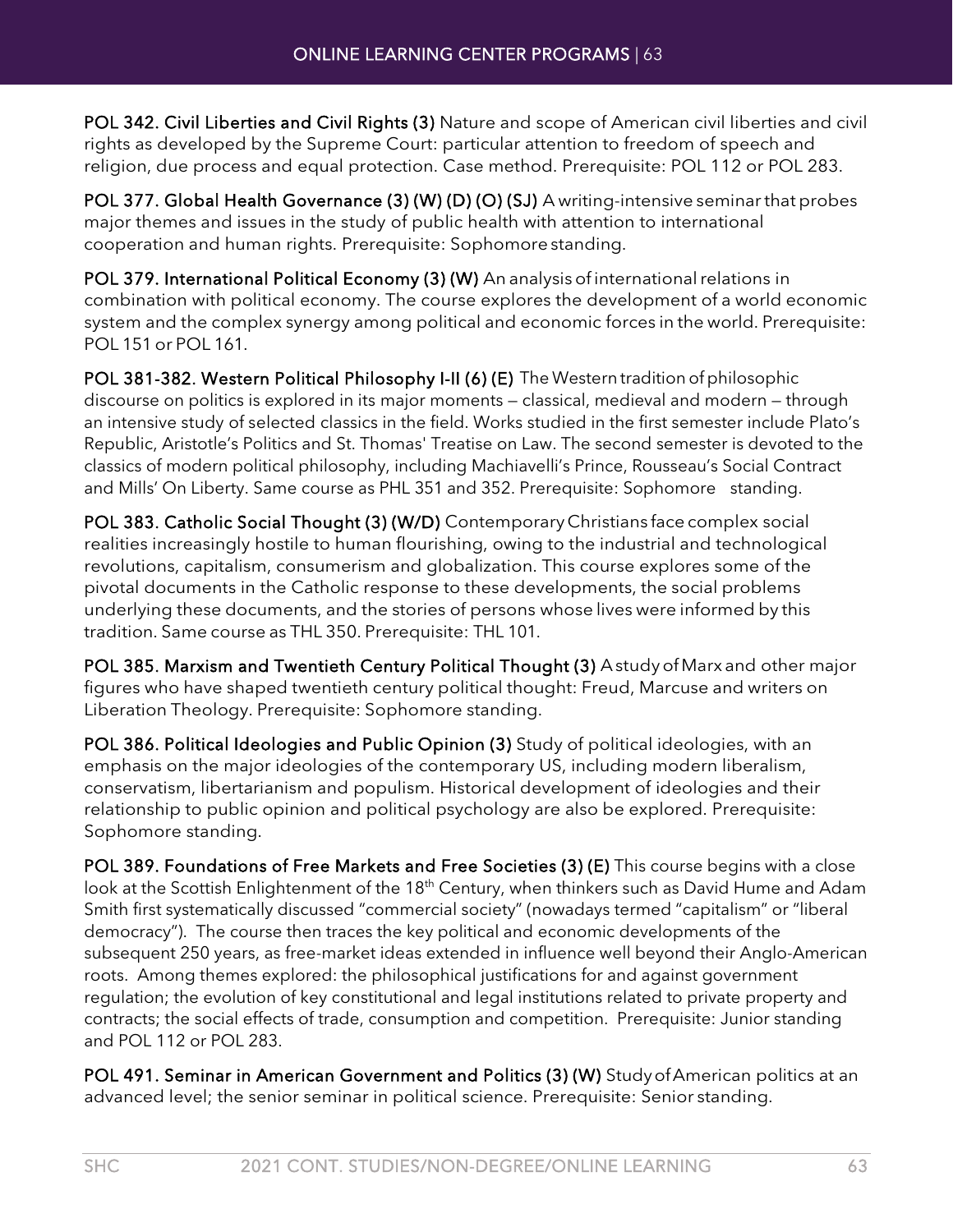### BACHELOR OF SCIENCE IN SPORT MANAGEMENT

#### Program Director, Sam Khoury, PhD

LOWER-DIVISION

The Bachelor of Science in Sport Management concentration combines business management foundations with the ever-growing field of sport. The Sport Management concentration covers the areas of sport marketing, facilities management, fundraising, law, and governance. This concentration, coupled with the business core of the academic program, is designed to prepare students for positions in professional sport, interscholastic and intercollegiate athletics, sport media relations, sports information and promotions, sport coaching, sport facility management/operations, sport marketing, sport consulting and sport administration. In addition, the curriculum prepares students to enter a graduate program after course completion, if desired.

| <b>LVWLI\"DIVIJIVI\</b><br>Course | Title                                             | <b>Credit Hours</b>                   |
|-----------------------------------|---------------------------------------------------|---------------------------------------|
| ACC 201 & 202                     | Principles of Accounting I and II                 | 6                                     |
| <b>BUS 210</b>                    | <b>Business Communication</b>                     | 3                                     |
| <b>BUS 220</b>                    | Business, Society and Sustainability              | 3                                     |
| BUS 263 & 264                     | <b>Business Statistics and Management Science</b> | 6                                     |
| <b>CIS 115</b>                    | Applications in Computer Information Systems      | 3                                     |
| ECO 101 & 102                     | Principles of Macroeconomics and Microeconomics   | 6                                     |
| MTH 111 or 121                    | Pre-calculus or Calculus I                        | $3 - 4$                               |
| <b>UPPER DIVISION</b>             |                                                   |                                       |
| Course                            | Title                                             | <b>Credit Hours</b>                   |
| <b>BUS 301</b>                    | <b>Business Law I</b>                             | 3                                     |
| <b>BUS 320</b>                    | International Business or                         | 3                                     |
| <b>CIS 381</b>                    | Information Systems                               | 3                                     |
| <b>FIN 301</b>                    | <b>Financial Management</b>                       | 3                                     |
| <b>MGT 301</b>                    | <b>Management Principles</b>                      | 3                                     |
| <b>MKT 311</b>                    | <b>Marketing Principles</b>                       | $\mathsf 3$                           |
| <b>PHL 313</b>                    | <b>Business Ethics</b>                            | 3                                     |
| <b>BUS 499</b>                    | <b>Business Strategy and Policy</b>               | 3                                     |
| <b>SPORT MANAGEMENT</b>           |                                                   |                                       |
| Course                            | Title                                             | <b>Credit Hours</b>                   |
| <b>BUS 201</b>                    | Personal Financial Literacy                       | 3                                     |
| <b>MKT 364</b>                    | Media Planning & Measurement                      | 3                                     |
| PSY***                            | Psychology of Sport                               | $\frac{3}{3}$                         |
| <b>SOC 385</b>                    | Sociology of Sport/Leisure                        |                                       |
| <b>SPM 401</b>                    | Sport Law                                         | 3                                     |
| <b>SPM 410</b>                    | <b>Sport Facilities Management</b>                | 3                                     |
| <b>SPM 420</b>                    | Sport Marketing and Promotion                     | 3                                     |
| <b>SPM 495</b>                    | Special Topics in Sport Management                | $\begin{array}{c} 3 \\ 3 \end{array}$ |
| <b>BUS 496</b>                    | <b>Business Internship</b>                        |                                       |
| <b>WRI 251</b>                    | Introduction to Media Writing                     |                                       |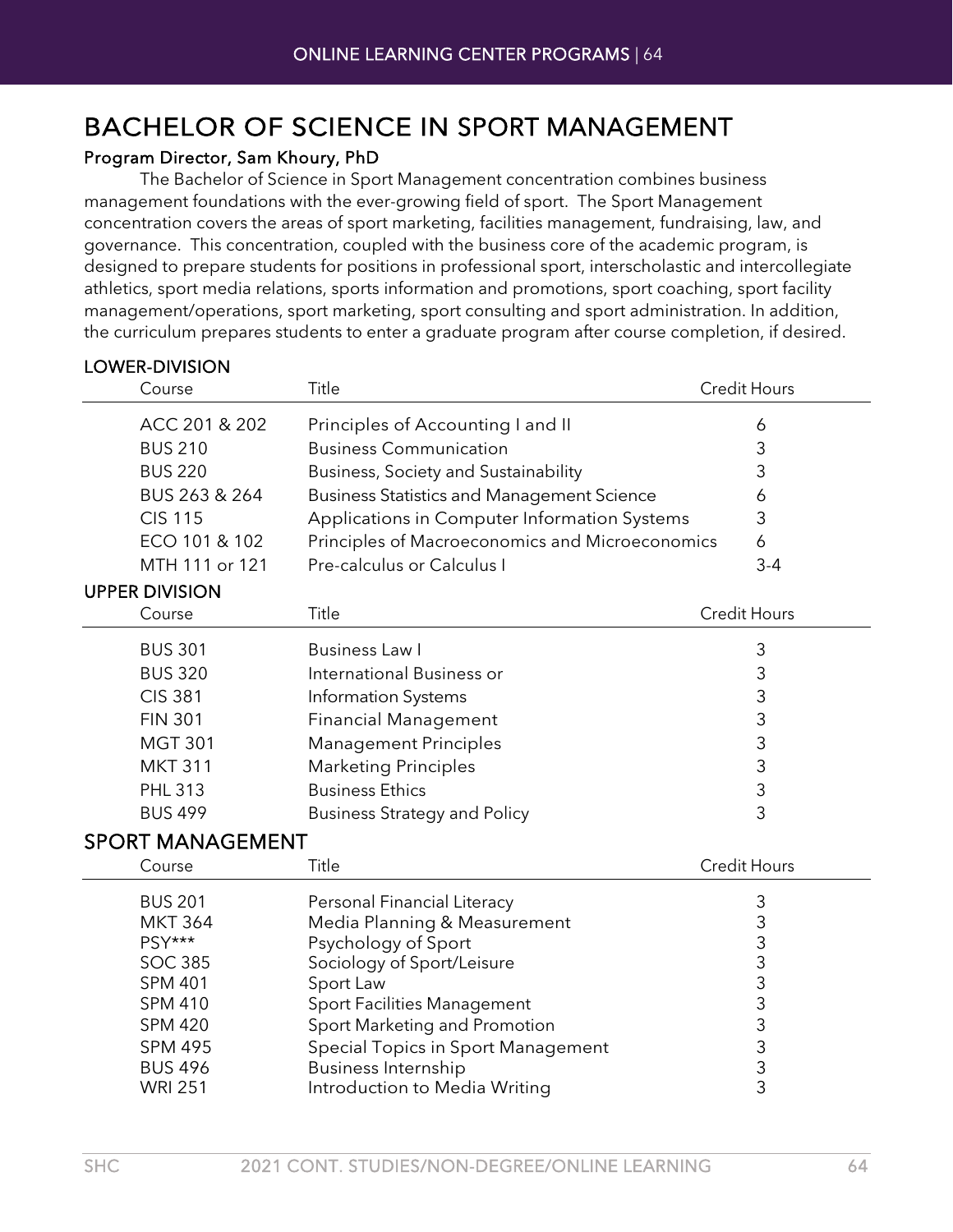#### REQUIRED COURSES

ACC 201. Principles of Accounting I (3) A study of accounting principles and concepts related to the preparation of financial statements and communication of economic information to management and other interested parties.

ACC 202. Principles of Accounting II (3) A continuation of the study of financial accounting emphasizing corporate accounting. Payroll accounting, cash flow management and financial statement analysis will be covered for all forms of the business organization. In addition, management accounting and management's use of accounting data will be studied. Prerequisite ACC 201.

BUS 201. Personal Financial Literacy (3) This course provides a comprehensive examination of the entire financial planning process. Specific areas covered include the budget process, managing money, managing credit, tax planning, insurance, risk management, personal investing, investment planning, retirement planning and estate planning.

BUS 210. Business Communication (3) (W) This course will develop and enhance written and oral communication skills with particular attention to the skills required for successful communication in the business firm. The course is designed to assist students in developing their skills in interpersonal communication, public speaking, and effective business writing. (Bibliographic instruction course. Writing enhanced course.) Prerequisites: ENG 123 and at least one sophomore-level English course.

BUS 220. Business, Society, and Sustainability (3) An introduction to the role of business in society highlighting the importance of Ignatian business and leadership principles and global business citizenship. Students will also study the traditional business disciplines of accounting, finance, economics, information technology, marketing, management and business ethics and strategy. Moreover, this course will have a service-learning component.

BUS 263. Business Statistics (3) An analysis of organizing and summarizing data, probability concepts, probability distributions, statistical inference (estimation and hypothesis testing), Chisquare analysis, regression and non-parametric analysis. Prerequisite: MTH 111 and CIS 115.

BUS 264. Management Science (3) An introduction to a broad range of topics in the field of management science including: decision theory, linear programming, non-linear and dynamic programming, transportation and assignment models, network models (PERT-CPM), Markov chains, game theory, inventory models, queuing theory and simulation models. Prerequisite: BUS 263.

BUS 301. Business Law I (3) This course will give an introduction into many areas of the law, including contracts, torts, criminal law, civil procedure, corporate law, property, the court system and all areas of employment law. Practical application of such law will be heavily emphasized.

BUS 320. International Business (3) (D) An overview of business in an international environment, incorporating economic, management, marketing and financial implications of international transactions. Topics include exchange rates, trade policy, international institutions, global theory and cultural aspects of business.

BUS 496. Business Internship (1-3) Under the supervision of the Division of Business Internship Coordinator and an experienced business professional (Internship Site Supervisor). The internship is a pre-arranged, credit-bearing work experience that allows a student to achieve learning objectives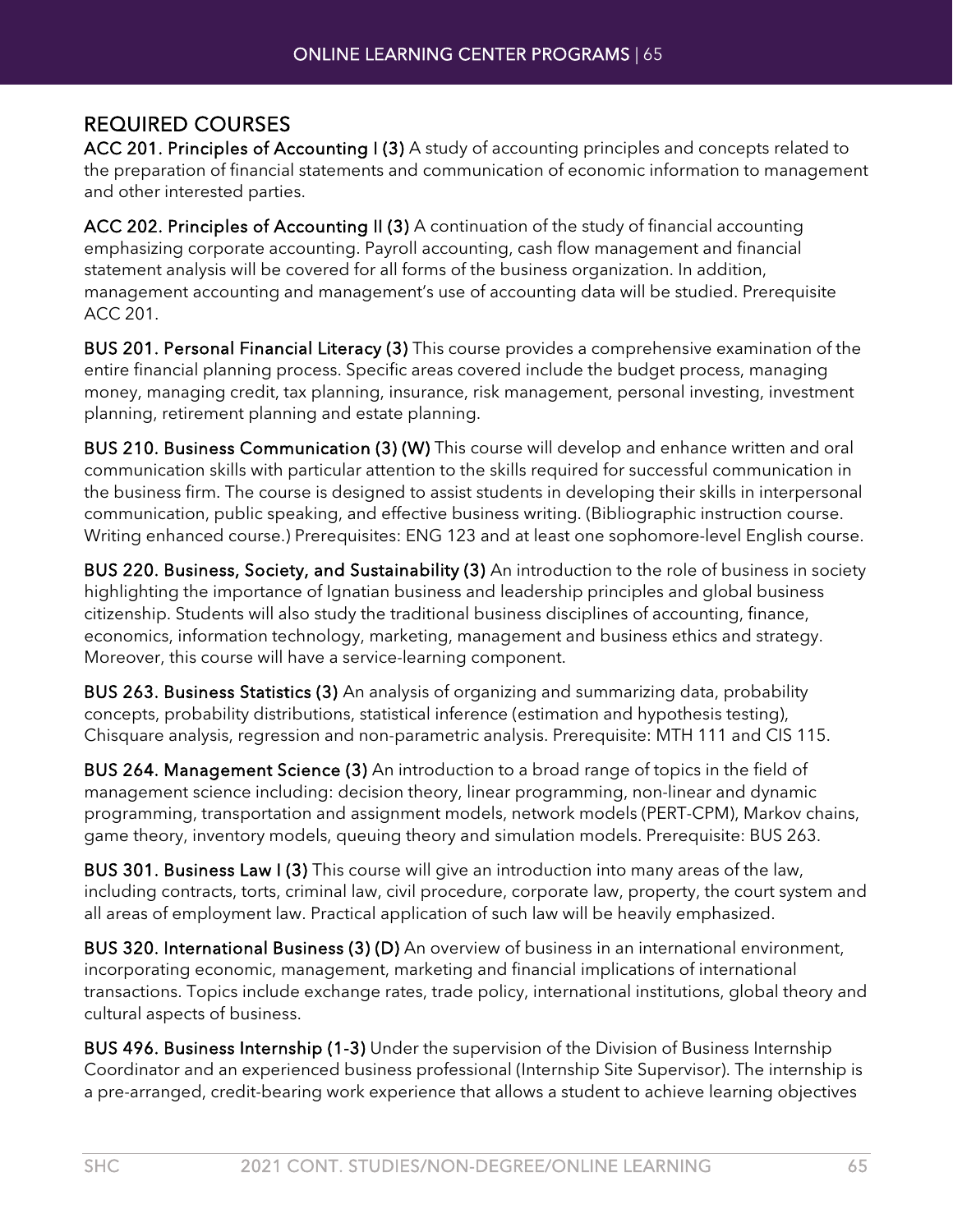that are aligned with the goals of a supervising professional or organization. Internships provide opportunities to explore career options, test career choices and encourage the development of skills within a chosen field. An internship allows students to relate classroom theory and concepts with practical job experience as well as develop new skills that will be transferable to future employers. Variable credit (up to 3 hours per semester); may be repeated for up to six credit hours. Fee: \$10.

BUS 499. Business Strategy and Policy (3) (W) A capstone course in top management strategy and policy formulation. Actual cases are used as a basis for discussions and preparation of reports which call for executive decision-making. The course builds upon and integrates the core subjects in the business curriculum, including the topic of sustainability. This is the comprehensive experience for all business majors and must be taken in the senior year of study. (Writing enhanced course.)

CIS 115. Applications in Computer Information Systems (3) An introduction tothe Windowsbased applications used for solving business and non-business problems. Emphasis is placed on spreadsheets using Excel, word processing using Word, presentation design using PowerPoint and database design using Access. Substantial Windows lab work will be required. Ethical issues in computer applications are addressed.

CIS 371. Website Development (3) A course designed to introduce the student to website development incorporating data technology. Technologies used to create dynamicdata-driven web pages will include Dreamweaver, PHP,MySQL,XHTML and CSS. In addition, the student will learn to interact with and manage a website on a remote server. Substantial lab work will be expected. Cross-listed as ART 371.

CIS 381. Information Systems (3) An intensive study of the effective application of database design, development and management functions in businesses. Database projects in Access database software and investigation of e-commerce techniques will be covered. Ethical and policy issues related to database development and e-commerce (data mining, data retrieval, World Wide Web, privacy issues, etc.) will be discussed. Prerequisites: CIS 115and junior standing.

CIS 470. e-Commerce (3) The course covers the business and technological aspects of business-tobusiness and business-to-consumer commerce on the Internet. The student will design, construct and present a web business using one of several web page design packages available. Prerequisites: CIS 115 and CIS 381. MKT 311 highly recommended.

ECO 101. Principles of Macroeconomics (3) An introduction to the nature and scope of economics. Emphasis is placed upon macroeconomic aspects of the study of economics. Topics include: supply and demand analysis, inflation, unemployment, aggregate output, economic growth and money and banking. Monetary and fiscal policy options are emphasized.

ECO 102. Principles of Microeconomics (3) An introduction to economics with primary emphasis on microeconomic aspects of the United States economy, such as: supply and demand, profit maximization, market structure, factor markets, public policies toward business and some current economic problems.

FIN 301. Financial Management (3) Introduction to the concepts and techniques of financial management within a business organization. Topics include the financial marketplace in which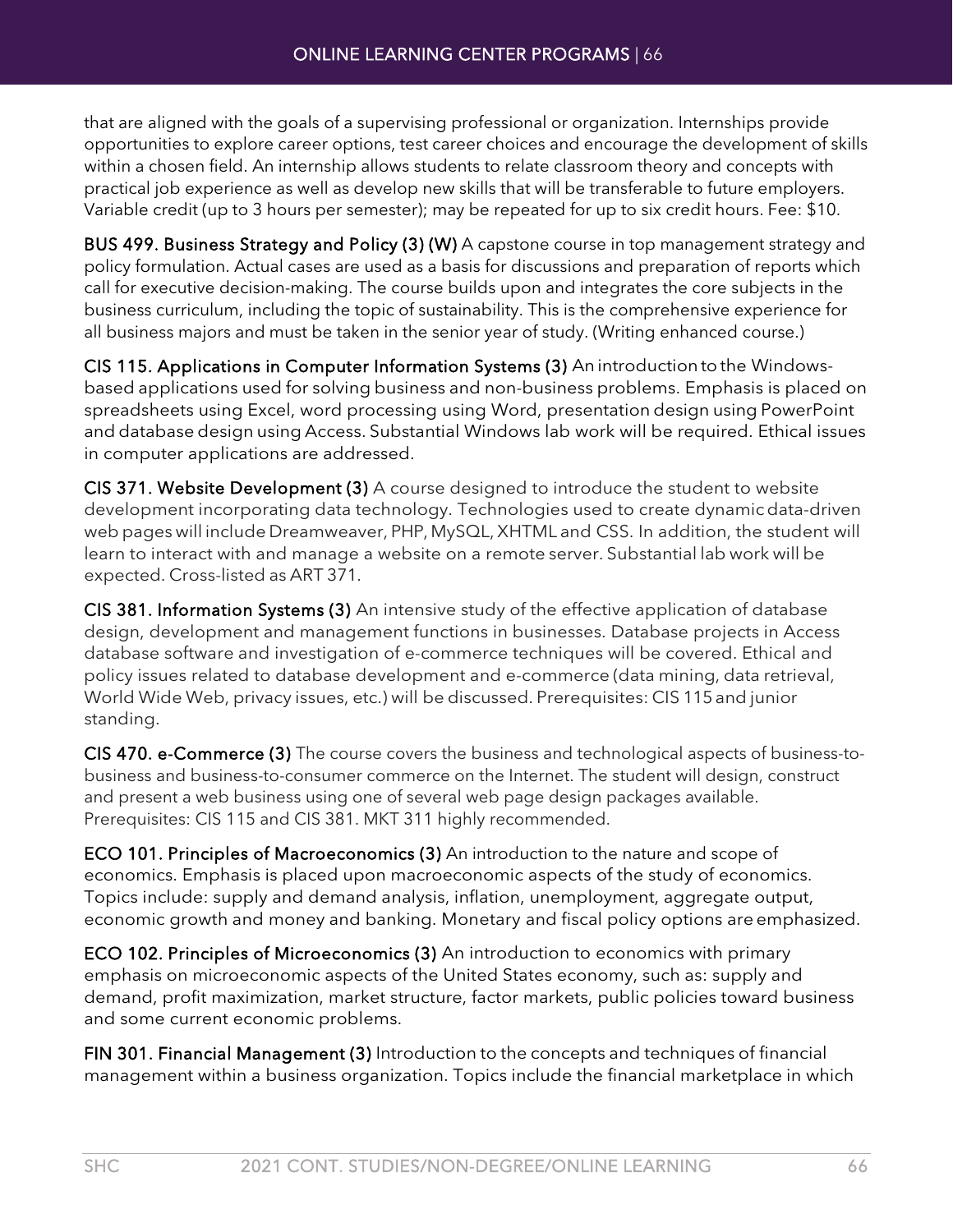business decisions are made, valuation, forecasting, capital budgeting, financing decisions, and working capital management. Prerequisites: ACC 202, BUS 263, ECO 101, and ECO 102.

MGT 301. Management Principles (3) A study of the nature and principles of management. An integrated approach to the study of principles is taken through consideration of the functional, behavioral and management science schools of thought. Prerequisites: ECO 101 and 102, and ACC 201, or permission of instructor.

MKT 311. Marketing Principles (3) A basic study of principles and policy for marketing decisions concerning the distribution of goods and services in both the profit and not-for-profit sectors. Special attention is given to formulation of policies and strategies as they relate to products, price, promotion, and distribution channels within the internal and external environment of the business. Prerequisites: ECO 101 and 102, and ACC 201, or permission of instructor.

MKT 364. Media Planning and Measurement (3) Study of the selection and evaluation of media to meet the goals, objectives, strategies and tactics of a promotional plan. A survey of media planning principles, scheduling and buying as well as measurement principles and evaluation, including web analytics. Prerequisite: MKT 311 or CMM 220 or permission of instructor. Crosslisted as CMM 364. Lab Fee: Curriculum.

MTH 111. Precalculus with Trigonometry (3) Analyticgeometry; the concept of function with analysis of polynomial, rational, exponential, logarithmic, and trigonometric functions, their properties, graphs, and use in applied problems. This course is intended for students planning to take MTH 121 or MTH 140. Prerequisite: MTH 010, satisfaction of placement criteria (based on high school mathematics background and College Board test scores), or equivalent demonstrated proficiency. A grade of C- or above is required to pass the course; otherwise, a NC (no credit) is assigned. Subsequent retakes will result in the student receiving a letter grade of (A-F).

MTH 121. Calculus I (4) Analytic geometry, functions, limits, continuity, the derivative and its applications, the integral and its applications. Prerequisite: MTH 111, satisfaction of placement criteria (based on high school mathematics background and College Board test scores), or equivalent demonstrated proficiency.

PHL 313. Business Ethics (3) An examination of major ethical theories and their application to the professional problems and conduct of persons engaged in business and management. Prerequisites: PHL 101/190.

SOC 385. Sociology of Sport/Leisure (3) An analytic view of institutionalized sport focusing on the social values, culture and ideology manifested in sport. Prerequisite: SOC 101 or consent of the instructor.

SPM 401. Sport Law (3) This course covers the core areas of law relevant to the business of sport. It is intended to introduce students to significant legal issues in sport. Prerequisites: 300 level courses in Business Administration curriculum, or permission of program director.

SPM 410. Sport Facilities Management (3) This course examines the fundamental theories, standards, and recommendations for developing, planning, constructing, and managing various venues in sport. Prerequisites: 300 level courses in Business Administration curriculum, or permission of program director.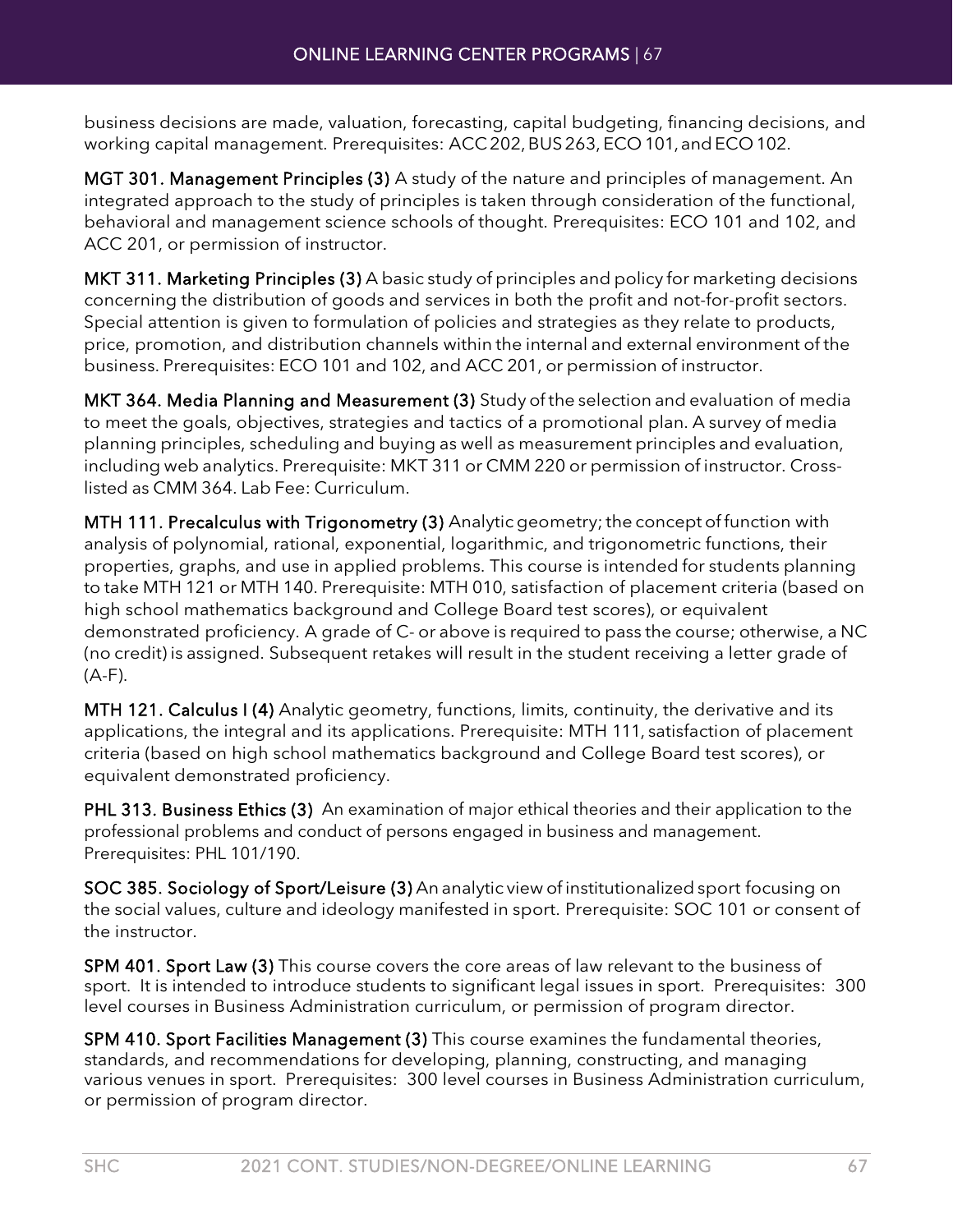SPM 420. Sport Marketing and Promotion (3) This course emphasizes marketing and public relations by addressing the importance of a sport-related organization maintaining a favorable public image through consistent media outreach. Prerequisites: 300 level courses in Business Administration curriculum, or permission of program director.

SPM 495. Special Topics in Sport Management (3) A course designed to address topics of special interest to students interested in the Sport management field. Prerequisites: permission of program director.

WRI 251. Introduction to Media Writing (3) (W) A survey of writing formats, techniques, and styles (journalism, advertising and public relations) for a number of media: newspapers, magazines, broadcasting and the Internet. Same course as CMM 251. Prerequisite: ENG 123.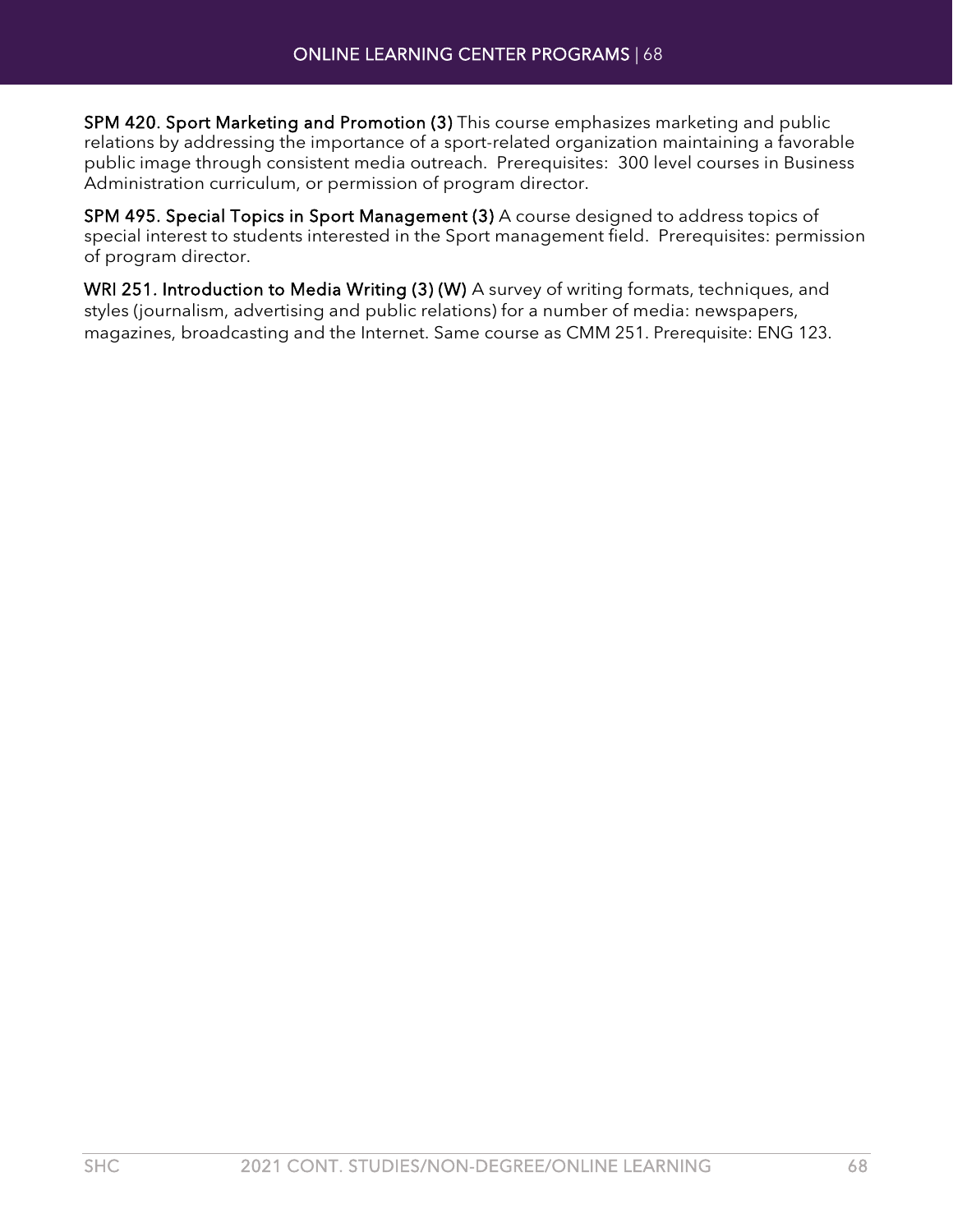### BACHELOR OF ARTS IN THEOLOGY

#### Program Director: Christopher J. Viscardi, SJ

In addition to the basic requirements of the core curriculum, theology majors must take three hours of speech (or demonstrate and document speech competency), an additional three hours of history and 30 semester hours of theology, which include the nine hours required in the core curriculum. The 30 hours must include two courses in the biblical category, two in moral, two in historical, one in systematic and one in pastoral (as indicated in the course descriptions in the Theology section of this Bulletin). At least 18 hours must be upper-division (300 and above), including two sections of THL 494/495 and the senior seminar, THL 496/497. In addition, there are 12 hours of upper-division program electives (300 and above), which are to be chosen with the guidance and approval of the academic advisor; these courses are normally chosen from the humanities and social sciences divisions, with no more than three hours in theology. Majors who have completed the Certificate of Theological Studies are not required to take THL 101 or THL 494/495, but must take THL 496/497. With the approval of the chair of theology, majors may take selected MTS (Master of Theological Studies) courses for undergraduate credit. All courses of the major must have a grade of at least C- and a cumulative average of at least C (2.0).

The comprehensive experience for theology majors is provided by THL 496/497, which consists of a major research paper (20-30 pages long), either in conjunction with an approved course on the regular schedule or as a special seminar course for graduating seniors. The paper will be read by two faculty (the project director and a second reader), and presented by the student in a public forum. Please see the Theology section of this Bulletin for course descriptions and prerequisites.

| <b>LOWER-DIVISION</b> |                                                 |                     |
|-----------------------|-------------------------------------------------|---------------------|
| Course                | Title                                           | <b>Credit Hours</b> |
| THL 101/190           | Introductory to Christian Theology              | 3                   |
| THL 2XX/3XX           | <b>Theology Electives</b>                       | 9                   |
| <b>HIS XXX</b>        | <b>History Elective</b>                         | 3                   |
| <b>UPPER-DIVISION</b> |                                                 |                     |
| Course                | Title                                           | <b>Credit Hours</b> |
| <b>FIN 321</b>        | Money and Capital Markets                       | 3                   |
| THL 3XX/4XX           | <b>Theology Electives</b>                       | 9                   |
|                       | (or any THL 5XX taken for undergraduate credit) |                     |
| THL 494/495           | <b>Advanced Electives</b>                       | 6                   |
| THL 496/497           | Senior Seminar                                  | 3                   |
| 3XX/4XX               | Upper Division Program Electives <sup>1</sup>   | 12                  |

## **THEOLOGY**

<sup>1</sup>Selected in consultation with advisor, ordinarily from humanities or social sciences.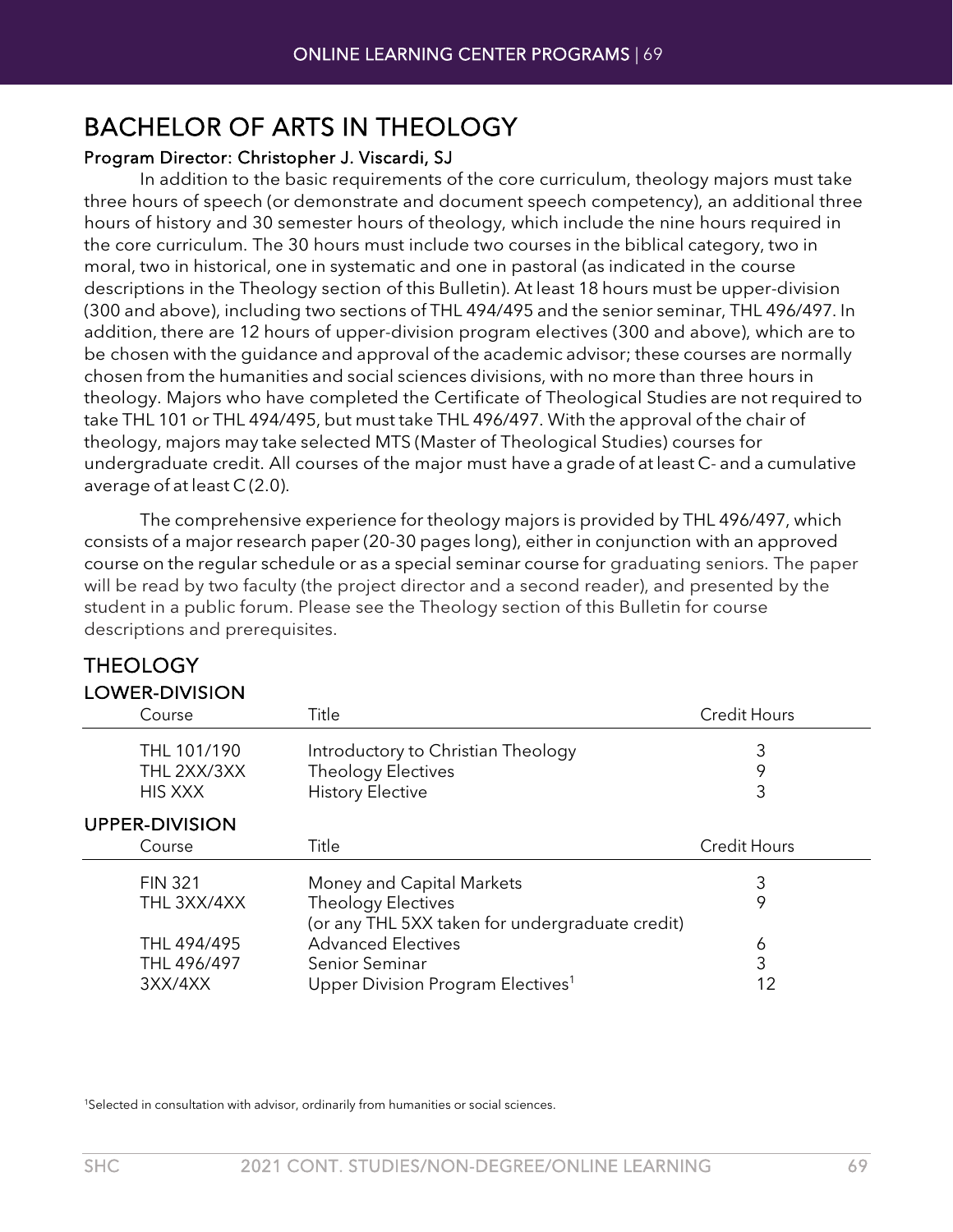#### PROGRAM COURSES

THL 101. Introduction to Christian Theology (3) An introduction to the theological study of the Christian tradition of faith. The course is divided into two components: biblical and doctrinal. Both components will investigate the historical development and contemporary understandings of Bible and Tradition, the two fundamental expressions of Christianity.

or

THL 190. Honors Theology I: Introduction to Christian Theology (3) An introduction to the theological study of the Christian tradition designed especially for Honors students. The course has two components: the study of Scripture in the light of contemporary biblical scholarship and the study of leading figures and turning points in the history of doctrine.

THL 221. Ritual & Worship (3) P/H A study of Christian worship and its central role in the life of the Church through a historical analysis of sacred time, church architecture, ritual structures and popular piety. Prerequisite: THL 101/190.

THL 230. New Testament Survey (3) (B) An introduction to the literature and social context of the New Testament. Students will examine the historical and religious setting of New Testament gospels and letters, the process of development and literary genres, as well as methods of interpretation of the New Testament in their own lived experience. Ordinarily taught as an online course for the Nursing bridge program.

THL 231. Old Testament Survey (3) (B) An introduction to modern scriptural studies and methodology in the context of a survey of the Old Testament. Prerequisite: THL 101/190.

THL 232. Synoptic Gospels (3) (W) (B) An introduction to the historical-critical study of the Gospels comparing and contrasting the Gospels of Matthew, Mark and Luke in their origins, styles and major themes. Prerequisite: THL 101/190.

THL 242. Catholicism (3) (S/H) An overview of the major areas of Catholic teaching and practice: spirituality, Christology, church, sacraments, biblical interpretation, ethics. This course surveys both the historical roots of the Catholic tradition and the views of contemporary theologians. Prerequisite: THL 101/190.

THL 250. The Good Life: Introduction to Christian Ethics (3) (E/M) An introduction to Christian ethics in three parts: reflection on the theological context of Christian morality, analysis of its traditional methods of moral reasoning, and application of these methods to various contemporary moral issues. Prerequisite: THL 101/190.

THL 261. World Religions (3) (D) (H) A survey course covering the major world religions, such as Animism, Buddhism, Christianity, Confucianism, Hinduism, Islam, Judaism and Taoism. Prerequisite: THL 101/190.

THL 321. Worship as Ethics (3) (W) (P/M) This course draws on liturgical texts, classical authors and modern writers to develop a liturgically based understanding of the Christian moral life and to apply that understanding to selected ethical issues. Prerequisite: THL 101/190.

THL 331. Prophets (3) (W) (B) A study of the major prophets of the Old Testament that will examine the historical context, literary style and theological themes of each. Prerequisite: THL 101/190.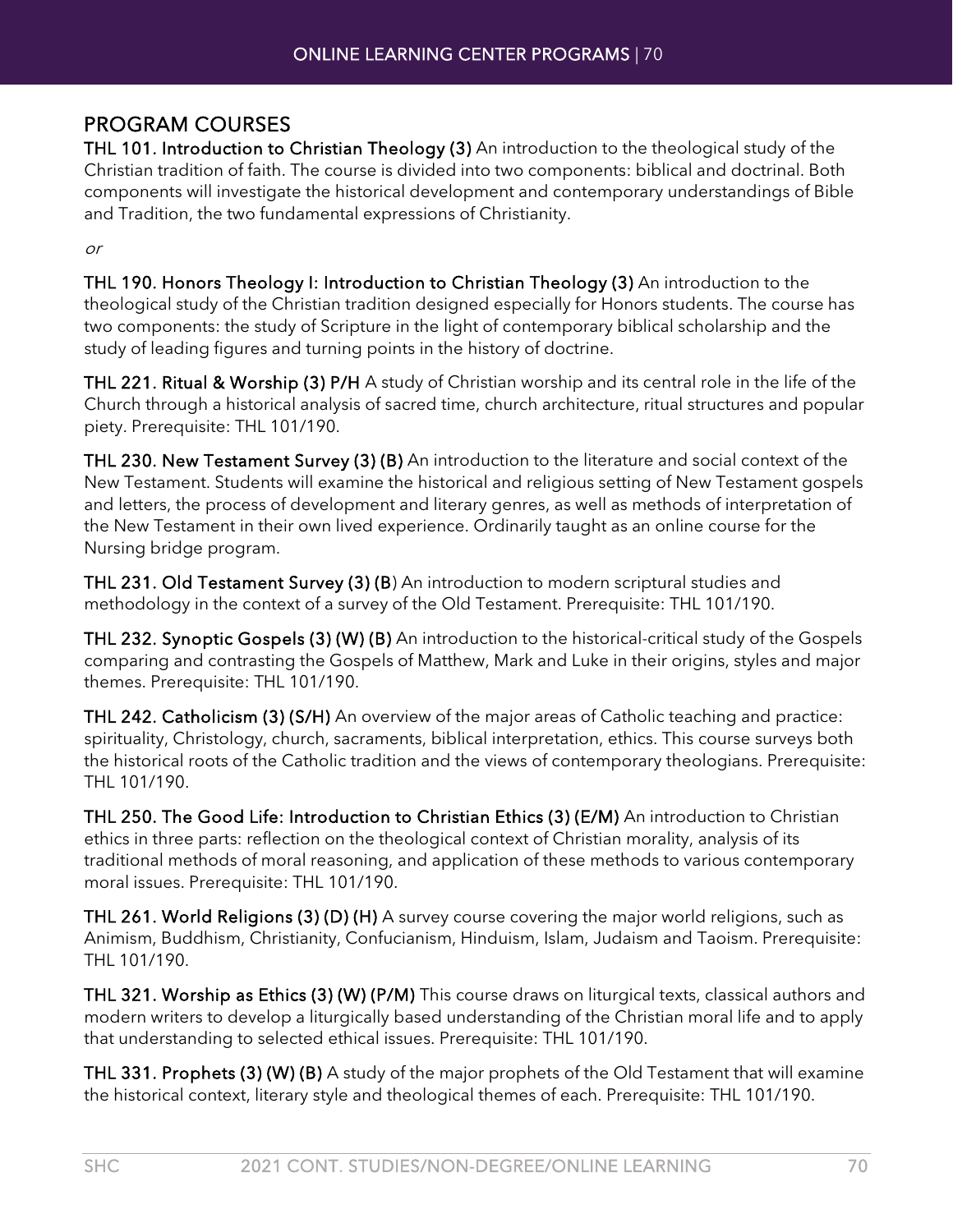THL 332. Gospel & Letters of John (3) (W) (B) An analysis of the structure and purpose of John's Gospel and Letters, their formation and literary problems. An examination of the distinctive Johannine community. Prerequisite: THL 101/190.

THL 333. Letters of Paul (3) (W) (B) A study of the life and writings of St. Paul with an emphasis on his major theological insights (sin, freedom, faith, and union in Christ) and the pastoral motivation for his letters. Prerequisite: THL 101/190.

THL 342. Vatican II (3) (W) (S/H) A study of the path-breaking work of the Second Vatican Council, called the most significant religious event of the 20th century, and its impact on contemporary Christianity, both Catholic and ecumenical. Prerequisite: THL 101/190.

THL 343. Sacraments (3) (S/H) A study of the history and theology of individual sacraments and of sacraments in general. This course examines both classic views (Cyril of Jerusalem, Augustine, Aquinas, Trent) and recent developments, especially the teaching and reforms of Vatican II. Prerequisite: THL 101/190.

THL 344. Christology (3) (S/H) An investigation into the theology of the personal identity of Jesus Christ. A critical analysis will focus selectively on the New Testament data, the Trinitarian and Christological formulations of dogma, as well as some of the principal modern historical and theological interpretations. Prerequisite: THL 101/190.

THL 345. Religion & Culture (3) (D) (S) A study of religious faith as a central fact of history and world culture through a reflective interpretation of major literary, historical, and theological documents. Prerequisite: THL 101/190.

THL 350. Catholic Social Thought (3) (D) (W) (M) Contemporary Christians face complex social realities increasingly hostile to human flourishing, owing to the industrial and technological revolutions, capitalism, consumerism and globalization. This course explores some of the pivotal documents in the Catholic response to these developments, the social problems underlying these documents, and the stories of persons whose lives were informed by this tradition. Same course as POL 383. Prerequisite: six hours of theology or permission of instructor.

THL 352. Peace and Justice Issues (3) (M) A Christian approach to the basic ethical demands arising from being a citizen in the human family: the responsibility of nations and individuals to pursue, protect or establish peace; the imperative to seek justice in social and political structures. Current issues, e.g., war and peace, economic systems, environmental concern. Prerequisite: THL 101/190.

THL 353. Human Sexuality & Marriage (3) (M) A Christian understanding of human sexuality and the ethical imperative for personal responsibility and integrity in behavior; issues of pre-marital sex and homosexuality. Catholic theology of marriage as sacrament, issues of divorce and remarriage, impediments, requirements for marriage. Prerequisite: THL 101/190.

THL 354. Religion and International Politics (3) (D) (I) (W) (M) This course will explore the ambivalent role played by religion in global affairs: a source both of deadly conflicts and of acts of peacemaking. Particular themes include Islam in the international arena, religion and human rights, conceptions of world order and United States foreign policy. Prerequisite: THL 101/190 and three additional hours of Theology or Social Sciences.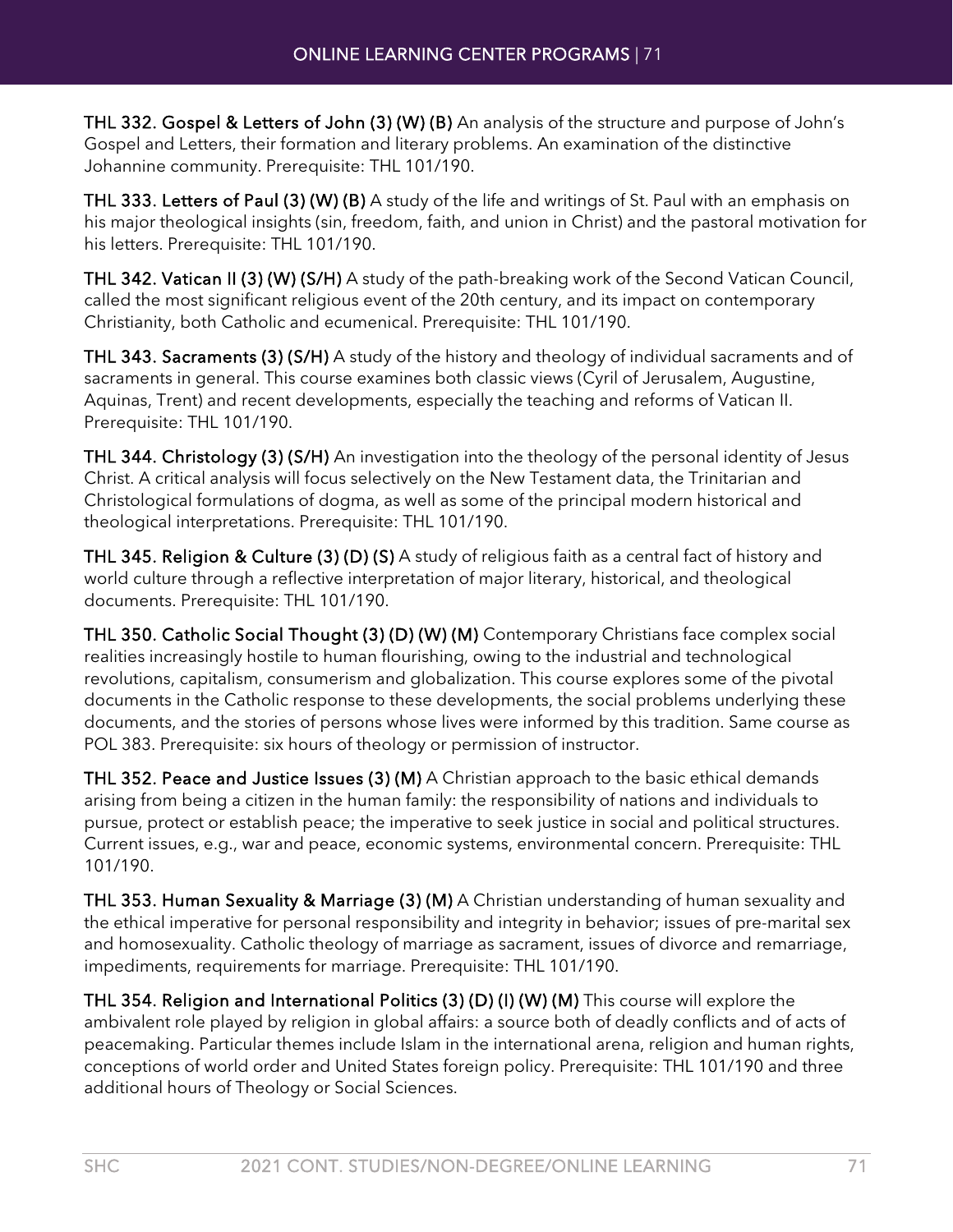THL 363. American Religious History (3) (W) (H) A study of the principal developments of religious experience and religious thought in the history of America, along with consideration of their impact on American culture. Prerequisite: THL 101/190.

THL 365. Judaism (3) (D) (H) A theological study of the teaching and practice of Judaism. Both its historical traditions and present-day expressions are examined. Prerequisite: THL 101/190.

THL 384. Special Topics in Theology (3) (I) This course satisfies the integrations core overlay requirement. It will explore a particular issue through the study of theology and a complementary discipline. May be repeated for credit as topics vary. Prerequisites: six hours' theology or permission of instructor.

THL 385. Special Topics in Theology I (3) (D) This course satisfies the college-wide diversity requirement. May be repeated for credit as topics vary. Prerequisite: THL 101/190.

THL 386. Special Topics in Theology II (3) (W) This course is recognized as writing intensive. May be repeated for credit as topics vary. Prerequisite: THL 101/190.

THL 387. Special Topics in Theology III (3) (D) (W) This course is writing intensive and also satisfies the college-wide diversity requirement. May be repeated for credit as topics vary. Prerequisite: THL 101/190.

THL 388. Special Topics in Theology IV (3) Content of this course will vary, to offer special areas of study which satisfy the theology core requirement. May be repeated for credit as topics vary. Prerequisite: THL 101/190.

THL 389. Special Topics in Theology V (3) (I) (W) This course is writing intensive and also satisfies the integrations core overlay requirement. It will explore a particular issue through the study of theology and a complementary discipline. May be repeated for credit as topics vary. Prerequisites: six hours of Theology or permission of instructor.

THL 390. Honors Theology II: Major Themes (3) (W) An advanced seminar on a particular topic in religious studies (e.g., Catholicism, Christology, Gospels, Religion & Culture, World Religions), designed especially for Honors students. Prerequisite: THL 101/190.

THL 391. Honors Theology II: Major Themes (3) (D) (W) A course designed for Honors students which has been previously approved for the Diversity designation. Prerequisite: THL 101/190.

#### SPECIALIZED/ELECTIVES: NON-CORE COURSES

The following courses do not ordinarily satisfy the core requirement in theology. They are sometimes taught as separate, independent courses, but most often are used to designate courses from the graduate program which are taken for undergraduate credit (with appropriate adjustments in assignments and expectations).

THL 421. Religious Education (3) (P) A study of both the theory and practice of religious education. This course is designed for educators who will work either in Catholic schools or in parish programs. Prerequisite: THL 101/190.

THL 425. Special Topics in Pastoral Theology (3) (P) This course will focus on a particular aspect of the theology of Church or ministry, including liturgical and catechetical topics. The course presumes familiarity with basic liturgical and pastoral theology. Prerequisite: THL 101/190.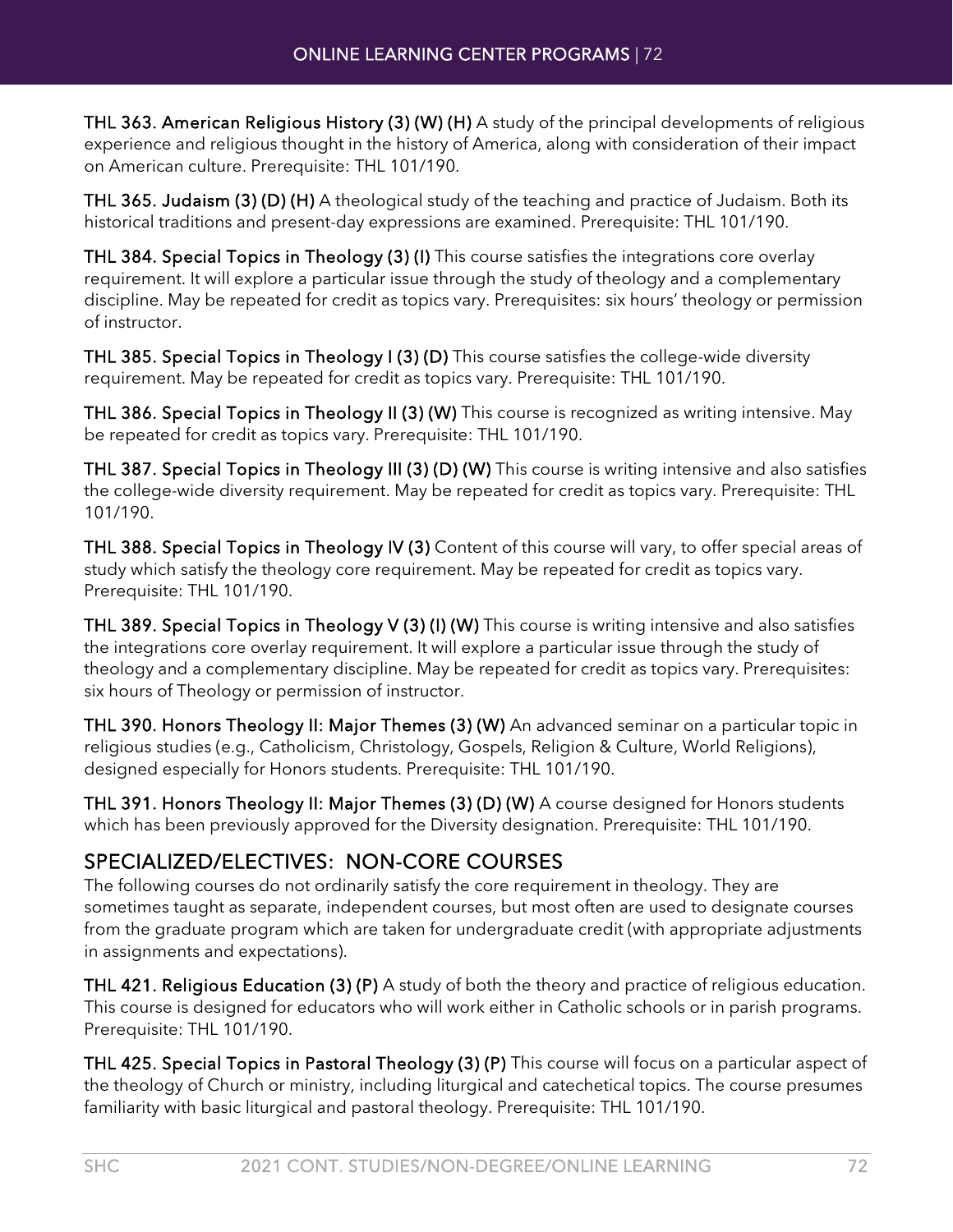THL 428. Liturgy, Art & Architecture (3) (P) A study of the development of the history and theology of Christian worship as embodied in art and architecture. Liturgical theology and practice will be examined through an investigation of sacred space. Prerequisite: THL 101/190.

THL 431. Old Testament Topics (1-3) (B) An in-depth study of a special topic in Old Testament literature, such as a major theological theme, a particular literary genre, a period in Israelite history. Prerequisite: THL 101/190.

THL 432. New Testament Topics (1-3) (B) An advanced study of a special topic of interest in the New Testament, such as a particular New Testament book or literary form, or a common theme from various New Testament perspectives. Prerequisite: THL 101/190.

THL 440. Reconciliation (3) (W) (P/S) As an expression of the atoning work of Jesus Christ, reconciliation stands at the center of Christian belief and practice. This course explores the sacrament of reconciliation in its broader theological context, from a variety of angles: historical, systematic, liturgical, and pastoral. Prerequisite: THL 101/190.

THL 441. Eucharistic Theology (3) (W) (S/P/H) A doctrinal study of the Eucharist with special emphasis on its liturgical context, as a sacrament of Christ and Church, and as the source and summit of sacramental life. Prerequisite: THL 101/190.

THL 451. Christian Spirituality (3) (P) An introduction to the meaning of religious experience or spiritual life from a Christian perspective, consisting of both a theoretical classroom presentation and a practical application through personal meditation. Prerequisite: THL 101/190.

THL 452. Special Moral Topics (1-3) (M) This course presumes familiarity with fundamental ethical categories. It will focus on one particular ethical issue for an extensive and thorough treatment. Prerequisite: THL 101/190.

THL 455. History of Spirituality (3) (H/P) A study of major traditions or authors of spirituality throughout the history of Christianity, such as the desert monks, the mystical traditions of the middle ages, Ignatian spirituality, Teresa of Avila or Thomas Merton. Prerequisite: THL 101/190.

THL 461-462. History of Christian Thought I-II (3) (H/S) This course explores the history of Christian theology, focusing on developments during one of the major historical epochs, i.e., early, medieval, reformation, modern. Prerequisite: THL 101/190.

THL 469. Major Theologian (3) (S/H) An in-depth study of the life and works of an eminent theologian, e.g., Origen, Augustine, Anselm, Aquinas, Luther, Calvin, Rahner. Prerequisite: THL 101/190.

THL 471. The Way of Zen (3) (D) (H) A study of the historical and philosophical origins of this major school of Japanese Buddhism, examining the actual experiences of Zen and reflecting on their cross-cultural (American and Christian) appropriation. Prerequisite: THL 101/190.

THL 490. Intensive Reading Seminar (1-3) (W) An in-depth study of a particular theologian or theological school; limited to students with junior or senior standing and includes a formal research paper. Prerequisites: fifteen hours' theology or permission of chair of theology.

THL 494/495. Advanced Topics in Theology (3) (O) (W) Designed primarily for theology majors and minors, the content of this course will vary, but will always include a research paper and a formal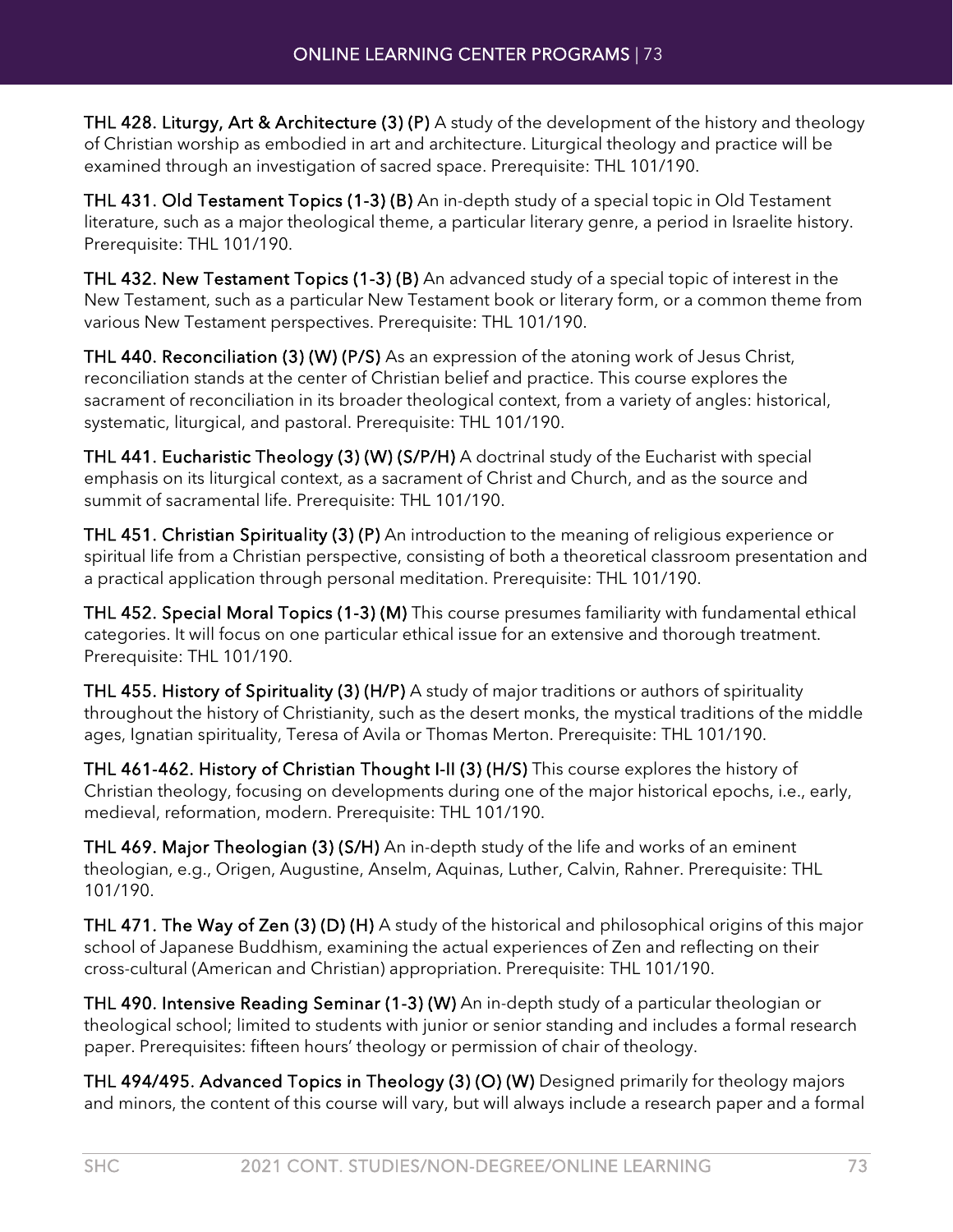oral presentation of the paper to the class. It offers greater depth of inquiry and assumes a basic foundation in theological study. When this course has an approved D (diversity) designation, it will be listed as THL 494 (D/W). Prerequisite: nine hours' theology or permission of instructor.

THL 496/497. Senior Seminar (3) (O) (W) Designed for graduating theology majors, ordinarily taken during the senior year, it requires independent critical research, culminating in a thesis paper (20-30 pages) and formal oral presentation in a public forum. When this course has an approved D (diversity) designation, it will be listed as THL 497 (D/W). Prerequisite: Senior standing or permission.

THL 499. Theology Seminar (1-4) Special problems in religious thought. Content of course will be varied to meet more specialized needs/interests of the students and instructor. Prerequisite: THL 101/190.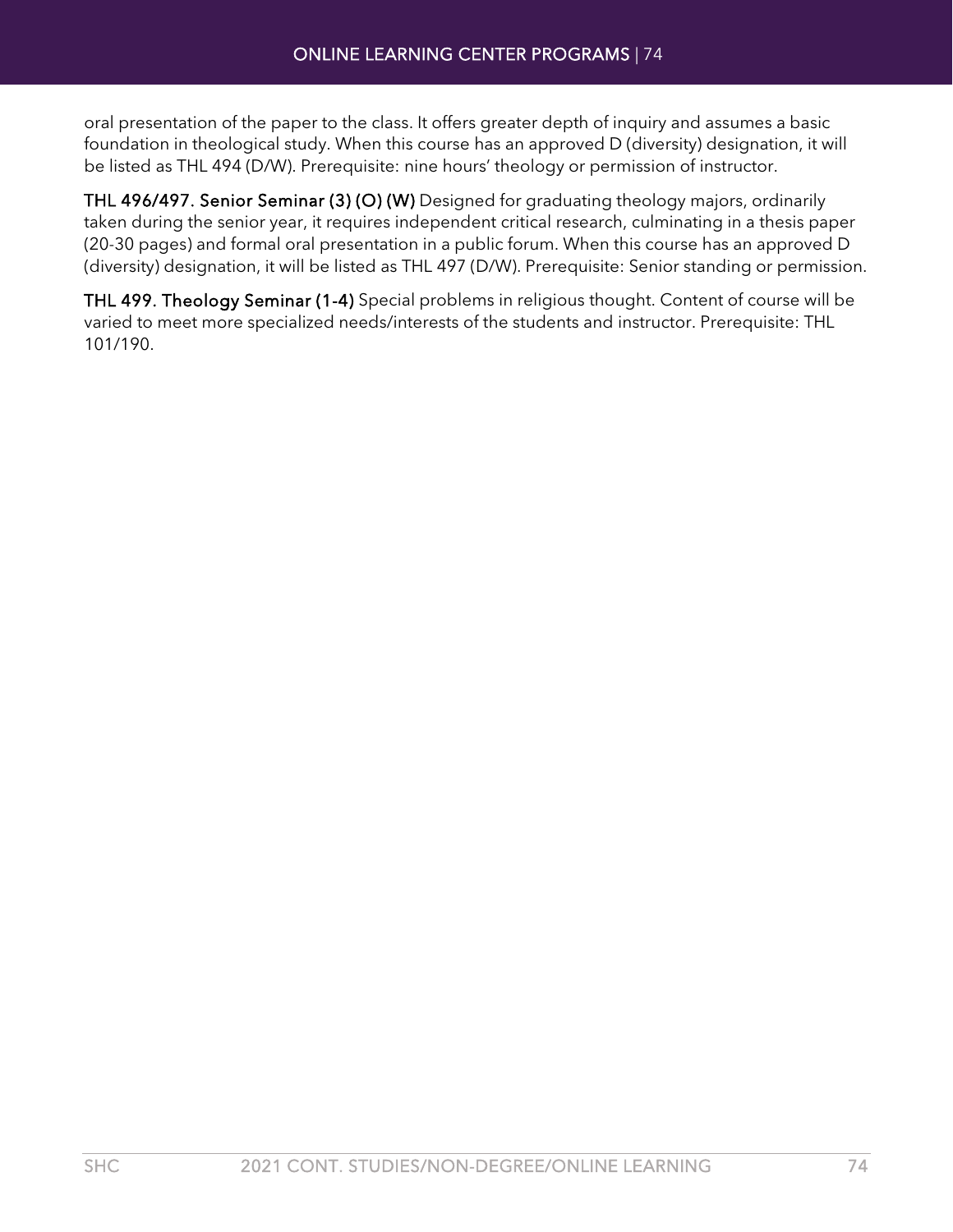# **ONLINE LEARNING CENTER CERTIFICATE PROGRAMS**

Program Director: Geri Genovese

CERTIFICATE IN LEADERSHIP This 12-credit-hour certificate is designed for students who wish to enhance their knowledge of leadership and ethics. This certificate program provides an understanding of leadership, its ethical dimensions and the context for its practical settings. Spring Hill College undergraduate students may pursue this certificate as a complement to any degree offered by the College. Students must achieve a minimum grade point average of 2.5 in the certificate courses and complete the certificate within four years of declaring the certificate and completing the first certificate course. Transfer credit is not accepted toward this certificate.

The undergraduate Certificate in Leadership and Ethics includes:

| Course                           | Title                                   | <b>Credit Hours</b> |   |
|----------------------------------|-----------------------------------------|---------------------|---|
| <b>PHL 313</b>                   | <b>Business Ethics</b>                  | 3                   |   |
| Select three from the following: |                                         |                     | 9 |
| <b>LDR 310</b>                   | Work, Motivation and Leadership         |                     |   |
|                                  | in the New Workplace (3)                |                     |   |
| <b>LDR 410</b>                   | Managing Diversity in the Workplace (3) |                     |   |
| <b>LDR 420</b>                   | Conflict Management and Resolution (3)  |                     |   |
| <b>MGT 320</b>                   | Organizational Behavior (3)             |                     |   |
|                                  |                                         |                     |   |

### **COURSES**

PHL 313. Business Ethics (3) (W) An examination of major ethical theories and their application to the professional problems and conduct of persons engaged in business and management.

LDR 310. Work, Motivation and Leadership in the New Workplace (3) This highly interdisciplinary course deals with the problems, purpose and function of work in our daily lives, especially as they affect our character development and define us as human beings. Given the profound effects of work on our total development and happiness, it is crucial to examine critically what we choose to do and, therefore, become.

LDR 410. Managing Diversity in the Workplace (3) This course examines management and leadership issues arising from both demographic and legal trends in increasing workplace diversity. Students examine the implications of workplaces characterized by differences in gender, ethnicity, cultural heritage and lifestyle.

LDR 420. Conflict Management and Resolution (3) A study of various methods of conflict resolution at different organizational levels. The course deals with causes of conflict and the process of conflict management and resolution. Different negotiating techniques and approaches to bargaining will be explored through a series of case studies.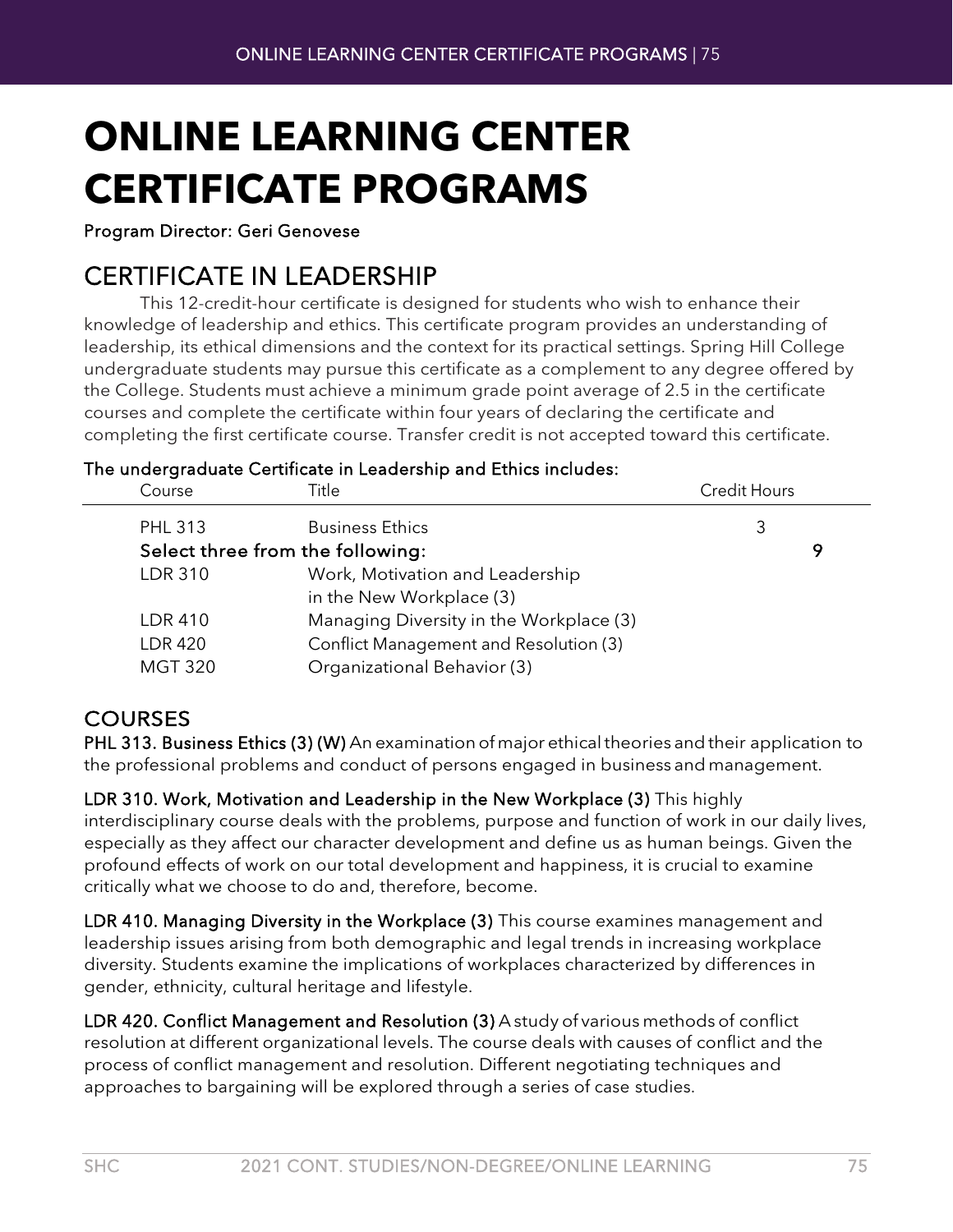MGT 320. Organizational Behavior (3) This course involves the study of individual and group behavior within organizations, including motivation, leadership and communication theory.

### ONE-HOUR CREDIT COURSES

LDR 252. Writing (1)<sup>\*</sup> Students entering the program or current students will gain skills to differentiate between rhetorical situations in the workplace (identifying types of writing, formats, audience, information), write informative and persuasive documents and use correct grammar.

LDR 301. Communication and Technology Workshop (1)<sup>\*</sup> This course will examine the process of planning, organizing, developing and delivering an effective presentation. The general concepts involved in presentations will be explored. In particular, technology enhancements and tools for presentations will be explored, using Microsoft PowerPoint as an example.

LDR 302. Intermediate PowerPoint (1)<sup>\*</sup> This course will focus on developing intermediate level Microsoft PowerPoint 2010® skills. The general concept covered will include importing slides from other presentations; creating original slide masters; creating action buttons and other navigational aids; inserting and format- ting charts, diagrams, and other graphic elements; animating text and graphic elements beyond basic animation styles; linking information, data and other materials from Word<sup>®</sup> and Excel<sup>®</sup> applications; reviewing options for presenting a slide show; and preparing a presentation for the web. The student enrolled in this course should feel comfortable using and have a good basic understanding of PowerPoint®, including creating slide shows, adjusting layouts and themes, using basic animation and transition elements, and inserting and manipulating basic text and graphics.

LDR 352. Microsoft Office Suite (1)<sup>\*</sup> Students will become familiar with and practice various uses for the programs in Microsoft Office Suite.

LDR 353. Authoring Digital Documents with Adobe Acrobat (1)\* Students will explore the use of Adobe Acrobat to author digital documents. The general concepts involved will include an overview of the application software; the workflow of document creation and distribution; and key functionalities of editing, mark-up, importing, distribution and collaboration.

LDR 354. Intermediate Microsoft Excel® (1)\* Students will focus on developing intermediate-level Microsoft Excel skills. Concepts covered will include creating and using charts to visually display numeric information, formatting, filtering, IF statements and other formulas, linking worksheets, and other business applications. Prerequisites: Working knowledge of the following Excel functions: basic formulas including SUM, AVERAGE; basic formatting of cells and worksheets; and basic navigation of worksheets and workbooks.

LDR 355. Strategies for Effective Team Building (1)\* Students will experience and practice teamwork strategies that can positively impact a team's ability to accomplish the desired outcomes based on Tuckman's 1965 Forming, Storming, Norming and Performing group development model.

LDR 356. Business and Social Etiquette Strategies (1)\* Students will study and practice theory and strategies for effective business and networking interactions.

LDR 357. LEAN Strategy Overview (1)<sup>\*</sup> The LEAN strategy considers the expenditure of resources for any goal other than the creation of value for the end customer to be wasteful and thus a target for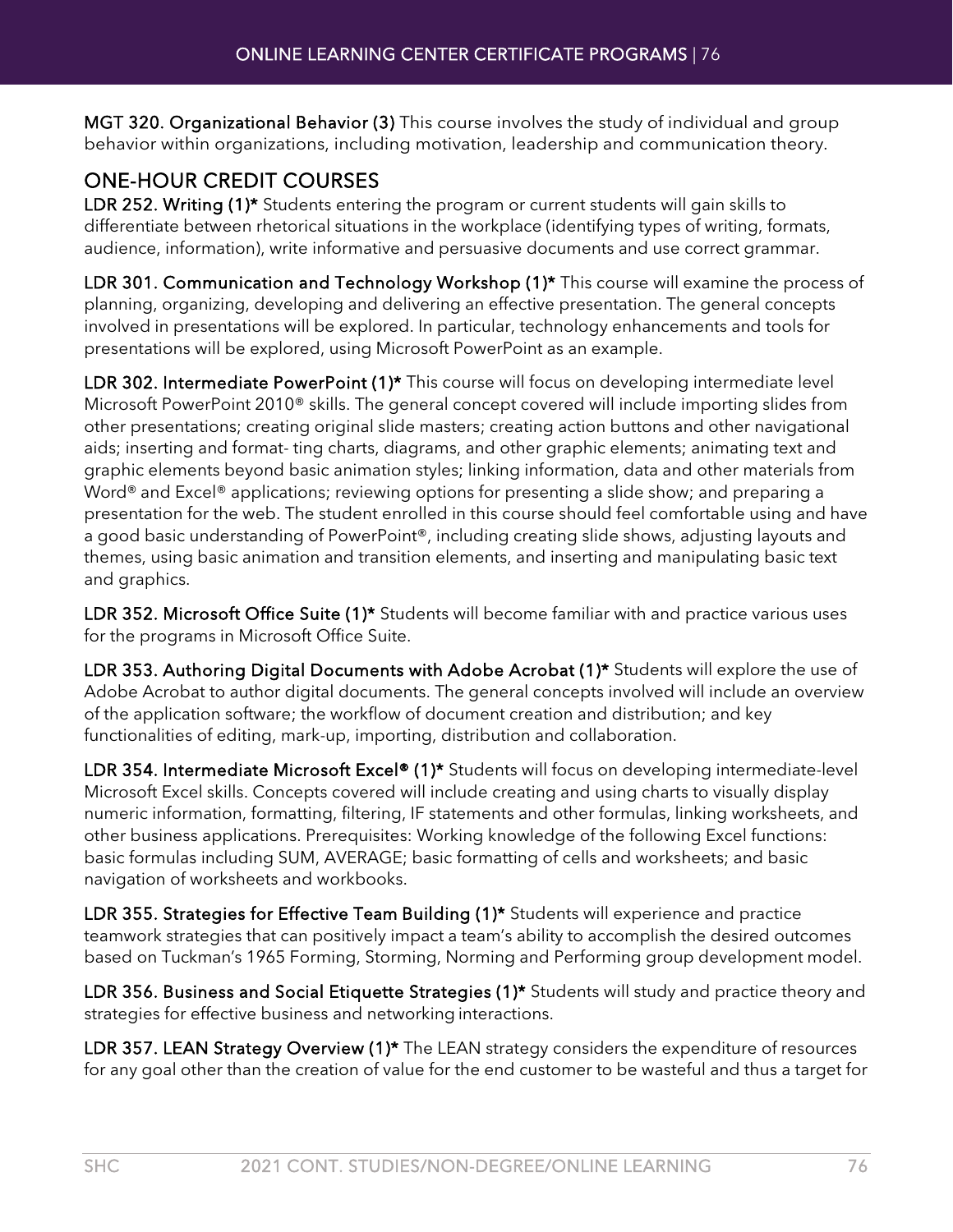elimination. Students will gain an understanding and appreciation of the LEAN systematic approach to eliminating waste and creating flow within an organization to improve overall customer value.

LDR 358. Introduction to Microsoft Access (1)<sup>\*</sup> Using Microsoft Access as the example application, students will explore and become familiar with the basic components of a modern relational database in this one-day, intensive, hands-on course. Students will examine the process of planning, organizing, developing and using a Microsoft Access database. The general concepts involved in the use of Microsoft Access to store and report on data will be the focus.

LDR 452. Decision Making (1)\* Students will study essential concepts of decision making. The course begins with an examination of the function of individual decision making to gain insight into the dynamics of decision-making processes. Then discussion is redirected to the concept of group decision making as it pertains to organizational settings.

LDR 453. Leadership for Learning (Strategies for Effective Training) (1)\* Students will study and practice presentation strategies to provide content training for appropriate constituencies. Students will develop an understanding of adult learning principles, effective presentation skills and presentation content development. Prerequisite: Experience presenting information for adult audiences in formal or informal settings.

LDR 491. Special Topics Workshop in Leadership (1)<sup>\*</sup> Workshop on a specific area of leadership. Content depends on the needs of the students and the interest of the faculty.

\* All one-credit-hour courses will have two of these three components: pre-assignment, postassignment, or in-class written assignment.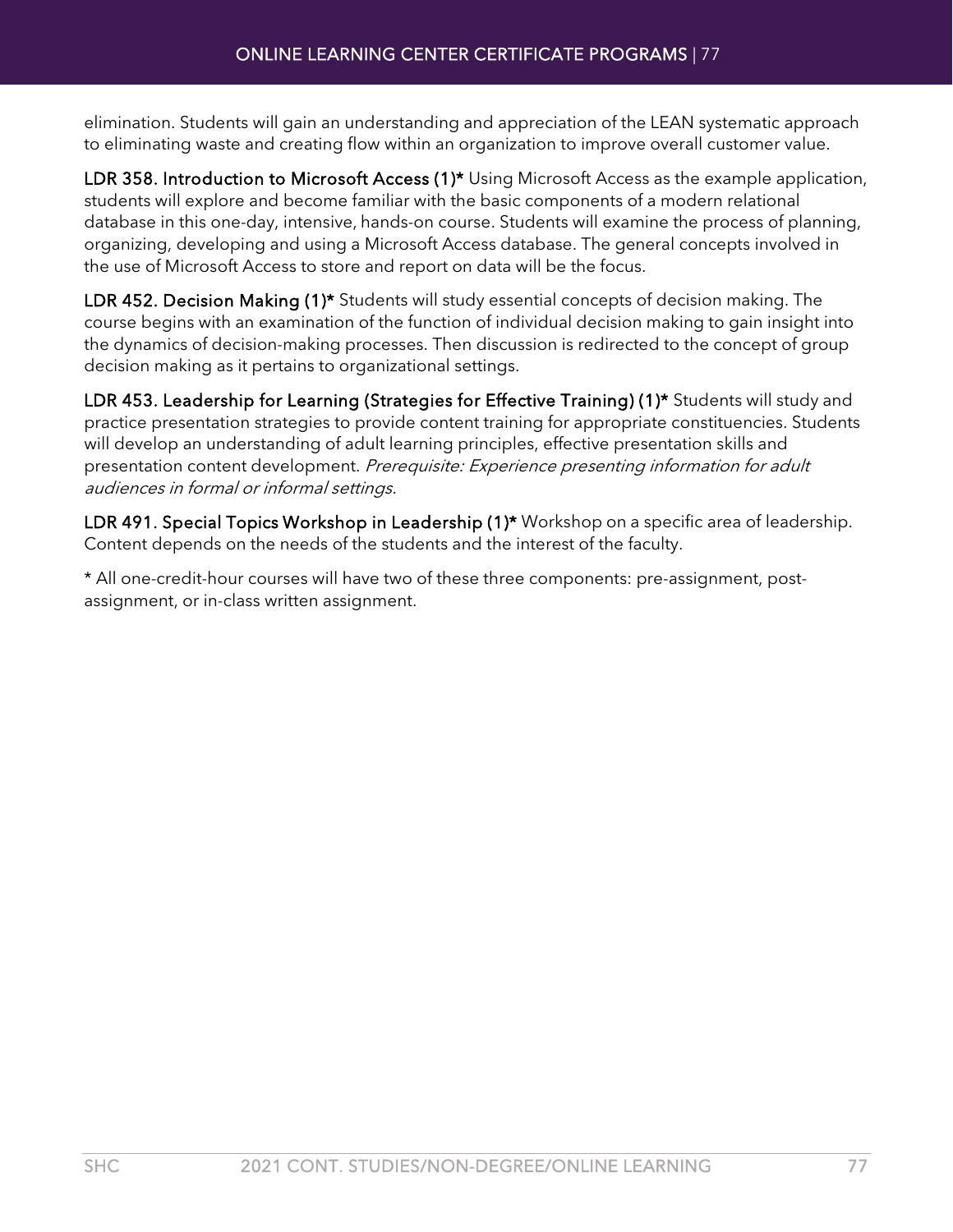# CERTIFICATE IN BUSINESS ADMINISTRATION The business administration certificate is designed to provide the student with exposure in

three of the functional areas of business administration. Student will gain practical business skills in the areas of management, marketing, and finance. In addition, the importance of ethical decision making is emphasized with the course in Business Ethics.

| Course         | Title                        | <b>Credit Hours</b> |
|----------------|------------------------------|---------------------|
| <b>MGT 301</b> | <b>Management Principles</b> |                     |
| <b>MKT 311</b> | <b>Marketing Principles</b>  | 3                   |
| <b>FIN 301</b> | <b>Financial Management</b>  |                     |
| <b>PHL 313</b> | <b>Business Ethics</b>       |                     |
|                | Total                        | 12                  |

# CERTIFICATE IN COMPUTER INFORMATION SYSTEMS The computer information systems certificate offers students exposure to foundational

skills and knowledge needed to allow them to work in organizations that have diverse information processing needs. The CIS certificate is particularly helpful to give students with little background in CIS the exposure needed to work with people in the technical side of business.

| Course         | Title                                            | <b>Credit Hours</b> |
|----------------|--------------------------------------------------|---------------------|
| <b>CIS 221</b> | Intro to Object-Oriented Programming             | 3                   |
| <b>CIS 381</b> | Information Systems                              | 3                   |
| <b>PHL 313</b> | <b>Business Ethics</b>                           | 3                   |
|                | Select one of the following or approved courses: | 3                   |
| <b>CIS 322</b> | Intro to Object-Oriented Programming (3)         |                     |
| <b>CIS 371</b> | Website Development (3)                          |                     |
| <b>CIS 382</b> | Database Management Systems (3)                  |                     |
| <b>CIS 403</b> | Operating Systems (3)                            |                     |
| <b>CIS 470</b> | E-Commerce (3)                                   |                     |
| <b>CIS 484</b> | Systems Analysis and Design (3)                  |                     |
| <b>CIS 486</b> | Digital Communications and Networks (3)          |                     |
|                | Total                                            | 12                  |
|                |                                                  |                     |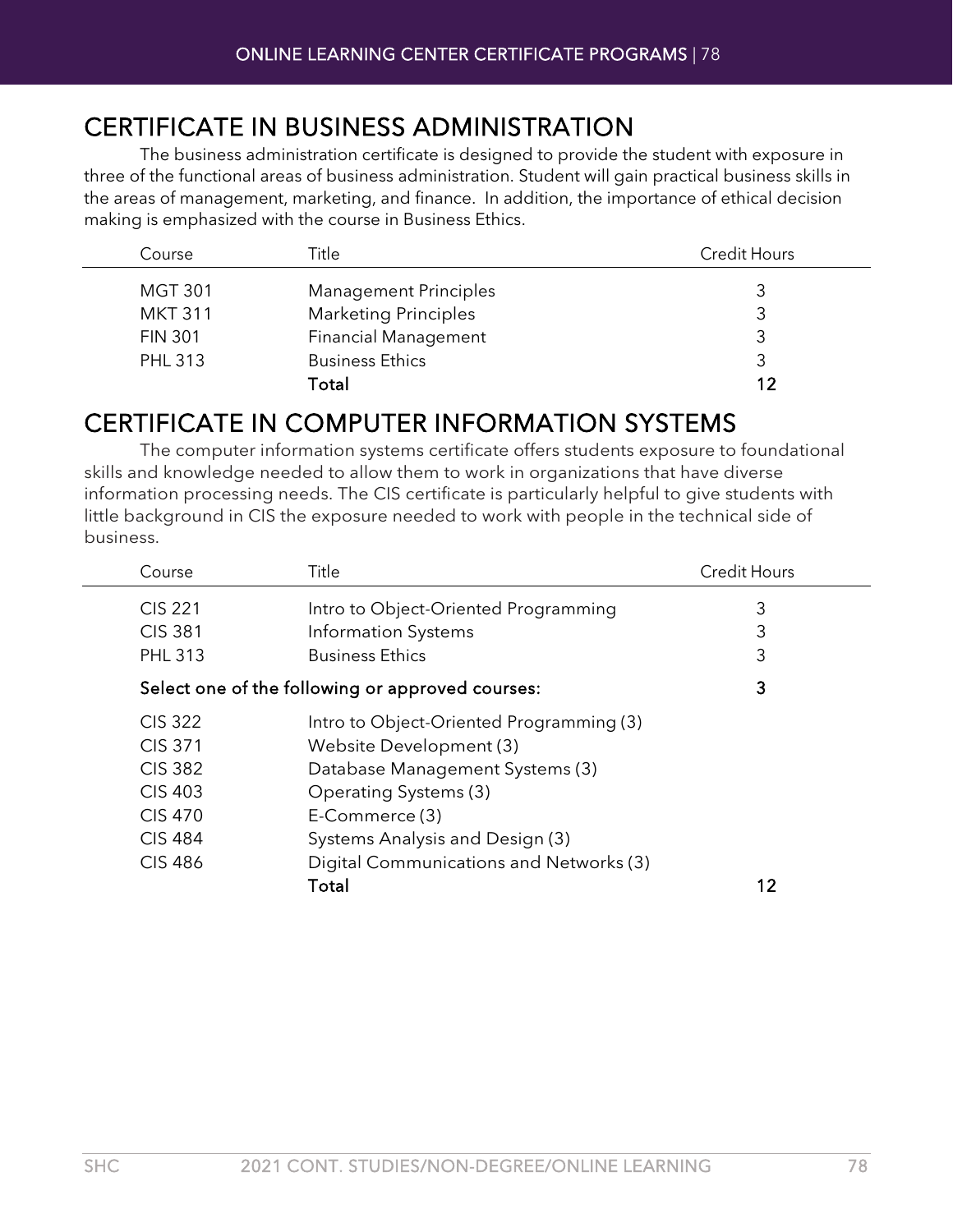# CERTIFICATE IN MANAGEMENT AND MARKETING The objective of the management and marketing certificate is to provide the student with

exposure to the foundations of management and marketing theory, and insight into practical applications of these ideas into the business organization.

| Course                                                                                            | Title                                        | <b>Credit Hours</b> |
|---------------------------------------------------------------------------------------------------|----------------------------------------------|---------------------|
| <b>MGT 301</b>                                                                                    | <b>Management Principles</b>                 | 3                   |
| <b>MKT 311</b>                                                                                    | <b>Marketing Principles</b>                  | 3                   |
| <b>PHL 313</b>                                                                                    | <b>Business Ethics</b>                       | 3                   |
| Select one of the following or approved courses:<br>Organizational Behavior (3)<br><b>MGT 320</b> |                                              | 3                   |
| <b>SCM 401</b>                                                                                    | Principles of Logistics and SCM (3)<br>Total |                     |

## CERTIFICATE IN SPORT MANAGEMENT The Sport Management certificate is designed to expose the student to the knowledge

and skills needed to work in professional sport, interscholastic and intercollegiate athletics, sport media relations, Sport information and promotions, sport coaching, sport facility management/operations, sport marketing, sport consulting, and sport administration.

| Course         | Title                         | <b>Credit Hours</b> |
|----------------|-------------------------------|---------------------|
| <b>SPM 401</b> | Sport Law                     |                     |
| <b>SPM 410</b> | Sport Facilities Management   |                     |
| <b>SPM 420</b> | Sport Marketing and Promotion |                     |
| <b>PHL 313</b> | <b>Business Ethics</b>        |                     |
|                | Total                         | 12                  |

# CERTIFICATE IN SUPPLY CHAIN MANAGEMENT The objective of the certificate in Supply Chain Management (SCM) is to expose students

to the management skills and processes needed to manage the flow of goods and services within industries. The movement and storage of raw materials, work-in-process, and finished goods all the way from the point of origin to the point of consumption falls within the scope of SCM.

| Course         | Title                              | Credit Hours |
|----------------|------------------------------------|--------------|
| <b>SCM 401</b> | Principles of Logistics and SCM    |              |
| <b>SCM 410</b> | <b>Transportation Management</b>   |              |
| <b>SCM 420</b> | Warehouse and Inventory Management |              |
| <b>PHL 313</b> | <b>Business Ethics</b>             |              |
|                | Total                              |              |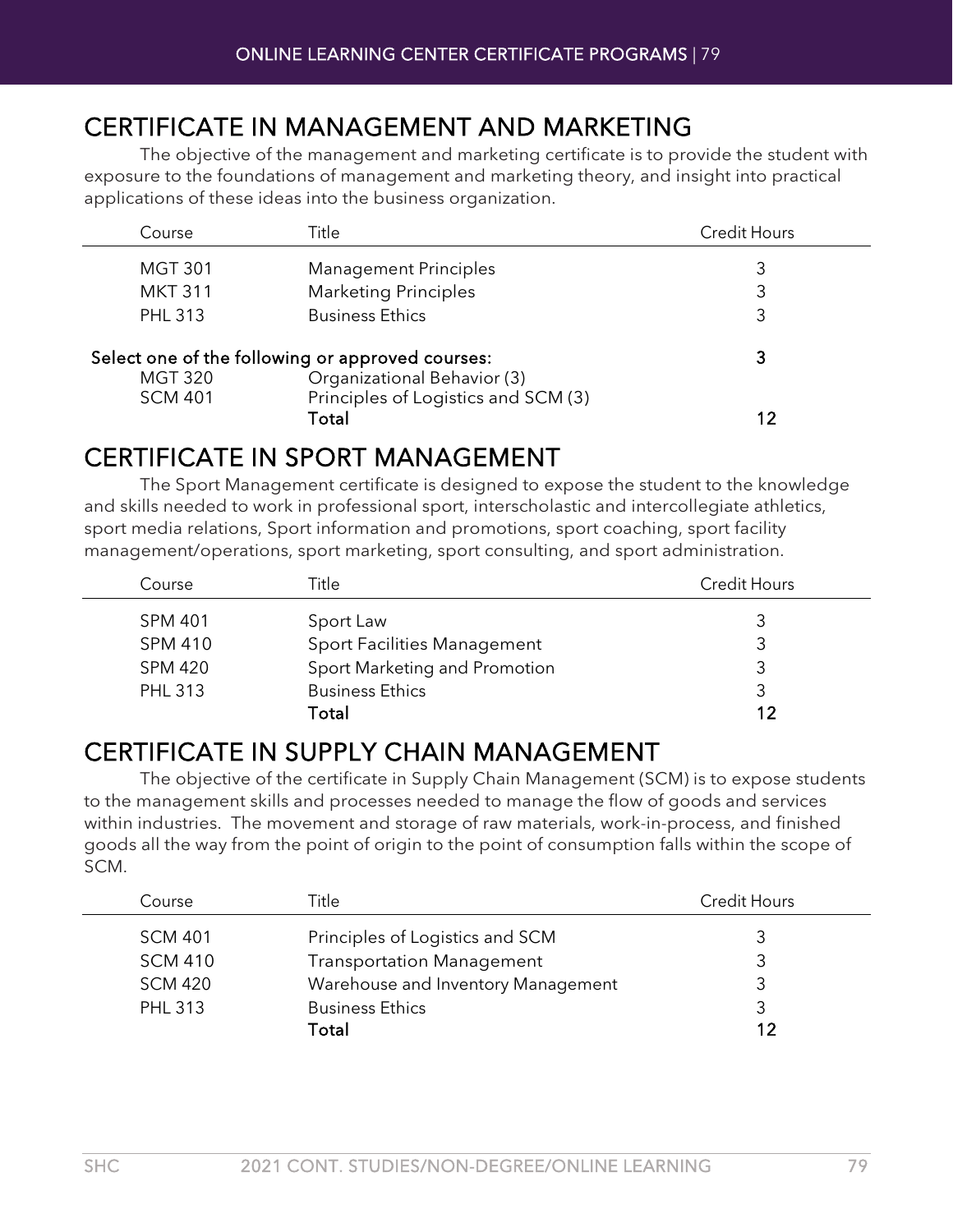# FOUNDATIONS IN BUSINESS CERTIFICATE The Foundations of Business Certificate is a four-course curriculum focused on providing

students with exposure to the courses that are typically found in business school curriculums. The certificate will also be of value to those students in areas other than business that are looking for an understanding of the foundational areas of business. Students will learn proficiency in Microsoft Office Suite, macroeconomics, the study of accounting principles and concepts related to the preparation of financial statements, and a choice between a course in the foundations of management or marketing. The program is offered each summer and is fully online. To receive the certificate, students must complete the following courses.

| Course                       | Title                                        | <b>Credit Hours</b> |
|------------------------------|----------------------------------------------|---------------------|
| <b>CIS 115</b>               | Applications in Computer Information Systems |                     |
| <b>ECO 101</b>               | Principles of Macroeconomics                 |                     |
| <b>ACC 201</b>               | Principles of Accounting                     |                     |
| Choose one of the following: |                                              |                     |
| <b>MGT 301</b>               | <b>Management Principles</b>                 |                     |
| <b>MKT 311</b>               | <b>Marketing Principles</b>                  |                     |

# FOUNDATIONS IN MEDICINE CERTIFICATE The Foundations of Medicine Certificate is a four-course certificate program that provides

students with the fundamental medical knowledge needed for those seeking admissions to nursing, physician's assistant, or other medical programs as well as entry-level positions in medical transcription, medical supply sales, and other fields. The certificate will also be of value to those with a business and administration background seeking to work in hospital administration. The program is offered each summer and is fully online.

This certificate is available to traditional and Continuing Studies students as well as alumni and post-baccalaureate students.

| Title                      | <b>Credit Hours</b>      |
|----------------------------|--------------------------|
|                            |                          |
| Anatomy and Physiology II  | 3                        |
| <b>Medical Terminology</b> |                          |
| Microbes and Society       |                          |
| Total                      | 12                       |
|                            | Anatomy and Physiology I |

To receive the certificate, students must complete the following courses: